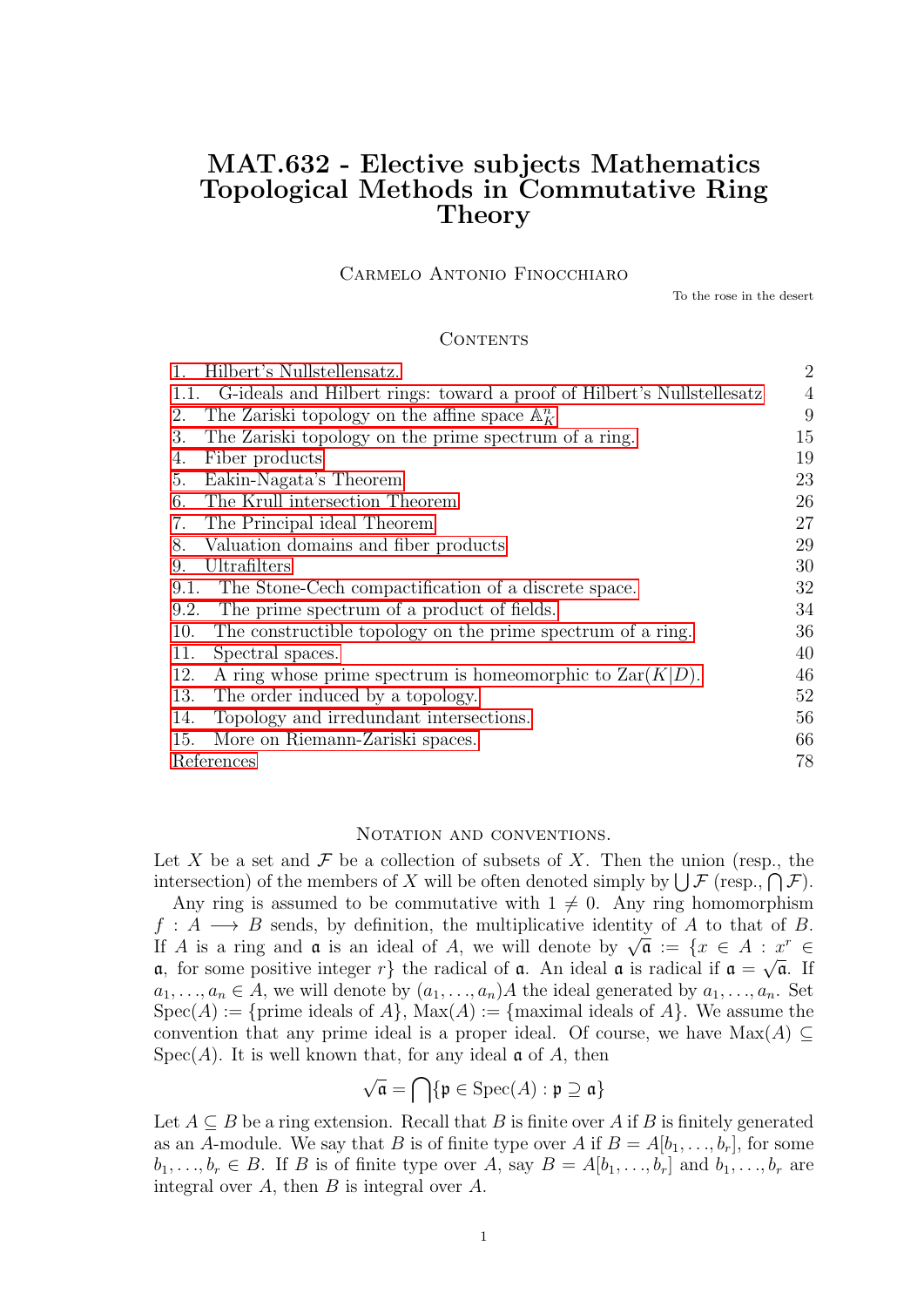#### 1. Hilbert's Nullstellensatz.

<span id="page-1-0"></span>In the following, K is any field,  $T_1, \ldots, T_n$  are indeterminates over K and  $\mathbb{A}_{K}^{n}$  is the *n*-dimensional affine space over  $K$ .

(1.1) Definition. If S is any subset of the polynomial ring  $K[T_1, \ldots, T_n]$ , the zero set of S is the following subset

$$
Z(S) := \{ p \in \mathbb{A}_{K}^{n} : f(p) = 0, \text{for any } f \in S \}
$$

of  $\mathbb{A}_{K}^{n}$ . We say that a subset X of  $\mathbb{A}_{K}^{n}$  is algebraic if  $X = Z(S)$ , for some  $S \subseteq$  $K[T_1, \ldots, T_n].$ 

<span id="page-1-1"></span>(1.2) Remark. Take subsets  $S, S'$  of  $K[T_1, \ldots, T_n]$ .

- (a) If  $S \subseteq S'$ , then  $Z(S) \supseteq Z(S')$ .
- (b) If **a** is the ideal of  $K[T_1, ..., T_n]$  generated by S, then  $Z(S) = Z(\mathfrak{a})$ .
- (c) For any ideal **a** of  $K[T_1, ..., T_n]$  we have  $Z(\mathfrak{a}) = Z(\sqrt{\mathfrak{a}})$ .

Part (a) is trivial. (b): since  $S \subseteq \mathfrak{a}$  we have, by part (a),  $Z(S) \supseteq Z(\mathfrak{a})$ . Conversely, take a point  $p \in Z(S)$  and a polynomial  $f \in \mathfrak{a}$ . By definition, there are polynomials  $f_1, \ldots, f_m \in K[T_1, \ldots, T_n], s_1, \ldots, s_n \in S$  such that  $f = \sum_{i=1}^m s_i f_i$ . Since  $p \in Z(S)$ we have  $s_i(p) = 0$ , for  $1 \le i \le m$ , and thus  $f(p) = 0$ . (c): by part (a), the inclusion  $\mathfrak{a} \subseteq \sqrt{\mathfrak{a}}$  implies  $Z(\mathfrak{a}) \supseteq Z(\sqrt{\mathfrak{a}})$ . Take now a point  $p \in Z(\mathfrak{a})$  and a polynomial  $f \in \sqrt{\mathfrak{a}}$ , and let r be a positive integer such that  $f^r \in \mathfrak{a}$ . Since  $p \in Z(\mathfrak{a})$  we have  $(f^r)(p) := (f(p))^r = 0$ , that is,  $f(p) = 0$ .

We observe now that any algebraic set is the zero set of a *finite* collection of polynomials.

(1.3) Remark. Let X be an algebraic subset of  $\mathbb{A}_{K}^{n}$ . Then there are polynomials  $f_1, \ldots, f_m \in K[T_1, \ldots, T_n]$  such that  $X = Z(\{f_1, \ldots, f_m\}).$ 

Indeed, by definition  $X = Z(S)$  for some subset S of  $K[T_1, \ldots, T_n]$ . On the other hand,  $X = Z(\mathfrak{a})$ , where  $\mathfrak{a}$  is the ideal of  $K[T_1, ..., T_n]$  generated by S, by [\(1.2b](#page-1-1)). Since  $K[T_1, ..., T_n]$  is a Noetherian ring, the ideal  $\boldsymbol{\alpha}$  is finitely generated, say by  $f_1, \ldots, f_m$ . Thus  $X = Z(\{f_1, \ldots, f_m\})$ , again by [\(1.2b](#page-1-1)).

(1.4) Definition. Let X be any subset of  $\mathbb{A}^n$ . Then the following subset

$$
I(X) := \{ f \in K[T_1, ..., T_n] : f(p) = 0, \text{ for any } p \in X \}
$$

is an ideal of  $K[T_1, \ldots, T_n]$ , called the ideal of X.

<span id="page-1-3"></span>(1.5) Remark. Take a subset  $X \subseteq \mathbb{A}_{K}^{n}$ .

- (a)  $I(X)$  is a radical ideal of  $K[T_1, \ldots, T_n]$ .
- (b) If X is algebraic, then  $X = Z(I(X))$ .

(a): take a polynomial  $f \in \sqrt{I(X)}$  and a positive integer r such that  $f^r \in I(X)$ . For any point  $p \in X$  we have  $(f(p))^r = 0$ , that is,  $f(p) = 0$ . In other words,  $f \in I(X)$ .

(b): Let  $\mathfrak a$  be an ideal of  $K[T_1, ..., T_n]$  such that  $X = Z(\mathfrak a)$ . The obvious inclusion  $\mathfrak{a} \subseteq I(Z(\mathfrak{a}))$  and  $(1.2a)$  imply  $Z(\mathfrak{a}) \supseteq Z(I(Z(\mathfrak{a})))$ . Conversely, take a point  $p \in Z(\mathfrak{a})$ and a polynomial  $f \in I(Z(\mathfrak{a}))$ . By definition, any point of  $Z(\mathfrak{a})$  is a zero of f and, in particular,  $f(p) = 0$ .

<span id="page-1-2"></span>(1.6) Remark. For any ideal  $\mathfrak{a}$  of  $K[T_1, ..., T_n]$ , then  $\sqrt{\mathfrak{a}} \subseteq I(Z(\mathfrak{a}))$ . The trivial (1.0) **Remark.** For any ideal  $\mathfrak{a}$  or  $\mathcal{R}[I_1,\ldots,I_n]$ , then  $\mathcal{A} \subseteq I(\mathcal{Z}(\mathfrak{a}))$ . The trivial proof is left to the reader. Note that the inclusion  $\sqrt{\mathfrak{a}} \subseteq I(Z(\mathfrak{a}))$  may be strict. Indeed, if  $n := 1, K := \mathbb{R}$  and  $\mathfrak{a} := (T^2 + 1)\mathbb{R}[T]$ , then  $\mathfrak{a}$  is a maximal ideal of  $\mathbb{R}[T]$ and, in particular, it is a radical ideal. Thus  $\mathfrak{a} = \sqrt{\mathfrak{a}} \subsetneq I(Z(\mathfrak{a})) = I(\emptyset) = \mathbb{R}[T]$ .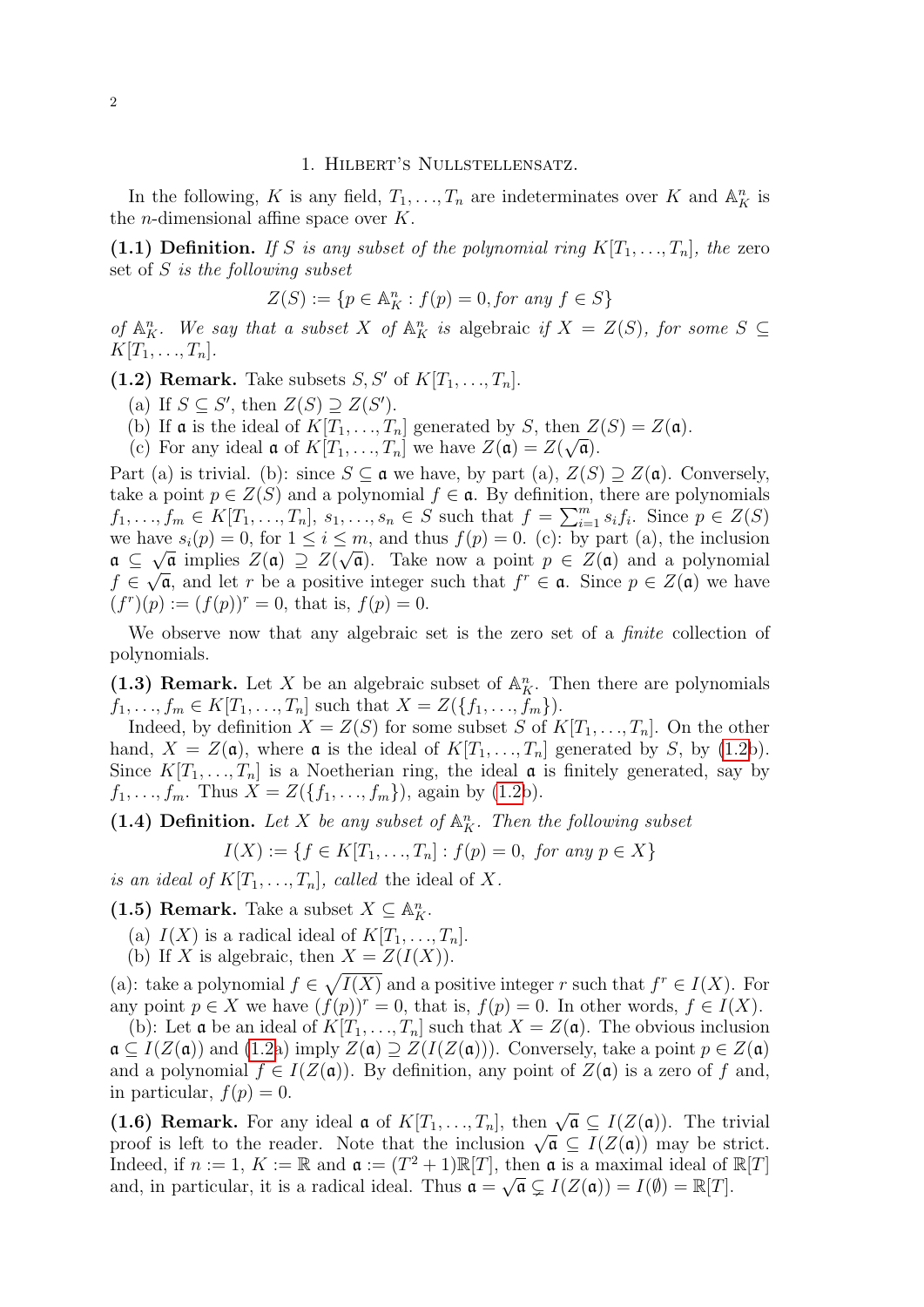The statement of  $(1.6)$  is much more precise when K is algebraically closed.

<span id="page-2-0"></span>(1.7) Theorem (Hilbert's Nullstellensatz). If K is an algebraically closed field (1.*i*) Informal (Hilbert's indistendentially). *If*  $K$  and  $\mathfrak{a}$  is an ideal of  $K[T_1, ..., T_n]$ , then  $\sqrt{\mathfrak{a}} = I(Z(\mathfrak{a}))$ .

First, we give an immediate corollary of Hilbert's Nullstellensatz.

<span id="page-2-2"></span> $(1.8)$  Corollary. Let K be an algebraically closed field and define the map

 $\psi: \{ algebraic \ subsets \ of \ A_K^n \} \longrightarrow \{ \ radical \ ideals \ of \ K[T_1, \ldots, T_n] \}$ 

by setting  $\psi(X) := I(X)$ . Then  $\psi$  is a order reversing bijection.

*Proof.* Apply [\(1.5b](#page-1-3)) and [\(1.7\)](#page-2-0).

Before giving a proof of Hilbert's Nullstellensatz, we now note that this very famous and powerful statement admits several equivalent forms.

<span id="page-2-1"></span>(1.9) Proposition. The following conditions are equivalent.

- (i) Hilbert's Nullstellensatz holds.
- (ii) If K is an algebraically closed field, then
- $\text{Max}(K[T_1, ..., T_n]) = \{ (T_1 a_1, ..., T_n a_n) K[T_1, ..., T_n] : a_1, ..., a_n \in K \}.$
- (iii) If K is an algebraically closed field and  $\mathfrak a$  is a proper ideal of  $K[T_1, \ldots, T_n]$ , then  $Z(\mathfrak{a})\neq \emptyset$ .

*Proof.* (i)  $\implies$  (ii). The inclusion  $\supseteq$  is an exercise. Let **m** be a maximal ideal of  $K[T_1, \ldots, T_n]$ . Being  $\mathfrak{m}$ , in particular, a radical ideal, by statement (i) we have  $\mathfrak{m} = I(Z(\mathfrak{m}))$  and thus  $Z(\mathfrak{m})$  is nonempty (otherwise  $\mathfrak{m} = I(\emptyset) = K[T_1, ..., T_n]$ ). Take a point  $(a_1, \ldots, a_n) \in Z(\mathfrak{m})$ . We claim that  $T_i - a_i \in \mathfrak{m}$ , for  $1 \leq i \leq n$ . If not, there is an index i such that  $T_i - a_i \notin \mathfrak{m}$  and thus  $\mathfrak{m} + (T_i - a_i)K[T_1, \ldots, T_n] =$  $K[T_1, \ldots, T_n]$ , since  $\mathfrak m$  is maximal. It would follow that there are polynomials  $m \in$  $\mathfrak{m}, f \in K[T_1, \ldots, T_n]$  such that  $1 = m + (T_i - a_i)f$ . Since  $(a_1, \ldots, a_n) \in Z(\mathfrak{m})$ , we have  $1 = m(a_1, \ldots, a_n) + (a_i - a_i)f(a_1, \ldots, a_n) = 0$ , a contradiction. This proves that  $T_i - a_i \in \mathfrak{m}$ , for  $1 \leq i \leq n$ , that is,  $\mathfrak{n} := (T_1 - a_1, \ldots, T_n - a_n) \subseteq \mathfrak{m}$ . Since  $\mathfrak{n}$  is a maximal ideal, it follows  $\mathfrak{m} = \mathfrak{n}$ .

(ii)  $\implies$  (iii). Take a proper ideal  $\mathfrak{a}$  of  $K[T_1, \ldots, T_n]$  and let  $\mathfrak{m}$  be a maximal ideal of  $K[T_1, \ldots, T_n]$  containing **a**. By (ii), there are elements  $a_1, \ldots, a_n \in K$  such that  $\mathfrak{m} = (T_1 - a_1, \ldots, T_n - a_n) K[T_1, \ldots, T_n]$  and clearly, by [\(1.2a](#page-1-1)), we have  $(a_1, \ldots, a_n) \in$  $Z(\mathfrak{m}) \subseteq Z(\mathfrak{a}).$ 

(iii)  $\implies$  (i). Take any ideal  $\mathfrak{a}$  of  $K[T_1, \ldots, T_n]$ . By [\(1.6\)](#page-1-2), we have to show that  $I(Z(\mathfrak{a})) \subseteq \sqrt{\mathfrak{a}}$ . Take a nonzero polynomial  $f \in I(Z(\mathfrak{a}))$  and consider the ring inclusion  $K[T_1, ..., T_n] \subseteq B := K[T_1, ..., T_n, U]$ , where U is a new indeterminate over K. Let b be the ideal of B generated by  $\mathfrak a$  and the polynomial  $Uf - 1$ . We claim that the subset  $Z(\mathfrak{b})$  of  $\mathbb{A}^{n+1}_K$  is empty. We argue by contradiction, and pick a point  $p := (a_1, \ldots, a_n, \alpha) \in \overline{Z(\mathfrak{b})}$ . Since  $Uf - 1 \in \mathfrak{b}$ , we have  $\alpha f(a_1, \ldots, a_n)$  $1 = 0$ . Moreover, since  $\mathfrak{a} \subseteq \mathfrak{b}$ , we have  $g(a_1, \ldots, a_n) = 0$ , for any  $g \in \mathfrak{a}$ , that is,  $(a_1, \ldots, a_n) \in Z(\mathfrak{a})$ . Since  $f \in I(Z(\mathfrak{a}))$  it follows  $f(a_1, \ldots, a_n) = 0$  and thus the equality  $\alpha f(a_1, \ldots, a_n) - 1 = 0$  implies  $-1 = 0$ , a contradiction. This argument proves that  $Z(\mathfrak{b}) = \emptyset$ . Thus, applying condition (iii) to the algebraically closed field K and to the ideal b of the polynomial ring B we have  $\mathfrak{b} = B$ . Pick polynomials  $r_1, \ldots, r_h, s \in B, f_1, \ldots, f_h \in \mathfrak{a}$  such that  $1 = \sum_{i=1}^h r_i f_i + s(Uf - 1)$ , and consider the ring homomorphism  $\phi: B \longrightarrow K(T_1, ..., T_n)$  such that  $T_i \mapsto T_i$ , for  $1 \leq i \leq n$ ,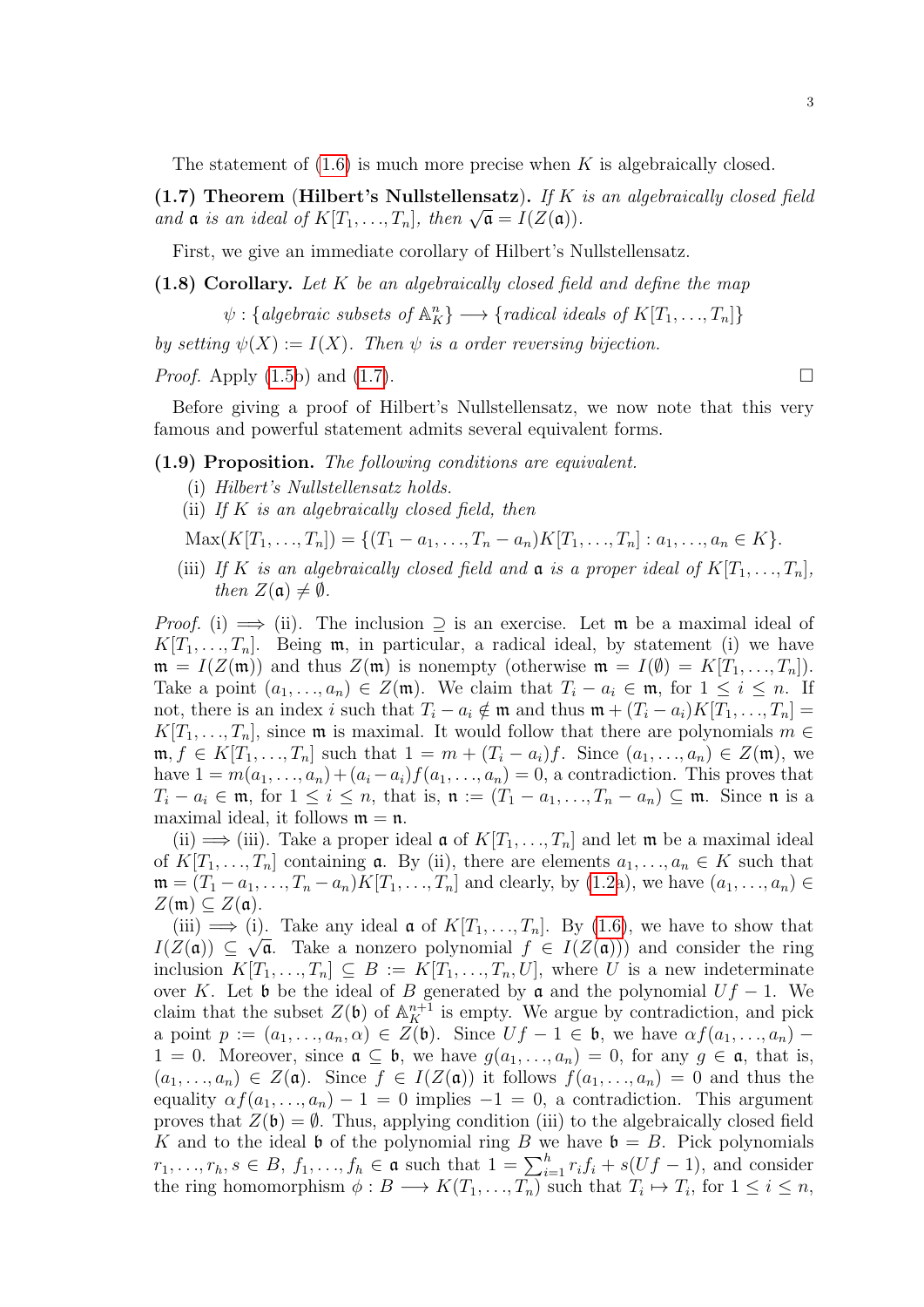$U \mapsto f^{-1}$  and  $k \mapsto k$ , for any  $k \in K$ . Thus, in particular,  $\phi$  is the identity on  $K[T_1, \ldots, T_n]$ . Then we have

$$
1 = \sum_{i=1}^{h} \phi(r_i)\phi(f_i) + \phi(s)(\phi(U)\phi(f) - 1) = \sum_{i=1}^{h} \phi(r_i)f_i + \phi(s)(f^{-1}f - 1) = \sum_{i=1}^{h} \phi(r_i)f_i \quad (*)
$$

Moreover we have

$$
\phi(r_i) := \phi(r_i(T_1, ..., T_n, U)) = r_i(T_1, ..., T_n, f^{-1}) = \frac{\rho_i}{f^{m_i}}
$$

for some  $\rho_1, \ldots, \rho_h \in K[T_1, \ldots, T_n]$  and some  $m_i \in \mathbb{N}$ . Thus  $(\star)$  is equivalent to  $1 = \sum$ h  $i=1$  $\rho_i$  $\frac{P_i}{f^{m_i}}f_i$  and, if  $m = \max\{m_1, \ldots, m_h\}$ , we get, by multiplying both sides

for 
$$
f^m
$$
, the equality  $f^m = \sum_{i=1}^h \widetilde{\rho}_i f_i$ , for some  $\widetilde{\rho}_1, ..., \widetilde{\rho}_h \in K[T_1, ..., T_n]$ , that is  $f \in \sqrt{\mathfrak{a}}$ .

<span id="page-3-0"></span>1.1. G-ideals and Hilbert rings: toward a proof of Hilbert's Nullstellesatz. We will present a proof of Hilbert's Nullstellensatz due to Goldman and Krull. It is based on the notions of independent interest, that of G-ideal and Hilbert ring. Thus, these notions will be central in the next step of our investigation.

(1.10) Definition. Let A be a ring and let  $\mathfrak{p} \in \text{Spec}(A)$ . We say that  $\mathfrak{p}$  is a G-ideal of A if  $\mathfrak p$  is not the intersection of a family of prime ideals which are strictly bigger than p.

For example, any maximal ideal of a ring is a G-ideal.

<span id="page-3-1"></span> $(1.11)$  Lemma. Let K be a field. Then, the polynomial ring  $K[T]$  has infinitely many monic and irredicible polynomials. In particular,  $Spec(K[T])$  is infinite.

Proof. We argue by contradiction. Assume that the set

 $\Sigma := \{$ monic and irredicible polynomials of  $K[T]$ }

is finite, say  $\Sigma = \{f_0 := T, f_1, ..., f_n\}$ , and set  $f := 1 + Tf_1 f_2... f_n$ . Then f is monic and  $\deg(f) > \deg(f_i)$ , for  $0 \leq i \leq n$ . It follows that  $f \notin \Sigma$ , that is, f is reducible. Since  $K[T]$  is a UFD, f has at least an irreducible factor g, and we can clearly assume that g is monic. Then  $g = f_i$ , for some  $0 \le i \le n$ . Since g divides both f and  $T f_1 \ldots f_n$ , it follows that g divides 1, a contradiction.

To prove the last statement note that, for an  $f \in \Sigma$ ,  $fK[T]$  is a maximal ideal of K[T]. Moreover, if  $f, g \in \Sigma$  and  $fK[T] = gK[T]$ , then  $f = g$ . The conclusion follows since  $\Sigma$  is infinite.

<span id="page-3-2"></span> $(1.12)$  Proposition. For any integral domain D,  $(0)$  is not a G-ideal of the polynomial ring  $D[T]$ .

Proof. First, we prove the following fact.

**Claim.** If K is a field, then  $(0) = \bigcap \{\mathfrak{m} : \mathfrak{m} \in \text{Max}(K[T])\}\.$  Indeed, by [\(1.11\)](#page-3-1), if  $f \in \mathfrak{m}$ , for any  $\mathfrak{m} \text{Max}(K[T])$ , then f would admit infinitely many irreducible factors, against the fact that  $K[T]$  is a UFD.

Now we can prove the proposition. Let K be the quotient field of  $D$ , and let  $\mathfrak{m}$  be a maximal ideal of  $K[T]$ . Then  $\mathfrak m$  is generated by an irreducible polynomial f. Since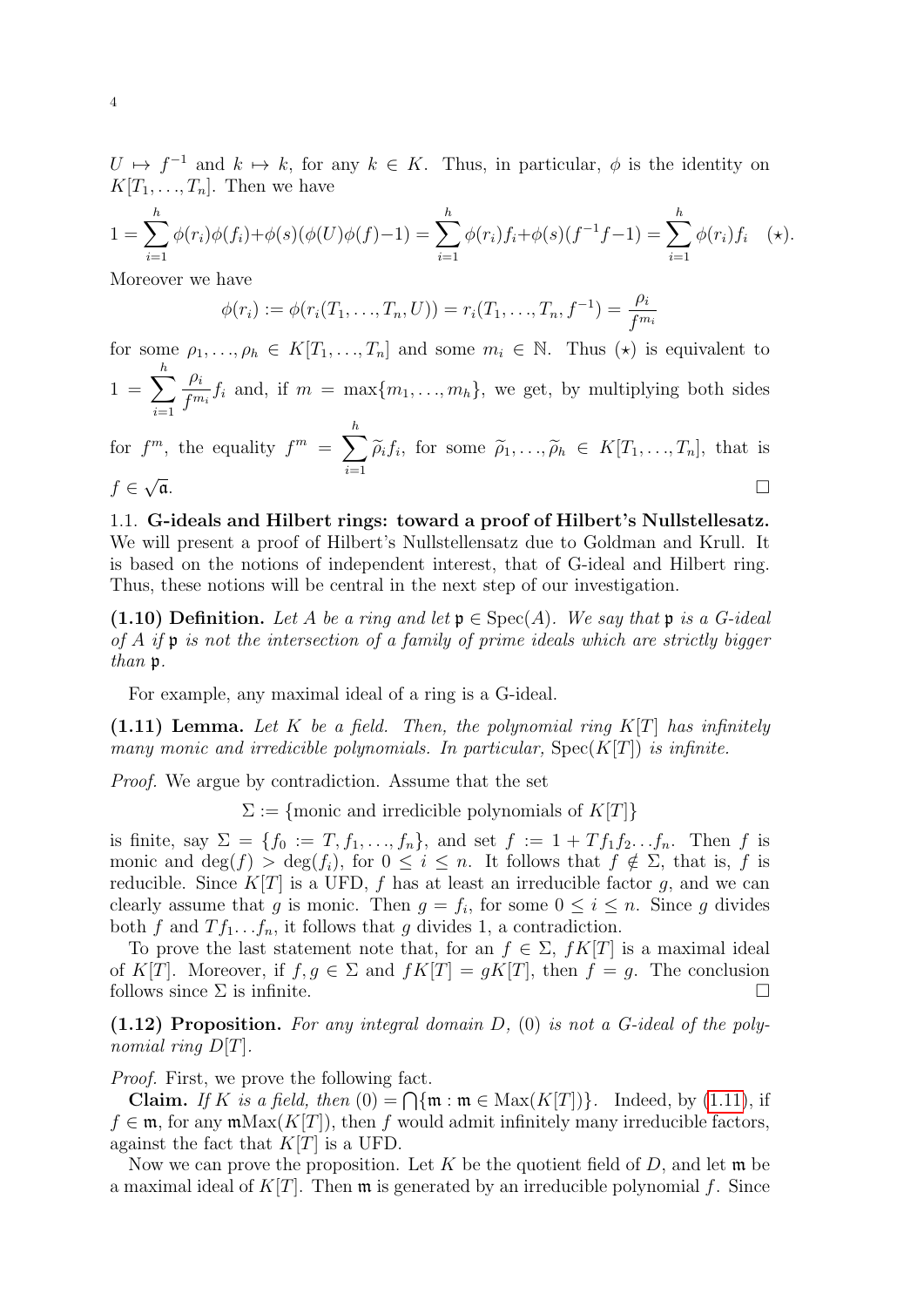K is the quotient field of D, there is a nonzero element  $d \in D$  such that  $df \in D[T]$ (and clearly  $df \in \mathfrak{m}$ ). It follows that  $\{\mathfrak{m} \cap D[T] : \mathfrak{m} \in \text{Max}(K[T])\}$  is a collection of nonzero prime ideals of  $D[T]$ . Then, by the Claim,

$$
\bigcap_{\text{Max}(K[T])} (\mathfrak{m} \cap D[T]) = (\bigcap_{\mathfrak{m} \in \text{Max}(K[T])} \mathfrak{m}) \cap D[T] = (0).
$$

The proof is now complete.

 $m$  $∈$ 

(1.13) Definition. An integral domain D is called a G-domain if  $(0)$  is a G-ideal of D.

 $(1.14)$  Example. (1) Any field is a G-domain (because  $(0)$  is a maximal ideal). (2) By [\(1.12\)](#page-3-2), for any integral domain D, the polynomial ring  $D[T]$  is not a G-domain.

<span id="page-4-1"></span>(1.15) Remark. Let A be a ring and  $\mathfrak{p} \in \text{Spec}(A)$ . For any  $\mathfrak{q} \in \text{Spec}(A)$ , with  $\mathfrak{q} \supseteq \mathfrak{p}$ , let  $\overline{\mathfrak{q}}$  denote the prime ideal of the integral domain  $A/\mathfrak{p}$  corresponding to q. Then

$$
\mathfrak{p} \text{ is a G-ideal of } A
$$
  

$$
\mathbb{T}
$$
  

$$
\bigcap \{ \mathfrak{q} \in \text{Spec}(A) : \mathfrak{q} \supsetneq \mathfrak{p} \} \supsetneq \mathfrak{p}
$$
  

$$
\mathbb{T}
$$
  

$$
\bigcap \{ \overline{\mathfrak{q}} \in \text{Spec}(A/\mathfrak{p})) : \overline{\mathfrak{q}} \supsetneq \overline{\mathfrak{p}} \} \supsetneq (0)
$$
  

$$
\mathbb{T}
$$
  

$$
A/\mathfrak{p} \text{ is a G-domain}
$$

<span id="page-4-0"></span> $(1.16)$  Proposition. Let D be an integral domain and K be the quotient field of D. Then, the following conditions are equivalent.

- $(i)$  *D* is a *G*-domain.
- (ii) There exists a nonzero element  $\alpha \in D$  such that  $K = D[\alpha^{-1}]$ .
- (iii) There exists a nonzero element  $x \in K$  such that  $K = D[x]$ .
- (iv) K is of finite type over  $D$ .

*Proof.* (i)  $\implies$  (ii). By definition, there is a nonzero element  $\alpha \in D$  such that  $\alpha \in \mathfrak{p}$ , for any nonzero prime ideal **p** of D. Fix any element  $x \in K$ , say  $x = \frac{a}{l}$ b , for some  $a, b \in D, b \neq 0$ . Then, clearly

$$
\alpha \in \bigcap \{\mathfrak{p} \in \mathrm{Spec}(D) : \mathfrak{p} \neq (0)\} \subseteq \bigcap \{\mathfrak{p} \in \mathrm{Spec}(D) : b \in \mathfrak{p}\} = \sqrt{bD},
$$

and thus there is a positive integer r and an element  $d \in D$  such that  $\alpha^r = bd$ , that is,  $b^{-1} = \frac{d}{dt}$  $\frac{\alpha}{\alpha^r}$ . Then,  $x =$ a b = ad  $\alpha^r$  $\in D[\alpha^{-1}].$ 

(iii)  $\Rightarrow$  (i). Suppose there is an element  $x := \frac{a}{b}$ b  $(a, b \in D, b \neq 0)$  such that  $K = D[x]$ , let p be any nonzero prime ideal of D and let  $y \in \mathfrak{p} - (0)$ . By definition, there are suitable  $d_0, \ldots, d_n \in D$  such that  $y^{-1} = \sum_{n=1}^{\infty}$  $i=0$  $d_i$  $a^i$  $\frac{a}{b^i}$ . The last equality is equivalent to the following:

$$
y^{-1}b^n = d_0b^n + d_1ab^{n-1} + \ldots + d_na^n =: z
$$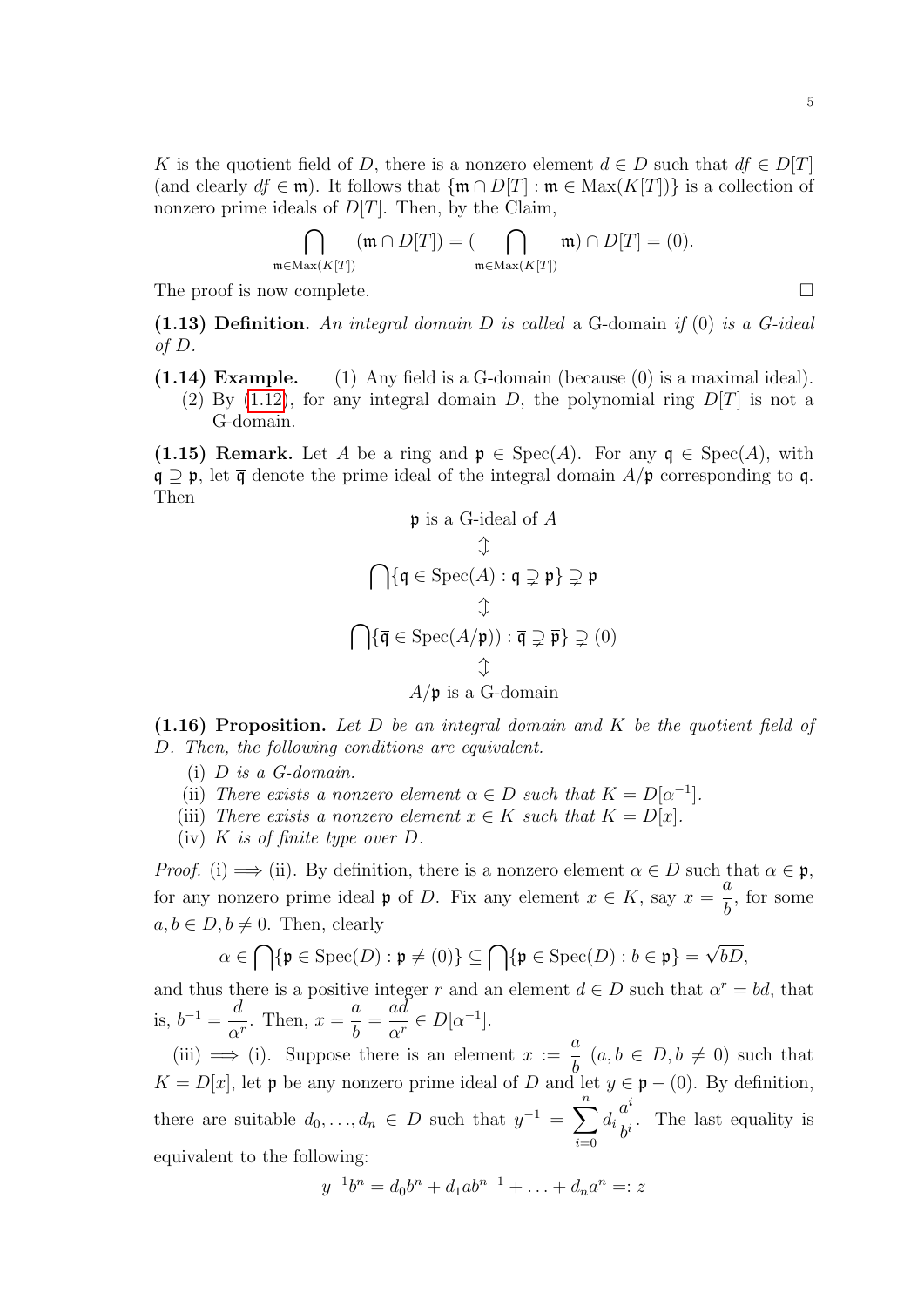and finally  $b^n = yz \in \mathfrak{p}$ . Since  $\mathfrak{p}$  is a prime ideal, it follows  $b \in \mathfrak{p}$ . Thus  $b \in \bigcap \{\mathfrak{p} \in \mathfrak{p}\}$  $Spec(D): \mathfrak{p} \neq (0)\}.$ 

The equivalence of (i) and (iv) is left to the reader as an exercise.  $\Box$ 

We recall now the following well known fact.

(1.17) Proposition. Let A be a ring, S be a multiplicative subset of A and let  $\mathfrak a$  be an ideal of A such that  $\mathfrak{a} \cap S = \emptyset$ . Then the following statements hold.

- (a) The collection of ideals  $\Sigma := \{\mathfrak{b} : \mathfrak{b} \text{ is an ideal of } A, \mathfrak{b} \supseteq \mathfrak{a}, \mathfrak{b} \cap S = \emptyset \}$  has maximal elements, under inclusion.
- (b) Any maximal element of  $\Sigma$  is a prime ideal of A.

<span id="page-5-0"></span> $(1.18)$  Lemma. Let A be a ring and let a be an ideal of A. Then

$$
\sqrt{\mathfrak{a}} = \bigcap \{\mathfrak{p} : \mathfrak{p} \text{ is a } G\text{-ideal of } A, \mathfrak{p} \supseteq \mathfrak{a}\}
$$

*Proof.* The inclusion  $\subseteq$  is trivial. Then, it suffices to show that, if  $u \in A -$ √  $\overline{\mathfrak{a}},$  then there is a G-ideal p of A such that  $\mathfrak{p} \supseteq \mathfrak{a}$  and  $u \notin \mathfrak{p}$ . Take an element  $u \in A - \sqrt{\mathfrak{a}}$ and consider the multiplicative subset  $S := \{1, u^n : n \ge 1\}$  of A. Then  $S \cap \mathfrak{a} = \emptyset$ . By  $(1.18)$ , there is a prime ideal **p** of A which is maximal in the family of ideals  $\Sigma := \{\mathfrak{b} : \mathfrak{b} \text{ is an ideal of } A, \mathfrak{b} \supseteq \mathfrak{a}, \mathfrak{b} \cap S = \emptyset\},$  partially ordered by inclusion. In particular,  $\mathfrak{p} \supseteq \mathfrak{a}$ ,  $\mathfrak{p} \cap S = \emptyset$  and thus  $u \notin \mathfrak{p}$ . Now, let q any prime ideal of A such that  $\mathfrak{q} \supseteq \mathfrak{p}$ . By maximality of  $\mathfrak{p}$ , we have  $\mathfrak{q} \notin \Sigma$ , and since q clearly contains  $\mathfrak{a}$ , we infer that  $S \cap \mathfrak{q} \neq \emptyset$ . By primality of  $\mathfrak{q}$  it follows  $u \in \mathfrak{q}$ . This proves that  $u \in \bigcap \{q \in \text{Spec}(A) : q \supsetneq p\} - p$ , that is, p is a G-ideal. The proof is now  $\Box$ complete.  $\Box$ 

(1.19) Definition. We say that a ring A is a Hilbert ring if any G-ideal of A is maximal.

<span id="page-5-3"></span>(1.20) Example. For any field K, the polynomial ring  $K[T]$  is a Hilbert ring. Indeed, the unique non maximal prime ideal of  $K[T]$  is (0), and it is not a G-ideal, by [\(1.12\)](#page-3-2).

#### $(1.21)$  Proposition. Let A be a ring. Then, the following conditions are equivalent.

- (i) A is a Hilbert ring.
- (ii) For any ideal  $\mathfrak a$  of  $A$ , √  $\overline{\mathfrak a}$  is an intersection of maximal ideals of A.

*Proof.* (i)  $\Longrightarrow$  (ii). Apply [\(1.18\)](#page-5-0).

(ii)  $\Longrightarrow$  (i). Let p be a non maximal prime ideal of A. By (ii), there is a set Y of maximal ideals of A such that  $\mathfrak{p} = \bigcap \{\mathfrak{m} : \mathfrak{m} \in Y\}$ . Since  $\mathfrak{p}$  is not a maximal ideal, we must have  $\mathfrak{p} \subsetneq \mathfrak{m}$ , for any  $\mathfrak{m} \in Y$ , and thus  $\mathfrak{p}$  is not a G-ideal.

We recall now the following well-known fact concerning integral dependence.

<span id="page-5-1"></span>(1.22) Proposition. Let  $A \subseteq B$  an integral extension of integral domains. Then A is a field if and only if B is a field.

<span id="page-5-2"></span>(1.23) Lemma. Let  $A \subseteq B$  be an extension of integral domains such that  $B = A[t]$ , for some element  $t \in B$  which is algebraic over A. Then A is a G-domain if and only if B is a G-domain.

*Proof.* Let K (resp., L) be the quotient field of A (resp., B). Then it is straightforward that  $L = K[t]$  and clearly L is algebraic over K.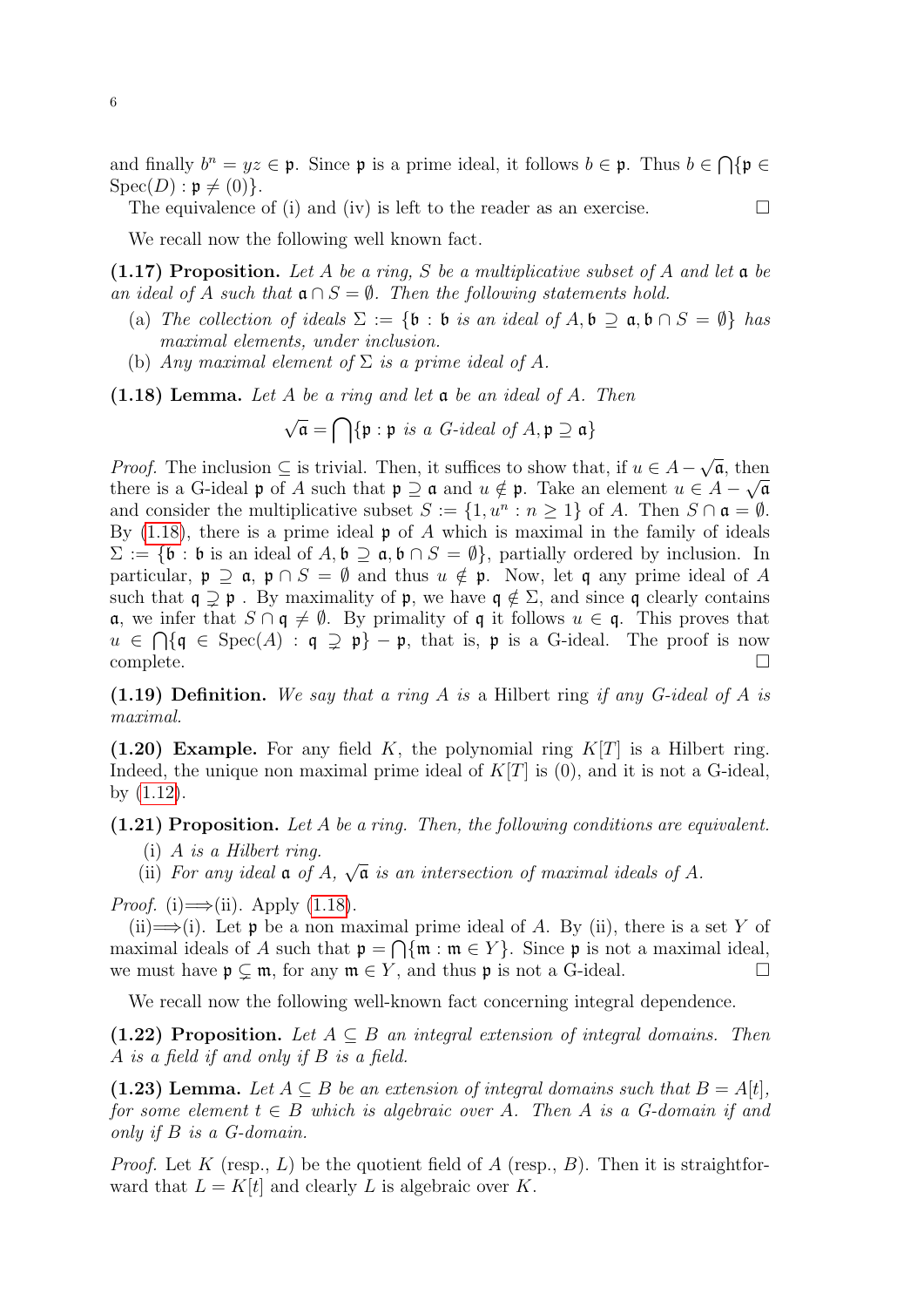$(\Leftarrow)$ . Suppose that B is a G-domain. By [\(1.16\)](#page-4-0), there is an element  $c \in B$ such that  $L = B[c^{-1}] = A[t, c^{-1}]$ . Clearly,  $c^{-1}$  is algebraic over A, and thus we can pick nonzero polynomials  $f, g \in A[T]$  such that  $f(c^{-1}) = 0$  and  $g(t) = 0$ . Let a (resp., b) be the leading coefficient of f (resp., g), and consider the ring  $A :=$  $A[a^{-1}, b^{-1}]$ . Then, the elements  $c^{-1}$ , t are integral over  $\tilde{A}$ : indeed, the polynomials  $f' := a^{-1}f, g' := b^{-1}g \in A[T]$  are monic and clearly  $f'(c^{-1}) = g'(t) = 0$ . It follows that the field  $L = A[c^{-1}, t]$  is integral over A. Thus, by [\(1.22\)](#page-5-1), A is a field and, since clearly A is a field between A and the quotient field K of A, we have  $A = K$ . This

proves that K is of finite type over A, and thus, in view of  $(1.16)$ , A is a G-domain.  $(\Longrightarrow)$ . Suppose now that A is a G-domain and, by [\(1.16\)](#page-4-0), take a nonzero element  $a \in A$  such that  $K = A[a^{-1}]$ . Then  $L = K[t] = A[a^{-1}, t] = B[a^{-1}]$ . Again by [\(1.16\)](#page-4-0),  $B$  is a G-domain.

<span id="page-6-0"></span>(1.24) Lemma. Let A be a ring and let  $\frak{q}$  be a G-ideal of the polynomial ring A[T]. Then  $\mathfrak{q} \cap A$  is a G-ideal of A.

*Proof.* If  $\mathfrak{p} := A \cap \mathfrak{q}$ , then clearly  $\mathfrak{p}[T] \subseteq \mathfrak{q}$ . By [\(1.15\)](#page-4-1) and [\(1.12\)](#page-3-2),  $A[T]/\mathfrak{q}$  is a Gdomain and  $A[T/\mathfrak{p}[T] \cong (A/\mathfrak{p})[T]$  is not a G-domain. It follows that  $\mathfrak{p}[T] \subsetneq \mathfrak{q}$ . Consider now the extension of integral domains  $D := A/\mathfrak{p} \subseteq E := A[T]/\mathfrak{q}$  (we can identify D as a subring of E via the ring embedding  $a + \mathfrak{p} \mapsto a + \mathfrak{q}$ , for any  $a \in A$ ). If  $t := T + \mathfrak{q}$  is the class of T modulo the ideal  $\mathfrak{q}$ , then it is immediately seen that  $E = A[t]$ . In view of [\(1.23\)](#page-5-2) and [\(1.15\)](#page-4-1), it is enough to show that t is algebraic over A. Since  $\mathfrak{p}[T] \subsetneq \mathfrak{q}$ , we can pick a polynomial  $f \in \mathfrak{q} - \mathfrak{p}[T]$ . Then, the canonical image  $\overline{f} \in D[T] \cong A[T]/\mathfrak{p}[T]$  of f is nonzero. We immediately get  $\overline{f}(t) = 0$ . The  $\Box$  proof is now complete.

<span id="page-6-1"></span>(1.25) Lemma. Let A be a ring and let  $\mathfrak p$  be a G-ideal of A. Then, there exists a maximal ideal **m** of the polynomial ring A[T] such that  $\mathfrak{m} \cap A = \mathfrak{p}$ .

*Proof.* By definition, the integral domain  $D := A/\mathfrak{p}$  is a G-domain and thus, by [\(1.16\)](#page-4-0), the quotient field of of D is  $D[d^{-1}]$ , for some  $d \in D$ ,  $d \neq 0$ . It follows that the kernel **n** of the canonical surjective ring homomorphism  $\pi : D[T] \longrightarrow D[d^{-1}]$ ,  $f(T) \mapsto f(d^{-1})$  is a maximal ideal of  $D[T]$ . Since the canonical ring homomorphism  $\varphi: A[T] \longrightarrow D[T]$  is surjective, we infer that  $\mathfrak{m} := \varphi^{-1}(\mathfrak{n})$  is a maximal ideal of A[T] and clearly  $\mathfrak{m} \supseteq \mathfrak{p}[T]$ . It follows  $\mathfrak{m} \cap A \supseteq \mathfrak{p}[T] \cap A = \mathfrak{p}$ . Take now an element  $x \in \mathfrak{m} \cap A$ . By definition,  $\varphi(x) := x + \mathfrak{p} \in D \cap \mathfrak{n} = (0)$ , that is,  $x \in \mathfrak{p}$ .

(1.26) Theorem. Let A be a ring and let  $\mathfrak{p} \in \text{Spec}(A)$ . Then, the following conditions are equivalent.

- (i)  $\mathfrak p$  is a G-ideal of A.
- (ii) There exists a maximal ideal of the polynomial ring  $A[T]$  such that  $\mathfrak{m} \cap A = \mathfrak{p}$ .
- (iii) There exists a G-ideal q of the polynomial ring A[T] such that  $\mathfrak{q} \cap A = \mathfrak{p}$ .

*Proof.* Apply  $(1.24)$  and  $(1.25)$ .

**Exercise.** Let  $f : A \longrightarrow B$  be a surjective ring homomorphism.

- (1) If  $A$  is a Hilbert ring, then  $B$  is a Hilbert ring.
- (2) If q is a prime ideal of B such that  $f^{-1}(\mathfrak{q})$  is a G-ideal of A, then q is a G-ideal of B.

<span id="page-6-2"></span> $(1.27)$  Proposition. Let A be a ring and T be an indeterminate over A. Then A is a Hilbert ring if and only if  $A[T]$  is a Hilbert ring. Furthermore, if A is a Hilbert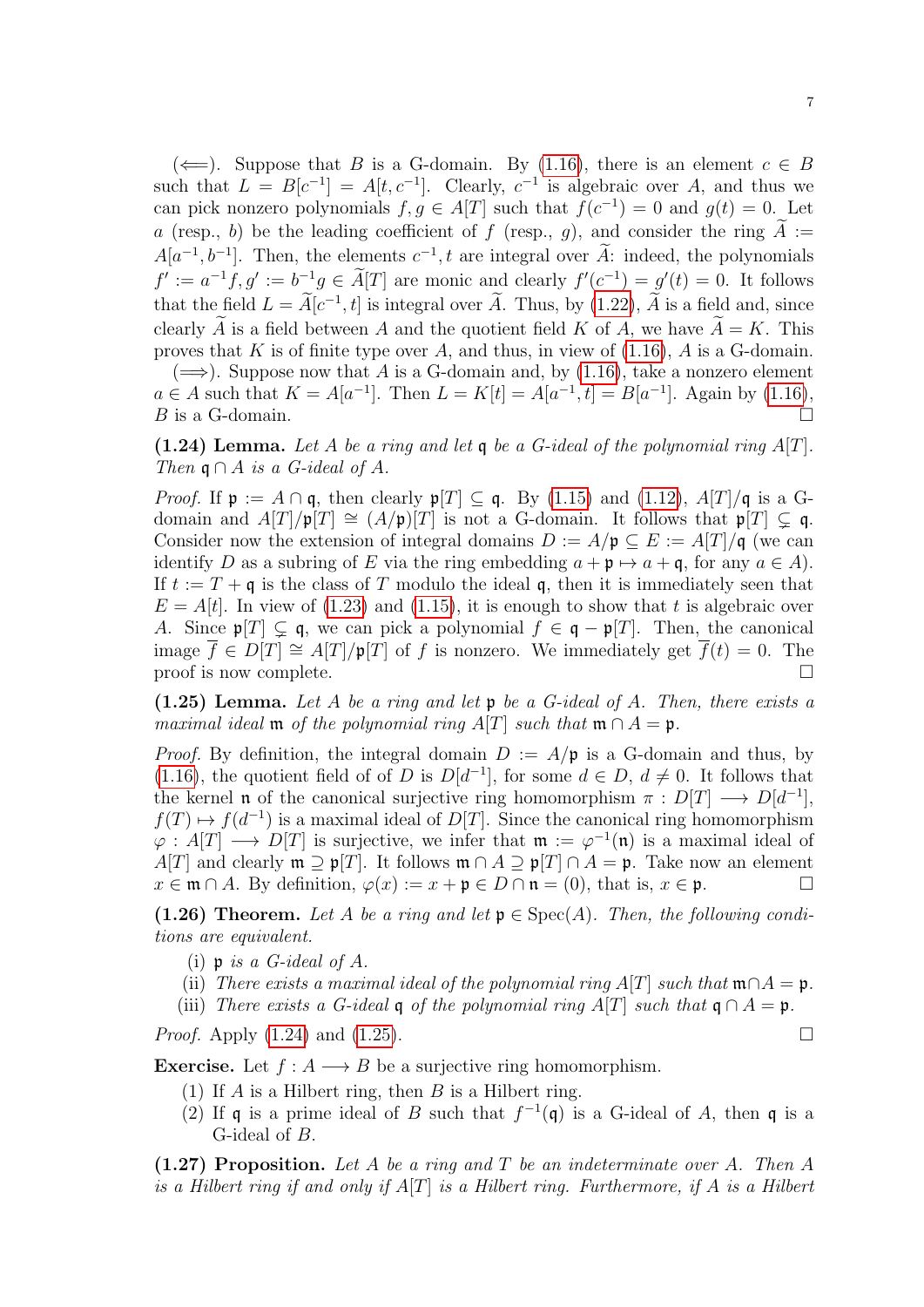ring and q is any maximal ideal of A[T] and  $\mathfrak{m} := A \cap \mathfrak{q}$ , then q is generated by  $\mathfrak{m}$ and by a polynomial  $f \in A[T]$  whose canonical image in  $(A/m)[T]$  is irreducible.

*Proof.* By the first part of the previous exercise it follows that if  $A[T]$  is a Hilbert ring, then  $A$  is a Hilbert ring. Thus, assume that  $A$  is a Hilbert ring and take any G-ideal q of  $A[T]$ . We have to show that q is a maximal ideal of  $A[T]$ . By [\(1.24\)](#page-6-0) and the fact that A is a Hilbert ring,  $\mathfrak{m} := \mathfrak{q} \cap A$  is a maximal ideal of A. Consider the canonical ring homomorphism  $\pi : A[T] \longrightarrow K[T]$ , where  $K := A/\mathfrak{m}$ , and note that  $\mathfrak{q} \supseteq \mathfrak{m}[T] = \text{Ker}(\pi)$ . Then, there exists a unique prime ideal  $\bar{\mathfrak{q}}$  of  $K[T]$  such that  $\pi^{-1}(\bar{\mathfrak{q}}) = \mathfrak{q}$ . By the second part of the previous exercise and the fact that  $K[T]$ is a Hilbert ring (see [\(1.20\)](#page-5-3)),  $\overline{q}$  is a maximal ideal of K[T], that is,  $\overline{q} = \overline{f}K[T]$ , where  $f \in A[T]$  and the canonical image  $\overline{f}$  in  $K[T]$  is irreducible. It follows that q is a maximal ideal of  $A[T]$  (being it the inverse image of a maximal ideal, namely  $\overline{q}$ , under a surjective ring homomorphism) and moreover q is generated by  $\mathfrak{m}$  and f. The proof is now complete.

(1.28) Corollary. Let K be a field and  $T_1, \ldots, T_n$  be indeterminates over K. Then  $K[T_1, \ldots, T_n]$  is a Hilbert ring.

*Proof.* It is enough to apply  $(1.27)$  and induction, keeping in mind that any field is a Hilbert ring.

We can now prove Hilbert's Nullstellensatz (precisely, the equivalent form (ii) of it given in  $(1.9)$ ).

 $(1.29)$  Theorem. Let K be an algebraically closed field. Then

$$
Max(K[T_1, ..., T_n]) = \{(T_1 - a_1, ..., T_n - a_n)K[T_1, ..., T_n] : a_1, ..., a_n \in K\}.
$$

*Proof.* The inclusion  $\supseteq$  is an easy exercise. We prove the converse inclusion by induction of the number n of the indeterminates over K. If  $n = 1$ , the maximal ideals of the PID  $K[T]$  are principal generated by the monic irreducible polynomials over  $K$  and, since  $K$  is algebraically closed, such polynomials are linear. Suppose  $n \geq 1$  and assume that

$$
Max(K[T_1, ..., T_n]) = \{(T_1 - a_1, ..., T_n - a_n)K[T_1, ..., T_n] : a_1, ..., a_n \in K\}.
$$

Let **m** be a maximal ideal of the polynomial ring  $K[T_1, \ldots, T_n, T]$ . Since  $A :=$  $K[T_1, \ldots, T_n]$  is a Hilbert domain, then  $\mathfrak{m} \cap A$  is a maximal ideal of A, by [\(1.24\)](#page-6-0). By inductive assumption,  $\mathfrak{m} \cap A = (T_1 - a_1, \ldots, T_n - a_n)A$ , for some  $a_1, \ldots, a_n \in K$ . Furthermore, by [\(1.27\)](#page-6-2),  $\mathfrak{m}$  is generated by  $\mathfrak{m} \cap A$  and by a polynomial  $f \in A[T]$  whose canonical image in  $(A/(\mathfrak{m} \cap A))[T]$  is irreducible. Since clearly  $A/(\mathfrak{m} \cap A) \cong K$  is algebraically closed, a suitable polynomial f can be choosen of the type  $f := T - a$ , for some  $a \in K$ . The proof is now complete.

<span id="page-7-0"></span> $(1.30)$  Remark. Let K be an algebraically closed field. From the previous version of Hilbert's Nullstellensatz it immediately follows that the map

$$
\varphi : \mathbb{A}_{K}^{n} \longrightarrow \text{Max}(K[T_{1},...,T_{n}])
$$

$$
(a_{1},...,a_{n}) \mapsto (T_{1}-a_{1},...,T_{n}-a_{n})K[T_{1},...,T_{n}]
$$

is a bijection. We will see soon that this map is a homeomorphism of topological spaces too. To do this we need to define natural topologies on  $\mathbb{A}_K^n$  and on  $\text{Max}(K[T_1, \ldots, T_n])$ . This motivates the next section.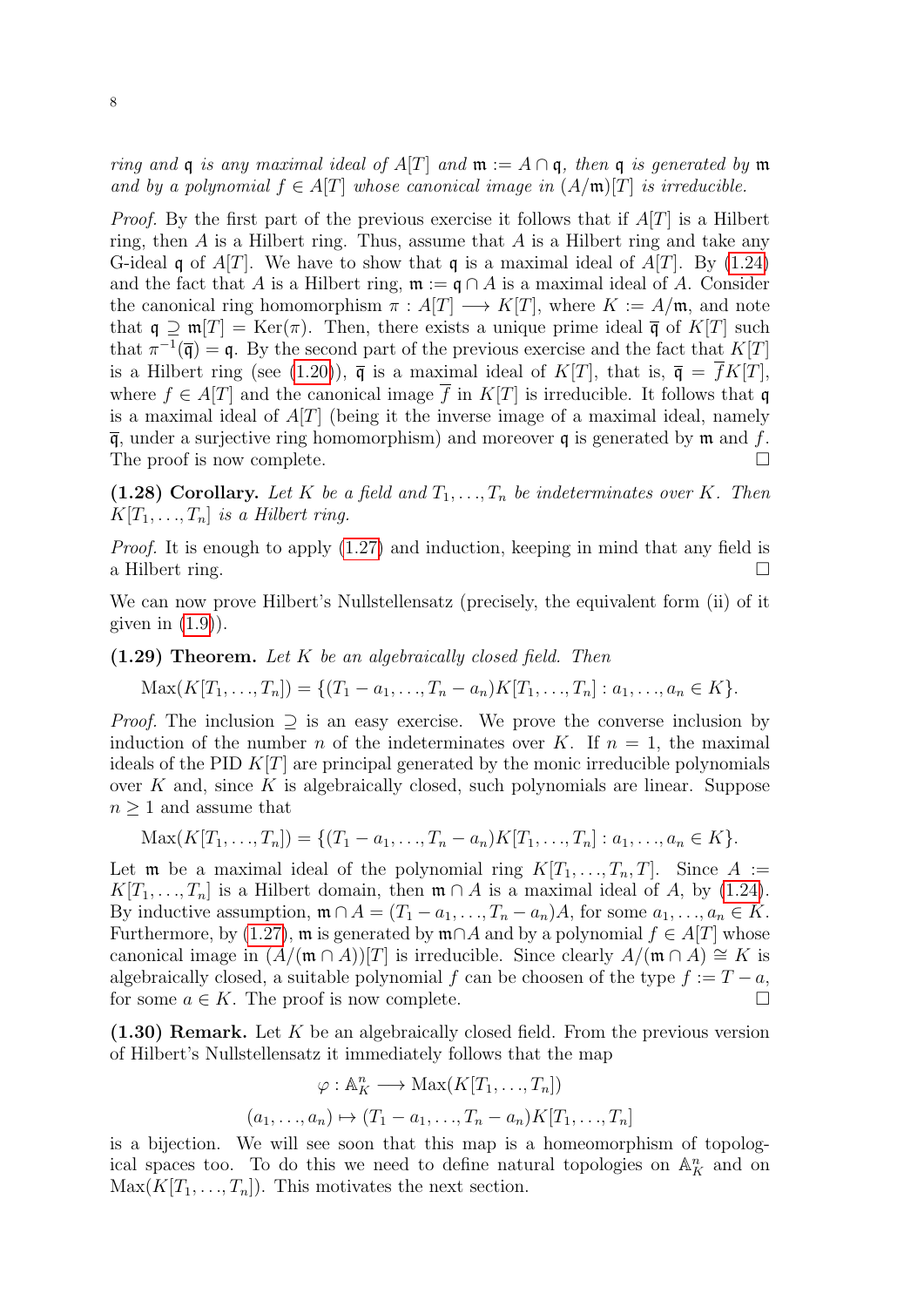# 2. THE ZARISKI TOPOLOGY ON THE AFFINE SPACE  $\mathbb{A}_K^n$

<span id="page-8-0"></span>As in the previous section, K is a field and  $T_1, \ldots, T_n$  are indeterminates over K. Through these notes, we assume the usual convention that any topological space is nonempty. The closure of a subset Y of a topological space  $X$  will be denoted, as usual, by  $Y$ .

<span id="page-8-3"></span>(2.1) Proposition. The algebraic subsets of  $\mathbb{A}^n$  are the closed sets for a topology on  $\mathbb{A}_K^n$ . This topology is called the Zariski topology.

Proof. Keeping in mind [\(1.2b](#page-1-1)), is sufficient to note that

- (1)  $Z({0}) = \mathbb{A}_{K}^{n}, Z({1}) = \emptyset;$
- (2)  $Z(\mathfrak{a} \cap \mathfrak{b}) = Z(\mathfrak{a}) \cup Z(\mathfrak{b})$ , for any pair of ideals  $\mathfrak{a}, \mathfrak{b}$  of  $K[T_1, ..., T_n]$ ;
- (3)  $Z(\bigcup_{i\in I} \mathfrak{a}_i) = \bigcap_{i\in I} Z(\mathfrak{a}_i)$ , for any collection of ideals  $\{\mathfrak{a}_i : i\in I\}$  of  $K[T_1, \ldots, T_n]$ .

Statement (1) is trivial. In view of [\(1.2a](#page-1-1)), it is enough to show that  $Z(\mathfrak{a} \cap b) \subseteq$  $Z(\mathfrak{a}) \cap Z(\mathfrak{b})$  and that  $\bigcap_{i \in I} Z(\mathfrak{a}_i) \subseteq Z(\bigcup_{i \in I} \mathfrak{a}_i).$ 

Take an element  $p \in Z(\widehat{\mathfrak{a}} \cap \mathfrak{b})$ . If  $p \notin Z(\widehat{\mathfrak{a}}) \cup Z(\mathfrak{b})$ , there are polynomials  $f \in \mathfrak{a}, g \in \mathfrak{b}$ such that  $f(p), g(p) \neq 0$ . Clearly, the polynomial  $fg \in \mathfrak{a} \cap \mathfrak{b}$  and  $fg(p) \neq 0$ , agaist the fact that  $p \in Z(\mathfrak{a} \cap \mathfrak{b}).$ 

Take an element  $p \in \bigcap_{i \in I} Z(\mathfrak{a}_i)$ , and let  $f \in \bigcup_{i \in I} \mathfrak{a}_i$ . Then,  $f \in \mathfrak{a}_j$ , for some  $j \in I$ and since, in particular,  $p \in Z(\mathfrak{a}_i)$ , we have  $f(p) = 0$ .

<span id="page-8-2"></span> $(2.2)$  Remark. Let K be a field.

- (a)  $\mathbb{A}_{K}^{n}$  is a T<sub>1</sub> space (that is, any singleton is a closed set). As a matter of fact, for any  $p = (a_1, ..., a_n) \in \mathbb{A}_{K}^{n}$ , we have  $\{p\} = Z(\{T_1 - a_1, ..., T_n - a_n\})$ .
- (b)  $\mathbb{A}_{K}^{1}$  has the cofinite topology. Indeed, let C be a proper closed subset of  $\mathbb{A}_{K}^{1}$ . Then, keeping in mind that  $K[T]$  is a PID, there is a nonzero polynomial  $f \in K[T]$  such that  $C = Z(fK[T]) = Z({f})$ . Thus C is finite since any nonzero polynomial in one indeterminate over a field has finitely many roots.
- (c) The collection of the open sets of  $\mathbb{A}_{K}^{n}$  of the form  $D_{f} := \mathbb{A}_{K}^{n} Z(\lbrace f \rbrace)$ , for any  $f \in K[T_1, \ldots, T_n]$ , is a basis of the Zariski topology. As a matter of fact, let  $\Omega \subseteq \mathbb{A}_{K}^{n}$  be an open set and let  $p \in \Omega$ . Since  $\Omega = \mathbb{A}_{K}^{n} - V(\mathfrak{a})$  for some ideal  $\mathfrak{a}$  of  $K[T_1, \ldots, T_n]$ , there is a polynomial  $f \in \mathfrak{a}$  such that  $f(p) \neq 0$ . It follows  $p \in D_f \subseteq \Omega$ .

(2.3) Definition. A topological space is called to be Noetherian if any countable ascending chain of open sets stabilizes (or, equivalently, if any countable descending chain of closed sets stabilizes).

<span id="page-8-1"></span> $(2.4)$  Remark. Let X be a topological space.

- (a) Then is Noetherian if and only if any nonempty collection of closed subsets of X has a minimal element under inclusion.
- (b) If  $X$  is Noetherian, then any subspace of  $X$  is Noetherian.

The easy proof is left as an exercise.

(2.5) Proposition. Let K be a field. Then  $\mathbb{A}_{K}^{n}$  is Noetherian, endowed with the Zariski topology.

Proof. Let

$$
C_1 \supseteq C_2 \supseteq \ldots \supseteq C_n \supseteq \ldots
$$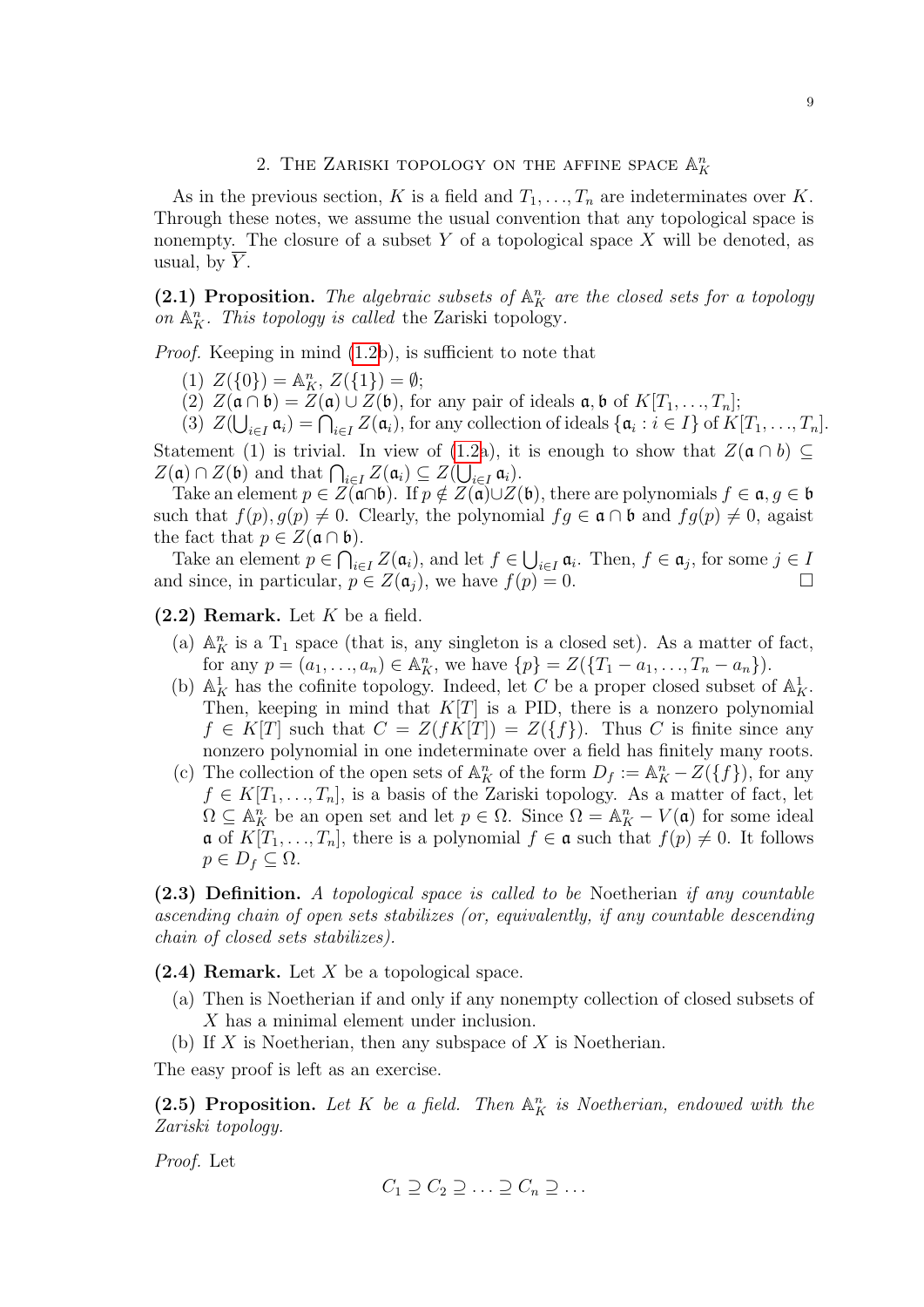be a descending chain of closed subsets of  $\mathbb{A}^n$ . Clearly we get the ascending chain of radical ideals

$$
I(C_1) \subseteq I(C_2) \subseteq \ldots \subseteq I(C_n) \subseteq \ldots
$$

of the Noetherian ring  $K[T_1, \ldots, T_n]$ . Thus this chain stabilizes and thus there is a positive integer i such that  $I(C_m) = I(C_i)$ , for any  $m \geq i$ . Finally, by [\(1.5b](#page-1-3)) we have  $C_m = C_i$ , for any  $m \geq i$ .

## (2.6) Proposition. Any Noetherian space is compact.

*Proof.* Assume that X is a Noetherian space and let  $\mathcal F$  be a nonempty collection of closed subsets of X with the finite intersection property. Let  $\Sigma$  denote the collection of all the intersections of finite subfamilies of  $\mathcal{F}$ . By assumption,  $\Sigma$  consists of nonempty sets. By [\(2.4a](#page-8-1)),  $\Sigma$  has a minimal element, say  $C_0$ , and, since  $\Sigma$  is closed under finite intersections,  $C_0$  is the minimum of  $\Sigma$ . It follows immediately that  $\bigcap \{C : C \in \mathcal{F}\} = C_0 \neq \emptyset.$ 

(2.7) Definition. A topological space X is called to be irreducible if it not a finite union of closed proper subspaces of  $X$  (in other words, two nonempty open subsets of X have nonempty intersection, that is, any nonempty open subset of X is dense in  $X$ ).

(2.8) Example. If K is a finite field, then  $\mathbb{A}_K^n$  is reducible. Indeed it can be realized as finite union of singletons and each of them is closed, by [\(2.2\)](#page-8-2).

We give now a criterion to decide when an algebraic set is irreducible (with the subspace Zariski topology).

<span id="page-9-0"></span>(2.9) Proposition. Let X be a closed subset of  $\mathbb{A}_{K}^{n}$ . Then X is irreducible if and only if the ideal  $I(X)$  of X is a prime ideal of  $K[T_1, \ldots, T_n]$ .

*Proof.* Assume that X is reducible and take closed proper subsets  $X_1, X_2$  of X such that  $X_1 \cup X_2 = X$ . Keeping in mind [\(1.5b](#page-1-3)), for each  $i = 1, 2$ , we have  $I(X) \subsetneq I(X_i)$ , and thus there is an element  $f_i \in I(X_i) - I(X)$ . It immediately follows that the polynomial  $f := f_1 f_2 \in I(X)$ , that is,  $I(X)$  is not a prime ideal.

Conversely, suppose that  $I(X)$  is not a prime ideal, and take polynomials  $f, g \in$  $K[T_1, ..., T_n] - I(X)$  such that  $fg \in I(X)$ , and take points  $p, q \in X$  such that  $f(p), g(q) \neq 0$ . Consider the closed subspaces  $C := Z(\lbrace f \rbrace), D := Z(\lbrace g \rbrace)$  of  $\mathbb{A}_{K}^{n}$ . It immediately follows that  $X = (C \cap X) \cup (D \cap X)$  and that  $C \cap X, D \cap X$  are closed proper subsets of X (since  $p \in X - C, q \in X - D$ ). Thus X is reducible.

<span id="page-9-2"></span>(2.10) Corollary. Let K be an algebraically closed field. Then, the map  $\psi$  defined in [\(1.8\)](#page-2-2) restricts to a order reversing bijection

{*Irreducible closed subsets of* 
$$
\mathbb{A}_K^n
$$
}  $\longrightarrow$   $\text{Spec}(K[T_1, ..., T_n])$ 

*Proof.* Apply  $(1.8)$  and  $(2.9)$ .

<span id="page-9-1"></span>(2.11) Lemma. Let K be an infinite field and let  $f \in K[T_1, \ldots, T_n]$  be a nonzero polynomial. Then the set  $\mathbb{A}^n_K - Z(\lbrace f \rbrace)$  is infinite.

*Proof.* We can assume that  $f$  is not a constant and show the statement by induction on n. The case  $n = 1$  is trivial, because a nonconstant polynomial in one variable over a field has only finitely many roots. Suppose now that  $n \geq 1$  and that  $\mathbb{A}_{K}^{n} - Z(\lbrace f \rbrace)$ is infinite, for any nonconstant polynomial  $f \in K[T_1, ..., T_n]$ . Take a nonconstant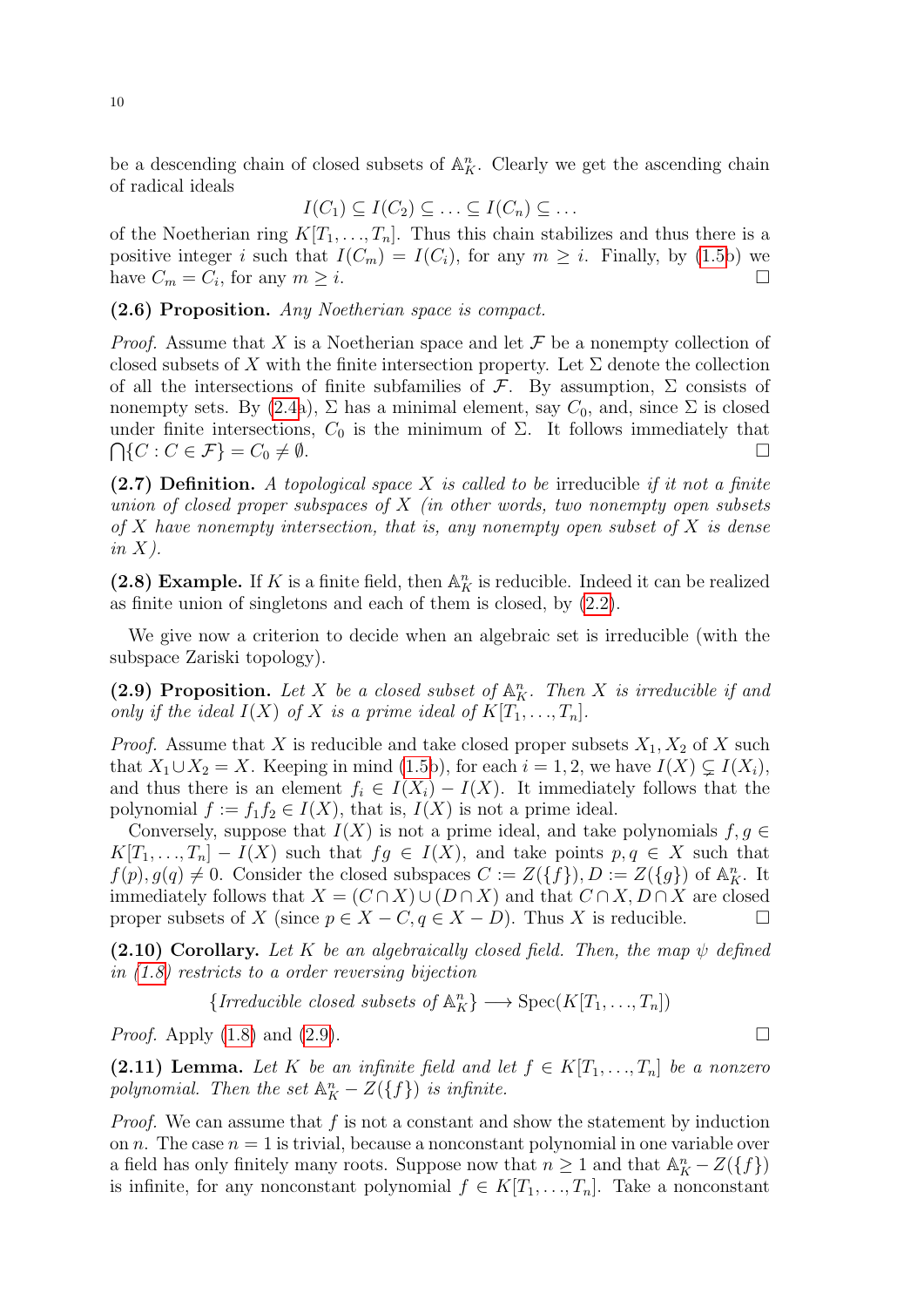11

polynomial  $g \in K[T_1, ..., T_n, T]$ . We can clearly assume that T appears in the expression of g, and thus we can write  $g = \phi_0 + \phi_1 T + \ldots + \phi_r T^r$ , where r is a positive integer,  $\phi_i \in K[T_1, ..., T_n]$ , for  $1 \leq i \leq r$  and  $\phi_r \neq 0$ . By the inductive assumption, there are infinitely many points  $p \in \mathbb{A}^n$  such that  $\phi_r(p) \neq 0$ , thus let  $(a_1, \ldots, a_n)$  be one of them. Then

$$
g'(T) := \phi_0(a_1, ..., a_n) + \phi_1(a_1, ..., a_n)T + ... + \phi_r(a_1, ..., a_n)T^r
$$

is a nonzero polynomial in one variable. Since  $K$  is infinite, there are infinitely many elements  $\alpha \in K$  such that  $g'(\alpha) \neq 0$ , and then  $\mathbb{A}_K^{n+1} - Z(\lbrace g \rbrace)$  is infinite, containing it  $\{(a_1, ..., a_n, \alpha) : g'(\alpha) \neq 0\}.$ 

<span id="page-10-1"></span>(2.12) Example. Let K be a infinite field. By [\(2.11\)](#page-9-1), we have  $I(\mathbb{A}_{K}^{n}) = \{0\}$ . Thus, by  $(2.9)$ ,  $\mathbb{A}^n$  is irreducible.

(2.13) Definition. Let X be a topological space. An irreducible subset of X which is maximal under inclusion is called an irreducible component of X.

(2.14) Proposition. Let X be a topological space. Then, X is union of its irreducible components. In particular, X has irreducible components.

*Proof.* Take a point  $x \in X$ . It suffices to show that there exists an irreducible component of  $X$  containing  $x$ . Consider the collection

$$
\Sigma := \{ Y \subseteq X : x \in Y, Y \text{ is irreducible} \}
$$

of subsets of X, partially orederd by inclusion, and note that  $\Sigma$  is nonempty, because  ${x}$  is irreducible. Let  $C \subseteq \Sigma$  be a chain and let C be the union of the sets in the chain  $\mathcal{C}$ . We claim that  $C$  is irreducible. Suppose this is false, and take closed subsets  $F, G \subseteq X$  such that  $C = (F \cap C) \cup (G \cap C)$  and  $F \cap C, G \cap C \subsetneq C$ . Take points  $x_F, x_G \in C$  such that  $x_F \notin F, x_G \notin G$ , and let  $C_F, C_G \in C$  be such that  $x_F \in C_F, x_G \in C_G$ . Since C is a chain we can assume that  $C_F \subseteq C_G$ . From the obvious inclusions  $C_G \subseteq C \subseteq F \cup G$  it follows that  $C_G = (F \cap C_G) \cup (G \cap C_G)$ and, moreover,  $F \cap C_G$ ,  $G \cap C_G$  are closed proper subspaces of  $C_G$ , a contradiction, because  $C_G \in \mathcal{C} \subseteq \Sigma$  implies that  $C_G$  is irreducible. Then Zorn's Lemma implies that  $\Sigma$  has maximal elements and, clearly, any maximal element is an irreducible component of X containing x.  $\square$ 

# <span id="page-10-0"></span> $(2.15)$  Proposition. Let X be a topological space.

- (a) If a subset Y of X is irreducible, then  $\overline{Y}$  is irreducible too.
- (b) The irreducible components of X are closed.
- (c) If X is irreducible and  $f: X \longrightarrow S$  is a continuous surjective function of topological spaces, then S is irreducible.

*Proof.* (a). Since  $\overline{Y}$  is closed in X, then the closed subspaces of  $\overline{Y}$  are closed in X too. Let  $C_1, C_2$  be closed subsets of X such that  $\overline{Y} = C_1 \cup C_2$  and note that  $Y = (C_1 \cap Y) \cup (C_2 \cap Y)$ . The subsets  $C_i \cap Y$ ,  $i = 1, 2$ , are closed subspaces of Y (in the subspace topology), and, since Y is irreducible, we can assume  $Y = C_1 \cap Y$ , that is  $Y \subseteq C_1$ . Since  $C_1$  is closed in X we have  $\overline{Y} \subseteq C_1$ , i.e.,  $\overline{Y} = C_1$ .

- (b). It is a trivial consequence of (a).
- (c). The proof is straightforward and it is left to the reader.  $\Box$

The proof of the following lemma is left to the reader.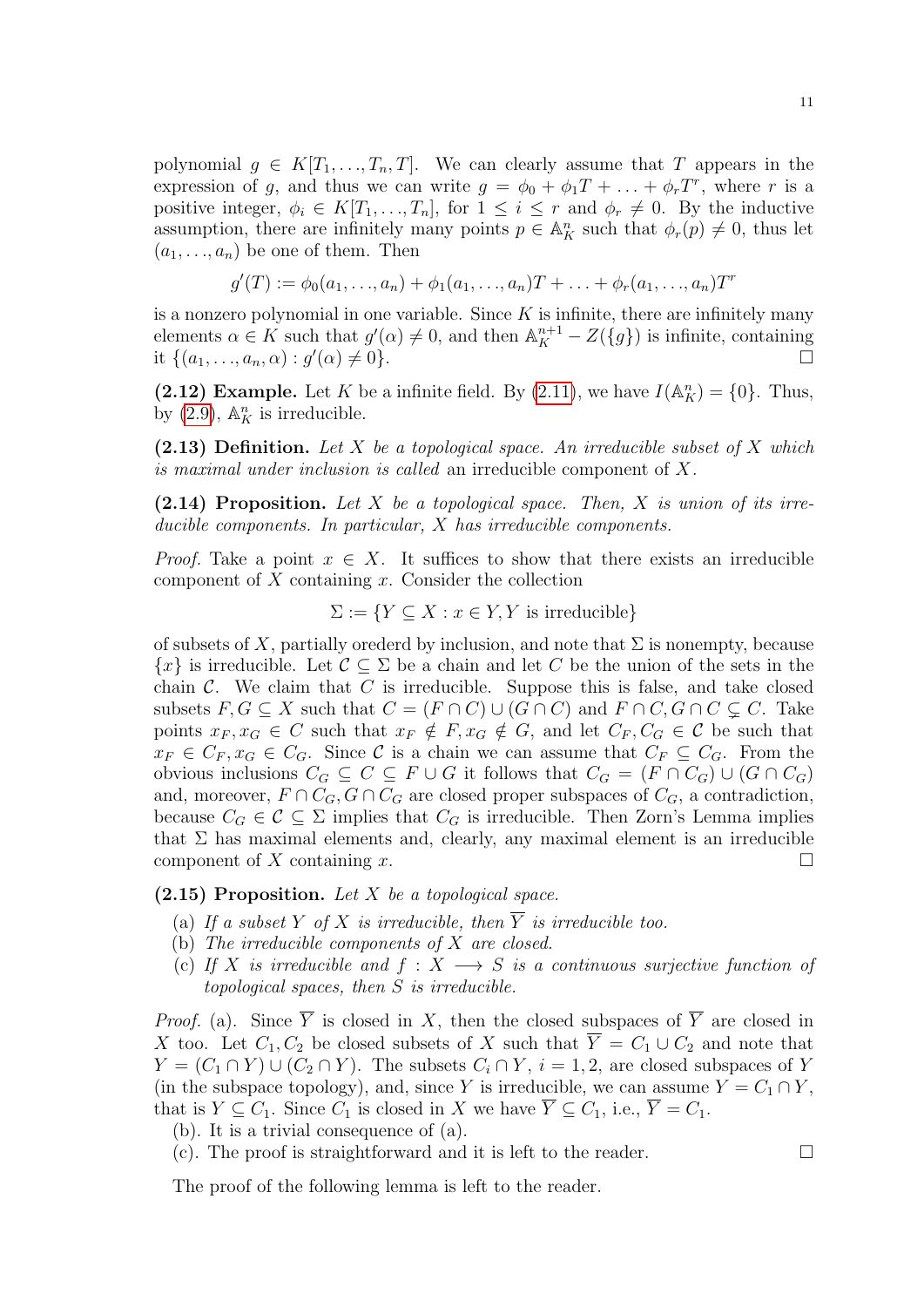<span id="page-11-0"></span>(2.16) Lemma. Let X be a topological space and let  $\mathcal F$  be a finite collection of closed irreducible subspaces of X such that  $\bigcup \mathcal{F} = X$ . Then, any irreducible component of  $X$  belongs to  $\mathcal{F}$ . In particular,  $X$  has only finitely many irreducible components. Furthermore, if the members of  $\mathcal F$  are pairwise incomparable, then  $\mathcal F$  is the family of all irreducible components of X.

 $(2.17)$  Proposition. Let X be a Noetherian space. Then X has only finitely many irreducible components.

*Proof.* Suppose that the statement is false. Then, the collection  $\Sigma$  of all the closed subspaces of  $X$  having infinitely many irreducible components is nonempty and, since X is Noetherian,  $\Sigma$  has a minimal element, say T. In particular, T is reducible, and thus there are closed proper subsets of T, say C, D such that  $T = C \cup D$  (note that, since T is closed in X, then C, D are closed in X too). By minimality we have  $C, D \notin$  $\Sigma$ , and thus they have only finitely many irreducible components. Let  $E_1, \ldots, E_n$ (resp.,  $E_{n+1},...,E_m$ ) be the irreducible components of C (resp., D). Then, T is the union of the finite collection  $\mathcal{F} := \{E_i : 1 \leq i \leq m\}$  of closed irreducible subspaces, and thus  $(2.16)$  implies that T has only finitely many irreducible components, a contradiction, because  $T \in \Sigma$ . The proof is now complete.

<span id="page-11-1"></span>(2.18) Remark. Let K be an algebraically closed field, and let  $\mathfrak p$  be a prime ideal of  $K[T_1, \ldots, T_n]$ . Then  $Z(\mathfrak{p})$  is irreducible. Indeed, by Hilbert's Nullstellensatz, we or  $K[T_1, ..., T_n]$ . Then  $Z(\mathfrak{p})$  is irreducible. Indeed, by Thibert's Nunsterlensary, we<br>have  $I(Z(\mathfrak{p})) = \sqrt{\mathfrak{p}} = \mathfrak{p}$ , and thus the conclusion follows from [\(2.9\)](#page-9-0). As a particular case, if  $f \in K[T_1, \ldots, T_n]$  is an irreducible polynomial, then the ideal p generated by f is prime, and thus  $Z({f})$  is irreducible.

The conclusions of the previous remark may fail when  $K$  is not algebraically closed, as the following example shows.

(2.19) Example. Let K be a finite field, consider the irreducible polynomial  $f :=$  $T \in K[T, U]$  and set  $C := Z({f})$ . Then clerly  $C = \{(0, a) : a \in K\}$  is a finite union of singletons, and thus it is reducible.

(2.20) Example. Let K be an algebraically closed field and let  $f \in K[T_1, \ldots, T_n]$ . Suppose that  $\bar{f} = cf_1^{n_1} \cdots f_r^{n_r}$ , where  $f_i^{n_i} \in K[T_1, \ldots, T_n]$  is irreducible, for  $1 \leq i \leq r$ ,  $c \in K$ , and  $f_i$  is not associate with  $f_j$ , for any  $i \neq j$ . Then

$$
Z({f}) = Z({f_1}) \cup ... \cup Z({f_r})
$$

and, by [\(2.18\)](#page-11-1), each set  $Z(\lbrace f_i \rbrace)$  is irreducible. The fact that  $f_i$  is not associate with  $f_j$ , for  $i \neq j$ , easily implies that the sets  $Z(\lbrace f_i \rbrace)$  are pairwise incomparable. Thus, by [\(2.16\)](#page-11-0),  $\{Z(\{f_j\}): 1 \leq i \leq r\}$  is the collection of all the irreducible components of  $Z({f}).$ 

In the general case, i.e., when a closed set  $X$  is not the zero set of a unique polynomial, we need further properties of Noetherian rings to find the irreducible components of X.

(2.21) Definition. Let A be a ring and let  $\mathfrak a$  be a proper ideal of A. We say that  $\mathfrak a$ is irreducible if, given ideals **b**, c of A such that  $a = b \cap c$ , we have necessarily either  $a = b$  or  $a = c$ .

Clearly, any prime ideal is irreducible.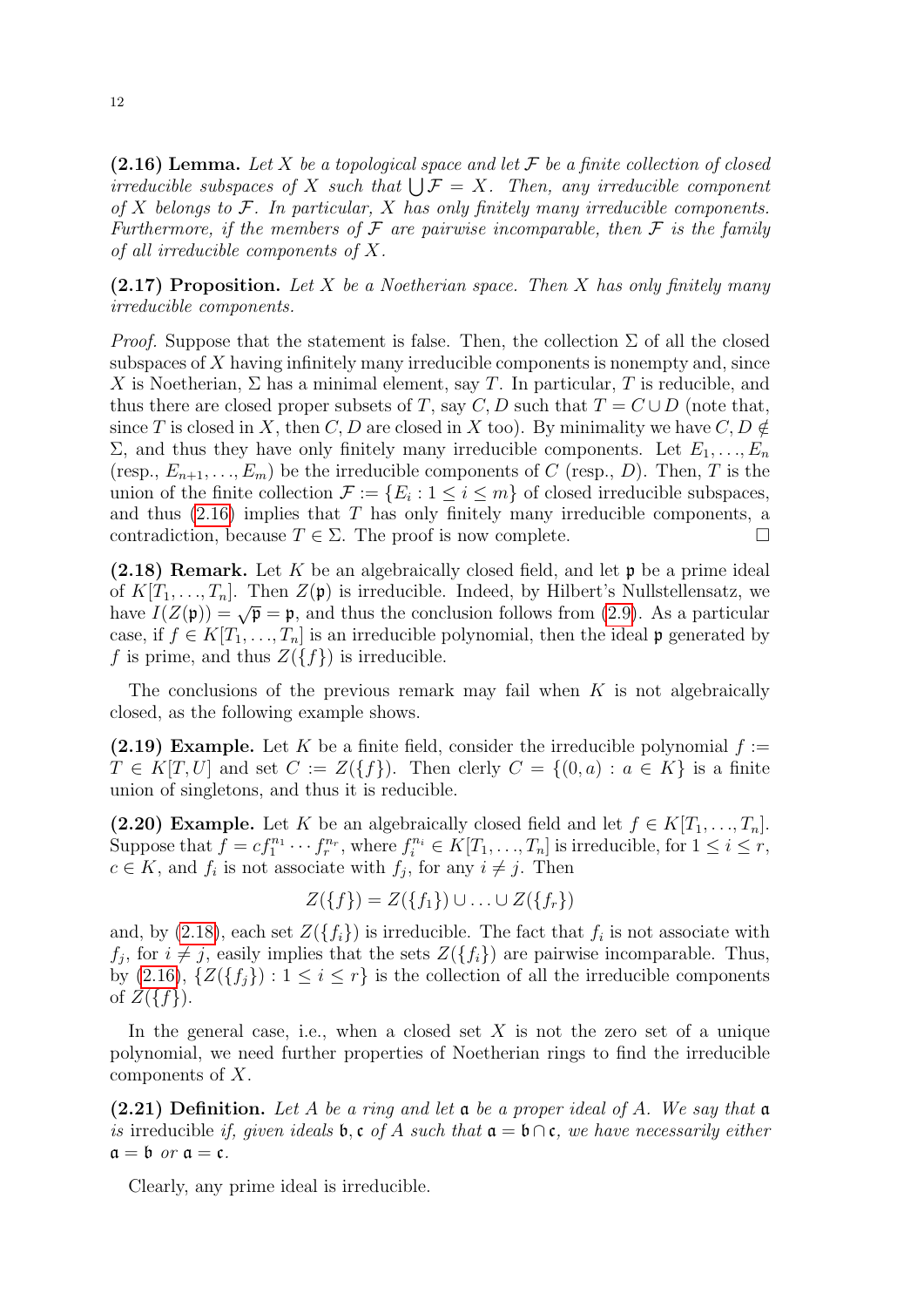<span id="page-12-1"></span>(2.22) Proposition. Let A be a Noetherian ring. Then, any proper ideal of A is a finite intersection of irreducible ideals of A.

*Proof.* If the statement is false, the set  $\Sigma$  of all the ideals of A which are not a finite intersection of irreducible ideals of A is nonempty. Since A is Noetherian,  $\Sigma$  has a maximal element, say  $\alpha$ . Of course,  $\alpha$  is reducible, and thus there are ideals  $\beta$ ,  $\zeta \supseteq \alpha$ such that  $\mathfrak{a} = \mathfrak{b} \cap \mathfrak{c}$ . By maximality of  $\mathfrak{a}$ , we have  $\mathfrak{b}, \mathfrak{c} \notin \Sigma$ , and thus each of them is a finite intersection of irreducible ideals of  $A$  and, a fortiori, so is  $a$ . This is a contradiction.

(2.23) Definition. Let A be a ring and let  $\mathfrak a$  be a proper ideal of A. We say that  $a$  is primary if, given elements  $x, y \in A$  such that  $xy \in a$ , then either  $x \in a$  or  $y\in\sqrt{\mathfrak{a}}$ .

Clearly, any prime ideal is primary.

The following remark is easy and we left it to the reader.

- <span id="page-12-0"></span> $(2.24)$  Remark. Let A be a ring.
	- (a) If  $\mathfrak a$  is a primary ideal of A, then  $\mathfrak p := \sqrt{\mathfrak a}$  is a prime ideal of A. We will say that  $\mathfrak a$  is a p-primary ideal.
	- (b) If  $\alpha$  is an ideal of A whose radical is a maximal ideal, then  $\alpha$  is primary.
	- (c) If  $a, b$  are p-primary ideals, then  $a \cap b$  is a p-primary ideal.
	- (d) If  $\mathfrak a$  is a p-primary ideal and  $x \in A \mathfrak a$ , then

$$
(\mathfrak{a}:_Ax):=\{a\in A: ax\in\mathfrak{a}\}
$$

is a p-primary ideal of A.

(2.25) Definition. Let A be a ring and let  $\mathfrak a$  be a proper ideal of A.

- (a) A primary decomposition of  $\alpha$  is a finite collection of primary ideals whose intersection is  $a$ . We say that  $a$  is decomposable if  $a$  admits a primary decomposition.
- (b) Let  $\mathcal{P} := \{\mathfrak{q}_1, \ldots, \mathfrak{q}_n\}$  be a primary decomposition of  $\mathfrak{a}$ . We say that  $\mathcal{P}$  is Let  $\mathcal{F} := \{ \mathbf{q}_1, \ldots, \mathbf{q}_n \}$  be a primary decomposition by  $\mathfrak{a}$ . We say that  $\mathcal{F}$  is<br>irredundant if, for any  $1 \leq i \leq n$ , we have  $\sqrt{\mathfrak{q}}_j \neq \sqrt{\mathfrak{q}}_i$ , for any  $j \neq i$ , and  $\mathfrak{q}_i \not\supseteq \bigcap_{j \neq i} \mathfrak{q}_j$ .

Keeping in mind [\(2.24c](#page-12-0)) and the fact that we can omit any redundant term, we infer that any primary decomposition of an ideal can be refined to an irredundant primary decomposition.

(2.26) Proposition. An irreducible ideal of a Noetherian ring is primary. In particular, any proper ideal of a Noetherian ring is decomposable.

*Proof.* Let  $\boldsymbol{\alpha}$  be an irreducible ideal of a Noetherian ring A, and take elements  $x, y \in A$  such that  $xy \in \mathfrak{a}$ . For any positive integer n, consider the ideal

$$
\mathfrak{a}_n := \{ a \in A : ax^n \in \mathfrak{a} \}
$$

of A, and note that  $\mathfrak{a}_n \subseteq \mathfrak{a}_m$ , for any  $n \leq m$ . Since A is Noetherian, there exists a positive integer  $\nu$  such that  $\mathfrak{a}_{\nu} = \mathfrak{a}_m$ , for any  $m \geq \nu$ . Take any element  $\lambda \in$  $(x^{\nu}A + \mathfrak{a}) \cap (yA + \mathfrak{a})$ . Then, there are elements  $\alpha, \beta \in A, i, j \in \mathfrak{a}$  such that

$$
\lambda = x^{\nu} \alpha + i = y \beta + j.
$$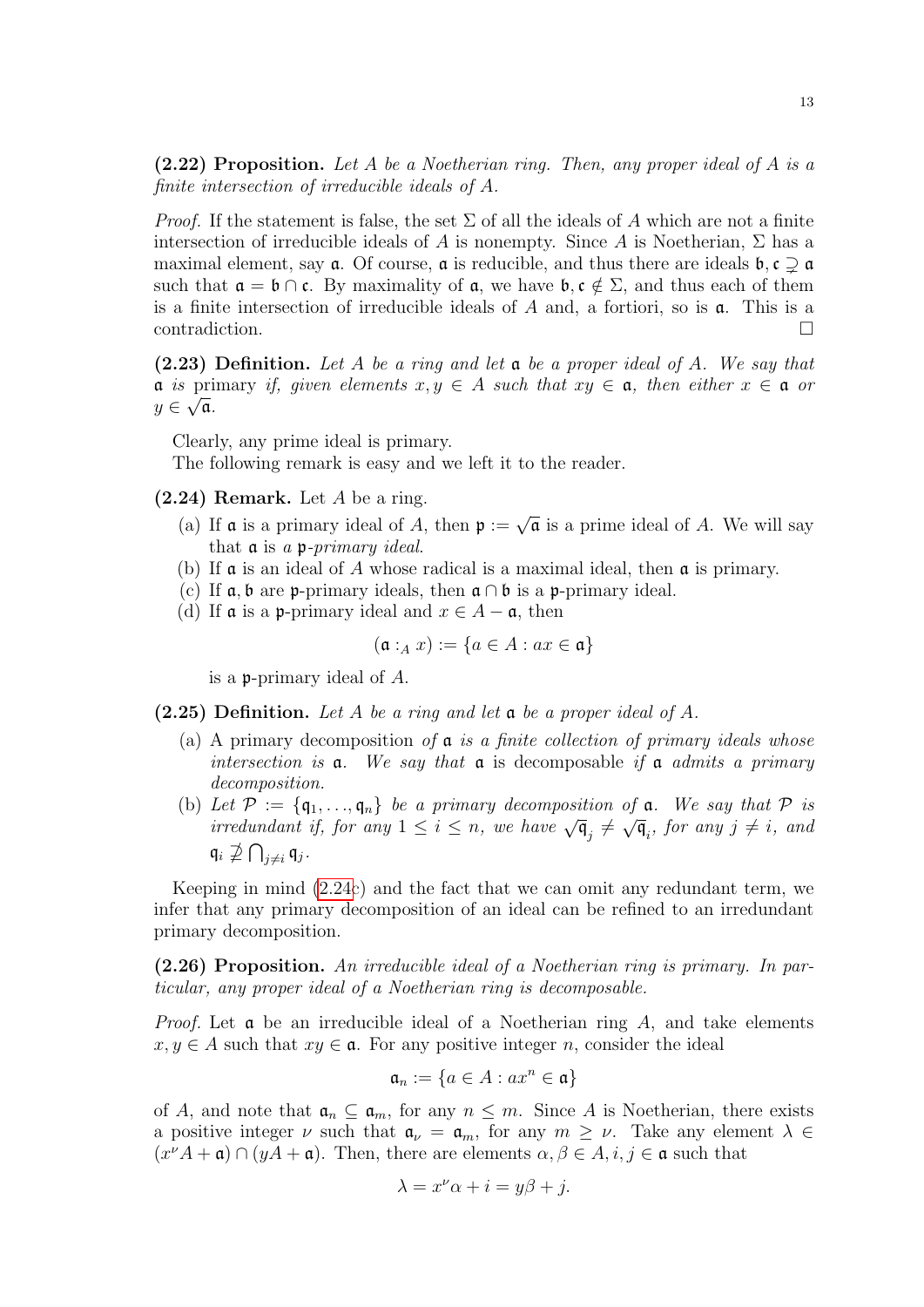The previous equality implies that  $x^{\nu+1}\alpha = -ix + xy\beta + jx$  and, keeping in mind that  $xy \in \mathfrak{a}$ , we get  $x^{\nu+1}\alpha \in \mathfrak{a}$ , that is,  $\alpha \in \mathfrak{a}_{\nu+1} = \mathfrak{a}_{\nu}$ . It follows that  $x^{\nu}\alpha \in \mathfrak{a}$  and thus  $\lambda = x^{\nu} + i \in \mathfrak{a}$ . This proves that

$$
\mathfrak{a} = (x^{\nu}A + \mathfrak{a}) \cap (yA + \mathfrak{a}),
$$

and since **a** is irreducible we have either  $\mathbf{a} = x^{\nu}A + \mathbf{a}$  or  $\mathbf{a} = yA + \mathbf{a}$ , that is, either  $x^{\nu} \in \mathfrak{a}$  or  $y \in A$ . This shows that  $\mathfrak{a}$  is primary.

The last statement follows from the first one and  $(2.22)$ .

<span id="page-13-1"></span> $(2.27)$  Example. Let K be an algebraically closed field and let C be a closed subset of  $\mathbb{A}_{K}^{n}$ . We can assume that  $C = Z(\mathfrak{a})$  for some ideal  $\mathfrak{a}$  of  $K[T_1, ..., T_n]$ . Since  $K[T_1, \ldots, T_n]$  is a Noetherian ring, the ideal  $\alpha$  has a primary decomposition, say  $\mathfrak{a} = \bigcap_{i=1}^r \mathfrak{q}_i$ . Thus, keeping in mind [\(1.2c](#page-1-1)) and the proof of [\(2.1\)](#page-8-3), we have

$$
C = Z(\mathfrak{q}_1) \cup \ldots \cup Z(\mathfrak{q}_r) = Z(\sqrt{\mathfrak{q}_1}) \cup \ldots \cup Z(\sqrt{\mathfrak{q}_r}).
$$

By [\(2.18\)](#page-11-1) and [\(2.24a](#page-12-0)), any  $Z(\sqrt{\mathfrak{q}_i})$  is a closed irreducible subspace of C. Thus, by [\(2.16\)](#page-11-0), any irreducible component of C belongs to the family  $\{Z(\sqrt{\mathfrak{q}_i}) : 1 \leq i \leq n\}.$ 

(2.28) Example. An ideal can have distinct irredundant primary decompositions. For example, let  $K$  be a field let  $T, U$  be indeterminates over  $K$ , and consider the ideal  $\mathfrak{a} := (T^2, TU)K[T, U]$ . If

$$
\mathfrak{p} := TK[T,U], \mathfrak{m} := (T,U)K[T,U], \mathfrak{q} := (T^2,U)K[T,U],
$$

then  $\{\mathfrak{p}, \mathfrak{m}^2\}$ ,  $\{\mathfrak{p}, \mathfrak{q}\}\$  are distinct irredundant primary decompositions of  $\mathfrak{a}$ . The proof is left to the reader.

Let A be a ring and let  $\mathfrak a$  be an ideal of A which admists an irredundant primary Let A be a ring and let  $\mathfrak{u}$  be an ideal of A which admisss an irreductually primary<br>decomposition, say  $\mathcal{P} := \{\mathfrak{q}_1, ..., \mathfrak{q}_n\}$ . We show now that the set  $\{\sqrt{\mathfrak{q}_1}, ..., \sqrt{\mathfrak{q}_n}\}$ depends only on the ideal  $\alpha$  and not on  $\mathcal{P}$ . Recall the following easy and well-known fact.

<span id="page-13-0"></span>(2.29) Proposition. Let A be a ring, let  $\mathcal F$  be a finite collection of ideals of A and let p be a prime ideal of A.

- (a) If  $\mathfrak{p} \supseteq \bigcap \mathcal{F}$ , then  $\mathfrak{p} \supseteq \mathfrak{a}$ , for some  $\mathfrak{a} \in \mathcal{F}$
- (b) If  $\mathfrak{p} = \bigcap \mathcal{F}$ , then  $\mathfrak{p} = \mathfrak{a}$ , for some  $\mathfrak{a} \in \mathcal{F}$ .

(2.30) Proposition. Let A be a ring, let  $\mathfrak a$  be an ideal of A which admits an irredundant primary decomposition  $\mathcal{P} := \{\mathfrak{q}_1, \ldots, \mathfrak{q}_n\}$ . Then

$$
\{\sqrt{\mathfrak{q}_1}, \ldots, \sqrt{\mathfrak{q}_n}\} = \operatorname{Spec}(A) \cap \{\sqrt{(\mathfrak{a} :_A x)} : x \in A\}.
$$

Thus, the set of prime ideals  $\text{Ass}(\mathfrak{a}) := \{ \sqrt{\mathfrak{q}_1}, \ldots, \sqrt{\mathfrak{q}_n} \}$  is uniquely determined by  $\mathfrak{a}$ , and it is called the set of prime ideals associated with  $a$ .

*Proof.* Set  $\mathfrak{p}_i := \sqrt{\mathfrak{q}_i}$ , for  $i = 1, ..., n$ , and note that, for any  $x \in A$ , we have  $(\mathfrak{a} :_A x) = \bigcap^{n}$  $i=1$  $(\mathfrak{q}_i :_A x),$  since  $\mathfrak{a} = \bigcap^{n}$  $i=1$  $q_i$ . Taking radicals and keeping in mind  $(2.24)$ 

and that, if  $x \in \mathfrak{q}_i$ , for some i, then  $(\mathfrak{q}_i :_A x) = A$ , we have  $\sqrt{(\mathfrak{a} :_A x)} = \bigcap$  $x{\notin}\frak{q}_j$  $\mathfrak{p}_j$ . Then,

the inclusion  $\{\mathfrak{p}_1,\ldots,\mathfrak{p}_n\}\supseteq \mathrm{Spec}(A)\cap \{\sqrt{(\mathfrak{a}:_A x)}: x\in A\}$  follows immediately from the previous proposition. Conversely, take a prime ideal  $\mathfrak{p}_i$ ; since  $P$  is irredundant,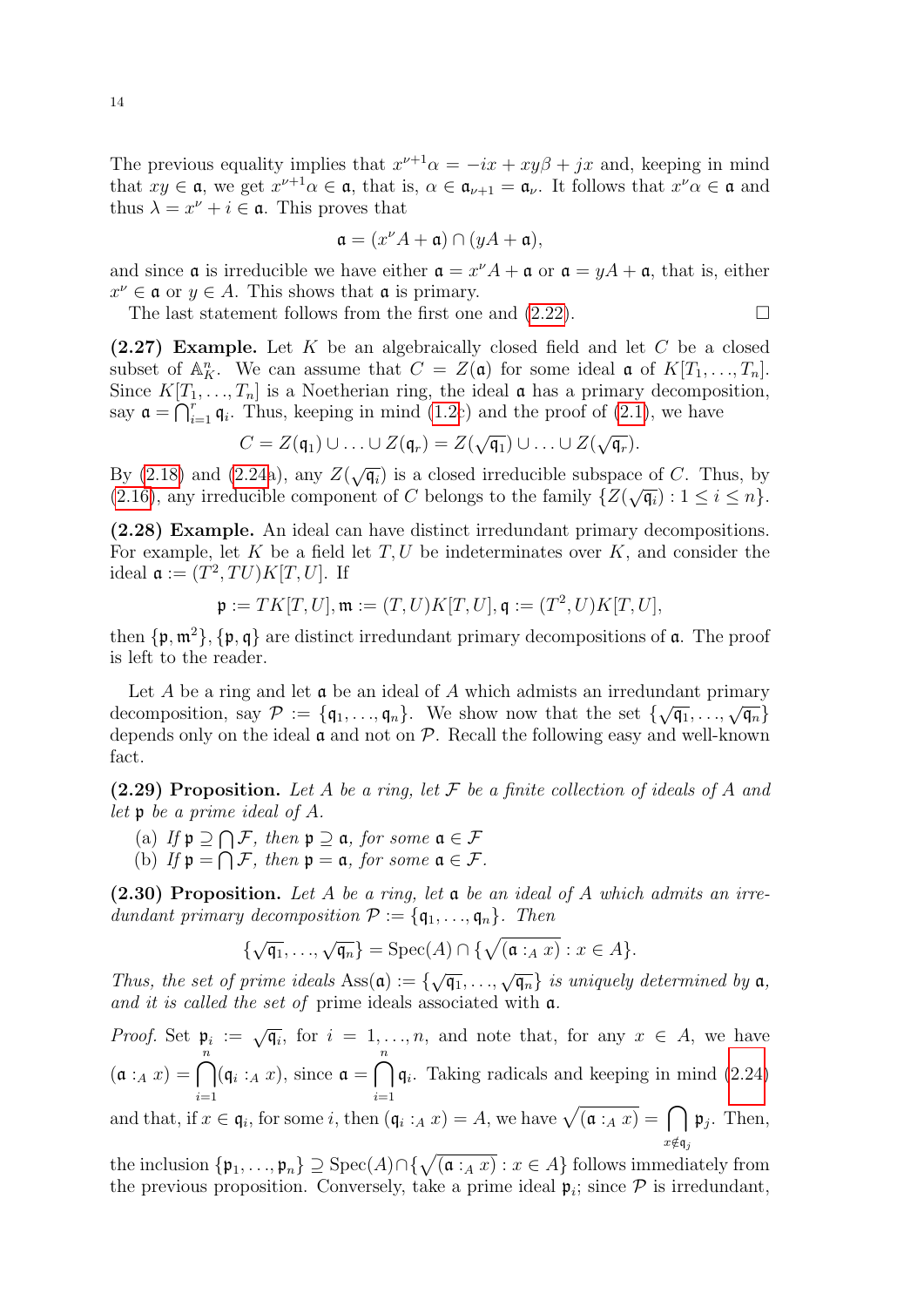then  $\bigcap q_j \nsubseteq q_i$ , and thus there is an element  $x \in q_j$ , for any  $j \neq i$  and  $x \notin q_i$ . It j $\neq i$ 

follows 
$$
\sqrt{(\mathfrak{a} :_A x)} = \bigcap_{x \notin \mathfrak{q}_j} \mathfrak{p}_j = \mathfrak{p}_i
$$
.

(2.31) Definition. Let A be a ring and let  $\mathfrak a$  be a proper ideal of A. The minimal elements, under inclusion, of the set  $\{p \in \text{Spec}(A) : p \supset \mathfrak{a}\}\$  are called minimal prime ideals over a .

A straightforward application of Zorn's Lemma implies that there are minimal prime ideals over any proper ideal of a ring. In particular, there are minimal prime ideals (i.e., the minimal prime ideals over (0)).

<span id="page-14-1"></span>(2.32) Proposition. Let A be a ring and let  $\mathfrak a$  be a decomposable ideal of A. Then the minimal prime ideals of A over  $a$  are precisely the minimal elements, under inclusion, of  $\text{Ass}(\mathfrak{a})$ . In particular, there are only finitely many prime ideals over  $\mathfrak{a}$ .

*Proof.* Clearly, any element of Ass $(\mathfrak{a}) = \{\mathfrak{p}_1, \ldots, \mathfrak{p}_n\}$  is a prime ideal of A containing

**a**. Let **p** be a minimal prime ideal of A over **a**. Then  $\mathfrak{p} \supseteq$ √  $\mathbf{a} = \bigcap_{i=1}^{n} \mathbf{\mathfrak{p}}_i$ . By [\(2.29\)](#page-13-0), we have  $\mathfrak{p} \supseteq \mathfrak{p}_i$ , for some  $i \in \{1, ..., n\}$ , and thus  $\mathfrak{p} = \mathfrak{p}_i$ , by minimality. The conclusion

is now clear.  $\Box$ 

(2.33) Remark. Preserve the notation of  $(2.27)$ . By  $(2.10)$ , the minimal elements of Ass( $\mathfrak{a}$ ) = { $\sqrt{\mathfrak{q}_i}$  :  $1 \leq i \leq r$ } (i.e., the minimal prime ideals over  $\mathfrak{a}$ , by [\(2.32\)](#page-14-1)) correspond to the maximal elements of  $\{Z(\sqrt{\mathfrak{q}_i}) : 1 \leq i \leq r\}$ , that is, to the irreducible components of  $Z(\mathfrak{a})$ .

#### 3. The Zariski topology on the prime spectrum of a ring.

<span id="page-14-0"></span>Let  $A$  be a ring and let  $S$  be a subset of  $A$ . Define

 $V_A(S) := V(S) = {\mathfrak{p} \in \text{Spec}(A) : \mathfrak{p} \supseteq S}.$ 

With a small abuse of notation, for any  $f \in A$  we will write  $V(f)$  to mean  $V(\{f\})$ .

<span id="page-14-2"></span>(3.1) Proposition. Let A be a ring. Then, the subsets of  $Spec(A)$  of the form  $V(S)$ , for any  $S \subseteq A$ , form the family of the closed sets for a topology, called the Zariski topology. Precisely, we have √

- (a)  $V(S) = V(SA) = V(\sqrt{SA})$ , for any  $S \subseteq A$  (where SA denotes the ideal of A generated by S).
- (b)  $V({1}) = \emptyset$  and  $V({0}) = Spec(A)$ .
- (c)  $V(\bigcup_{i\in I} S_i) = \bigcap_{i\in I} V(S_i)$ , for any collection  $\{S_i : i \in I\}$  of subsets of A.
- (d)  $V(\mathfrak{a} \cap \mathfrak{b}) = V(\mathfrak{a}) \cup V(\mathfrak{b})$ , for any ideals  $\mathfrak{a}, \mathfrak{b}$  of A.

The proof of the previous equalities is easy and it is left to the reader.

- <span id="page-14-3"></span> $(3.2)$  Remark. Let A be a ring.
	- (a) By [\(3.1a](#page-14-2)), any closed subset of  $Spec(A)$  is of the form  $V(\mathfrak{a})$ , for some ideal  $\mathfrak{a}$ of A.
	- (b) Moreover, again by [\(3.1a](#page-14-2)), the canonical map

 $\varphi:$  {radical ideals of  $A$ }  $\longrightarrow$  {closed subsets of Spec(A)}

defined by setting  $\varphi(\mathfrak{a}) := V(\mathfrak{a})$  is a order reversing bijection.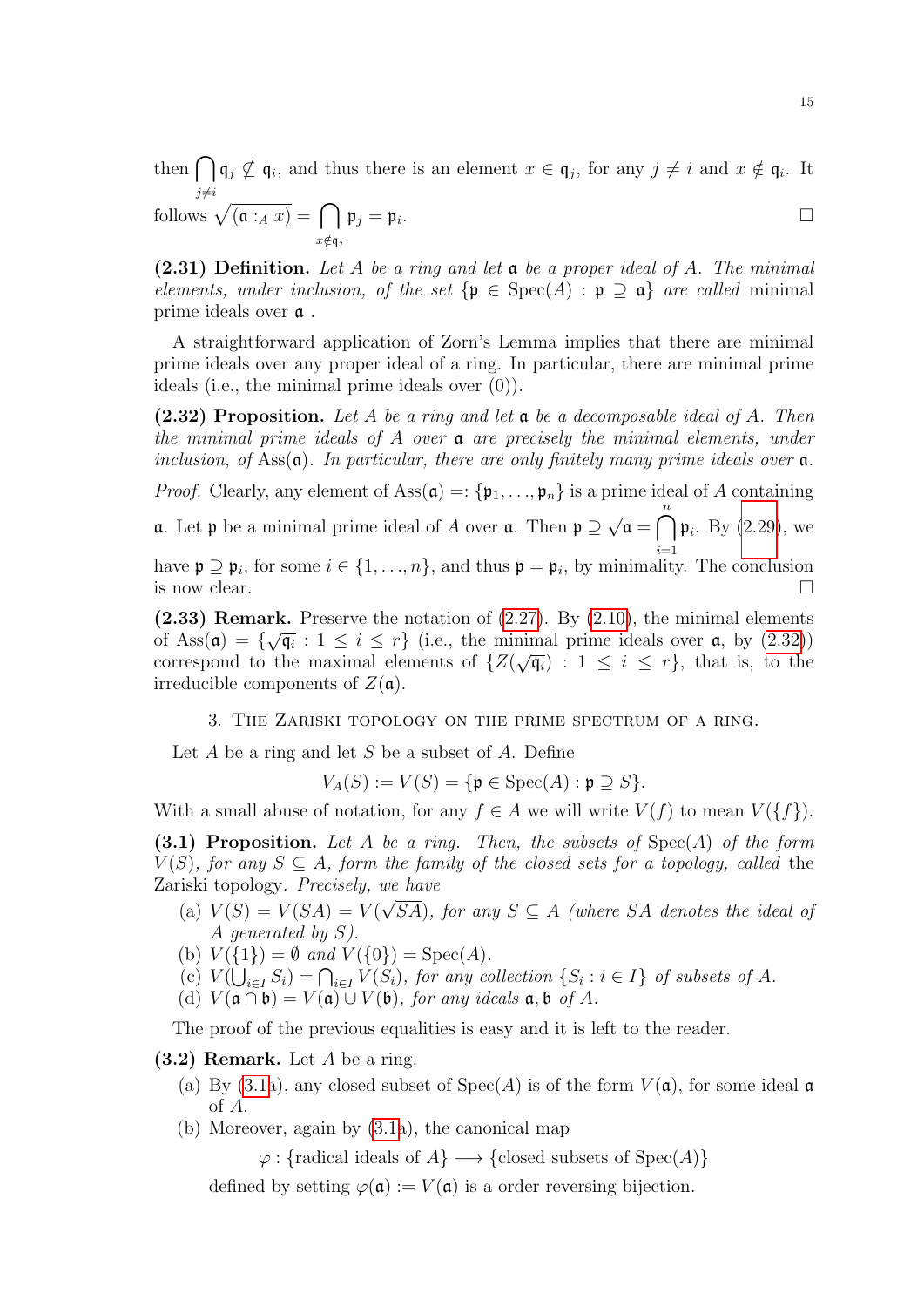- (c) For any nonempty subset Y of Spec(A), we have  $Y = V(\bigcap Y)$ . As a matter of fact, for any  $\mathfrak{p} \in Y$  we have obviously  $\mathfrak{p} \subseteq \bigcap Y$ , that is  $\mathfrak{p} \in V(\bigcap Y)$ . Then,  $Y \subseteq V(\bigcap Y)$  and, since the second set is closed,  $Y \subseteq V(\bigcap Y)$ . If C is any closed subset of  $Spec(A)$  containing Y, say  $C = V(\mathfrak{a})$ , for some ideal  $\mathfrak a$  of A, then clearly  $\mathfrak p \supseteq \mathfrak a$ , for any  $\mathfrak p \in Y$ , that is  $\bigcap Y \supseteq \mathfrak a$ . It follows  $C = V(\mathfrak{a}) \supseteq V(\bigcap Y).$
- (d) By part (c) it follows that, for any  $\mathfrak{p} \in \text{Spec}(A)$ , then  ${\{\mathfrak{p}\}} = V(\mathfrak{p})$ . In particular,  $\mathfrak p$  is a maximal ideal if and only if  $\{\mathfrak p\}$  is closed.
- (e)  $Spec(A)$  is a  $T_0$  space, that is, points of  $Spec(A)$  are uniquely determined by their closure. Indeed, suppose  $\mathfrak{p}, \mathfrak{q} \in \text{Spec}(A)$  and that  ${\{\mathfrak{p}\}} = {\{\mathfrak{q}\}}$ . By part (d), this equality is equivalent to  $V(\mathfrak{p}) = V(\mathfrak{q})$ , that is,  $\mathfrak{p} = \mathfrak{q}$ .
- (f) For any  $f \in A$ , set  $D_A(f) := D(f) := \text{Spec}(A) V(f)$ . Then, the collection of sets  $\mathcal{B} := \{D(f) : f \in A\}$  is a basis for the Zariski topology, and any set  $D(f)$  is called a principal open subset of  $Spec(A)$ . To see that B is a basis, take any nonempty open subset  $\Omega$  of  $Spec(A)$  and take a point  $\mathfrak{p} \in \Omega$ . By definition,  $\Omega = \text{Spec}(A) - V(\mathfrak{a})$ , for some ideal  $\mathfrak{a}$  of A, and thus there is an element  $f \in \mathfrak{a} - \mathfrak{p}$ . It follows immediately that  $\mathfrak{p} \in D(f) \subset \Omega$ .
- (g) Any irreducible closed subset of  $Spec(A)$  is of the form  $V(\mathfrak{p})$ , for some prime ideal **p** of A. Indeed, by part (d) and [\(2.15\)](#page-10-0),  $V(\mathfrak{p})$  is irreducible, for any  $\mathfrak{p} \in \text{Spec}(A)$ . Conversely, let C be an irreducible closed subset of  $\text{Spec}(A)$ and let  $\mathfrak{a} := \bigcap C$ . By part (c) we have  $C = V(\mathfrak{a})$ . Then, it suffices to prove that **a** is prime. Take elements  $a, b \in A$  such that  $ab \in \mathfrak{a}$ . Then we have immediately  $C = (V(a) \cap C) \cup (V(b) \cap C)$ . Since the sets  $V(a) \cap C, V(b) \cap C$ are closed and C is irreducible, we have either  $C = V(a) \cap C$  or  $C = V(b) \cap C$ , that is, either  $C \subseteq V(a)$  or  $C \subseteq V(b)$ . In other words, either  $a \in \mathfrak{a}$  or  $b \in \mathfrak{a}$ . Conversely, for any prime ideal **p** the set  $V(\mathfrak{p})$  is irreducible, by part (d) and [\(2.15a](#page-10-0)).
- (h) By part (g) the irreducible components of  $Spec(A)$  are precisely the sets of the form  $V(\mathfrak{p})$ , where  $\mathfrak{p}$  is any minimal prime ideal of A.

### <span id="page-15-0"></span>(3.3) Proposition. Let A be a ring. Then,  $Spec(A)$  is compact.

*Proof.* Let A be an open cover of  $Spec(A)$ . By  $(3.2f)$ , we can assume that A consists of principal open subsets of  $Spec(A)$ , say  $A = \{D(f_i) : i \in I\}$ . Let a be the ideal generated by the set  $\{f_i : i \in I\}$ . Since  $Spec(A) = \bigcup A$ , for any maximal ideal m of A there is some element  $f_i$  such that  $f_i \notin \mathfrak{m}$ , and thus  $\mathfrak{a} \nsubseteq \mathfrak{m}$ . It follows that  $a = A$ . Then, there are indexes  $i_1, \ldots, i_n \in I$  and elements  $a_1, \ldots, a_n \in A$  such that  $1 = \sum_{j=1}^{n} a_j f_{i_j}$ . Since any prime ideal  $\mathfrak p$  of A is, in particular, a proper ideal, it cannot happen that  $f_{i_1},...,f_{i_n} \in \mathfrak{p}$ , and thus  $\{D(f_{i_j}) : 1 \leq j \leq n\}$  is a finite subcover of  $\mathcal{A}$ .

## (3.4) Corollary. Let A be a ring and  $\mathfrak a$  be an ideal of A. Then  $V(\mathfrak a)$  is compact.

Proof. It suffices to recall that any closed subspace of a compact space is compact, and apply  $(3.3)$ .

Recall that a continuous map  $f: X \longrightarrow Y$  of topological space is called to be a topological embedding if f induces a homeomorphism of X with  $f(X)$ .

<span id="page-15-1"></span>(3.5) Proposition. Let  $f : A \longrightarrow B$  be a ring homomorphism, and consider the  $map f^* : \text{Spec}(B) \longrightarrow \text{Spec}(A)$  defined by  $f^*(\mathfrak{q}) := f^{-1}(\mathfrak{q})$ , for any  $\mathfrak{q} \in \text{Spec}(B)$ .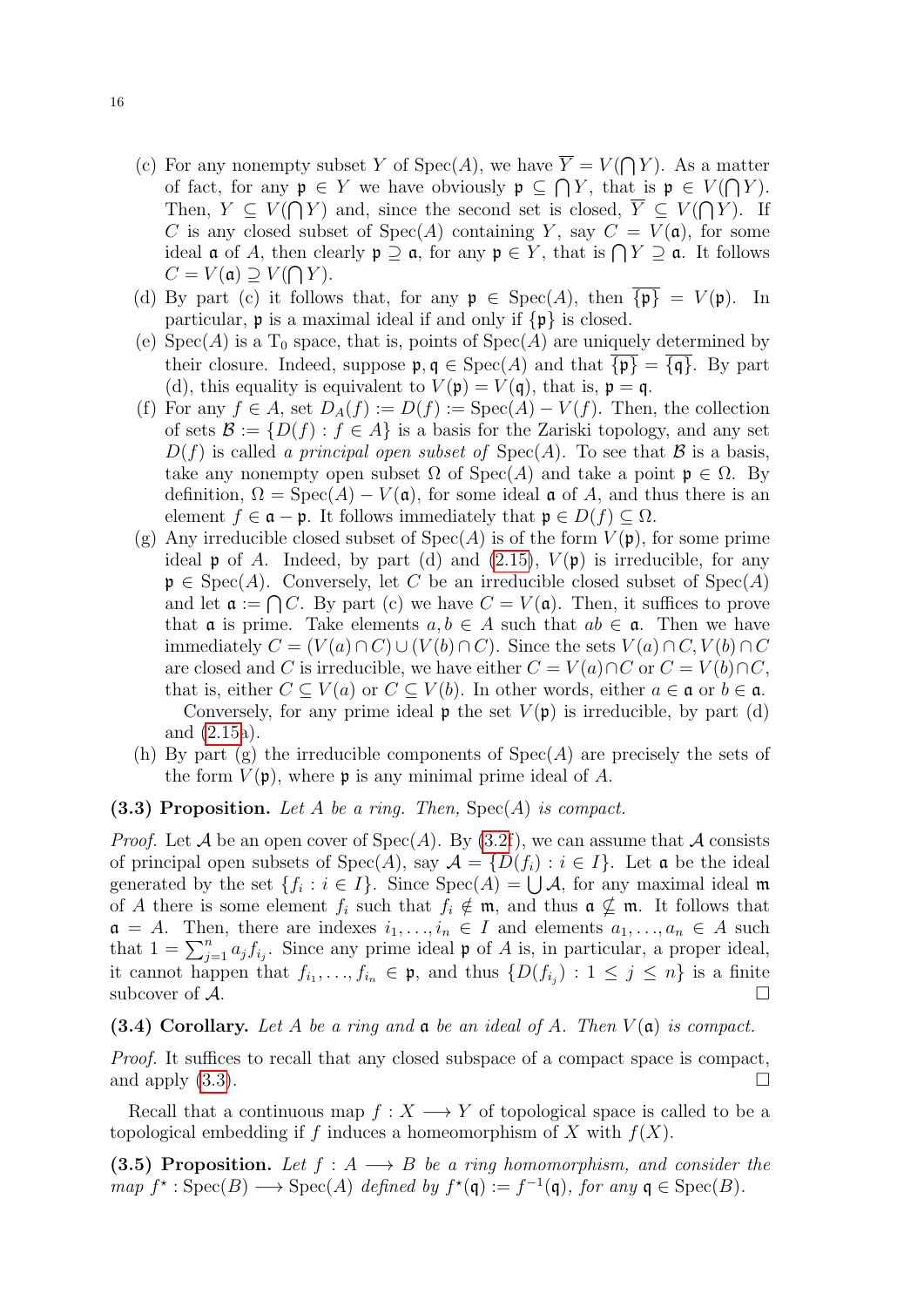- (a) For any  $a \in A$  we have  $f^{\star-1}(D_A(a)) = D_B(f(a))$ . In particular, the map  $f^{\star}$ is continuous and it is called the canonical continuous function induced by the homomorphism  $f$ .
- (b) If f is surjective, then  $f^*$  is a closed topological embedding inducing a homeomorphism of  $Spec(B)$  and  $V(Ker(f))$ . In particular, if **n** is a maximal ideal of B, then  $f^*(\mathfrak{n})$  is a maximal ideal of A. In particular, we have  $f^*(\text{Max}(B)) = \text{Max}(A) \cap V(\text{Ker}(f)).$
- (c) If S is a multiplicative subset of A,  $B := A_S$  is the localization of A at S and f is the canonical map  $(a \mapsto \frac{a}{1})$ 1 , for any  $a \in A$ ), then  $f^*$  is a topological embedding and it induces a homeomorphism of  $Spec(A_S)$  with the subspace  $\{\mathfrak{p} \in \text{Spec}(A) : \mathfrak{p} \cap S = \emptyset\}$  of  $\text{Spec}(A)$ .

*Proof.* (a). The equality  $f^{\star-1}(D_A(a)) = D_B(f(a))$  is trivial and thus the last statement follows from [\(3.2f](#page-14-3)).

(b). The surjectivity of f implies that  $f^*$  is injective and that the equality  $f^*(Spec(B)) = V(Ker(f))$  holds. Furthermore, for any ideal b of B, we have  $f^*(V_B(\mathfrak{b})) = V_A(f^{-1}(\mathfrak{b}))$ , and this proves that  $f^*$  is closed. For any maximal ideal  $\mathfrak n$  of B,  $\{\mathfrak n\}$  is closed in Spec(B), by [\(3.2d](#page-14-3)), and thus  $f^*(\{\mathfrak n\}) = \{f^*(\mathfrak n)\}\$ is a closed point of  $Spec(A)$ , since  $f^*$  is closed, that is,  $f^*(n)$  is a maximal ideal of A.

(c). It is well known that  $f^*$  is injective and that

$$
f^*(\operatorname{Spec}(A_S)) = X := \{ \mathfrak{p} \in \operatorname{Spec}(A) : \mathfrak{p} \cap S = \emptyset \}.
$$

Thus, it suffices to show that  $f^*$  is a homeomorphism of  $Spec(A_S)$  with X. Recall that any ideal of  $A<sub>S</sub>$  is the extension of some ideal of  $A$ . Thus, any closed set of  $Spec(A_S)$  is of the form  $V_{A_S}(\mathfrak{a} A_S)$  for some ideal  $\mathfrak{a}$  of A. Thus the conclusion follows from the equality  $f^*(V_{A_S}(\mathfrak{a} A_S)) = V_A(\mathfrak{a}) \cap X$ , whose proof is straightforward.  $\square$ 

### <span id="page-16-0"></span> $(3.6)$  Remark. Let A be a ring.

- (a) In view of [\(3.5a](#page-15-1)), for any ideal  $\mathfrak a$  of A, the closed subspace  $V(\mathfrak a)$  of  $Spec(A)$ is canonically homeomorphic to  $Spec(A/\mathfrak{a})$ , via the closed embedding  $\pi^*$ :  $Spec(A/\mathfrak{a}) \longrightarrow Spec(A)$ , where  $\pi : A \longrightarrow A/\mathfrak{a}$  is the canonical projection. In view of [\(2.15c](#page-10-0)) and [\(3.2h](#page-14-3)), the irreducible components of  $V(\mathfrak{a})$  are precisely the sets of the form  $V(\mathfrak{p})$ , where  $\mathfrak{p}$  is any minimal prime ideal over  $\mathfrak{a}$ .
- (b) For any  $f \in A$ , the principal open subset  $D(f)$  of  $Spec(A)$  is compact. As a matter of fact, consider the multiplicative subset  $S := \{1, f^n : n \ge 1\}$  of A. By  $(3.5c)$ , Spec $(A<sub>S</sub>)$  is canonically homeomorphic to

$$
\{\mathfrak{p} \in \text{Spec}(A) : \mathfrak{p} \cap S = \emptyset\} = D(f).
$$

Then, it is sufficient to apply [\(3.3\)](#page-15-0).

(c) Let  $\mathfrak p$  be a prime ideal of A and, as usual, let  $A_{\mathfrak p}$  denote the localization of A at  $A - \mathfrak{p}$ . By [\(3.5c](#page-15-1)), Spec( $A_{\mathfrak{p}}$ ) is canonically homeomorphic to

$$
\{\mathfrak{q} \in \text{Spec}(A) : \mathfrak{q} \cap (A - \mathfrak{p}) = \emptyset\} = \{\mathfrak{q} \in \text{Spec}(A) : \mathfrak{q} \subseteq \mathfrak{p}\}.
$$

In particular,  $\{ \mathfrak{q} \in \text{Spec}(A) : \mathfrak{q} \subseteq \mathfrak{p} \}$  is compact.

The following remark will justify the reason of the name we gave to the topology which  $Spec(A)$  is endowed with. It is strictly related to the Zariski topology on an affine space, as we will explain now.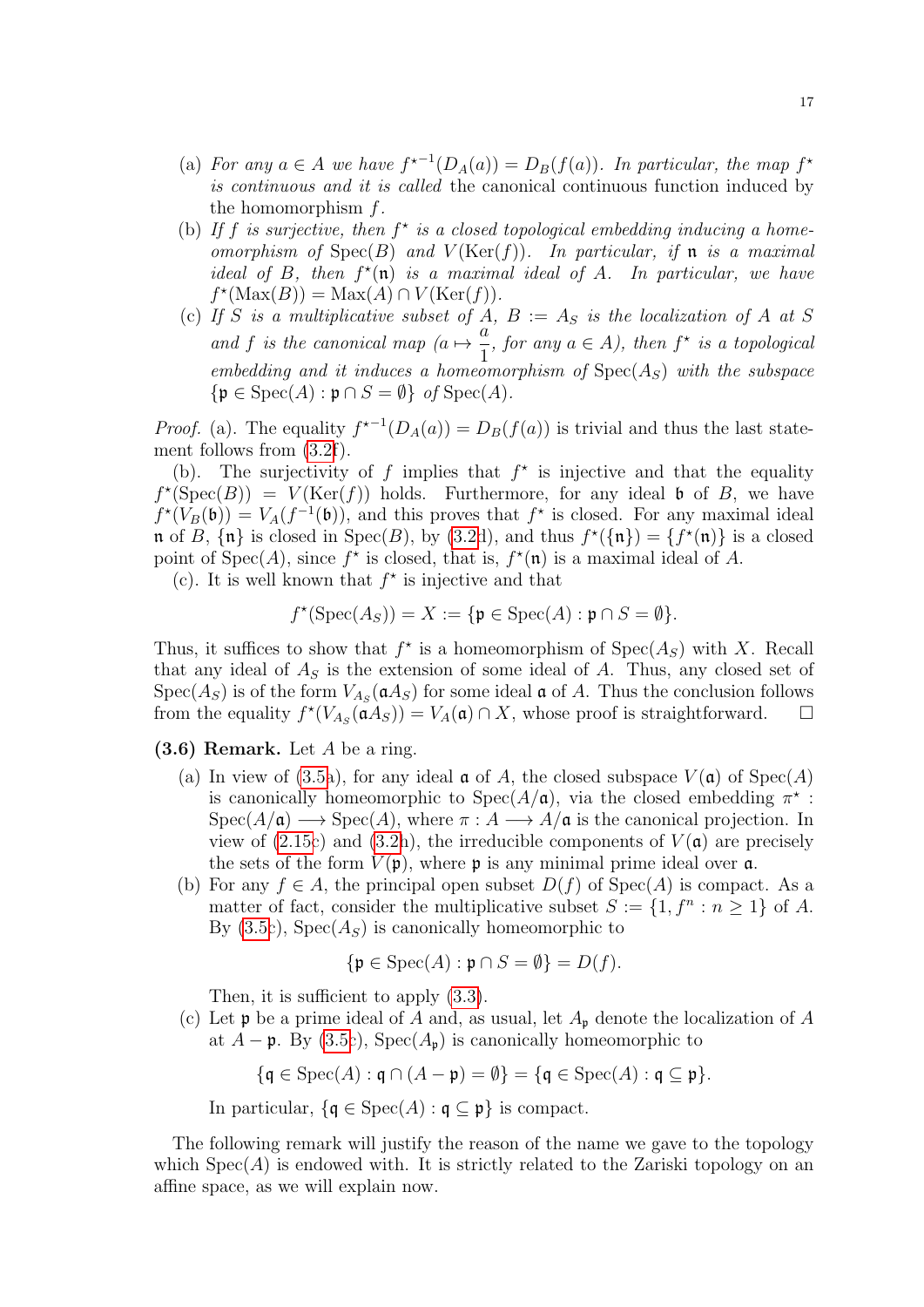$(3.7)$  Remark. Let K be an algebraically closed field and let X be a closed subset of  $\mathbb{A}_{K}^{n}$ . If  $I(X)$  is the ideal of X, consider the factor ring  $\Gamma(X) := K[T_1, \ldots, T_n]/I(X)$ , which is called the coordinate ring of X. We claim that  $Max(\Gamma(X))$ , as a subspace of  $Spec(\Gamma(X))$ , is canonically homeomorphic to X. By applying [\(3.5b](#page-15-1)) to the canonical projection  $\pi : K[T_1, ..., T_n] \longrightarrow \Gamma(X)$ , we infer that  $Max(\Gamma(X))$  is canonically homeomorphic, via  $\pi^*$ , to  $\overline{X} := \text{Max}(K[T_1, ..., T_n]) \cap I(X)$ . Now, let  $p := (a_1, ..., a_n) \in \mathbb{A}_{K}^{n}$  and let  $\mathfrak{m}_p := (T_1 - a_1, ..., T_n - a_n)K[T_1, ..., T_n]$  be the maximal ideal corresponding to p. Then clearly  $p \in X$  if and only if  $\mathfrak{m}_p \supseteq I(X)$ . By Hilbert's Nullstellensatz, the map  $\varphi: X \longrightarrow \tilde{X}, p \mapsto \mathfrak{m}_p$  is a bijection. We claim that  $\varphi$  is a homeomorphism. This follows from [\(2.2c](#page-8-2)), [\(3.2f](#page-14-3)), from the straightforward equality  $\varphi^{-1}(D(f) \cap \tilde{X}) = X \cap D_f$ , for any polynomial  $f \in K[T_1, \ldots, T_n]$ , and from the fact that  $\varphi$  is bijective.

Note that, in view of [\(2.12\)](#page-10-1), if  $X = \mathbb{A}^n$  then  $\varphi$  is precisely the map defined in  $(1.30).$  $(1.30).$ 

<span id="page-17-0"></span>(3.8) Proposition. Let A be a ring and let  $\mathfrak{p} \in \text{Spec}(A)$ . Then, the following conditions are equivalent.

- (i)  $\mathfrak p$  is a minimal prime ideal of A.
- (ii) For any  $x \in \mathfrak{p}$  there is an element  $s \in A \mathfrak{p}$  such that xs is nilpotent.

*Proof.* (i)  $\Longrightarrow$  (ii). If **p** is minimal then, by [\(3.6c](#page-16-0)), the only prime ideal of the local ring  $A_p$  is  $pA_p$ . If  $x \in p$ , then the element  $\frac{x}{1} \in pA_p$  is nilpotent. Take a positive integer r such that  $\frac{x^r}{1}$  $\frac{1}{1} = 0$  (in  $A_p$ ). By definition, there is an element  $s \in A - \mathfrak{p}$  such that  $sx^r = 0$ . In particular, sx is nilpotent.

(ii)  $\implies$  (i). Take a prime ideal  $\mathfrak{q} \subseteq \mathfrak{p}$ , and let  $x \in \mathfrak{p}$ . By assumption, there is an element  $s \in A - \mathfrak{p}$  such that sx is nilpotent and, in particular,  $sx \in \mathfrak{q}$ . Since  $s \notin \mathfrak{p}$ we have  $s \notin \mathfrak{q}$ , and then  $x \in \mathfrak{q}$ .

<span id="page-17-1"></span>(3.9) Proposition. Let A be a ring. Then  $Spec(A)$  is a  $T_1$  space if and only if it is Hausdorff.

*Proof.* First, we note that  $Spec(A)$  is  $T_1$  if and only if any prime ideal of A is maximal (i.e., dim(A) = 0). Indeed, let  $\mathfrak{p} \in \text{Spec}(A)$ . Then,  $\{\mathfrak{p}\}\$ is closed if and only if  $V(\mathfrak{p}) = {\mathfrak{p}}$ , in view of [\(3.2d](#page-14-3)), and the last equality is equivalent to state that **p** is maximal. Suppose  $Spec(A)$  is a  $T_1$  space and take distinct prime ideals **p**, q of A and take an element  $x \in \mathfrak{p} - \mathfrak{q}$ . Since  $\dim(A) = 0$ , any prime ideal is both maximal and minimal. By [\(3.8\)](#page-17-0), there is an element  $s \in A - \mathfrak{p}$  such that xs is nilpotent. Then  $D(x)$  (resp.,  $D(s)$ ) is an open neighborhood of q (resp., p) and  $D(x) \cap D(s) = \emptyset$ , since xs is nilpotent.

The converse is trivial, because any Hausdorff space is  $T_1$ .

#### (3.10) Proposition. If A is a Noetherian ring, then  $Spec(A)$  is a Noetherian space.

*Proof.* Let  $C_1 \supseteq C_2 \supseteq \ldots \supseteq C_n \supseteq \ldots$  be a descending chain of closed subspaces of  $Spec(A)$ , say  $C_i = V(\mathfrak{a}_i)$ , where  $\mathfrak{a}_i$  is some ideal of A, for any  $i \geq 1$ . By  $(3.2b)$  we can assume that any  $\mathfrak{a}_i$  is a radical ideal. It follows that  $\mathfrak{a}_1 \subseteq \mathfrak{a}_2 \subseteq \ldots \subseteq \mathfrak{a}_n \subseteq \ldots$ is an ascending chain of ideals of the Noetherian ring A. Thus, there is a positive integer m such that  $\mathfrak{a}_n = \mathfrak{a}_m$ , for any  $n \geq m$ . In other words,  $C_n = C_m$ , for any  $n \geq m$ .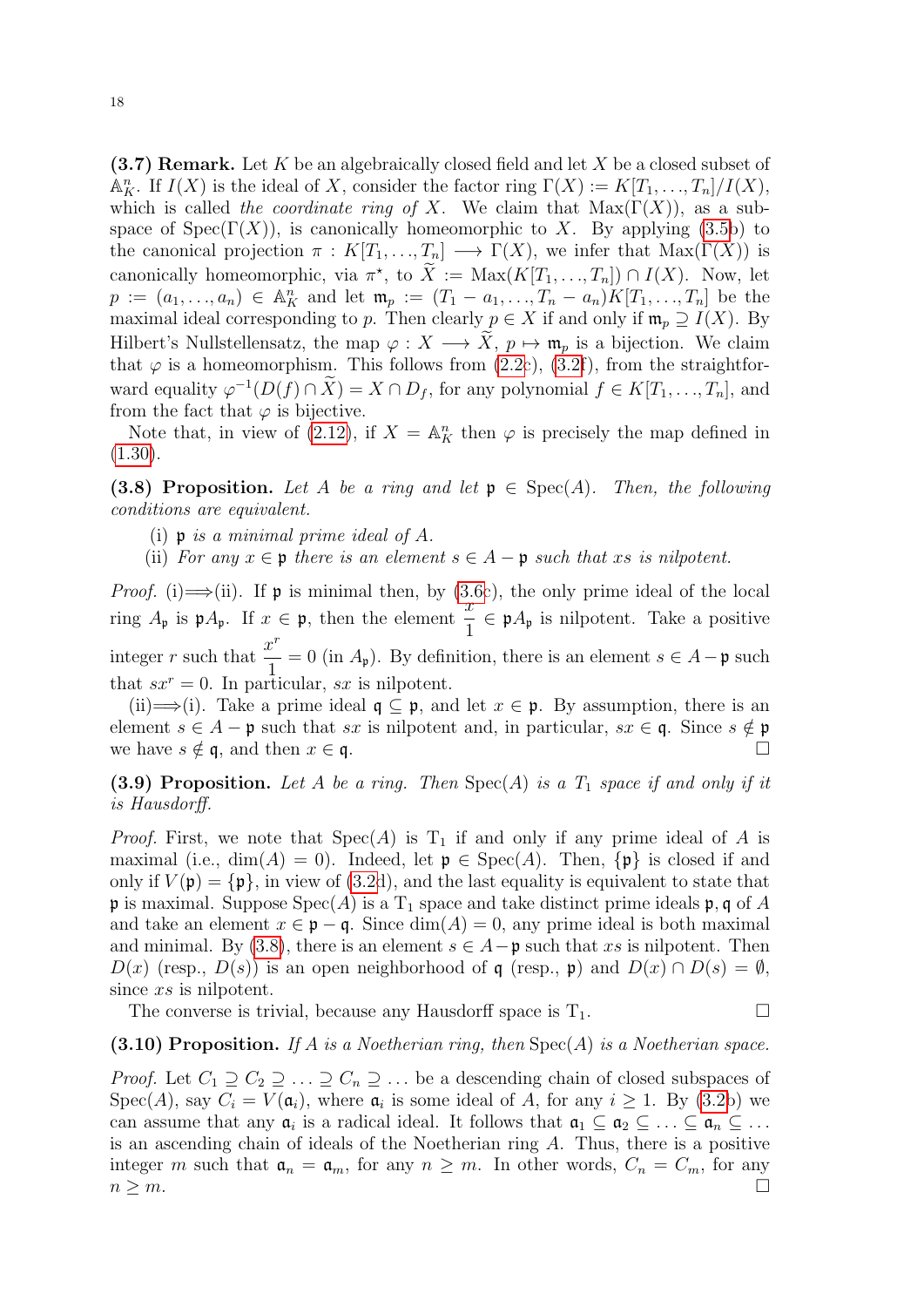It is not true, in general, that a ring A is Noetherian provided that  $Spec(A)$  is Noetherian.

(3.11) Example. Let K be a field and let  $\mathcal{T} := \{T_i : i \in \mathbb{N}\}\$ be an infinite and coutable collection of indeterminates over  $K$ . Consider the polynomial ring  $A := K[\mathcal{T}]$  and its ideal  $\mathfrak{a} := (\{T_i^2 : i \in \mathbb{N}\})A$ . By [\(3.6a](#page-16-0)), Spec $(A/\mathfrak{a})$  is canonically homeomorphic to  $V(\mathfrak{a})$  and clearly  $V(\mathfrak{a}) = {\mathfrak{m}}$ , where  $\mathfrak{m}$  is the maximal ideal of A generated by  $\mathcal T$ . Thus,  $V(\mathfrak a)$  is Noetherian, being it finite, but  $A/\mathfrak a$  is non Noetherian. The proof is left to the reader.

Now we will show that, for any ring  $A$ , there exist a non Noetherian ring  $A'$  such that  $Spec(A)$  and  $Spec(A')$  are homeomorphic. In order to do this, we will present now a new ring construction.

Let A be a ring and let M be a A-module. Let  $A(+)M$  denote the set  $A \times M$ equipped with the ring structure defined by setting

 $(a, m) + (b, n) := (a+b, m+n), (a, m)(b, n) := (ab, an+bm)$  for all  $a, b \in A, m, n \in M$ .  $A(+)M$  is called the idealization of M, with respect to A.

<span id="page-18-1"></span>(3.12) Remark. We list in the following some straightforward properties of  $A(+)M$ . the first one will help the reader to understand the reason for this terminology.

- (a) A is isomorphic to a subring of  $A(+)M$ , via the ring embedding  $A \longrightarrow$  $A(+)M, a \mapsto (a, 0)$ , and the module M is canonically identified with the ideal  $(0) \times M$  of  $A(+)M$ .
- (b) If  $M \neq (0)$ , then  $A(+)M$  is not reduced, being any (non zero) element of  $(0) \times M$  nilpotent (of index 2).
- (c) If M is not finitely generated, then  $A(+)M$  is not Noetherian. Indeed, if  $A(+)M$  is Noetherian, then in particular the ideal  $(0) \times M$  is finitely generated, say by  $(0, m_1), \ldots, (0, m_h)$ , and this easily implies that  $m_1, \ldots, m_h$  is a finite set of generators of  $M$  as a  $A$ -module.

(3.13) Proposition. Let A be a ring and M be an A-module. Let  $\pi : A(+)M \longrightarrow A$ denote the projection onto A  $((a, m) \mapsto a$ , for any  $(a, m) \in A(+)M$ ). Then the canonical map  $\pi^* : \text{Spec}(A) \longrightarrow \text{Spec}(A(+)M)$  is a homeomorphism. In particular,

$$
\operatorname{Spec}(A(+)M) = \{ \mathfrak{p} \times M : \mathfrak{p} \in \operatorname{Spec}(A) \}.
$$

*Proof.* Since  $\pi$  is a surjective ring homomorphism,  $\pi^*$  is a closed embedding, by  $(3.5b)$  $(3.5b)$ , and  $\pi^*(Spec(A)) = V(Ker(\pi)) = V((0) \times M)$ . Then it is enough to note that  $V((0) \times M) = \text{Spec}(A(+)M)$ , in view of [\(3.12b](#page-18-1)). The last statement is now obvious, because, by definition,  $\pi^*(\mathfrak{p}) = \mathfrak{p} \times M$ , for any  $\mathfrak{p} \in \text{Spec}(A)$ .

 $(3.14)$  Example. Let A be a ring and M be a non finitely generated module (for example, a direct sum of infinitely many copies of A). Then  $A(+)M$  is non Noetherian, by [\(3.12c](#page-18-1)), and  $Spec(A)$  and  $Spec(A(+)M)$  are homeomorphic, by the previous proposition.

## 4. Fiber products

<span id="page-18-0"></span>That of fiber products is a powerful tool for presenting interesting examples and counterexamples in Commutative Ring Theory. Thus in the following we sketch some relevant properties of rings, and their spectra, arising as fiber products.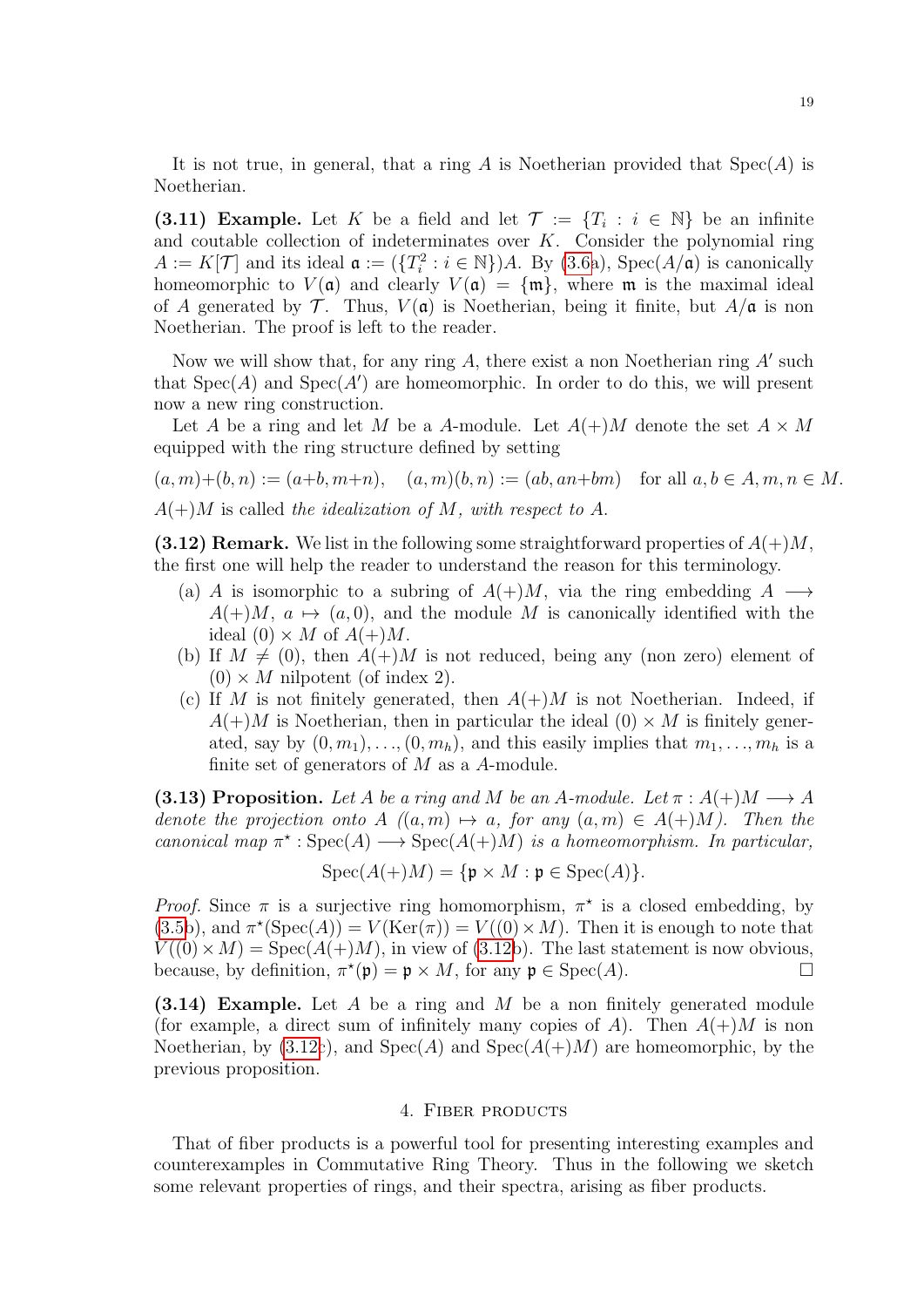<span id="page-19-0"></span>(4.1) Definition. Let  $f : A \longrightarrow C, g : B \longrightarrow C$  be ring homomorphisms. Then, the subring

$$
D := f \times_C g := \{(a, b) \in A \times B : f(a) = g(b)\}
$$

of  $A \times B$  is called the fiber product of f and g. In the following, we will denote by  $p: D \longrightarrow A$  (resp., q : D  $\longrightarrow B$ ) the restriction to D of the projection of  $A \times B$ into A (resp., into  $B$ ).

<span id="page-19-4"></span>(4.2) Example. Let  $\pi : B \longrightarrow C$  be a ring homomorphism, and let A be a subring of C. Consider the subring  $D := \pi^{-1}(A)$  and let  $i : A \longrightarrow C$  be the inclusion. Then D is canonically isomorphic to  $i \times_C \pi$ . Indeed, it is easy to see that the ring homomorphism  $D \longrightarrow i \times_C \pi$ ,  $d \mapsto (\pi(d), d)$  for any  $d \in D$ , is well defined and bijective. For example, the subring  $\mathbb{Z} + T\mathbb{Q}[T]$  of the polynomial ring  $\mathbb{Q}[T]$  is of this type. Indeed, in this case,  $B := \mathbb{Q}[T], C := \mathbb{Q}, \pi : \mathbb{Q}[T] \longrightarrow \mathbb{Q}$  is the ring homomorphism sending a polynomial f in its constant term, and  $A := \mathbb{Z}$ . Thus  $\mathbb{Z} + T \mathbb{Q}[T] = \pi^{-1}(\mathbb{Z}).$ 

First, we will provide a precise description of the prime spectrum of a fiber product  $f \times_C g$ , under the assumption that one of the ring homomorphisms is surjective.

<span id="page-19-3"></span>(4.3) Proposition. We preserve the notation given in  $(4.1)$ , and assume that g is surjective. Then p is surjective and it induces a closed embedding  $p^* : Spec(A) \longrightarrow$  $Spec(D)$  whose image is  $V_D((0) \times Ker(g))$ .

*Proof.* It is straightforward. Indeed, take an element  $a \in A$ . Since q is surjective, there is an element  $b \in B$  such that  $g(b) = f(a)$ . Thus  $(a, b) \in D$  and  $p(a, b) = a$ . The last statement follows immediately from  $(3.5b)$  and from the equality  $Ker(p)$  $(0) \times \text{Ker}(q)$ .

<span id="page-19-1"></span>(4.4) Lemma. We preserve the notation of  $(4.1)$  and fix an element  $b \in \text{Ker}(q)$ . Then  $(0, b) \in \text{Ker}(p) \subseteq D$  and the canonical ring homomorphism  $\lambda : D_{(0,b)} \longrightarrow B_b$ ,  $(x, y)$  $\frac{(x,y)}{(0,b)^n} \mapsto \frac{y}{b^n}$  $\frac{g}{b^n}$ , is a well defined isomorphism.

*Proof.* By definition, the image of an element of the form  $(0, b)^n$  via the ring homomorphism  $\Lambda: D \longrightarrow B_b, (x, y) \mapsto \frac{y}{1}$  $\frac{y}{1}$ , is invertible in  $B_b(\Lambda((0, b)^n)) = \frac{b^n}{1}$ 1 ). Then  $\lambda$  is well defined and it is a ring homomorphism, since it is induced by  $\Lambda$  (in view of the universal property of localizations). Take now  $(x, y) \in D$ ,  $n \ge 1$  such that  $\frac{y}{y}$  $\frac{g}{b^n} = 0$ in  $B_b$ . Then, there is a natural number m such that  $b^m y = 0$ . It follows

$$
\frac{(x,y)}{(0,b)^n} = \frac{(x,y)(0,b)^m}{(0,b)^{n+m}} = 0 \quad \text{in } D_{(0,b)}
$$

.

This proves that  $\lambda$  is injective. Now, take any element  $\frac{y}{l}$  $\frac{g}{b^n} \in B_b$ . Clearly,  $by \in \text{Ker}(g)$ and thus  $(0, by) \in D$ . It follows immediately that  $\lambda(\frac{(0, by)}{(0, b)})$  $\frac{(0, by)}{(0, b)^{n+1}}$  =  $\frac{y}{b^n}$ . The proof is now complete.

<span id="page-19-2"></span>(4.5) Lemma. We preserve the notation of  $(4.1)$  and fix an element  $b \in \text{Ker}(q)$ . Then, the restriction of  $q^* : Spec(B) \longrightarrow Spec(D)$  to the open set  $D_B(b)$  of  $Spec(B)$ is a homeomorphism of  $D_B(b)$  with  $D_D((0, b))$ .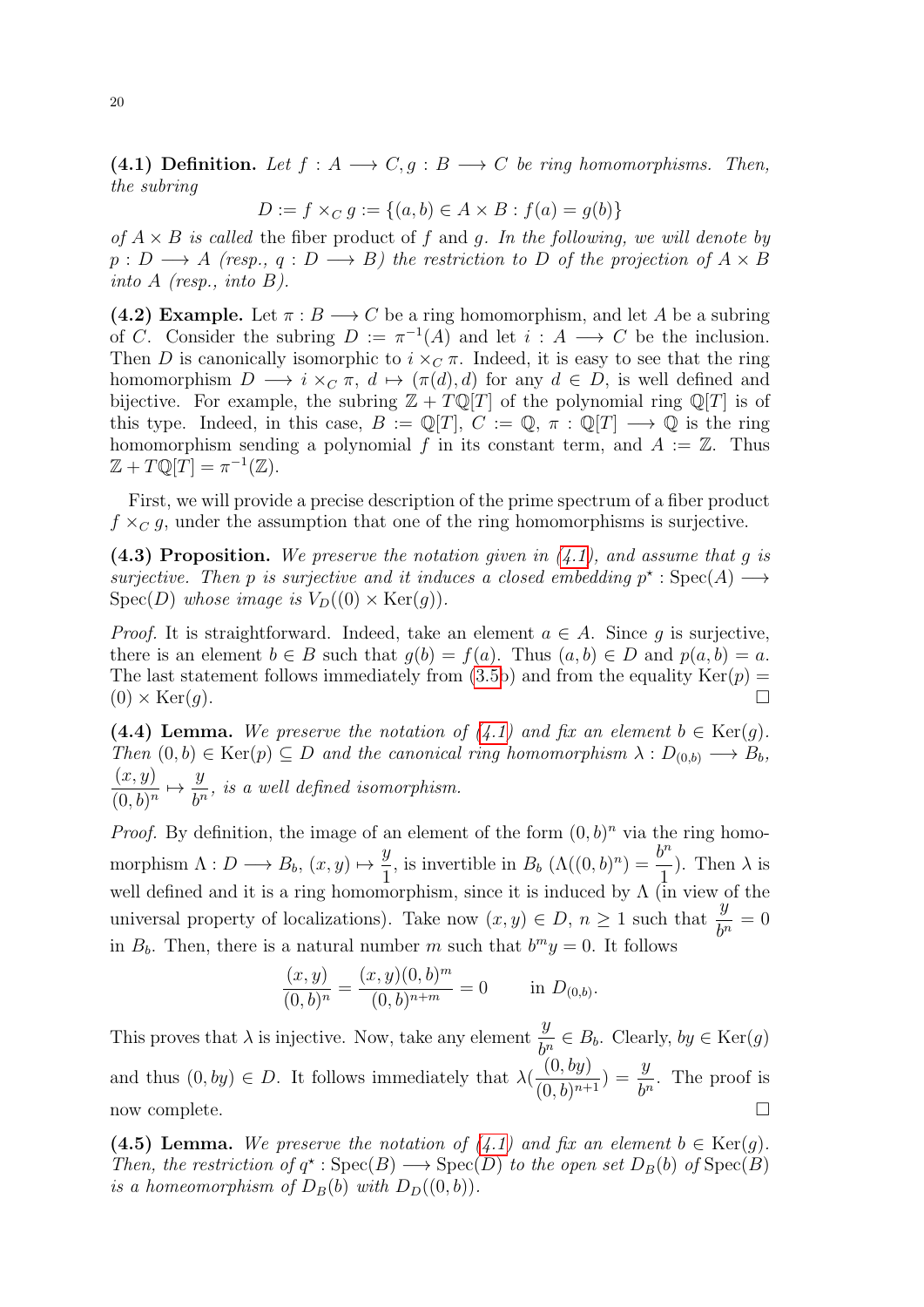*Proof.* Let  $\mu : D \longrightarrow D_{(0,b)}, \eta : B \longrightarrow B_b$  be the localization maps, and let  $\lambda$ :  $D_{(0,b)} \longrightarrow B_b$  be the isomorphism given in [\(4.4\)](#page-19-1). Keeping in mind [\(3.6b](#page-16-0)), the maps  $\mu^* : \text{Spec}(D_{(0,b)}) \longrightarrow D_D((0,b)), \eta^* : \text{Spec}(B_b) \longrightarrow D_B(b)$  are homeomorphisms. Moreover,  $\lambda^*$  is a homeomorphism since  $\lambda$  is an isomorphism. Since  $\eta \circ q = \lambda \circ \mu$ , it immediately follows that

$$
D_D((0, b)) = \mu^*(Spec(D_{(0,b)})) = \mu^*(\lambda^*(Spec(B_b))) = q^*(\eta^*(Spec(B_b))) = q^*(D_B(b)).
$$

Finally, for any prime ideal  $\mathfrak{q} \in D_B(b)$ , we have  $q^*(\mathfrak{q}) = \mu^*(\lambda^*(\eta^{*-1}(\mathfrak{q})))$ , and thus  $q^*|_{D_B(b)}$  is a homeomorphism of  $D_B(b)$  with  $D_D((0, b))$ .

<span id="page-20-0"></span>(4.6) Lemma. Let A be a ring and let  $\mathfrak a$  be an ideal of A. If  $\Omega \subseteq \text{Spec}(A) - V(\mathfrak a)$ is an open set, then  $\Omega = \bigcup_{s \in S} D(s)$ , for some  $S \subseteq \mathfrak{a}$ .

*Proof.* Let  $\mathfrak{p} \in \Omega$ . Since  $\Omega$  is open, by [\(3.2f](#page-14-3)), there is an element  $x \in A$  such that  $\mathfrak{p} \in D(x) \subseteq \Omega$ . Moreover, by assumption there is an element  $y \in \mathfrak{a} - \mathfrak{p}$ . Thus  $xy \in \mathfrak{a}$ and  $\mathfrak{p} \in D(xy) \subseteq \Omega$ .

<span id="page-20-3"></span> $(4.7)$  Proposition. We preserve the notation of  $(4.1)$ . Then the canonical continuous map  $q^* : Spec(B) \longrightarrow Spec(D)$  induces, by restriction, a homeomorphism of  $Spec(B) - V(Ker(g))$  with  $Spec(D) - V(Ker(g))$ .

*Proof.* Clearly,  $q^*(Spec(B) - V(Ker(g))) \subseteq Spec(D) - V(Ker(p))$ . Let h be a prime ideal of  $Spec(D) - V(Ker(p))$ . Since  $Ker(p) = (0) \times Ker(q)$ , there is an element  $b \in \text{Ker}(g)$  such that  $(0, b) \notin \mathfrak{h}$ . By definition, the fiber  $q^{t-1}(\{\mathfrak{h}\})$  is contained in the open set  $D_B(b)$  and thus it consists of one point, by [\(4.5\)](#page-19-2). Thus  $q^*|_{Spec(B)-V(Ker(g))}$ is bijective and, by  $(4.5)$  and  $(4.6)$ , it is open. The proof is now complete.  $\Box$ 

<span id="page-20-2"></span>(4.8) Corollary. We preserve the notation of  $(4.1)$  and assume that f is surjective. Then the following properties hold.

- (a)  $Spec(D) = p^*(Spec(A)) \cup q^*(Spec(B) V(Ker(g)).$
- (b)  $\text{Max}(D) = p^*(\text{Max}(A)) \cup q^*(\text{Max}(B) V(\text{Ker}(g)).$
- (c)  $D$  is local if and only if  $A$  is local and  $\text{Ker}(g)$  is contained in the Jacobson radical of B.

Proof. Exercise. □

Let S, T be topological spaces and let  $S \sqcup T := (S \times \{0\}) \cup (T \times \{1\})$  denote the disjoint union of S and T. With a small abuse of notation, we will identify  $S, T$  with subsets of  $S \sqcup T$ . Thus, a natural topology on  $S \sqcup T$  is that whose open sets are the subsets  $\Omega$  of  $S \sqcup T$  such that  $\Omega \cap S$  (resp.,  $\Omega \cap T$ ) is open in S (resp., in T). In particular, S, T are clopen subspaces of  $S \sqcup T$ . Now, let  $\alpha : C \longrightarrow T$  be a continuous function, where C is a closed subspace of S. Let  $\mathcal E$  be the equivalence relation on  $S \sqcup T$  generated by identifying c with  $\alpha(c)$ , for any  $c \in C$ . Then we will denote by  $S \cup_{\alpha} T$  the quotient space of  $S \sqcup T$ , with respect to the equivalence relation  $\mathcal{E}$ .

We recall now the following basic sufficient condition for a function of topological spaces to be continuous.

<span id="page-20-1"></span>(4.9) Proposition. Let  $f: X \longrightarrow Y$  be a function of topological spaces and let A be an open cover of X. If the restriction  $f|_A$  is continuous, for any  $A \in \mathcal{A}$ , then f is continuous.

Let  $f: X \longrightarrow Y$  be a continuous function of topological spaces. Recall that f is called to be a *quotient map* if the topology of Y is the finest topology which makes f a continuous function. We will use the fundamental property of quotient spaces.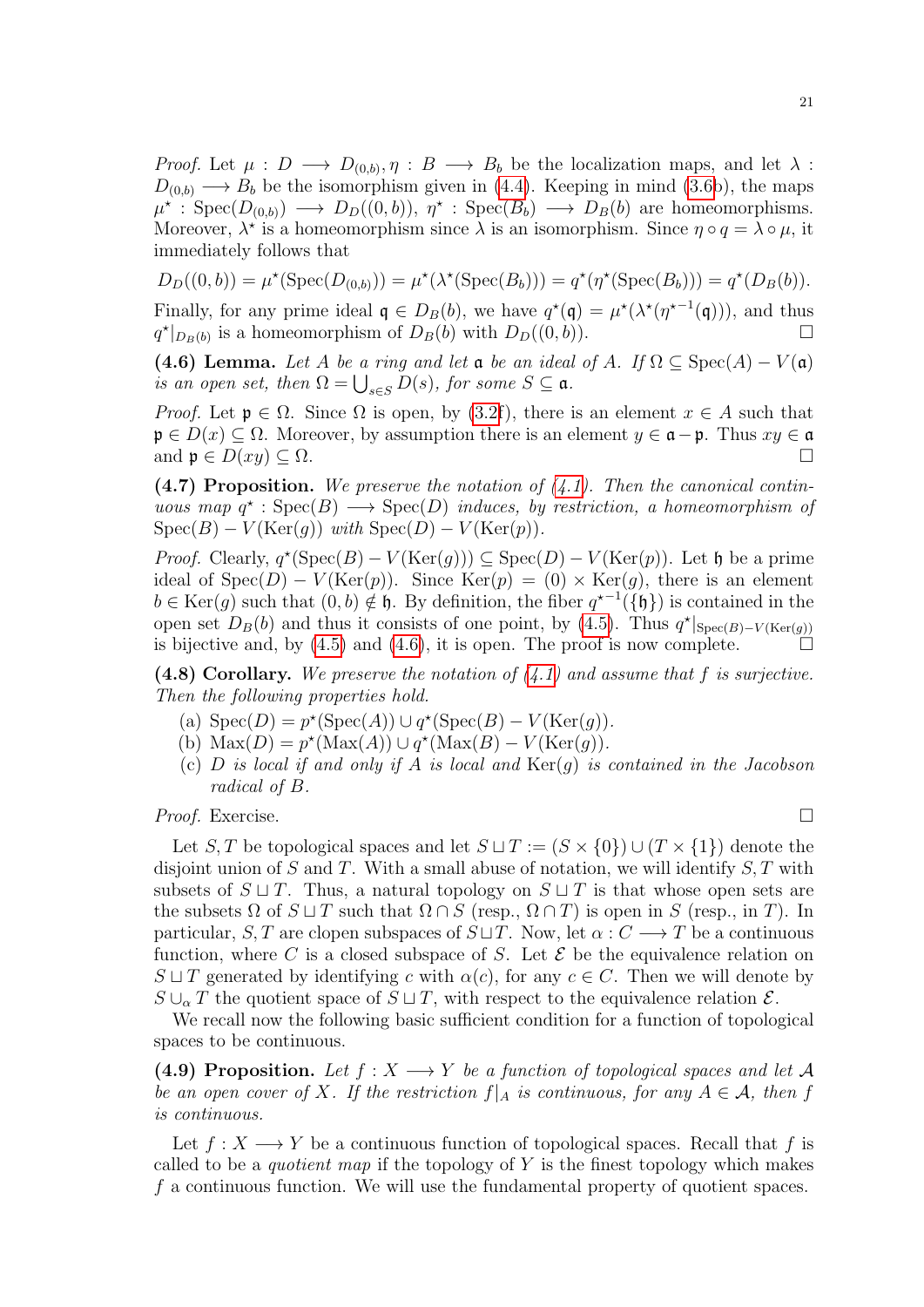<span id="page-21-0"></span>(4.10) Proposition. Let  $f: X \longrightarrow Y$  a continuous surjective function of topological spaces and let  $K_f$  be the equivalence relation induced by f. Then the following conditions are equivalent.

- (i) The canonical map  $f_{\star}: X/\mathcal{K}_f \longrightarrow Y$  is a homeomorphism.
- (ii)  $f$  is a quotient map.

(4.11) Theorem. [\[6,](#page-77-1) (1.4) Theorem] We preserve the notation of  $(4.1)$  and assume that g is surjective. Thus, we can identify  $Spec(C)$  with the closed subset  $V(Ker(g))$ of Spec(B) (by [\(3.5b](#page-15-1))). Then, Spec(D) is canonically homeomorphic to Spec(A) $\bigcup_{f^*}$  $Spec(B)$ .

*Proof.* Set  $\mathfrak{b} := \text{Ker}(g), X := \text{Spec}(A), Y := \text{Spec}(B), Z := \text{Spec}(C)$  and  $T := X \sqcup Y$ , endowed with its natural topology (see the discussion above). Let  $\sigma : T \longrightarrow Z$  be the natural map defined by

$$
\sigma(\mathfrak{p}) := \begin{cases} p^{\star}(\mathfrak{p}) & \text{if } \mathfrak{p} \in X \\ q^{\star}(\mathfrak{p}) & \text{if } \mathfrak{q} \in Y \end{cases}
$$

By considering the open cover  $\mathcal{A} := \{X, Y\}$  of T and applying [\(4.9\)](#page-20-1), it follows that  $\sigma$  is continuous. Moreover, by [\(4.8a](#page-20-2)),  $\sigma$  is surjective. By definition, the equivalence relation  $\mathcal{K}_{\sigma}$  on T induced by  $\sigma$  is is that which is generated by identifying the prime ideals of C (they correspond to the points of the closed subspace  $V_B(\mathfrak{b})$  of Y) with their images under  $f^*$  (the straighforward verification is left to the reader). By [\(4.10\)](#page-21-0), the conclusion will follow if we prove that  $\sigma$  is a quotient map. Let  $\mathcal T$  be a topology on Z making  $\sigma$  a continuous map and let  $\Omega \subseteq Z$  be open, with respect to the topology  $\mathcal T$ . It is sufficient to show that  $\Omega$  is open, with respect to the Zariski topology. By definition,  $\sigma^{-1}(\Omega)$  is open in T, that is,  $\sigma^{-1}(\Omega) \cap X = p^{*-1}(\Omega)$  (resp.,  $\sigma^{-1}(\Omega) \cap Y = q^{\star -1}(\Omega)$  is open in X (resp., in Y). Take a prime ideal  $\mathfrak{p} \in \Omega$ . First, assume that  $\mathfrak{p} \notin V_D((0) \times \mathfrak{b})$ . By [\(4.7\)](#page-20-3), there exists a unique prime ideal  $\mathfrak{p}' \in Y - V(\mathfrak{b})$ such that  $q^*(\mathfrak{p}') = \mathfrak{p}$ . Since  $\mathfrak{p}'$  is an element of the open set  $q^{*-1}(\Omega) \cap (Y - V_B(\mathfrak{b})),$ there is an element  $b \in \mathfrak{b}$  such that  $\mathfrak{p}' \in D_B(b) \subseteq q^{*-1}(\Omega) \cap (Y - V_B(\mathfrak{b}))$ , by [\(4.6\)](#page-20-0). Then, in view of [\(4.5\)](#page-19-2), we have  $\mathfrak{p} = q^*(\mathfrak{p}') \in q^*(D_B(b)) = D_D((0, b)) \subseteq \Omega$ .

Suppose now that  $\mathfrak{p} \in V_D((0) \times \mathfrak{b}) \cap \Omega$  and, by [\(4.3\)](#page-19-3), let  $\mathfrak{p}'$  be the unique prime ideal of A such that  $p^*(p') = p$ . Since  $p^{*-1}(\Omega)$  is an open neighborhood of p', there is an element  $a \in A$  such that  $\mathfrak{p}' \in D(a) \subseteq p^{*-1}(\Omega)$ . Since g is surjective, take an element  $b \in B$  such that  $g(b) = f(a)$ . We are going to show the following claim. Claim:  $V(\mathfrak{b}) \cap D(b) \subseteq q^{\star-1}(\Omega)$ .

As a matter of fact, take a prime ideal  $\mathfrak{h} \in V(\mathfrak{b}) \cap D(b)$ . Since  $\mathfrak{h} \in V(\mathfrak{b})$  there is a unique prime ideal  $\mathfrak{h}'$  of C such that  $g^*(\mathfrak{h}') = \mathfrak{h}$ , by [\(3.5b](#page-15-1)). Since  $\mathfrak{h} \in D(b)$ ,  $f(a) = g(b) \notin \mathfrak{h}'$ , that is,  $f^*(\mathfrak{h}') \in D(a) \subseteq p^{*-1}(\Omega)$ . Thus, the equality  $g \circ q = f \circ p$ implies  $q^*(\mathfrak{h}) = p^*(f^*(\mathfrak{h}')) \in \Omega$ . This proves the claim.

Let c be an ideal of B such that  $V(\mathfrak{c}) = Y - q^{*-1}(\Omega)$ . By the claim, we have  $V(\mathfrak{b}) \cap$  $D(b) \cap V(c) = \emptyset$ . Clearly, this implies that the ideals  $\mathfrak{b}B_b$ ,  $\mathfrak{c}B_b$  of  $B_b$  are comaximal. Thus, by the Chinese remainder Theorem, the canonical ring homomorphism  $\psi$ :  $B_b \longrightarrow (B_b/bB_b) \times (B_b/cB_b)$  is surjective. Choose an element  $\frac{x}{b^n} \in \psi^{-1}(\{(1,0)\})$ , that is,  $\frac{x}{1}$  $\frac{x}{b^n} - 1 \in \mathfrak{b}B_b$  and  $\frac{x}{b^n} \in \mathfrak{c}$ . Take an element  $c \in \mathfrak{c}$  and a natural number m such that  $\frac{x}{1}$  $rac{w}{b^n}$  = c  $b^m$ . It follows that  $\frac{c - b^m}{l^m}$  $\frac{6}{b^m}$  = β  $\frac{\beta}{b^r}$ , for some  $\beta \in \mathfrak{b}$  and some  $r \in \mathbb{N}$ .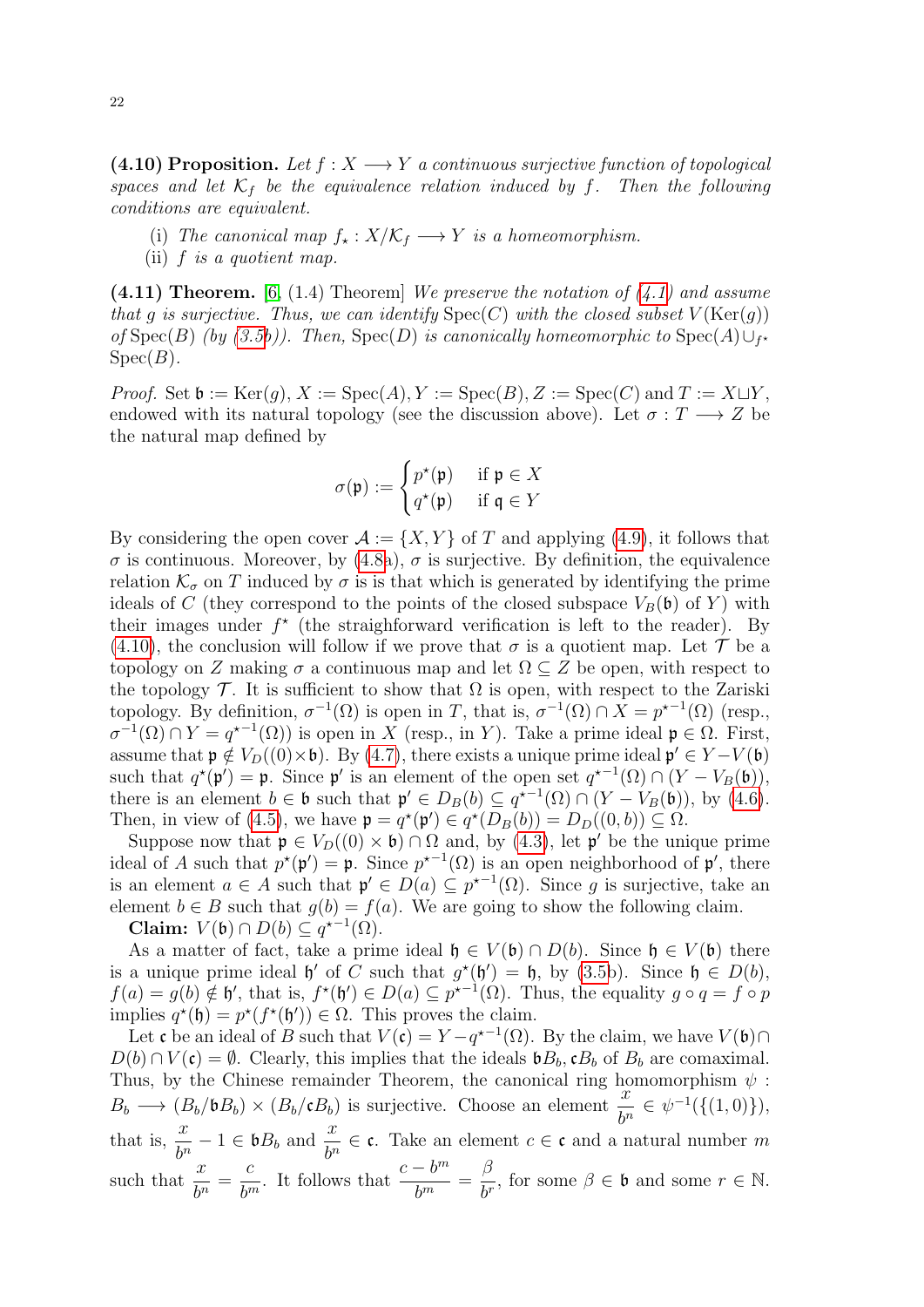The last equality implies that there are natural numbers  $t, u$  such that  $b^t c - b^u \in \mathfrak{b}$ , and we can assume, without loss of generality, that  $u \geq 1$ . Then

$$
0 = g(btc) - g(bu) = g(btc) - f(au),
$$

that is  $(a^u, b^t c) \in D$ . We claim that  $\mathfrak{p} \in D_D((a^u, b^t c)) \subseteq \Omega$ . We have  $p(a^u, b^t c) =$  $a^u \notin \mathfrak{p}'$ , since  $\mathfrak{p}' \in D(a)$ , and thus  $(a^u, b^t c) \notin p^*(\mathfrak{p}') = \mathfrak{p}$ . Finally, take any prime ideal  $\mathfrak{q} \in D_D((a^u, b^t c))$ . If  $\mathfrak{q} \in V_D((0) \times \mathfrak{b})$ , take the unique prime ideal  $\mathfrak{q}' \in X$  such that  $p^*(\mathfrak{q}') = \mathfrak{q}$ . Then  $a^u = p(a^u, b^t c) \notin \mathfrak{q}'$ , that is  $a \notin \mathfrak{q}'$ . Thus  $\mathfrak{q}' \in D(a) \subseteq p^{*-1}(\Omega)$ and  $\mathfrak{q} = p^*(\mathfrak{q}') \in \Omega$ . If  $\mathfrak{q} \in \text{Spec}(D) - V((0) \times \mathfrak{b})$ , let  $\mathfrak{q}' \in \text{Spec}(B) - V(\mathfrak{b})$  be such that  $q^*(\mathfrak{q}') = \mathfrak{q}$ . Thus  $b^t c = q(a^u, b^t c) \notin \mathfrak{q}'$ , since  $\mathfrak{q} \in D_D((a^u, b^t c))$ . In particular  $c \notin \mathfrak{q}'$  and thus  $\mathfrak{q}' \in Y - V(\mathfrak{c}) = q^{\star -1}(\Omega)$ . Then,  $\mathfrak{q} \in \Omega$ .

#### 5. Eakin-Nagata's Theorem

<span id="page-22-0"></span>Let  $A \subseteq B$  be a ring extension. As it is well known, if A is Noetherian and B is of finite type over A, then B is Noetherian. Indeed, if  $B := A[b_1, \ldots, b_n]$ , for some  $b_1, \ldots, b_n \in B$ , then B is a homomorphic image of the Noetherian polynomial ring  $A[T_1, \ldots, T_n]$  (via the ring homomorhism  $A[T_1, \ldots, T_n] \longrightarrow B, f \mapsto f(b_1, \ldots, b_n)$ ). If  $A \subseteq B$  is a finite extension, it is, in particular, of finite type, and thus B is Noetherian provided that  $A$  is Noetherian. In general, if  $B$  is a Noetherian  $A$ module, then A is a Noetherian ring, being it a Noetherian A-submodule of B. But, if  $B$  is a Noetherian ring it is not necessarily true that  $A$  is a Noetherian ring. For example, if  $\{T_i : i \in I\}$  is an infinite collection of indeterminates over a field K, then the polynomial ring  $A := K[\{T_i : i \in I\}]$  is a non Noetherian domain, but the quotient field of A is Noetherian.

Eakin-Nagata's Theorem states that, under the assumption that the ring extension  $A \subseteq B$  is finite, then A is a Noetherian ring provided that B is a Noetherian ring. There are several proofs of this nontrivial result. We will provide that due to Formanek.

First we recall some easy basic facts.

#### <span id="page-22-1"></span> $(5.1)$  Remark. Let A be a ring.

- (a) If M is a A-module and N is a submodule of M, then M is Noetherian (resp., Artin) if and only if N and  $M/N$  are Noetherian (resp., Artin). Moreover, if N and  $M/N$  are finitely generated, then M is finitely generated.
- (b) If  $M_1, \ldots, M_n$  is a finite collection of Noetherian A-modules, then the direct product  $M := M_1 \times \ldots \times M_n$  is Noetherian. As a matter of fact, it suffices to prove the statement for  $n := 2$ , and then use induction. If  $M := M_1 \times M_2$ , then  $M_1$  is isomorphic to the submodule  $N := M_1 \times (0)$  of M. Moreover,  $M/N$  is clearly isomorphic to  $M_2$ . Then, the statement follows from part (a).
- (c) If A is a Noetherian ring and M is a finitely generated A-module, then M is Noetherian. Indeed, if  $\{m_1, \ldots, m_r\}$  is a set of generators of M, there is a unique surjective A-linear map  $f: A^r \longrightarrow M$  such that  $e_i \mapsto m_i$ , where  $\{\mathbf e_1,\ldots,\mathbf e_r\}$  is the canonical basis of the free module  $A^r$ . Then it is enough to note that  $A<sup>r</sup>$  is a Noetherian A-module, by part (b).

If A is a ring and M is a A-module, then  $\text{Ann}_A(M) := \{a \in A : aM = (0)\}\$ is an ideal of A, called the annihilator of M. The module  $M$  is called to be faithful if  $Ann_A(M) = (0).$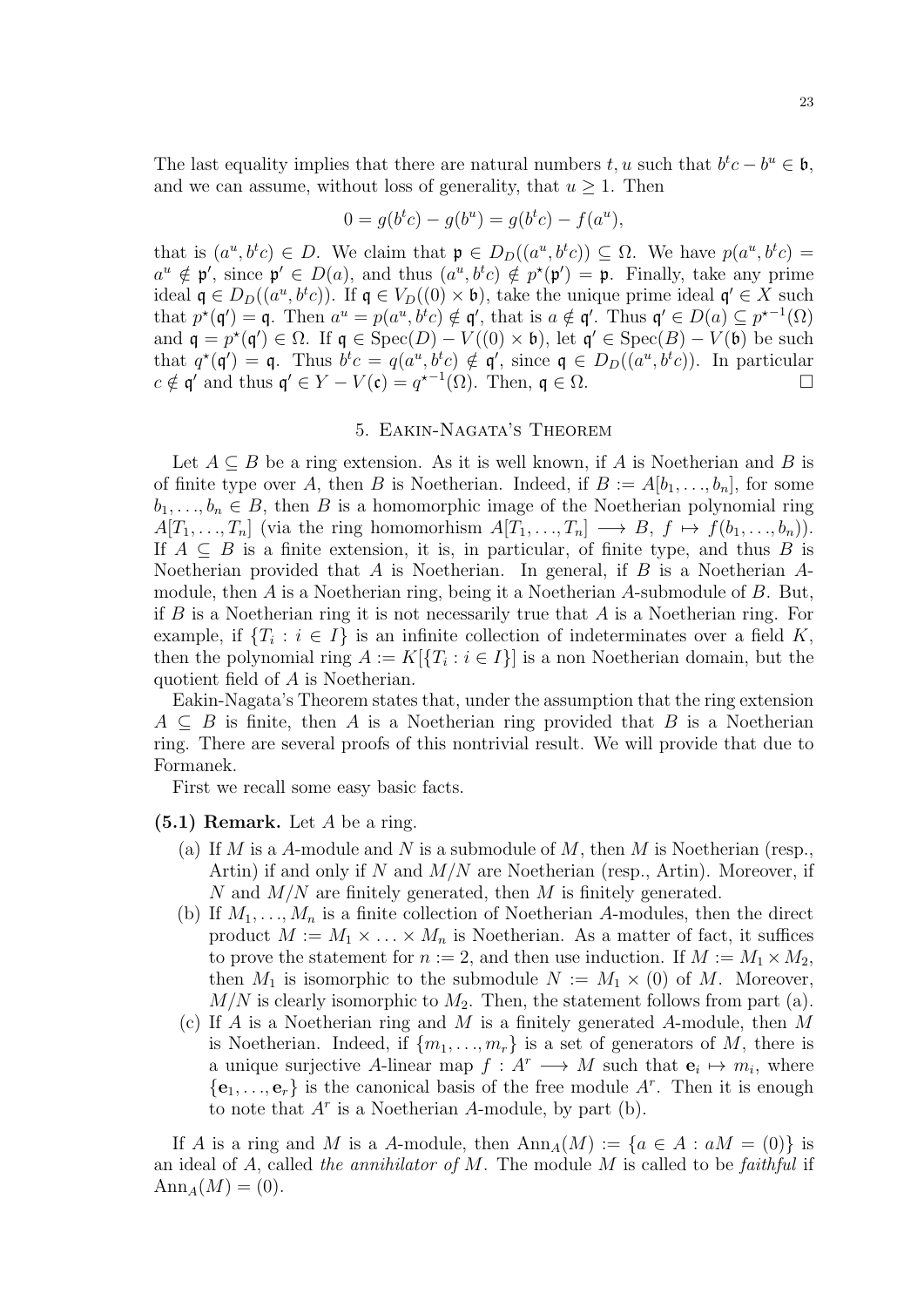<span id="page-23-1"></span>(5.2) Remark. Let A be a ring and, let M be an A-module and set  $\mathfrak{a} := \text{Ann}_A(M)$ . For any ideal  $\mathfrak{b} \subseteq \mathfrak{a}$  of A, then M can be endowed with a natural structure of  $A/\mathfrak{b}$ module, via the scalar multiplication defined by  $(a+b)\cdot m := am$ , for any  $a+b \in A/\mathfrak{a}$ ,  $m \in M$ .

(a) Clearly, for any subset N of M, N is a A-submodule of M if and only if N is a  $A/b$ -submodule of M. This implies that M is Noetherian (resp., Artin) as a A-module if and only if it is Noetherian (resp., Artin) as a  $A/b$ -module. (b) By definition, M is a faithful  $A/\mathfrak{a}$ -module.

<span id="page-23-0"></span> $(5.3)$  Proposition. If A is a ring and there is a Noetherian and faithful A-module, then A is a Noetherian ring.

*Proof.* Let M be a Noetherian and faithful A-module, and let  $\{m_1, \ldots, m_r\}$  be a finite set of generators of M. Consider the A-linear map  $f : A \longrightarrow M^r$  defined by  $f(a) := (am_1, \ldots, am_r)$ , for any  $a \in A$ . Since, for any  $a \in A$ , the equalities  $am_1 = \ldots = am_r = 0$  imply  $aM = 0$ , it follows that f is injective, since M is faithful. Thus A can be identified with a A-submodule of the Noetherian module  $M^r$ , and thus A is Noetherian as a A-module, that is, A is a Noetherian ring.  $\square$ 

<span id="page-23-2"></span> $(5.4)$  Lemma. Let A be a ring and let X be a finitely generated faithful A-module such that the A-module  $X/\mathfrak{a}X$  is Noetherian, for any nonzero ideal  $\mathfrak{a}$  of A. Then X is Noetherian.

Proof. Consider the collection

 $\Sigma := \{ N \subseteq X : N \text{ is a submodule of } X \text{ and } X/N \text{ is faithful} \}$ 

of submodules of  $X$ , partially ordered by inclusion, and note that it is nonempty, since  $(0) \in \Sigma$ . Let  $\mathcal{C} \subseteq \Sigma$  be a chain and note that  $N := \bigcup \mathcal{C}$  is a submodule of X. Take an element  $a \in Ann_A(X/N)$  and let  $\{x_1, \ldots, x_r\}$  be a finite set of generators of X. This is equivalent to state that  $ax_i \in N$ , for  $1 \leq i \leq r$ . Since C is a chain, there is an element  $N' \in \mathcal{C}$  such that  $ax_i \in N'$ , for  $1 \leq i \leq r$ . It follows that  $a \in \text{Ann}_{A}(X/N')$  and thus  $a = 0$ , since  $N' \in \Sigma$ . This proves that  $X/N$  is faithful, that is,  $N \in \Sigma$ . By Zorn's Lemma, there is a maximal element  $M \in \Sigma$ . Since  $X/M$ is a faithful A-module, if it is Noetherian, then A is a Noetherian ring, by [\(5.3\)](#page-23-0), and thus X is a Noetherian module, by  $(5.1c)$ . Thus the conclusion follows if we show that  $Y := X/M$  is Noetherian. For any nonzero ideal  $\mathfrak{a}$  of A the A-module  $Y/\mathfrak{a}Y$ is a quotient of  $X/\mathfrak{a}X$ , and thus, by assumption, it is Noetherian. Moreover if Z is a nonzero submodule of Y, then  $Z = P/M$  for some submodule P of X such that  $M \subseteq P$ . Thus  $Y/Z = X/P$  is not faithful, since M is maximal in  $\Sigma$ . Thus, keeping in mind the assumptions,  $Y$  has the following properties:

- (1) Y is finitely generated (it is a quotient of X);
- (2)  $Y/\mathfrak{a}Y$  is Noetherian, for any nonzero ideal  $\mathfrak{a}$  of A;
- (3)  $Y/Z$  is not faithful, for any nonzero submodule Z of Y.

Fix now any nonzero submodule Z of Y. By  $(3)$ , the A-module  $Y/Z$  is not faithful, and thus there exists a nonzero element  $a \in A$  such that  $a(Y/Z) = (0)$ , that is,  $aY \subseteq Z$ . Thus the factor module  $Z/aY$  is a submodule of the Noetherian module  $Y/aY$  (property (2)), and hence  $Z/aY$  is finitely generated. Keeping in mind that  $aY$ is finitely generated, being it Y (property  $(1)$ ), it follows that Z is finitely generated, in view of  $(5.1a)$ . This proves that any submodule of Y is finitely generated, that is, Y is Noetherian.  $\square$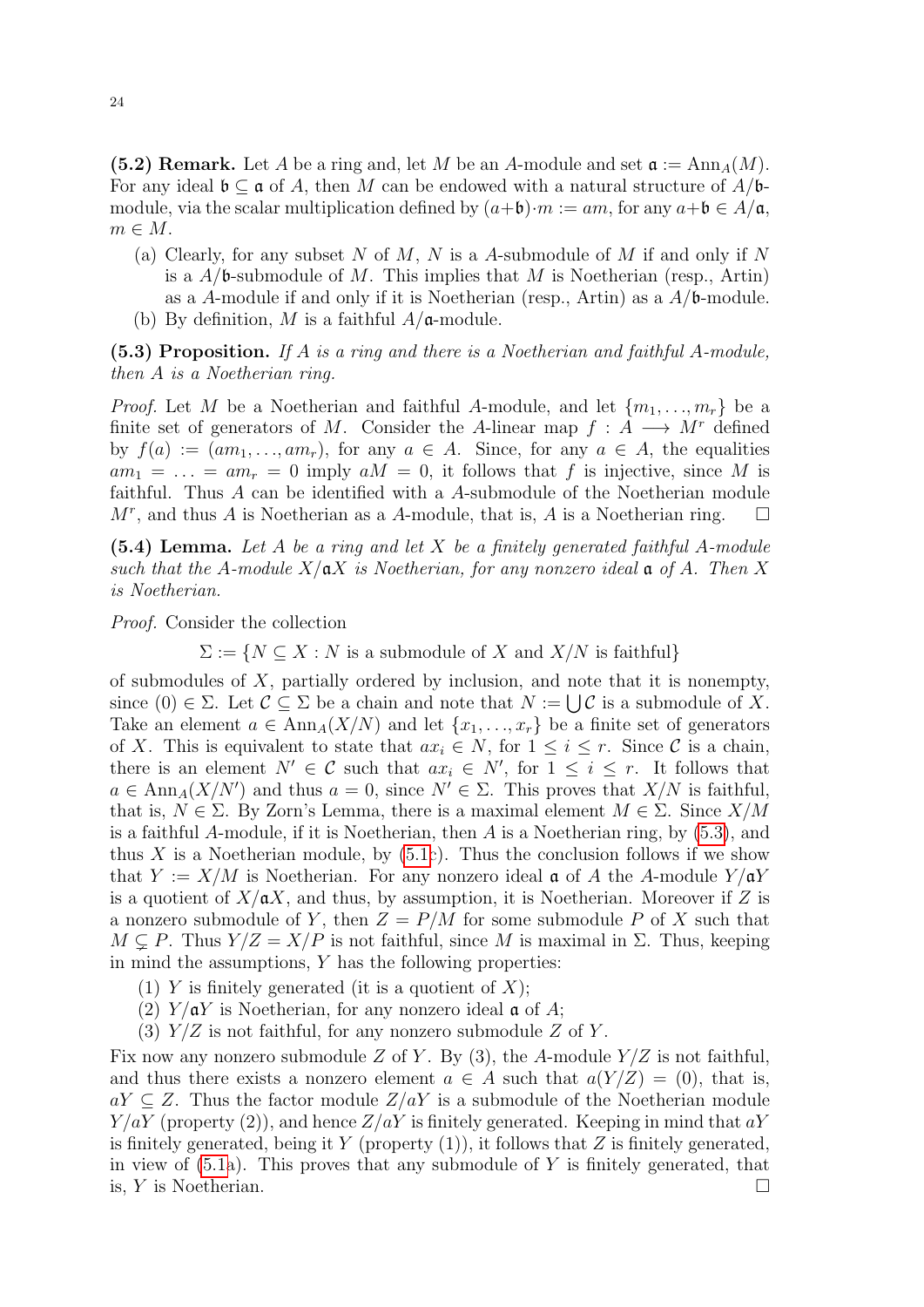The statement of the following remark can be easily verified.

<span id="page-24-0"></span>(5.5) Remark. Let  $(X, \leq)$  be a partially ordered set. Then the following conditions are equivalent.

- (a)  $(X, \leq)$  satisfies the ascending chain condition.
- (b) Any nonempty subset of  $X$  has a maximal element.

<span id="page-24-1"></span>(5.6) Theorem  $([8])$  $([8])$  $([8])$ . Let A be a ring and let M be a finitely generated faithful A-module such that the collection  $\{aM : a \text{ ideal of } A\}$  of submodules of M satisfies the ascending chain condition. Then, M is Noetherian.

*Proof.* By contradiction, suppose that  $M$  is non Noetherian. Then, the collection

 $\Sigma := \{ \mathfrak{a}M : \mathfrak{a} \text{ ideal of } A \text{ and } M/\mathfrak{a}M \text{ is non Noetherian} \}$ 

of submodules of M is nonempty and, by  $(5.5)$ , it has a maximal element  $\mathfrak{a}_0M$ , for some ideal  $\mathfrak{a}_0$  of A. Since  $\mathfrak{a}_0 M \in \Sigma$ , the A-module  $X^* := M/\mathfrak{a}_0 M$  is non Noetherian. If  $A^* := A/\text{Ann}_A(X^*)$  then, by [\(5.2\)](#page-23-1),  $X^*$  is a faithful and non Noetherian  $A^*$ -module. If i is any nonzero ideal of  $A^*$ , then  $\mathfrak{i} = \mathfrak{a}^*/\text{Ann}_A(X^*)$ , for some ideal  $\mathfrak{a}^*$  of A such that  $\mathfrak{a}^* \supsetneq \text{Ann}_A(X^*) \supseteq \mathfrak{a}_0$ . It easily follows that  $\mathfrak{a}^*M \supsetneq \mathfrak{a}_0M$ . Since  $\mathfrak{a}_0M$  is maximal in  $\Sigma$ , then  $M/\mathfrak{a}^*M$  is a Noetherian A-module. Since  $\text{Ann}_A(X^*)\subseteq \text{Ann}_A(M/\mathfrak{a}^*M)$ , then, in view of [\(5.2\)](#page-23-1),  $M/\mathfrak{a}^*M$  is a Noetherian A<sup>\*</sup>-module and clearly  $X^*/iX^* \cong M/\mathfrak{a}^*M$ . This contradicts the statement of  $(5.4)$ .

(5.7) Theorem (Eakin-Nagata). Let  $A \subseteq B$  be a finite ring extension and assume that B is a Noetherian ring. Then, A is a Noetherian ring.

*Proof.* By the conventions stated at the beginning,  $A$  and  $B$  have the same multiplicative identity, and then  $B$  is a faithful  $A$ -module. The collection of ideals  $\{\mathfrak{a}B : \mathfrak{a} \text{ ideal of } A\}$  of B satisfies the ascending chain condition, since B is Noetherian. By  $(5.6)$ , B is a Noetherian A-module, and thus A is a Noetherian ring, by  $(5.3)$  (or from the fact that it is a A-submodule of the Noetherian module B).  $\Box$ 

Let  $f: A \longrightarrow B$  be a ring homomorphism. Clearly, B is a A-module, via the natural scalar multiplication defined by  $a \cdot b := f(a)b$ , for any  $a \in A, b \in B$ . We say that f is finite (resp., of finite type, integral) if the ring extension  $f(A) \subseteq B$  is finite (resp., of finite type, integral). By well known properties on integral dependence, f is finite if and only if it is integral and of finite type.

The proof of the following straightforward lemma is left to the reader.

<span id="page-24-2"></span>(5.8) Lemma. We preserve the notation of  $(4.1)$  and assume that g is surjective. If f is finite (resp., of finite type, integral), then q is finite (resp., of finite type, integral).

<span id="page-24-3"></span>(5.9) Proposition. [\[6,](#page-77-1) Proposition  $(1.8)$ ] We preserve the notation of  $(4.1)$  and assume that g is surjective. Then, the following conditions are equivalent.

- (i) D is a Noetherian ring and q is finite.
- (ii) A, B are Noetherian rings and f is finite.

*Proof.* (i)  $\Longrightarrow$  (ii). Keeping in mind [\(4.3\)](#page-19-3),  $A = p(D)$  and  $q(D)$  are Noetherian rings, being homomorphic images of the Noetherian ring D. Since the ring extension  $q(D) \subseteq B$  is finite, then B is a Noetherian ring. By assumption, B is finitely generated as  $q(D)$ -module, say by  $b_1, \ldots, b_n$ . We claim that C is generated by  $g(b_1), \ldots, g(b_n)$ , as a  $f(A)$ -module. Indeed let  $c \in C$  and, since g is surjective,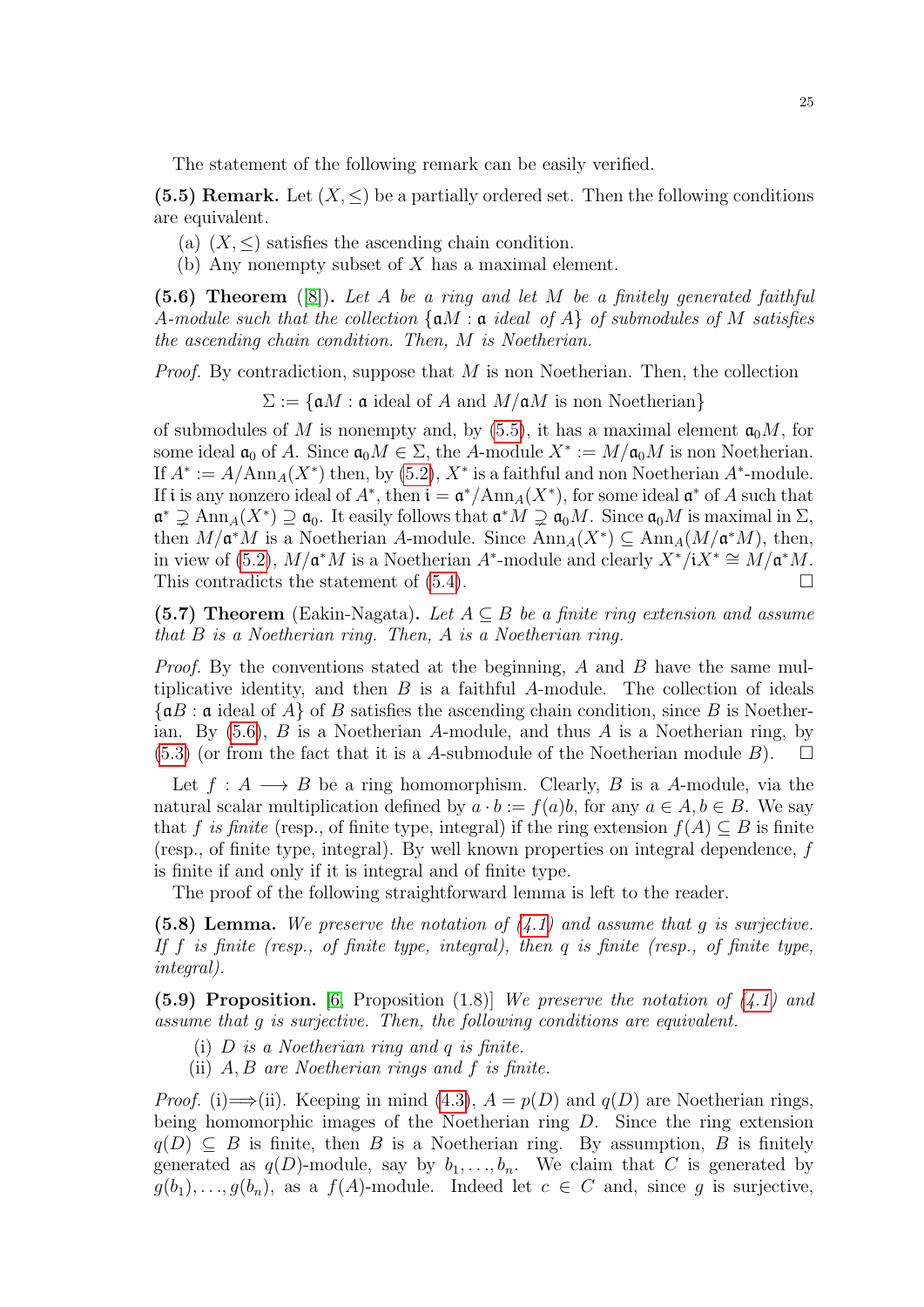let  $b \in B$  such that  $g(b) = c$ . Take elements  $(x_1, y_1), \ldots, (x_n, y_n) \in D$  such that  $b = \sum_{n=1}^{n}$  $i=1$  $q(x_i, y_i) b_i = \sum^{n}$  $i=1$  $y_i b_i$ . Then  $c = \sum^n$  $i=1$  $g(y_i)g(b_i) = \sum^{n}$  $i=1$  $f(x_i)g(b_i).$ 

(ii)  $\Longrightarrow$  (ii). Since A is a Noetherian ring and p :  $\overline{D} \longrightarrow A$  is surjective, then A is Noetherian as a D-module, too. Morover, C is a Noetherian ring, being it the homomorphic image of the Noetherian ring  $B$ , via  $g$ . By [\(5.8\)](#page-24-2),  $q$  is finite and thus, in view of Eakin-Nagata's Theorem,  $q(D)$  is a Noetherian ring and, clearly, a Noetherian D-module. The ideal  $\text{Ker}(q)$  of  $q(D)$  is a D-submodule of  $q(D)$ , and thus  $Ker(g)$  is a Noetherian D-module and clearly it is isomorphic to  $(0) \times Ker(g) =$  $Ker(p)$ . Since A is isomorphic to  $D/Ker(p)$  and it is a Noetherian D-module (being A a Noetherian ring), the conclusion follows from  $(5.1a)$ .

<span id="page-25-1"></span>(5.10) Corollary. Let  $\pi : B \longrightarrow C$  be a surjective ring homomorphism, let A be a subring of C and let  $D := \pi^{-1}(A)$ . The following conditions are equivalent.

- (i) D is a Noetherian ring and the ring extension  $D \subseteq B$  is finite.
- (ii) A, B are Noetherian rings and the ring extension  $A \subseteq C$  is finite.

Proof. Apply [\(5.9\)](#page-24-3) to the ring construction [\(4.2\)](#page-19-4). The easy details are left to the reader.

(5.11) Corollary. Let  $A \subseteq B$  be a ring extension and let T be an indeterminate over B. Then, the ring  $A + TB[T]$  is Noetherian if and only if A is a Noetherian ring and the ring extension  $A \subseteq B$  is finite.

*Proof.* If  $D := A + TB[T]$  is a Noetherian ring, that so is A being it a homomorphic image of D. Now, let  $\mathfrak a$  be the ideal of D generated by the set  $\{bT : b \in B\}$ . Since D is Noetherian, then  $\mathfrak a$  is finitely generated, say by  $f_1, \ldots, f_n \in \mathfrak a$ . Set, for any  $1 \leq i \leq n$ ,  $f_i(T) := b_i T + g_i(T)T^2$ , for some  $b_i \in B$  and  $g_i(T) \in B[T]$ . Then an easy computation proves that B is generated by  $b_1, \ldots, b_n$  as an A-module.

Conversely, assume that A is Noetherian and that  $A \subseteq B$  is finite. Then  $B[T]$ is Noetherian, by Hilbert's basis Theorem. Now the conclusion follows from [\(5.10\)](#page-25-1), keeping in mind that  $A + TB[T] = \pi^{-1}(A)$ , where  $\pi : B[T] \longrightarrow B$  is the surjective ring homomorphism defined by  $\pi(f) := f(0)$ , for any  $f \in B[T]$ .

#### 6. The Krull intersection Theorem

<span id="page-25-0"></span>Now we state and prove a very famous theorem which will be useful in the following.

**(6.1) Theorem** (Krull intersection Theorem). Let A be a Noetherian ring,  $\mathfrak{a}$  be an ideal of A and M be a finitely generated A-module. Then

$$
\mathfrak{a}(\bigcap_{n\geq 1}\mathfrak{a}^nM)=\bigcap_{n\geq 1}\mathfrak{a}^nM
$$

*Proof.* By [\(5.1c](#page-22-1)), M is a Noetherian A-module. Set  $N := \bigcap_{n \geq 1} \mathfrak{a}^n M$ . The collection  $\Sigma$  of all the submodules S of M such that  $S \cap N = aN$  is nonempty, since  $aN \in \Sigma$ , and thus  $\Sigma$  admits a maximal element C, by noetherianity. We are going to show the following claim.

**Claim.** If  $x \in \mathfrak{a}$ , there is a positive integer  $\nu$  such that  $x^{\nu}M \subseteq C$ . For any  $i \geq 1$ , consider the following A-submodule

$$
N_i := \{ m \in M : x^i m \in C \}
$$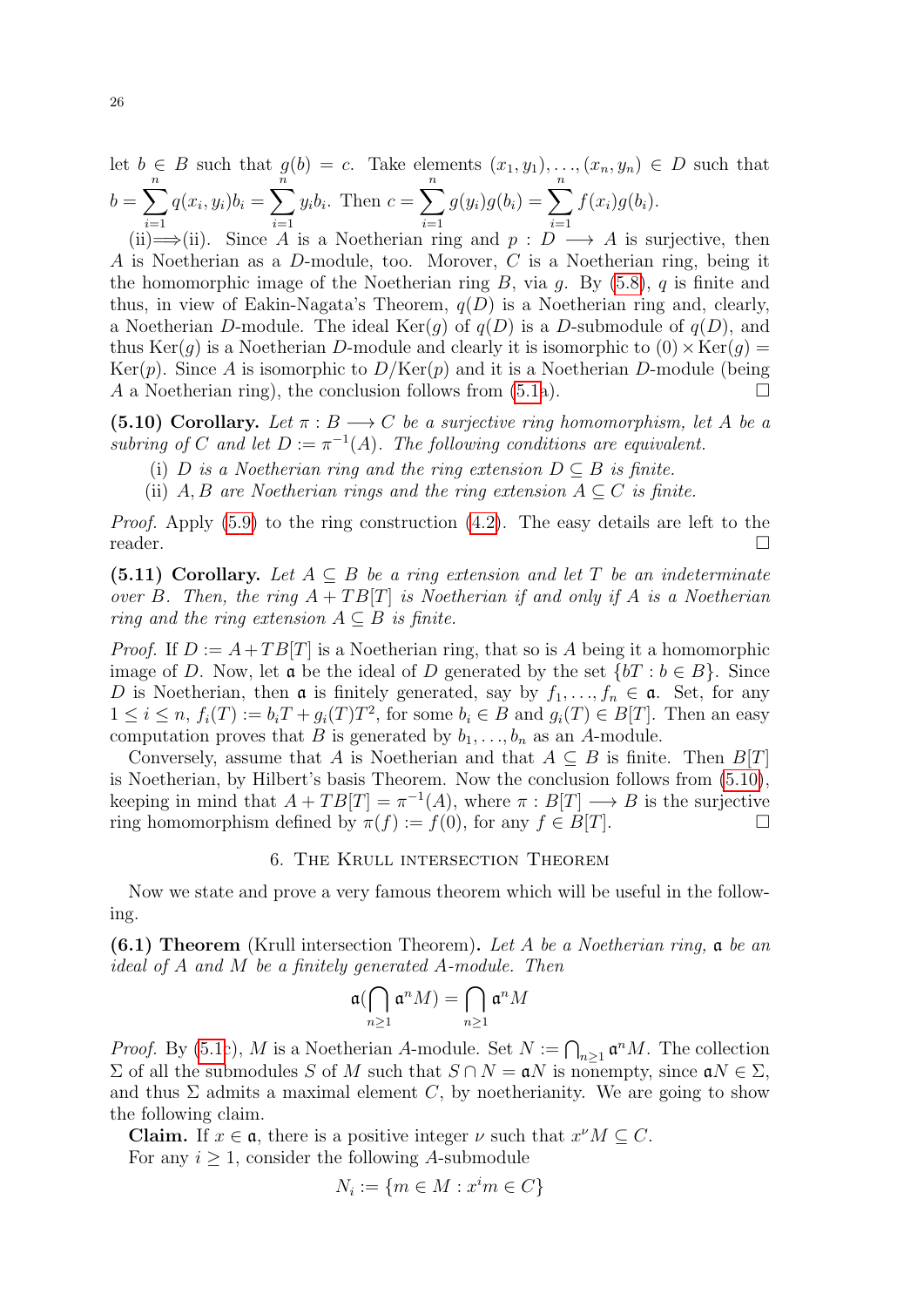of M. By noetherianity, the ascending chain  $N_1 \subseteq N_2 \subseteq \ldots$  of submodules of M is eventually constant. Take a positive integer  $\nu$  such that  $N_{\nu} = N_n$ , for any  $n \geq \nu$ , and note that  $(C+x^{\nu}M)\cap N\supseteq aN$ . Conversely, take an element  $y\in (C+x^{\nu}M)\cap N$ , and let  $c \in C, m \in M$  be such that  $y = c + x^{\nu}m$ . It follows  $xy - xc = x^{\nu+1}m$  and, since  $xy \in aN \subseteq C$ , we have  $x^{\nu+1}m \in C$ , that is,  $m \in N_{\nu+1} = N_{\nu}$ . In other words,  $x^{\nu}m \in C$  and thus  $y \in C \cap N = aN$ . This proves that  $(C + x^{\nu}M) \cap N = aN$ , i.e.,  $C + x^{\nu}M \in \Sigma$  and, since C is maximal in  $\Sigma$ , we infer that  $x^{\nu}M \subseteq C$ . The proof of claim is complete.

Keeping in mind that  $\alpha$  is finitely generated, the claim implies that there exists a positive integer k such that  $N \subseteq \mathfrak{a}^k M \subseteq C$ , and thus  $\mathfrak{a} N = N \cap C = N$ .

The following fact is well-known and we recall it for the reader convenience.

<span id="page-26-1"></span> $(6.2)$  Theorem (Nakayama's Lemma). Let A be a ring, M be a finitely generated A-module and let a be an ideal of A which is contained in the Jacobson radical of A. If  $\mathfrak{a}M = M$ , then  $M = (0)$ .

<span id="page-26-5"></span> $(6.3)$  Corollary. Let A be a ring, M be a finitely generated A-module and let  $\mathfrak a$  be an ideal of  $A$  which is contained in the Jacobson radical of  $A$ . If  $N$  is an  $A$ -submodule of M and  $M = aM + N$ , then  $M = N$ .

*Proof.* Apply [\(6.2\)](#page-26-1) to the finitely generated A-module  $M/N$ .

<span id="page-26-2"></span>(6.4) Corollary. Let A be a Noetherian ring, M be a finitely generated A-module and let a be an ideal of A contained in the Jacobson radical of A. Then

$$
\bigcap_{n\geq 1} \mathfrak{a}^n M = (0).
$$

*Proof.* By [\(5.1c](#page-22-1)), the submodule  $N := \bigcap_{n \geq 1} \mathfrak{a}^n M$  of M is finitely generated and, by the Krull intersection Theorem,  $\mathfrak{a}N = N$ . By Nakayama's Lemma,  $N = (0)$ .  $\Box$ 

<span id="page-26-6"></span>(6.5) Corollary. Let A be a Noetherian ring and let  $a$  be an ideal of A which is contained in the Jacobson radical of A. Then  $\bigcap_{n\geq 1} \mathfrak{a}^n = (0)$ .

<span id="page-26-0"></span>*Proof.* Apply  $(6.4)$  to  $M := A$ .

## 7. The Principal ideal Theorem

The next important result deals with the height of a prime ideal of a Noetherian ring which is minimal over a principal ideal. We will see that such a prime ideal must have height  $\leq 1$ .

We start with some easy remarks.

<span id="page-26-3"></span>(7.1) Remark. Let A be a local ring with maximal ideal  $\mathfrak m$  and residue field K, let M be a finitely generated A-module, and let  $X := M/\mathfrak{m}M$ . By [\(5.2\)](#page-23-1), X is both an A-module and a  $A/\mathfrak{m}$ -module, that is a K-vector space. Since M is finitely generated, it follows that  $X$  is, in particular, a finitely generated  $K$ -vector space, that is, it is both Noetherian and Artin as a  $K$ -vector space. Thus, by  $(5.2a)$ , and furthermore X is both Noetherian and Artin as a A-module.

<span id="page-26-4"></span>(7.2) Lemma. Let A be a local ring with finitely generated maximal ideal m and residue field K. Then, for any positive integer r,  $\mathfrak{m}^r / \mathfrak{m}^{r+1}$  is both an Noetherian and a Artin A-module.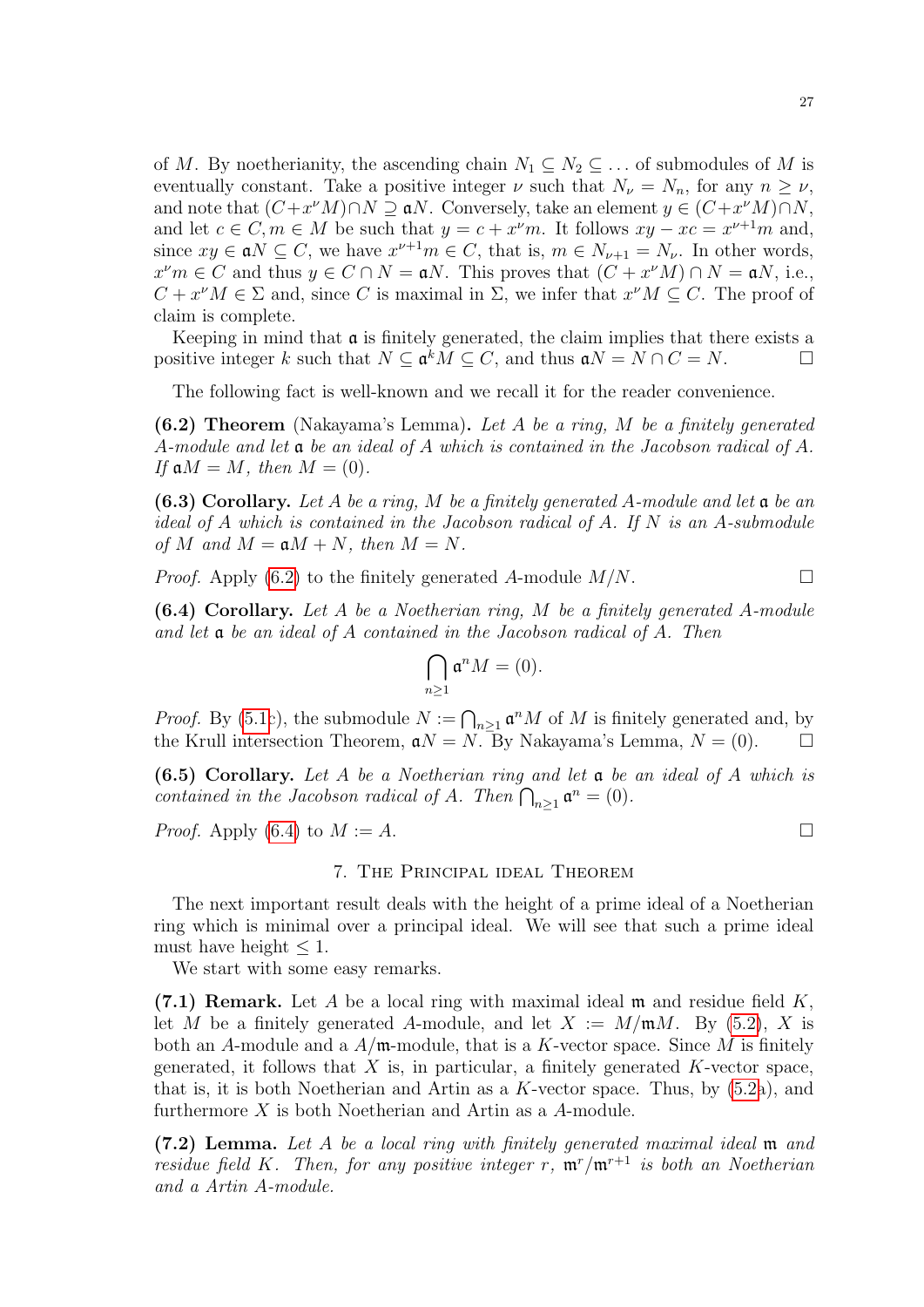*Proof.* Consider the finitely generated  $M := \mathfrak{m}^r$  and note that  $M/\mathfrak{m}M = \mathfrak{m}^r/\mathfrak{m}^{r+1}$ . Then it suffices to apply  $(7.1)$ .

## <span id="page-27-0"></span>(7.3) Proposition. Any Noetherian ring with a unique prime ideal is an Artin ring.

*Proof.* Let A be a Noetherian ring and  $\mathfrak{m}$  be its unique prime ideal (hence,  $\mathfrak{m}$  is the nilradical of A). Since  $\mathfrak m$  is finitely generated, there is a smallest positive integer k such that  $\mathfrak{m}^k = (0)$ . If  $k = 1$  the A is a field and thus we have nothing to prove. Assume that  $k \geq 2$ . Since, for any positive integer r,  $\mathfrak{m}^r$  is a A-submodule of  $\mathfrak{m}^{r-1}$ and the factor module  $\mathfrak{m}^{r-1}/\mathfrak{m}^r$  is an Artin A-module (by [\(7.2\)](#page-26-4)), it is easily proved by induction that  $\mathfrak{m}, \mathfrak{m}^2, \ldots, \mathfrak{m}^k$  are Artin A-modules, keeping in mind [\(5.1a](#page-22-1)). Moreover, the field  $A/\mathfrak{m}$  is an Artin A-module (by [\(7.1\)](#page-26-3)). Then, A is an Artin A-module, that is, an Artin ring, again by  $(5.1a)$ .

More generally, it is possible to show that a ring is an Artin ring if and only if it is Noetherian and zero-dimensional.

The proof of the following lemma is an easy exercise.

<span id="page-27-1"></span>(7.4) Lemma. Let  $D$  be an integral domain and let  $q$  be a prime ideal of  $D$ . Then, the ideal  $\mathfrak{q}^{(n)} := (\mathfrak{q}^n D_{\mathfrak{q}}) \cap D$  is of D is  $\mathfrak{q}$ -primary, for any positive integer n.

(7.5) Theorem (Principal Ideal Theorem). Let A be a Noetherian ring,  $a \in A$  and let  $\mathfrak{q} \in \text{Spec}(A)$  be minimal over aA. Then  $\text{ht}(\mathfrak{q}) \leq 1$ .

*Proof.* We argue by contradiction, and assume there are prime ideals  $\mathfrak{p}_0, \mathfrak{p}_1$  of A such that  $\mathfrak{p}_0 \subsetneq \mathfrak{p}_1 \subsetneq \mathfrak{q}$ . Consider the local domain  $D := A_{\mathfrak{q}}/\mathfrak{p}_0A_{\mathfrak{q}}$  and note that, by [\(3.6a](#page-16-0),c), Spec(D) is homeomorphic to the subspace  $\{\mathfrak{h} \in \text{Spec}(A) : \mathfrak{p}_0 \subseteq \mathfrak{h} \subseteq \mathfrak{q}\}\$  of Spec(A). Moreover the maximal ideal  $\mathfrak m$  of D (which corresponds to  $\mathfrak q$ ) is minimal over the principal ideal  $xD$ , where x is the canonical image of a in D, and there is a nonzero prime ideal **p** of D (corresponding to  $\mathfrak{p}_1$ ) such that  $x \notin \mathfrak{p}$ . Since **m** is minimal over x, [\(3.6a](#page-16-0)) implies that the Noetherian factor ring  $D/xD$  has a unique prime ideal (corresponding to  $\mathfrak{m}$ ), and thus  $D/xD$  is an Artin ring, by [\(7.3\)](#page-27-0). For any positive integer t, let  $\mathfrak{p}^{(t)}$  denote the canonical image of  $\mathfrak{p}^{(t)}$  in  $D/xD$ . Since  $\mathfrak{p}^{(1)} \supseteq \mathfrak{p}^{(2)} \supseteq \ldots$  and  $D/xD$  is Artin, there is a positive integer  $\nu$  such that  $\mathfrak{p}^{(t)} = \mathfrak{p}^{(\nu)}$ , for any  $t \geq \nu$ , that is,  $\mathfrak{p}^{(t)} + xD = \mathfrak{p}^{(\nu)} + xD$ . Take an integer  $t \geq \nu$  and an element  $v \in \mathfrak{p}^{(\nu)}$ . Thus there are elements  $w \in \mathfrak{p}^{(t)}$ ,  $d \in D$  such that  $v = w + xd$ . It follows  $xd \in \mathfrak{p}^{(\nu)} + \mathfrak{p}^{(t)} = \mathfrak{p}^{(\nu)}$ . Since  $x \notin \mathfrak{p}$  and  $\mathfrak{p}^{(\nu)}$  is  $\mathfrak{p}$ -primary (by [\(7.4\)](#page-27-1)), it follows  $d \in \mathfrak{p}^{(\nu)}$ . This proves that  $\mathfrak{p}^{(\nu)} = \mathfrak{p}^{(t)} + x\mathfrak{p}^{(\nu)}$  and, by [\(6.3\)](#page-26-5), we have  $\mathfrak{p}^{(\nu)} = \mathfrak{p}^{(t)}$ . By applying  $\bigcap_{t\geq 1} \mathfrak{p}^t D_{\mathfrak{p}} = (0)$  and, a fortiori, [\(6.5\)](#page-26-6) to the Noetherian local domain  $D_{\mathfrak{p}}$  and its maximal ideal  $\mathfrak{p}D_{\mathfrak{p}}$ , we infer that

$$
(0) = \bigcap_{t \ge 1} \mathfrak{p}^t D_{\mathfrak{p}} \cap D = \bigcap_{t \ge 1} \mathfrak{p}^{(t)} = \mathfrak{p}^{(\nu)}.
$$

Since  $\mathfrak{p}^{\nu} \subseteq \mathfrak{p}^{(\nu)}$ , by primality it follows  $\mathfrak{p} = (0)$ , a contradiction.

<span id="page-27-2"></span>(7.6) Corollary. Let A be a Noetherian ring and let  $\mathfrak{p}, \mathfrak{q} \in \text{Spec}(A)$  be such that  $\mathfrak{p} \subsetneq \mathfrak{q}$ . If the set  $\{\mathfrak{h} \in \text{Spec}(A) : \mathfrak{p} \subsetneq \mathfrak{h} \subsetneq \mathfrak{q}\}$  is nonempty, then it is infinite.

*Proof.* Consider the Noetherian domain  $D := A/\mathfrak{p}$ . By [\(3.6a](#page-16-0)), it suffices to prove that if there is a nonzero prime ideal  $\mathfrak h$  of D such that  $\mathfrak h_1 \subsetneq \mathfrak q' := \mathfrak q/\mathfrak p$ , then there are infinitely many prime ideals of  $D$  with the same property. By contradiction, assume that  $X := \{ \mathfrak{p} \in \text{Spec}(D) : (0) \neq \mathfrak{p} \subsetneq \mathfrak{q}' \} = \{ \mathfrak{h}_1, \ldots, \mathfrak{h}_n \}$  and note that,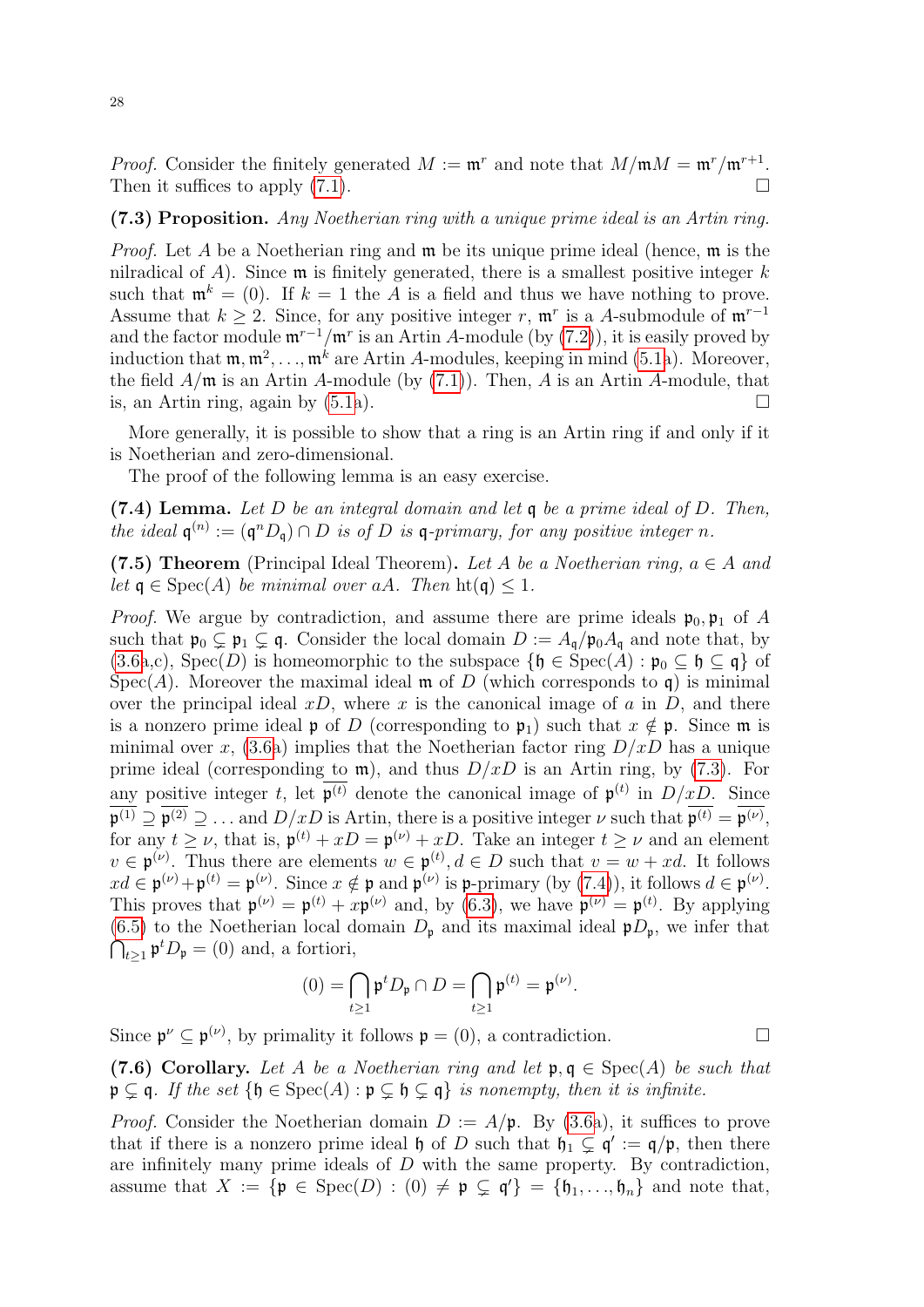clearly  $\bigcup_{i=1}^n \mathfrak{h}_i \subseteq \mathfrak{q}'$ . If the equality  $\bigcup_{i=1}^n \mathfrak{h}_i = \mathfrak{q}'$  holds, by the prime avoidance theorem,  $\mathfrak{q}' \subseteq \mathfrak{h}_k$ , for some  $1 \leq k \leq n$ , against the fact that  $\mathfrak{h}_k \in X$ . Hence we have  $\bigcup_{i=1}^n \mathfrak{h}_i \subsetneq \mathfrak{q}'$ . Take an element  $x \in \mathfrak{q}' - \bigcup_{i=1}^n \mathfrak{h}_i$  and take a (nonzero) prime ideal  $\mathfrak{p} \in \text{Spec}(D)$  minimal over xD and such that  $\mathfrak{p} \subseteq \mathfrak{q}'$ . By the principal ideal theorem we have  $\text{ht}(\mathfrak{p}) \leq 1$  and, since  $\text{ht}(\mathfrak{q}') \geq 2$ , it follows  $\mathfrak{p} \subsetneq \mathfrak{q}'$ . By definition,  $\mathfrak{p} \in X$ , a contradiction, since each prime ideal of X does not contain  $x$ .

(7.7) Remark. It is easy to note that the Principal Ideal Theorem and [\(7.6\)](#page-27-2) fail in the non Noetherian setting. For example, let  $V$  be a two-dimensional valuation domain. As it is well known, the set of all ideals of a valuation domain is totally ordered by inclusion, and thus  $Spec(V) = \{(0), \mathfrak{p}, \mathfrak{m}\}\,$ , with  $(0) \subsetneq \mathfrak{p} \subsetneq \mathfrak{m}$ . Thus, for any element  $x \in \mathfrak{m} - \mathfrak{p}$ ,  $\mathfrak{m}$  is minimal over  $xV$  and  $\text{ht}(V) \geq 2$ . Furthermore, there is a unique prime ideal (namely,  $\mathfrak{p}$ ) between (0) and  $\mathfrak{m}$ .

Furthermore note that  $Spec(V)$  is a Noetherian space, but there are no Noetherian rings A such that  $Spec(A)$  is homeomorphic to  $Spec(V)$ , in view of [\(7.6\)](#page-27-2). Indeed, in general, if  $f : \text{Spec}(A_1) \longrightarrow \text{Spec}(A_2)$  is a homeomorphism, then f is order preserving (that is, for any  $\mathfrak{h}_1, \mathfrak{h}_2 \in \text{Spec}(A_1)$ , then  $\mathfrak{h}_1 \subseteq \mathfrak{h}_2$  if and only if  $f(\mathfrak{h}_1) \subseteq$  $f(\mathfrak{h}_2)$ . The easy proof of this statement is left to the reader.

#### 8. Valuation domains and fiber products

<span id="page-28-0"></span>Now we provide a technique for constructing valuation rings, based on fiber products.

We leave the straightforward proof of this easy lemma to the reader.

<span id="page-28-1"></span>(8.1) Lemma. Let  $A \subseteq B$  be a ring extension and assume that A and B share a common ideal containing a regular element of B. Then A and B have the same total ring of quotients.

<span id="page-28-2"></span>(8.2) Proposition. [\[6,](#page-77-1) Theorem 2.4] Let V be a local domain with residue field  $K$ ,  $\pi: V \longrightarrow K$  be the canonical projection, and let D be a subring of K whose quotient field is K. Then  $\pi^{-1}(D)$  is a valuation domain if and only if V, D are valuation domains.

*Proof.* Set  $E := \pi^{-1}(D)$ . First, note that the maximal ideal  $\mathfrak{m} = \text{Ker}(\pi)$  of V is clearly a common ideal of V and E. If  $\mathfrak{m} = (0)$ , then V is a field and E and D are isomorphic. Thus, in this case, the statement is trivial. Assume now that  $\mathfrak{m} \neq (0)$ . By  $(8.1)$ , V and E have the same quotient field, say L. Thus, if E is a valuation domain, then so is  $V$  (any overring of a valuation domain is a valuation domain). Moreover, if  $x \in K - D$  and  $v \in V$  is such that  $\pi(v) = x$ , then  $v \notin E$ . Thus, since E is a valuation domain and v is in the quotient field of E, then  $v^{-1} \in E$  and  $\pi(v^{-1}) \in D$  is the inverse of x in D.

Conversely, assume that  $D$  and  $V$  are valuation domains and take an element  $x \in L - E$ . If  $x \notin V$ , then  $x^{-1} \in \mathfrak{m} \subseteq E$ , since V is a valuation domain of L. If  $x \in V$  then x is a unit of V (otherwise  $x \in \mathfrak{m} \subseteq E$ , a contradiction). Since  $x \in V - E$ , then  $\pi(x) \in K - D$  and, since D is a valuation domain of K,  $(\pi(x))^{-1} \in D$ . From  $\pi(x)\pi(x^{-1}) = 1$ , we infer  $\pi(x^{-1}) = (\pi(x))^{-1} \in D$ , and finally  $x^{-1} \in E$ .

(8.3) Proposition. Let V be a valuation domain with residue field K, let  $\pi: V \longrightarrow$ K be the canonical projection, and let  $D$  be any nonzero subring of  $K$ . If  $W$  is a valuation domain of the quotient field of V such that of  $\pi^{-1}(D) \subseteq W \subseteq V$ , then  $\pi(W)$  is a valuation domain of K containing D and  $W = \pi^{-1}(\pi(W))$ .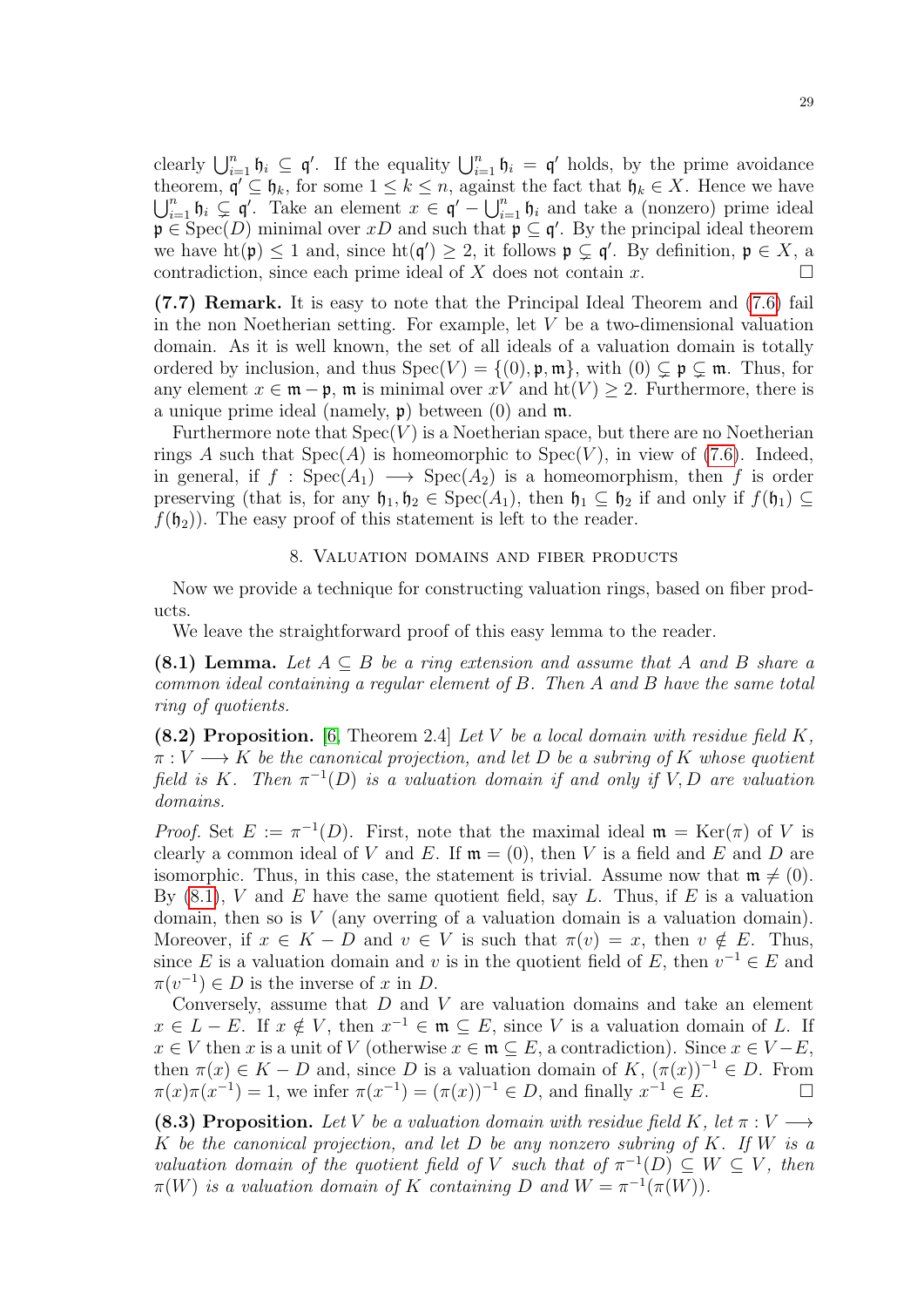Proof. Clearly,  $\pi(W)$  is a ring containing D. The statement is trivial if V is a field. Thus assume that the maximal ideal  $\mathfrak{m}$  of V is nonzero. It follows that  $\pi^{-1}(D), W, V$ have the same quotient field, in view of [\(8.1\)](#page-28-1). Take a nonzero element  $k \in K$  and an element  $v \in V$  such that  $\pi(v) = k$ . If  $k \notin \pi(W)$ , then  $v \notin W$ . Since V, W have the same quotient field and W is a valuation domain, it follows that  $v^{-1} \in W$ . Then,  $1 = \pi(v^{-1})\pi(v) = \pi(v^{-1})k$ , that is,  $k^{-1} = \pi(v^{-1}) \in W$ . This proves that  $\pi(W)$  is a valuation domain of K. Finally, it is obvious that  $W \subseteq \pi^{-1}(\pi(W))$ . Conversely, take an element  $x \in \pi^{-1}(\pi(W))$ , and let  $w \in W$  be such that  $\pi(x) = \pi(w)$ . It follows  $x - w \in \mathfrak{m}$  ⊆  $\pi^{-1}(D)$  ⊆ W, and thus  $x \in W$ .

(8.4) Example. Consider the valuation domain  $V := \mathbb{Q}[T]_{(T)}$  and let  $\pi : V \longrightarrow \mathbb{Q}$ be the canonical projection. Then, by [\(8.2\)](#page-28-2), the ring  $\pi^{-1}(\mathbb{Z}_{(p)}) = \mathbb{Z}_{(p)} + T\mathbb{Q}[T]_{(T)}$ is a valuation domain of  $\mathbb{Q}(T)$ . It is easy to verify that  $\dim(\mathbb{Z}_{(p)} + T\mathbb{Q}[T]_{(T)}) = 2$ . This can be also seen as a particular case of the following result.

(8.5) Proposition. [\[6,](#page-77-1) Proposition 2.1] Let  $V$  be a local ring with maximal ideal  $\mathfrak m$ and residue field K, and let  $\pi : V \longrightarrow K$  be the canonical projection. Let D be a subring of K and set  $E := \pi^{-1}(D)$ . The following properties hold.

- (a) Any prime ideal of E is comparable with  $\mathfrak{m}$ .
- (b) If  $V, D$  are finite dimensional, then  $E$  is finite dimensional and we have  $\dim(E) = \dim(V) + \dim(D).$

*Proof.* Clearly,  $\mathfrak{m} = \text{Ker}(\pi)$  is a common ideal of V and E. Let  $i : E \longrightarrow V$  be the inclusion map. Keeping in mind [\(4.3\)](#page-19-3), [\(4.7\)](#page-20-3) and [\(4.2\)](#page-19-4), it follows that  $V_E(\mathfrak{m})$  is homeomorphic to  $Spec(D)$ , via  $(\pi|_E)^*$ , and that  $Spec(E) - V_E(\mathfrak{m})$  is homeomorphic to  $Spec(V) - V_V(\mathfrak{m}) = \{\mathfrak{h} \in Spec(V) : \mathfrak{h} \subsetneq \mathfrak{m}\},$  via  $i^*$ . This proves part (a).

(b). Let  $(0) \subsetneq \mathfrak{p}_1 \subsetneq \ldots \subsetneq \mathfrak{p}_m$  be prime ideals of D and  $\mathfrak{h}_0 \subsetneq \mathfrak{h}_1 \subsetneq \ldots \subsetneq \mathfrak{h}_n = \mathfrak{m}$ be prime ideals of V such that  $\dim(D) = n, \dim(V) = m$ . Note that  $\mathfrak{h}_i = \mathfrak{h}_i \cap E$ , for any  $1 \leq i \leq n$ , since  $\mathfrak{h}_i \subseteq \mathfrak{m} \subseteq E$ . Then,

$$
\mathfrak{h}_0 \subsetneq \mathfrak{h}_1 \subsetneq \ldots \subsetneq \mathfrak{h}_n = \mathfrak{m} = \pi^{-1}((0)) \subsetneq \mathfrak{q}_{n+1} := \pi^{-1}(\mathfrak{p}_1) \subsetneq \ldots \subsetneq \mathfrak{q}_{n+m} := \pi^{-1}(\mathfrak{p}_m)
$$

is a chain of prime ideals of E of length  $n+m$ , that is  $dim(E) \leq n+m$ . Conversely, let  $\mathfrak{q}_0 \subsetneq \mathfrak{q}_1 \subsetneq \ldots \subsetneq \mathfrak{q}_r$  be a chain of prime ideals of E. By part (a), any prime ideal of this chain is comparable with  $\mathfrak{m}$ . If  $\mathfrak{q}_r \subseteq \mathfrak{m}$ , then, by the discussion above,  $\mathfrak{q}_0 \subsetneq \mathfrak{q}_1 \subsetneq \ldots \subsetneq \mathfrak{q}_r$  is a chain of prime ideals of V, and thus  $r \leq n \leq n+m$ . If  $\mathfrak{q}_0 \supseteq \mathfrak{m}$ , then there are prime ideals  $\mathfrak{p}_0 \subsetneq \mathfrak{p}_1 \subsetneq \ldots \subsetneq \mathfrak{p}_r$  of D such that  $\mathfrak{q}_i = \pi^{-1}(\mathfrak{p}_i)$ , for  $0 \leq i \leq r$ , and thus  $r \leq m \leq n+m$ . Otherwise, we have  $\mathfrak{q}_i \subsetneq \mathfrak{m} \subseteq \mathfrak{q}_{i+1}$ , for some index  $0 \leq i \leq r$ . It follows that  $\mathfrak{q}_0 \subsetneq \ldots \subsetneq \mathfrak{q}_i$  is a chain of prime ideals of V, and thus  $i \leq n$ , and that tha chain  $\mathfrak{q}_{i+1} \subsetneq \ldots \subsetneq \mathfrak{q}_r$  corresponds to a chain of prime ideals of D of length  $r - i$ , that is  $r - i \leq m$ . Hence,  $r \leq n + m$ .

#### 9. ULTRAFILTERS

<span id="page-29-0"></span>We will see in the following that there is a very powerful tool for describing the prime spectrum of several classes of rings. This tool is the notion of ultrafilter.

#### $(9.1)$  Definition. Let X be a set.

- (a) A nonempty collection  $\mathscr F$  of nonempty subsets of X is called to be a filter on X if the following properties are verified:
	- $F \cap G \in \mathscr{F}$ , for any  $F, G \in \mathscr{F}$ ;
	- if  $F \in \mathscr{F}$  and  $F \subseteq Y \subseteq X$ , then  $Y \in \mathscr{F}$ .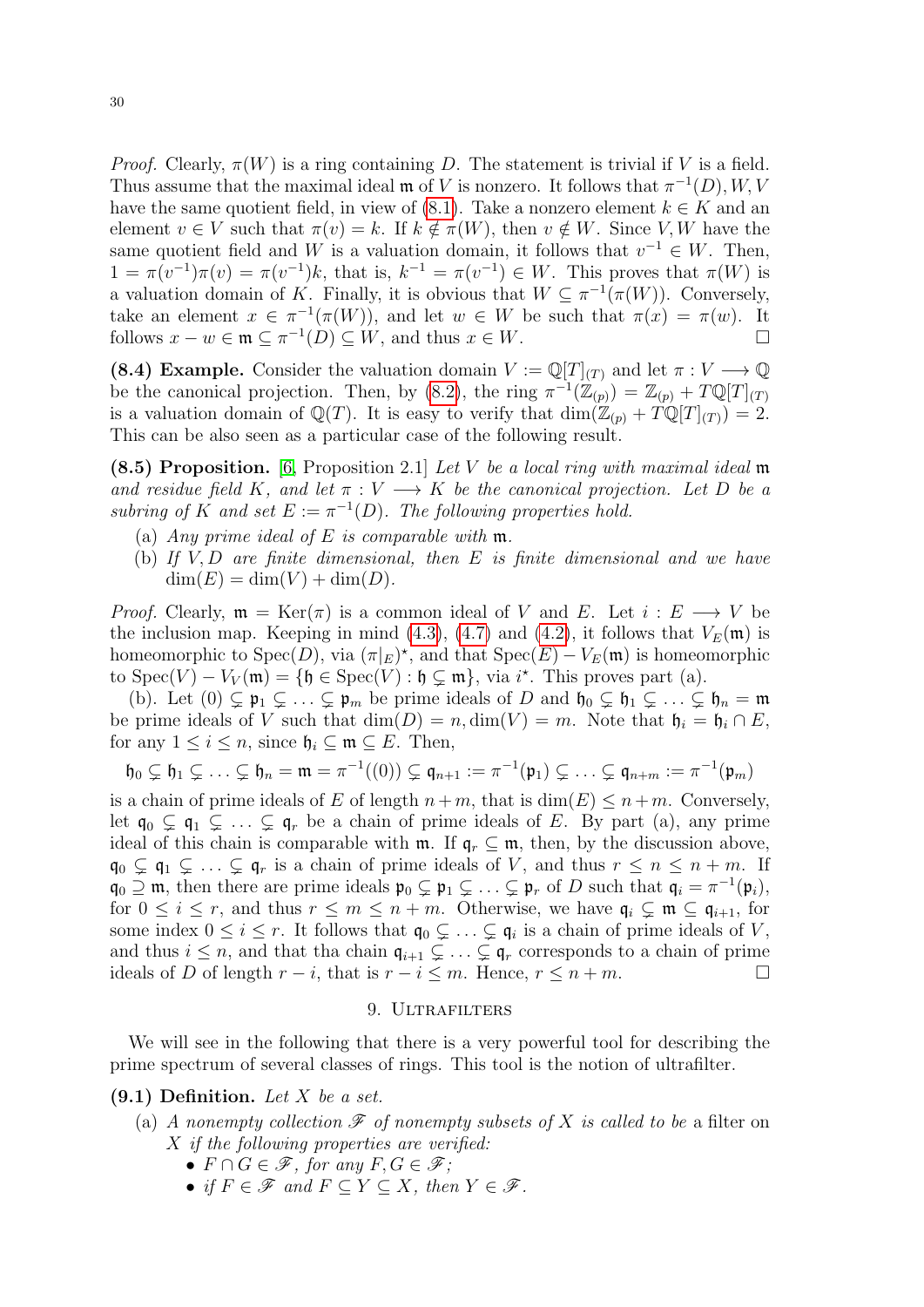- (b) A maximal element in the collection of all filters on X, partially ordered by  $\subseteq$ , *is called to be* an ultrafilter on X.
- (9.2) Example. (a) If X is a set, then  $\{X\}$  is a filter on X. Moreover, for any filter  $\mathscr F$  on X, we have  $X \in \mathscr F$ .
	- (b) Recall that if X is a topological space and  $x \in X$ , a subset Y of X is called a neighborhood of x if there is an open subset U of X such that  $x \in U \subseteq Y$ . Then, clearly, the collection  $\mathcal{I}(x)$  of the neighborhoods of x is a filter on X.
	- (c) Now let X be any set and let  $x \in X$ . Then, the collection

$$
\mathscr{U}_x := \{ Y \subseteq X : x \in Y \}
$$

is an ultrafilter on  $X$ , called the trivial ultrafilter generated by  $x$ . It is obvious that  $\mathscr{U}_x$  is a filter on X. If there is a filter  $\mathscr{F}$  on X such that  $\mathscr{U}_x \subsetneq \mathscr{F}$ , then we can pick a set  $F \in \mathscr{F} - \mathscr{U}_x$ . This implies  $x \notin F$ , that is,  $X - F \in \mathscr{U}_x \subseteq \mathscr{F}$ . It follows  $\emptyset = F \cap (X - F) \in \mathscr{F}$ , a contradiction (by definition, any filter does not contain  $\emptyset$ ).

Recall that a nonempty collection  $\mathcal F$  of subsets of a set X has the finite intersection property if, for any finite subcollection  $\mathcal G$  of  $\mathcal F$ , we have  $\bigcap \mathcal G \neq \emptyset$ .

- <span id="page-30-0"></span> $(9.3)$  Remark. Let X be a set.
	- (a) By definition, any filter on  $X$  has the finite intersection property.
	- (b) Let  $\mathcal F$  be a collection of subsets of X with the finite intersection property. Then, it is immediately seen that the collection of sets

$$
\mathscr{F}(\mathcal{F}) := \{ A \subseteq X : A \supseteq \bigcap_{i=1}^{n} F_i, \text{ for some } F_1, \dots, F_n \in \mathcal{F} \}
$$

is a filter on X and  $\mathcal{F} \subset \mathscr{F}(\mathcal{F})$ .

<span id="page-30-1"></span>(9.4) Proposition (Ultrafilter Lemma, Tarski, 1930). Let X be a set and  $\mathcal F$  be a collection of subsets of X with the finite intersection property. Then there is an ultrafilter U on X such that  $\mathcal{F} \subseteq \mathcal{U}$ . In particular, any filter on X can be extended to an ultrafilter on X.

*Proof.* By [\(9.3b](#page-30-0)), the collection  $\Sigma := \{ \mathscr{F} : \mathscr{F}$  is a filter on  $X, \mathscr{F} \supseteq \mathcal{F} \}$ , partially ordered by inclusion, is nonempty. Moreover, by definition, the union of a chain of filters is a filter. Thus, any chain in  $\Sigma$  has an upper bound. The conclusion follows by Zorn's Lemma. The last statement follows from [\(9.3a](#page-30-0)).

<span id="page-30-2"></span>(9.5) Proposition. Let X be a set and let  $\mathscr U$  be a collection of subsets of X. Then, the following conditions are equivalent.

- (i)  $\mathscr U$  is an ultrafilter on X.
- (ii)  $\mathscr U$  is a filter on X and, if  $Y, Z \subseteq X$  satisfy  $Y \cup Z \in \mathscr U$ , then either  $Y \in \mathscr U$ or  $Z \in \mathscr{U}$ .
- (iii)  $\mathscr U$  is a filter on X and, for any subset Y of X, then either  $Y \in \mathscr U$  or  $X - Y \in \mathscr{U}$ .

*Proof.* (i)  $\Longrightarrow$  (ii). Take  $Y, Z \subseteq X$  such that  $Y \cup Z \in \mathcal{U}$  and  $Y \notin \mathcal{U}$ . Then, for every  $U \in \mathscr{U}$  we have  $Z \cap U \neq \emptyset$  (otherwise,  $U \subseteq X - Z$  and thus  $Y \supset U \cap (Y \cup Z) \in \mathscr{U}$ ; it would follow  $Y \in \mathscr{U}$ , a contradiction). This proves that the collection  $\mathscr{U} \cup \{Z\}$ has the finite intersection property and thus, in view of [\(9.4\)](#page-30-1), there is an ultrafilter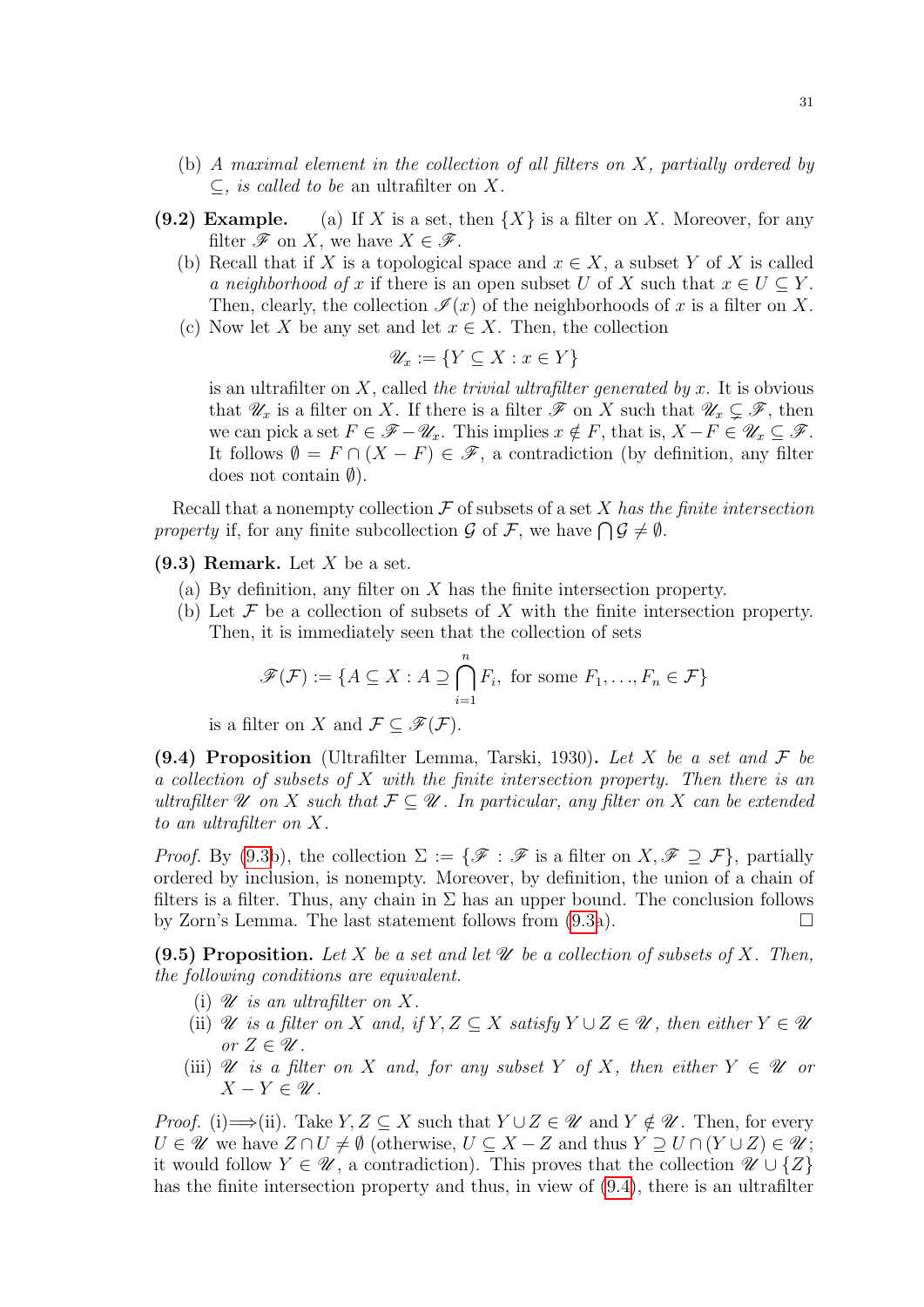$\mathscr V$  on X such that  $\mathscr U \cup \{Z\} \subseteq \mathscr V$  and, since  $\mathscr U$  is an ultrafilter, it follows  $\mathscr V =$  $\mathscr{U} \cup \{X\} = \mathscr{U}$ , that is,  $Z \in \mathscr{U}$ .

(ii)  $\Longrightarrow$  (iii). Take any subset Y of X and note that, since X belongs to any filter on X,  $Y \cup (X - Y) \in \mathscr{U}$ . Apply (ii) to get the conclusion.

(iii)  $\Longrightarrow$  (i). Suppose there exists a filter  $\mathscr F$  on X such that  $\mathscr U \subsetneq \mathscr F$ , and take a set  $F \in \mathscr{F} - \mathscr{U}$ . By (iii), the set  $X - F \in \mathscr{U} \subseteq \mathscr{F}$  and thus  $\emptyset = F \cap (X - F) \in \mathscr{F}$ , a contradiction.

(9.6) Corollary. Any ultrafilter on a finite set is trivial.

*Proof.* Set  $X := \{x_1, \ldots, x_n\}$  and let  $\mathscr U$  be an ultrafilter on X. Since

$$
X = \{x_1\} \cup \ldots \cup \{x_n\} \in \mathscr{U},
$$

condition (ii) of [\(9.5\)](#page-30-2) implies that  $\{x_i\} \in \mathscr{U}$ , for some  $1 \leq i \leq n$ . It immediately follows that  $\mathscr{U} \subseteq \mathscr{U}_{x_i}$  and, since  $\mathscr{U}$  is an ultrafilter,  $\mathscr{U} = \mathscr{U}_{x_i}$ .  $\Box$ 

## (9.7) Proposition. Any infinite set admits nontrivial ultrafilters.

*Proof.* Let X be an infinite set and let  $\mathcal F$  the collection of all the subsets Y of X such that  $X - Y$  is finite. Since X is infinite, F has the finite intersection property, and thus, in view of [\(9.4\)](#page-30-1), there is an ultrafilter  $\mathscr U$  on X such that  $\mathcal F \subseteq \mathscr U$ . For any  $x \in X$  we have  $X - \{x\} \in \mathcal{F} \subseteq \mathcal{U}$ , and since  $\emptyset \notin \mathcal{U}$ , it follows that  $\{x\} \notin \mathcal{U}$ . This proves that  $\mathscr U$  is nontrivial.

<span id="page-31-0"></span>9.1. The Stone-Cech compactification of a discrete space. Let  $X$  be a topological space. Recall that a compactification of  $X$  is a compact space Y together with a topological embedding  $\iota: X \longrightarrow Y$  such that  $\iota(X)$  is dense in Y. Now we will use ultrafilters to give a very important example of compactification of a discrete space. We start by fixing some notation: for any set X let  $\beta X$  be the collection of all the ultrafilters on X and, for any subset Y of X, let  $Y^{\sharp} := \{ \mathscr{U} \in \beta X : Y \in \mathscr{U} \}$ . Since the collection  $\mathcal{B} := \{ Y^{\sharp} : Y \subseteq X \}$  clearly covers the set  $\beta X$  and  $(Y \cap Z)^{\sharp} = Y^{\sharp} \cap Z^{\sharp}$ , it immediately follows that  $\mathcal B$  is a basis of open sets for a (unique) topology on  $\beta X$ . We will call it the Stone-Cech topology.

## <span id="page-31-1"></span> $(9.8)$  Proposition. Let X be a set.

- (a) For any  $Y \subseteq X$  we have  $\beta X Y^{\sharp} = (X Y)^{\sharp}$ . In particular, the basic open set  $Y^{\sharp}$  is clopen in  $\beta X$ .
- (b)  $\beta X$  is a compact and Hausdorff space.

*Proof.* (a). The equality  $\beta X - Y^{\sharp} = (X - Y)^{\sharp}$  holds since exactly one of the sets  $Y, X - Y$  belongs to an ultrafilter, in view of [\(9.5\)](#page-30-2).

(b). First, we show that  $\beta X$  is a Hausdorff space. Take distinct ultrafilters  $\mathscr{U}, \mathscr{V}$ on X, and take a set  $Y \in \mathscr{U} - \mathscr{V}$ . Again by [\(9.5\)](#page-30-2),  $X - Y \in \mathscr{V}$ , and thus  $Y^{\sharp}, (X - Y)^{\sharp}$ are disjoint open neighborhoods of  $\mathscr{U}, \mathscr{V}$ , respectively.

We show now that  $\beta X$  is compact. Let A be an open cover of  $\beta X$ . By the definition of the Stone-Cech topology, we can assume, without loss of generality, that A consists of basic open sets, that is  $A := \{Y^{\sharp} : Y \in \mathscr{F}\}\$ , where  $\mathscr{F}$  is a collection of subsets of X. By contradiction, assume that  $A$  does not admit any finite subcover, and let  $\mathscr{F}' := \{X - Y : Y \in \mathscr{F}\}\$ . Take finitely many members  $Y_1, \ldots, Y_n \in \mathscr{F}$ . By assumtion,  $\bigcup_{i=1}^n Y_i^{\sharp} \subsetneq \beta X$ , and thus there exists an ultrafilter  $\cap$  $\mathscr U$  on X such that  $Y_i \notin \mathscr U$ , for any  $i = 1, ..., n$ . By [\(9.5\)](#page-30-2) and by definition, we have  $\bigcap_{i=1}^n (X - Y_i) \in \mathscr U$  and, a fortiori,  $\bigcap_{i=1}^n (X - Y_i) \neq \emptyset$ . This argument shows that  $\mathscr F'$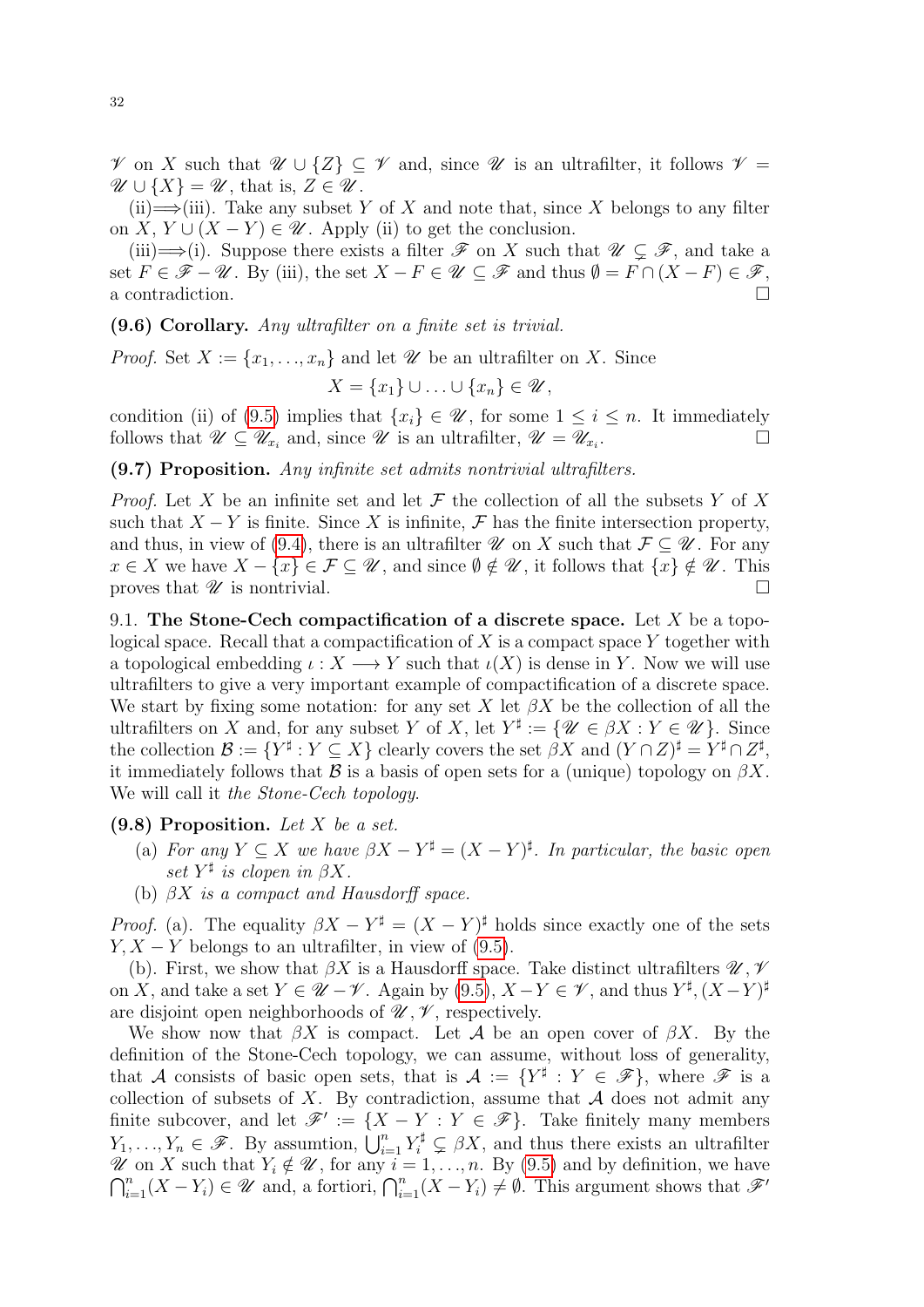has the finite intersection property and hence, in view of [\(9.4\)](#page-30-1), there is an ultrafilter  $\mathscr V$  such that  $\mathscr F' \subseteq \mathscr V$ . In particular, we have  $X - Y \notin \mathscr V$ , and equivalently  $Y \notin \mathscr V$ , for any  $Y \in \mathscr{F}$ , against the fact that A is an open cover of  $\beta X$ . The proof is now  $\Box$ complete.  $\Box$ 

<span id="page-32-0"></span> $(9.9)$  Proposition. Let X be a set, endowed with the discrete topology, and let  $\iota: X \longrightarrow \beta X$  be the function defined by  $\iota(x) := \mathscr{U}_x$ , for any  $x \in X$ , where  $\mathscr{U}_x$  is the trivial ultrafilter generated by x. Then,  $\beta X$  and  $\iota$  provide a compactification of X, called the Stone-Cech compactification.

*Proof.* It remains to show that  $\iota$  is a topological embedding and that  $\iota(X)$  is dense in  $\beta X$ . The map *ι* is obviously injective and continuous. Moreover, the straightforward equality  $\iota(Y) = Y^{\sharp} \cap \iota(X)$ , which holds for any subset Y of X, shows that  $\iota$  is a topological embedding. Finally, take any nonempty open subset  $\Omega$  of  $\beta X$ . In order to prove that  $\Omega \cap \iota(X) \neq \emptyset$  it suffices to assume that  $\Omega = Y^{\sharp}$ , for some nonempty subset Y of X. Clearly, for any  $y \in Y$ , the trivial ultrafilter  $\mathscr{U}_y$  belongs to  $\Omega \cap \iota(X)$ .  $\Box$ 

We recall here the following easy fact for the reader convenience.

<span id="page-32-1"></span>(9.10) Lemma. Let X be a  $T_4$  space,  $U \subseteq X$  be open and  $x \in U$ . Then, there is an open set V such that  $x \in V$  and  $\overline{V} \subset U$ .

*Proof.* The sets  $\{x\}$  and  $X - U$  are closed and disjoint. By assumption, there are disjoint open sets V,  $\Omega$  of X such that  $x \in V$  and  $X - U \subseteq \Omega$ . It follows that  $V \subseteq X - \Omega \subseteq U$ .

 $(9.11)$  Theorem (Universal property of the Stone-Cech compactification). Let X be a discrete space and let  $\iota$  be the topological embedding defined in [\(9.9\)](#page-32-0). Then, for any compact and Hausdorff space K and any function  $f: X \longrightarrow K$ , there is a unique continuous function  $\widehat{f}: \beta X \longrightarrow K$  such that  $f = \widehat{f} \circ \iota$ .

Proof. First, we will show the following claims.

**Claim 1.** Take an ultrafilter  $\mathcal{U}$  on X and set  $C(\mathcal{U}) := \bigcap \{f(Y) : Y \in \mathcal{U}\}\.$  If U is an open subset of K and  $U \cap C(\mathcal{U}) \neq \emptyset$ , then  $f^{-1}(U) \in \mathcal{U}$ .

As a matter of fact, take an element  $k \in U \cap C(\mathcal{U})$ . This implies that, for any  $Y \in \mathscr{U}$ , we have  $U \cap f(Y) \neq \emptyset$  and, equivalently,  $Y \cap f^{-1}(U) \neq \emptyset$ . Thus, keeping in mind [\(9.5\)](#page-30-2), we easily infer that  $f^{-1}(U) \in \mathscr{U}$ .

**Claim 2.** For any ultrafilter  $\mathcal{U}$  on X, the set  $C(\mathcal{U})$  consists of a unique point.

Indeed, take sets  $Y_1, ..., Y_n \in \mathcal{U}$  and note that  $T := \bigcap_{i=1}^n Y_i \neq \emptyset$ , since  $T \in \mathcal{U}$ . Then  $\emptyset \neq \overline{f(T)} \subseteq \bigcap_{i=1}^n \overline{f(Y_i)}$ . This proves that the collection  $\{\overline{f(Y)} : Y \in \mathscr{U}\}\$ is a collection of closed sets of the compact space  $K$ , with the finite intersection property. It follows that  $C(\mathcal{U}) \neq \emptyset$ . Now assume that  $x, y \in C(\mathcal{U})$  and that  $x \neq y$ . Since K is a Hausdorff space, there are disjoint open sets  $U, V \subseteq K$  such that  $x \in U, y \in V$ . By Claim 1 we have  $f^{-1}(U), f^{-1}(V) \in \mathscr{U}$ , and thus  $\emptyset = f^{-1}(U) \cap f^{-1}(V) \in \mathscr{U}$ , a contradiction.

Now, let  $\hat{f}: \beta X \longrightarrow K$  be the function such that, for any  $\mathscr{U} \in \beta X$ ,  $\hat{f}(\mathscr{U})$  is the unique element of the set  $C(\mathscr{U})$ . We show that  $\hat{f}$  is continuous by proving that it is continuous at any point of  $\beta X$ . Take any ultrafilter  $\mathscr U$  on X and any open neighborhood U of  $\widehat{f}(\mathscr{U})$ . Since K is normal, being it compact and Hausdorff, we can take an open neighborhood V of  $\widehat{f}(\mathscr{U})$  such that  $\overline{V} \subseteq U$ , in view of [\(9.10\)](#page-32-1). Since clearly  $V \cap C(\mathcal{U}) \neq \emptyset$ , we have  $f^{-1}(V) \in \mathcal{U}$ , by Claim 1, that is,  $(f^{-1}(V))^{\sharp}$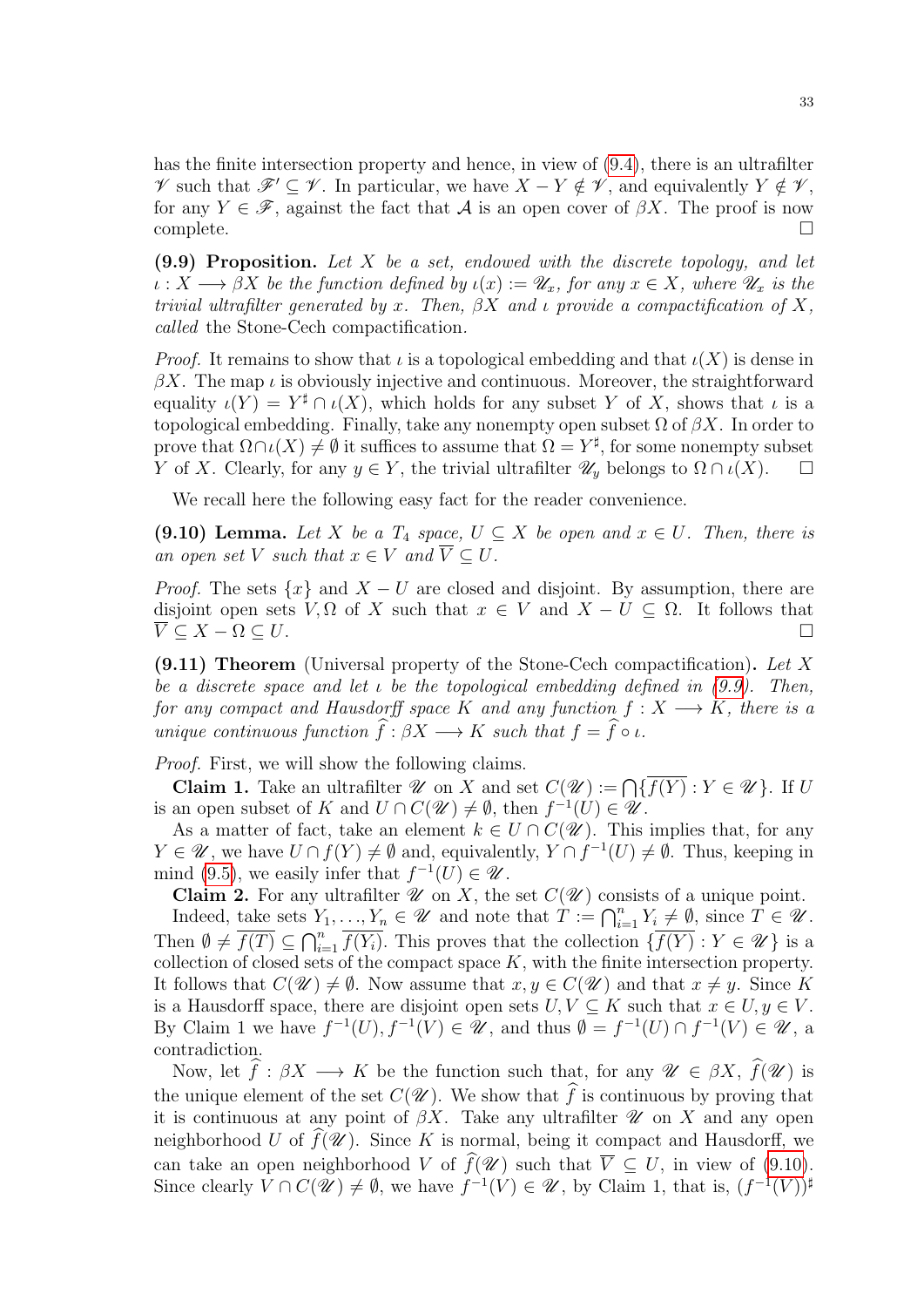is an open neighborhood of  $\mathscr{U}$ . Take any ultrafilter  $\mathscr{V} \in (f^{-1}(V))^{\sharp}$ . By definition,  $f(\mathscr{V}) \in \bigcap \{f(Y) : Y \in \mathscr{V}\} \subseteq f(f^{-1}(V)) \subseteq \overline{V} \subseteq U$ . This proves that f is continuous. The fact that  $f = \hat{f} \circ \iota$  follows immediately by Claim 2 and the fact that, for any  $x \in X$ , then clearly  $f(x) \in \bigcap \{f(Y) : x \in Y\} =: C(\mathscr{U}_x)$ . Finally, if  $g : \beta X \longrightarrow K$  is a continuous function such that  $g \circ \iota = f$ , then  $f|_{\iota(X)} = g|_{\iota(X)}$ . From the fact that  $\iota(X)$  is dense in  $\beta X$  and that K is a Hausdorff space it follows that  $\widehat{f}=q$ .

<span id="page-33-0"></span>9.2. The prime spectrum of a product of fields. Now we will give an interesting application of the Stone-Cech compactification for describing the prime spectrum of any product of fields.

<span id="page-33-2"></span>(9.12) Remark. Let  $\{K_x : x \in X\}$  be a nonempty collection of fields, where X is any index set, and consider the ring  $A := \prod_{x \in X} K_x$ . By definition, an element of A is a function  $f: X \longrightarrow \bigcup_{x \in X} K_x$  such that  $f(x) \in K_x$ , for any  $x \in X$ .

- (a) For any  $x \in X$ ,  $\mathfrak{m}_x := \{f \in A : f(x) = 0\}$  is a maximal ideal of A, because it is the kernel of the surjective ring homomorphism  $p_x : A \longrightarrow K_x, f \mapsto f(x)$ .
- (b) Note that if X is finite, then any prime ideal of A is of the form  $\mathfrak{m}_x$ , for  $x \in X$ . As a matter of fact, let **p** any prime ideal of A and, for any  $x \in X$ , let  $f_x \in A$  be defined by

$$
f_x(y) := \begin{cases} 1 & \text{if } y \neq x \\ 0 & \text{if } y = x \end{cases}.
$$

Since X is finite, the product  $\prod_{x \in X} f_x$  is defined and belongs to A and clearly  $\prod_{x\in X} f_x = 0 \in \mathfrak{p}$ . Since  $\mathfrak{p}$  is prime,  $f_x \in \mathfrak{p}$ , for some  $x \in X$ . Moreover, for any  $f \in \mathfrak{m}_x$  we have  $f = ff_x \in \mathfrak{p}$ . Thus  $\mathfrak{m}_x \subseteq \mathfrak{p}$  and, since  $\mathfrak{m}_x$  is maximal, the equality holds.

(c) If X is infinite, the prime spectrum of A is much more complicated. This intuition comes from the following easy observation. Let  $\mathfrak{a} := \bigoplus_{x \in X} K_x$  be the direct sum of the collection  $\{K_x : x \in X\}$ , that is,

$$
\mathfrak{a} := \{ f \in A : \{ x \in X : f(x) \neq 0 \} \text{ is finite} \}.
$$

It is immediately seen that  $\mathfrak a$  is an ideal of A and, since X is infinite, it is a proper ideal  $(1 \notin \mathfrak{a})$ . Then, there is a maximal ideal m of A such that  $\mathfrak{a} \subseteq \mathfrak{m}$ . But clearly, for any  $x \in X$ , it happens that  $\mathfrak{m} \neq \mathfrak{m}_x$  since, if  $f_x$  is the function defined in part (b), then  $1 - f_x \in \mathfrak{a} - \mathfrak{m}_x$ .

<span id="page-33-1"></span> $(9.13)$  Lemma. Let A be a ring such that any element of A can be written as the product of an invertible element of A and an idempotent of A. Then A is zerodimensional.

*Proof.* Let  $\mathfrak p$  be a prime ideal of A. We will show that  $A/\mathfrak p$  is a field. For any  $a \in A$ , let  $\overline{a} \in A/\mathfrak{p}$  denote the class of a modulo  $\mathfrak{p}$ . Suppose that  $\overline{a} \neq 0$  and take an invertible element  $u \in A$  and a idempotent  $e \in A$  such that  $a = ue$ . Thus  $\overline{a} = \overline{ue}$ and, since the unique idempotents of an integral domain are 0, 1, we must have  $\bar{e} = 1$ (otherwise  $\bar{a} = 0$ ). It follows  $\bar{a} = \bar{u}$ , that is,  $\bar{a}$  is invertible in  $A/\mathfrak{p}$ .

<span id="page-33-3"></span>(9.14) Proposition. Any product of fields is zero-dimensional.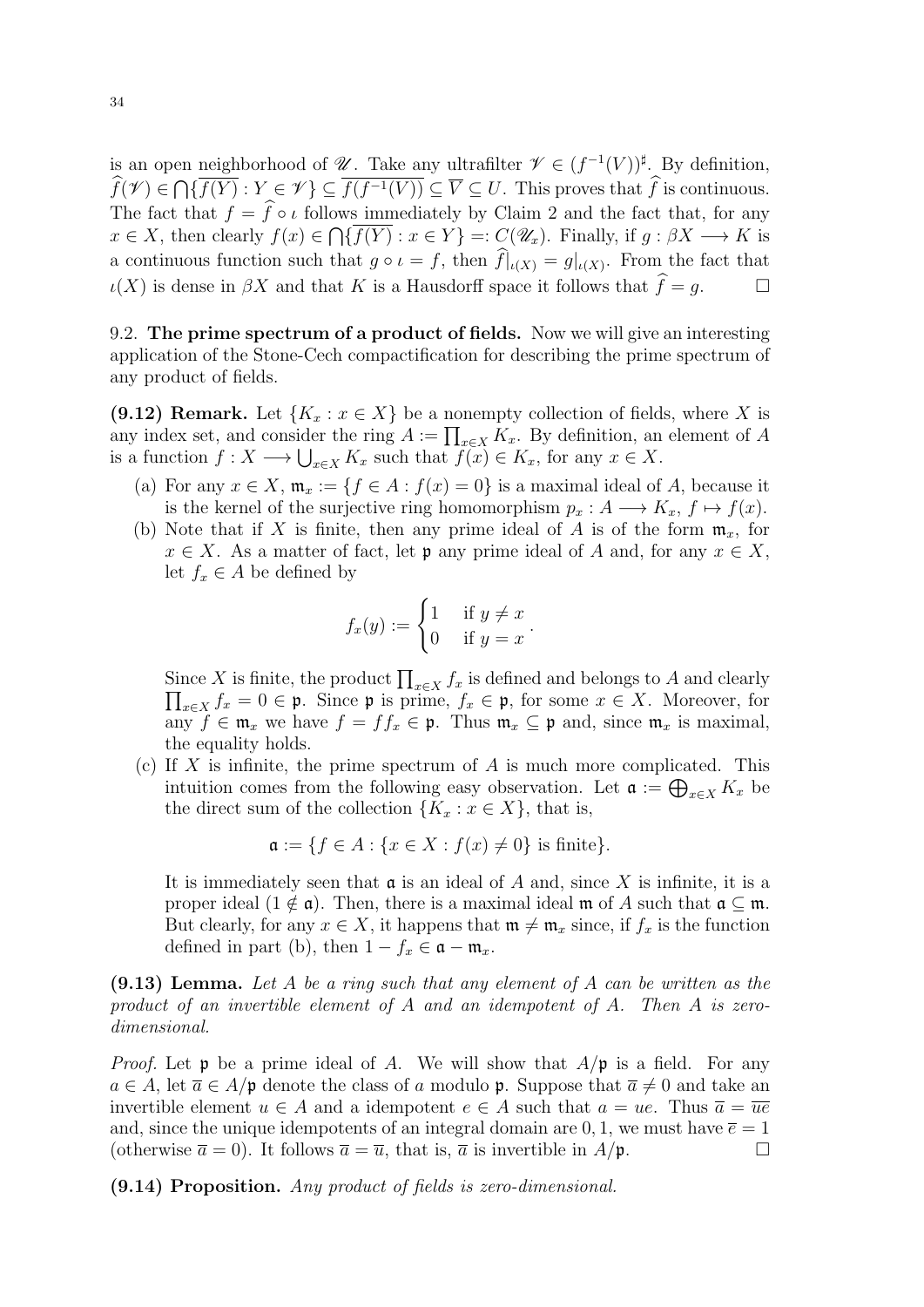*Proof.* Let  $\{K_x : x \in X\}$  be a nonempty collection of fields and let  $A := \prod_{x \in X} K_x$ . For any  $f \in A$  define the elements  $u, e \in A$  by setting

$$
u(x) := \begin{cases} f(x) & \text{if } f(x) \neq 0 \\ 1 & \text{if } f(x) = 0 \end{cases} \qquad e(x) := \begin{cases} 1 & \text{if } f(x) \neq 0 \\ 0 & \text{if } f(x) = 0. \end{cases}
$$

Clearly, u is an invertible element of A, e is an idempotent and  $f = ue$ . The conclusion follows from  $(9.13)$ .

Let  $\{K_x : x \in X\}$  be a nonempty collection of fields and let  $A := \prod_{x \in X} K_x$ . In view of [\(9.12a](#page-33-2)), there is a natural injective map  $\lambda : X \longrightarrow \text{Spec}(A)$  defined by  $\lambda(x) := \mathfrak{m}_x$ , for any  $x \in X$ . By [\(3.9\)](#page-17-1) and [\(9.14\)](#page-33-3), Spec(A) is a compact and Hausdorff space. Thus, in light of the universal property of the Stone-Cech compactification, there exists a unique continuous function  $\hat{\lambda} : \beta X \longrightarrow \text{Spec}(A)$  such that  $\hat{\lambda} \circ \iota = \lambda$ , where  $\iota: X \longrightarrow \beta X$  is the canonical topological embedding (now X is endowed with the discrete topology). In the next crucial result we are going to describe the map  $\lambda$  and to show that it is a homeomorphism.

(9.15) Theorem. Let  $\{K_x : x \in X\}$  be a nonempty collection of fields and let  $A := \prod_{x \in X} K_x$ . For any ultrafilter  $\mathscr U$  on  $X$  let

$$
\mathfrak{p}_{\mathscr{U}} := \{ f \in A : \{ x \in X : f(x) = 0 \} \in \mathscr{U} \}.
$$

- (a) Then  $\mathfrak{p}_{\mathcal{U}}$  is a prime ideal of A.
- (b) Let  $\lambda : X \longrightarrow \text{Spec}(A)$  be the map defined in the above discussion  $(\lambda(x) :=$  $\mathfrak{m}_x$ , for any  $x \in X$ ), and let  $\iota : X \longrightarrow \beta X$  be the canonical topological embedding. Then the unique continuous function  $\widehat{\lambda}: \beta X \longrightarrow \text{Spec}(A)$  such that  $\widehat{\lambda} \circ \iota = \lambda$ , induced by the unversal property of the Stone-Cech compactification, is defined by  $\widehat{\lambda}(\mathscr{U}) := \mathfrak{p}_{\mathscr{U}}$ , for any  $\mathscr{U} \in \beta X$ , and it is a homeomorphism.

*Proof.* For any  $f \in A$ , set  $Z_f := \{x \in X : f(x) = 0\}.$ 

(a). For any  $f, g \in \mathfrak{p}_{\mathscr{U}}$  and any  $a \in A$  we clearly have  $Z_f \cap Z_g \subseteq Z_{f \pm g}$  and  $Z_f \subseteq Z_{af}$ . Since  $Z_f, Z_g \in \mathscr{U}$ , we have  $Z_f \cap Z_g \in \mathscr{U}$  and thus  $Z_{f\pm g}, Z_{af} \in \mathscr{U}$ , that is,  $f \pm g$ ,  $af \in \mathfrak{p}_{\mathscr{U}}$ . Moreover  $Z_1 = \emptyset \notin \mathscr{U}$ . This proves that  $\mathfrak{p}_{\mathscr{U}}$  is a proper ideal of A. Take now elements  $f, g \in A$  such that  $fg \in \mathfrak{p}_{\mathscr{U}}$ . Thus  $Z_f \cup Z_g = Z_{fg} \in \mathscr{U}$  and, by [\(9.5\)](#page-30-2), either  $Z_f \in \mathscr{U}$  or  $Z_g \in \mathscr{U}$ . In other words, either  $f \in \mathfrak{p}_{\mathscr{U}}$  or  $g \in \mathfrak{p}_{\mathscr{U}}$ . Thus  $\mathfrak{p}_{\mathscr{U}}$  is a prime ideal of A.

(b). Let  $\mathscr U$  be an ultrafilter on X and, as in the proof of the universal property of the Stone-Cech compactification, let  $C(\mathscr{U}) := \bigcap \{ \lambda(U) : U \in \mathscr{U} \}$ . Keeping in mind [\(3.2c](#page-14-3)) we have

$$
C(\mathscr{U}) = \bigcap_{U \in \mathscr{U}} \overline{\{\mathfrak{m}_x : x \in U\}} = \bigcap_{U \in \mathscr{U}} V(\bigcap_{x \in U} \mathfrak{m}_x) = \bigcap_{U \in \mathscr{U}} V(\{f \in A : f|_U = 0\}).
$$

Fix a set  $U \in \mathscr{U}$  and note that a function  $f \in A$  is such that  $f|_{U} = 0$  if and only if  $U \subseteq Z_f$  and thus it follows  $Z_f \in \mathscr{U}$ , that is  $f \in \mathfrak{p}_{\mathscr{U}}$ . This proves that  $\mathfrak{p}_{\mathscr{U}} \in C(\mathscr{U})$ . By Claim 1 of the proof of the universal property of the Stone-Cech compactification, it follows that the unique continuous function  $\lambda : \beta X \longrightarrow \text{Spec}(A)$ such that  $\widehat{\lambda} \circ \iota = \lambda$  is defined by setting  $\widehat{\lambda}(\mathscr{U}) := \mathfrak{p}_{\mathscr{U}}$ , for any  $\mathscr{U} \in \beta X$ . We claim that  $\lambda$  is injective. Take distinct ultrafilters  $\mathscr{U}, \mathscr{V}$  on X, fix a set  $U \in \mathscr{U} - \mathscr{V}$  and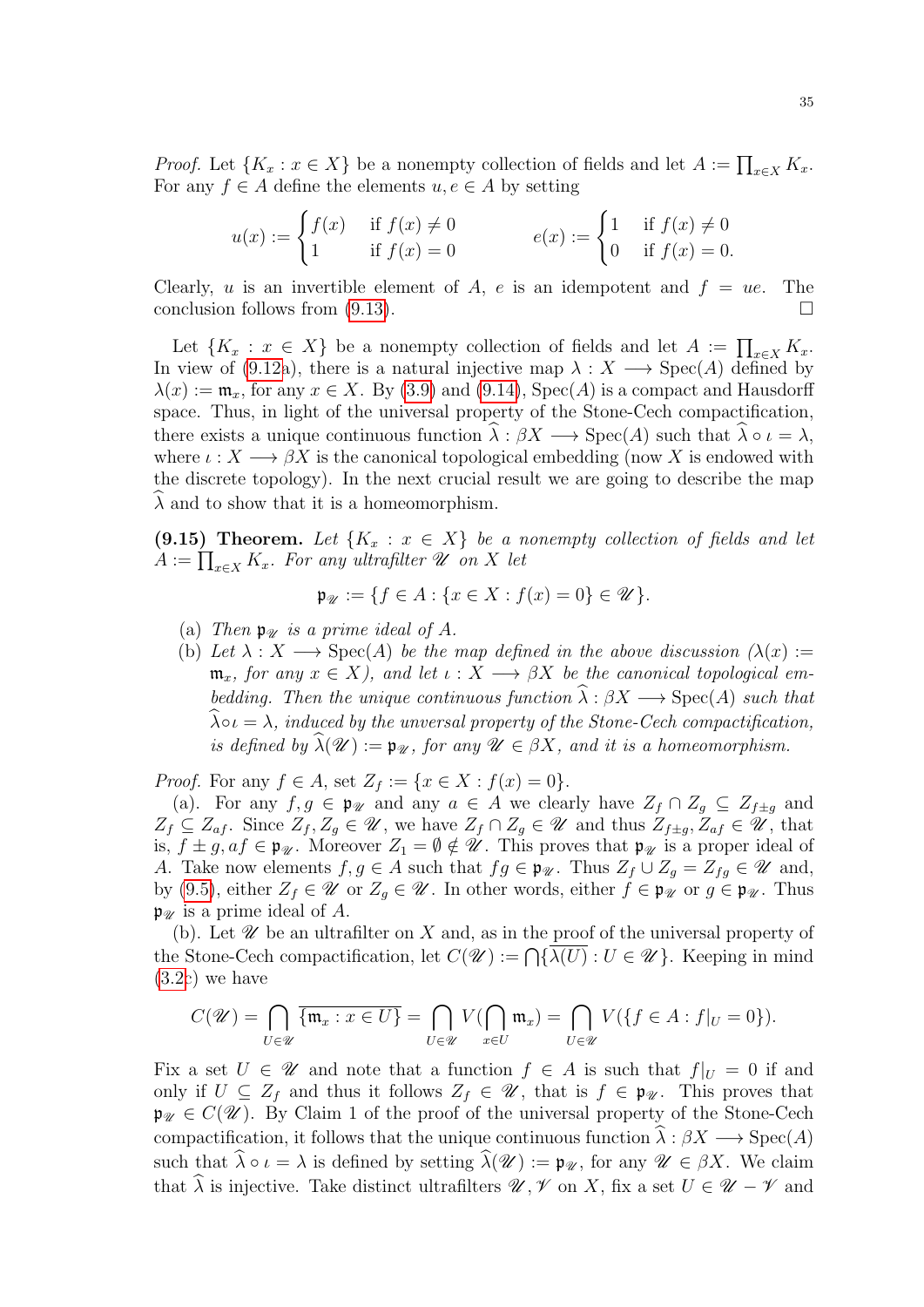consider the function  $f \in A$  such that

$$
f(x) := \begin{cases} 0 & \text{if } x \in U \\ 1 & \text{if } x \in X - U. \end{cases}
$$

Then  $U = Z_f \in \mathscr{U} - \mathscr{V}$ , that is,  $f \in \mathfrak{p}_{\mathscr{U}} - \mathfrak{p}_{\mathscr{V}}$ . In order to see that  $\widehat{\lambda}$  is surjective, take any prime ideal  $\mathfrak p$  of A and let  $\mathcal G := \{Z_f : f \in \mathfrak p\}$ . Take elements  $f_1, \ldots, f_n \in \mathfrak p$ and, in light of the proof of [\(9.14\)](#page-33-3), take invertible elements  $u_1, \ldots, u_n \in A$  and idempotents  $e_1, \ldots, e_n \in A$  such that  $f_i = u_i e_i$ , for  $1 \leq i \leq n$ . Clearly, since  $\mathfrak p$  is a prime ideal,  $e_i \in \mathfrak{p}$ , for  $1 \leq i \leq n$ . If  $\bigcap_{i=1}^n Z_{f_i} = \emptyset$ , for any  $x \in X$  there is an index  $i \in \{1, ..., n\}$  such that  $f_i(x) \neq 0$  and, a fortiori,  $e_i(x) \neq 0$ . Since  $e_i = e_i^2$ , we infer that  $e_i(x) = 1$ . It follows that  $\prod_{i=1}^n (1 - e_i) = 0 \in \mathfrak{p}$ , and thus  $1 - e_i \in \mathfrak{p}$ , for some  $1 \leq i \leq n$ . Thus we have  $1 = (1 - e_i) + e_i \in \mathfrak{p}$ , a contradiction. This argument shows that  $\mathcal G$  has the finite intersection property, and hence  $\mathcal G$  can be extended to an ultrafilter V on X, by [\(9.4\)](#page-30-1). By definition, we have  $\mathfrak{p} \subseteq \mathfrak{p}_{\mathcal{U}}$  and, by [\(9.14\)](#page-33-3),  $\mathfrak{p} = \mathfrak{p}_{\mathcal{U}}$ . Finally,  $\widehat{\lambda}$  is closed, being it a continuous function from a compact space into a Hausdorff space (by (9.8) and (3.9)). The conclusion is now clear. into a Hausdorff space (by [\(9.8\)](#page-31-1) and [\(3.9\)](#page-17-1)). The conclusion is now clear.

<span id="page-35-0"></span>10. The constructible topology on the prime spectrum of a ring.

Let A be a ring. As we saw in  $(3.2e)$ , the prime spectrum  $Spec(A)$  of A, endowed with the Zariski topology, is always a  $T_0$  space but it is Hausdorff if and only if A is zero-dimensional, by [\(3.9\)](#page-17-1). In the following, we are going to define and study a new topology on  $Spec(A)$ , introduced by A. Grothendieck, which refines the Zariski topology and makes  $Spec(A)$  a compact and Hausdorff space.

(10.1) Definition. [\[10,](#page-77-3) (7.2.11)] If A is any ring, the constructible topology on  $Spec(A)$  is the coarsest topology for which the open and compact subspaces of  $Spec(A)$ (when equipped with the Zariski topology) are clopen sets. We will denote by  $Spec(A)^{cons}$ the set  $Spec(A)$ , endowed with the constructible topology.

#### $(10.2)$  Remark. Let A be a ring.

- (a) In view of  $(3.2f)$ , the open and compact subspaces of  $Spec(A)$  are precisely the subsets of the form  $\bigcup_{i=1}^{n} D(f_i)$ , where  $f_1, \ldots, f_n \in A$  and  $n \geq 1$ , and they form a basis  $\beta$  of open sets of the Zariski topology. Since, by definition, any member of  $\mathcal B$  is, in particular, open in Spec $(A)$ <sup>cons</sup>, the Zariski topology is coarser than the constructible topology.
- (b) By definition, a subbasis of open sets for  $Spec(A)^{cons}$  is

$$
\mathcal{S} := \mathcal{B} \cup \{ \text{Spec}(A) - \Omega : \Omega \in \mathcal{B} \},
$$

and thus the collection of all finite intersections of members of  $\mathcal S$  forms a basis of open sets for the constructible topology. Such finite intersections are sets of the form  $\Lambda := \bigcap_{i=1}^n (\text{Spec}(A) - V(\mathfrak{a}_i)) \cap \bigcap_{j=1}^m V(\mathfrak{b}_j)$ , where the ideals  $\mathfrak{a}_i, \mathfrak{b}_j$ are finitely generated. In other words,  $\Lambda = (\text{Spec}(A) - V(\mathfrak{a})) \cup V(\mathfrak{b})$ , where  $\mathfrak{a} = \mathfrak{a}_1 \cdots \mathfrak{a}_n$  and  $\mathfrak{b} = \mathfrak{b}_1 + \ldots + \mathfrak{b}_n$  (note that  $\mathfrak{a}$  and  $\mathfrak{b}$  are finitely generated). If  $\mathfrak{a} := (a_1, \ldots, a_r)A$ , then  $\Lambda = \bigcup_{h=1}^r D(a_i) \cap V(\mathfrak{b})$ . Since, by definition, any set of the form  $D(a) \cap V(i)$ , where  $a \in A$  and i is a finitely generated ideal of A, is open in  $Spec(A)^{cons}$ , it finally follows that a basis of open sets for the constructible topology is

 $\mathcal{B}_{\text{cons}} := \{ D(a) \cap V(i) : a \in A, i \text{ finitely generated ideal of } A \}.$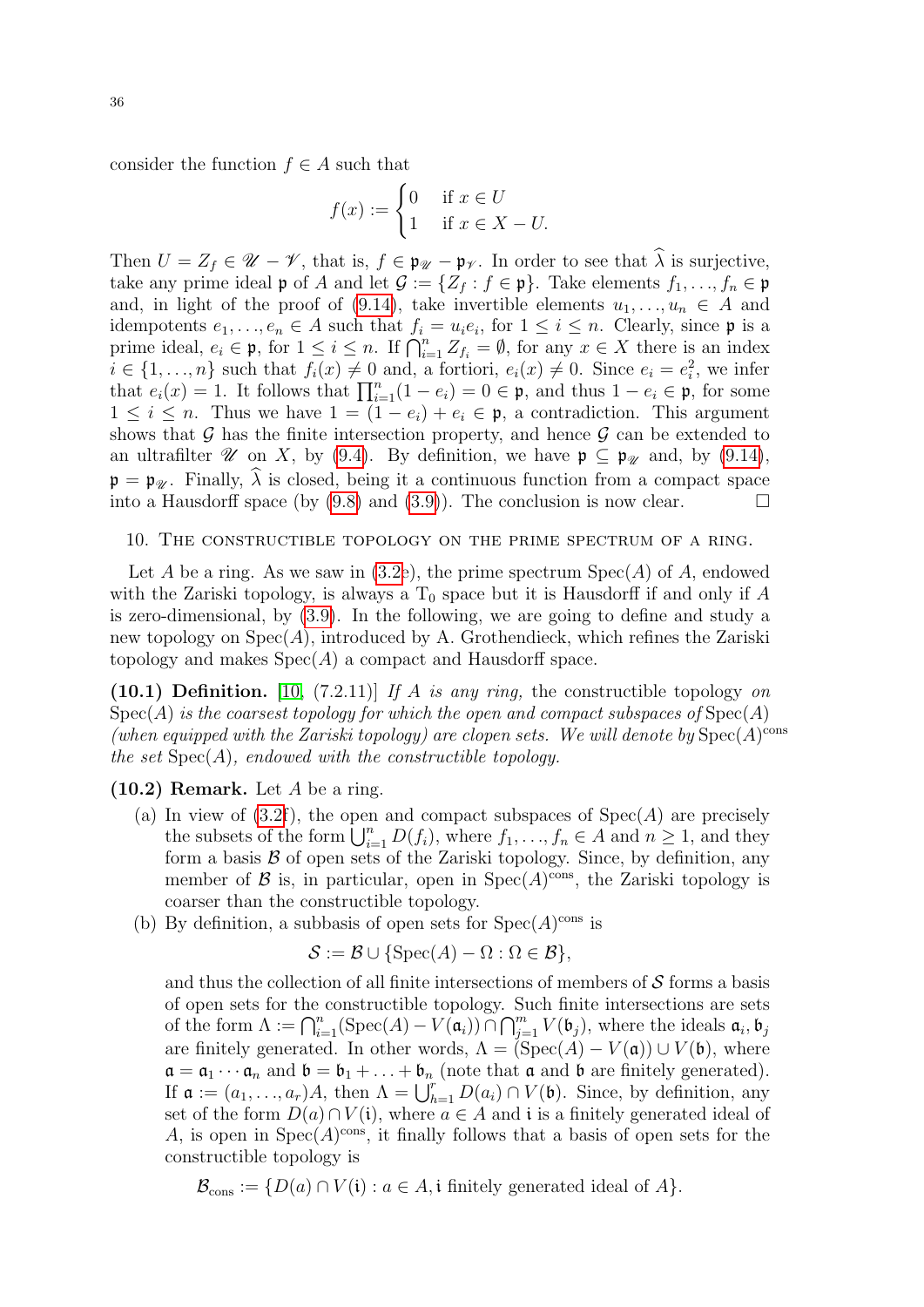Note that any set in  $\mathcal{B}_{\text{cons}}$  is clopen in  $\text{Spec}(A)^{\text{cons}}$ .

- (c) Spec(A)<sup>cons</sup> is a Hausdorff space. Indeed, if  $\mathfrak{p}, \mathfrak{q}$  are distinct prime ideals of A, take an element  $f \in \mathfrak{p} - \mathfrak{q}$ . By definition,  $V(f)$ ,  $D(f)$  are disjoint open neighborhoods of  $\mathfrak{p}, \mathfrak{q}$ , respectively, in  $Spec(A)^{cons}$ .
- (d) Spec $(A)$ <sup>cons</sup> is totally disconnected. Indeed, if C is any subset of Spec $(A)$ and  $\mathfrak{p}, \mathfrak{q} \in C$  are distinct prime ideals, take an element  $f \in \mathfrak{p} - \mathfrak{q}$ . Then, by definition,  $\Omega_1 := D(f) \cap C$ ,  $\Omega_2 := V(f) \cap C$  are nonempty, disjoint and open subspaces of C (with the subspace topology induced by that of  $Spec(A)^{cons}$ ) and  $C = \Omega_1 \cap \Omega_2$ . Thus C is not connected.

By using just the definition, it is hard to provide an easy description of the closed subsets, with respect to the constructible topology. We will do this by using ultrafilters.

<span id="page-36-1"></span>(10.3) Lemma. Let A be a ring and Y be a nonempty subset of  $Spec(A)$ . The following properties hold.

(a) Let  $\mathscr U$  be an ultrafilter on Y. Then,

$$
Y_{\mathscr{U}} := \{ a \in A : V(a) \cap Y \in \mathscr{U} \}
$$

is a prime ideal of A, called the ultrafilter limit point of  $Y$  (with respect to the ultrafilter  $\mathscr{U}$ ).

(b) For any prime ideal  $\mathfrak{p} \in Y$ , let  $\kappa_{\mathfrak{p}}$  denote the residue field of A at  $\mathfrak{p}$  (that is,  $\kappa_{\rm p}$  is the quotient field of  $A/\rm p$  or, equivalently, the residue field of the local ring  $A_{\mathfrak{p}}$ ). Consider the ring  $A_Y := \prod$  $\mathfrak{p} {\in} Y$  $\kappa_{\mathfrak{p}}$  and let  $\lambda : A \longrightarrow A_Y$  be

the canonical ring homomorphism (i.e., for any  $a \in A$ , then  $\lambda(a) \in A_Y$  is the function defined by  $\lambda(a)(\mathfrak{p}) := a + \mathfrak{p} \in A/\mathfrak{p} \subseteq \kappa_{\mathfrak{p}},$  for any  $\mathfrak{p} \in Y$ . If  $\lambda^* : \text{Spec}(A_Y) \longrightarrow \text{Spec}(A)$  is the canonical map induced by  $\lambda$ , then

$$
\lambda^*(\operatorname{Spec}(A_Y)) = \{ Y_{\mathscr{U}} : \mathscr{U} \text{ ultrafilter on } Y \}.
$$

*Proof.* Clearly, it is sufficient to prove part (b). By [\(9.15\)](#page-34-0), we have

$$
Spec(A_Y) = \{ \mathfrak{p}_{\mathcal{U}} : \mathcal{U} \text{ ultrafilter on } Y \},
$$

where  $\mathfrak{p}_{\mathscr{U}} := \{f \in A_Y : Z_f \in \mathscr{U}\}\$ and  $Z_f := \{\mathfrak{p} \in Y : f(\mathfrak{p}) = 0\}$ . Now, for every  $a \in A$ ,

$$
Z_{\lambda(a)} := \{ \mathfrak{p} \in Y : \lambda(a)(\mathfrak{p}) = 0 \} = \{ \mathfrak{p} \in Y : a + \mathfrak{p} = 0 \text{ in } A/\mathfrak{p} \} = V(a) \cap Y.
$$

It follows immediately that, for any ultrafilter  $\mathscr U$  on  $Y$ ,  $\lambda^{-1}(\mathfrak p_{\mathscr U}) = Y_{\mathscr U}$ . The conclusion is now clear.

<span id="page-36-0"></span> $(10.4)$  Example. Let A be a ring.

- (a) If Y is a subset of Spec(A),  $\mathfrak{p} \in Y$  and  $\mathcal{U}_{\mathfrak{p}}$  is the trivial ultrafilter on Y generated by  $\mathfrak{p}$ , then  $\mathfrak{p} = Y_{\mathscr{U}_{\mathfrak{p}}}$ .
- (b) If  $A = \mathbb{Z}$ ,  $Y := Max(A)$  and  $\mathscr U$  is any nontrivial ultrafilter on Y, then  $Y_{\mathscr{U}} = (0)$ . Indeed, if  $n \in \mathbb{Z}$  and  $V(n) \cap Y \in \mathscr{U}$ , then  $V(n) \cap Y$  is infinite, since  $\mathscr U$  is nontrivial, and thus  $n = 0$  (any nonzero integer has only finitely many prime factors).

(10.5) Definition. Let A be a ring and let  $Y \subseteq \text{Spec}(A)$ . We say that Y is ultrafilter closed if  $Y_{\mathcal{U}} \in Y$ , for any ultrafilter  $\mathcal{U}$  on Y.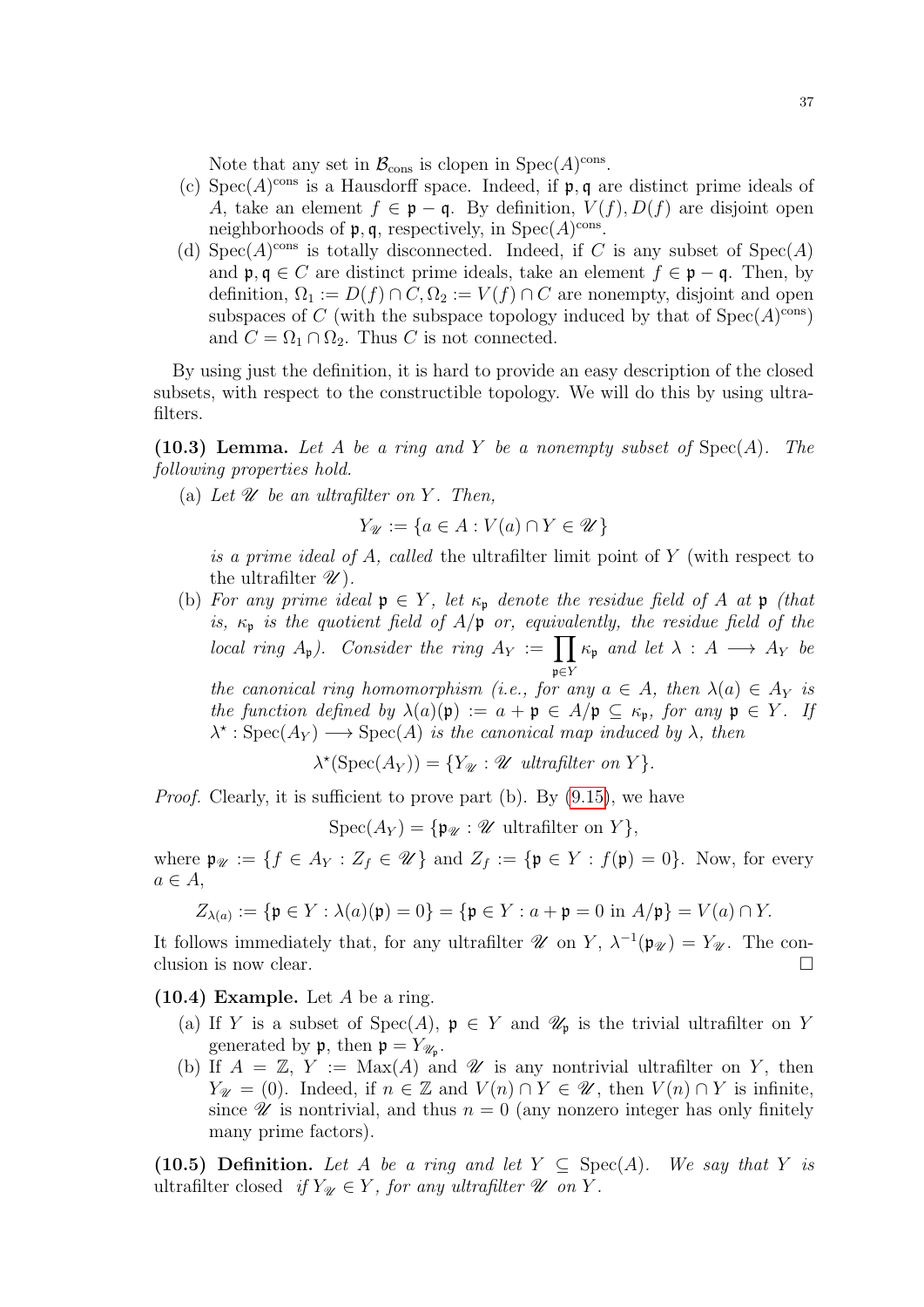## <span id="page-37-1"></span> $(10.6)$  Example. Let A be a ring.

- (a) For any ideal  $\alpha$  of A, then  $V(\alpha)$  is ultrafilter closed. Indeed, let  $\mathscr U$  be an ultrafilter on  $Y := V(\mathfrak{a})$  and let  $a \in \mathfrak{a}$ . Then  $V(a) \cap Y = Y \in \mathscr{U}$ , that is,  $a \in Y_{\mathscr{U}}$ . This proves that,  $\mathfrak{a} \subseteq Y_{\mathscr{U}}$ , i.e.,  $Y_{\mathscr{U}} \in Y$ .
- (b) For any element  $f \in A$ , then  $D(f)$  is ultrafilter closed. Indeed, if  $\mathscr U$  is an ultrafilter on  $Y := D(f)$ , then  $f \notin Y_{\mathscr{U}}$  (otherwise,  $\emptyset = V(f) \cap Y \in \mathscr{U}$ , contradiction), that is,  $Y_{\mathscr{U}} \in Y$ .
- (c) If  $A := \mathbb{Z}$  and  $Y := Max(A)$ , then Y is not ultrafilter closed, by [\(10.4b](#page-36-0)).

The proof of the following result is straightforward and it is left to the reader as an exercise.

<span id="page-37-0"></span>(10.7) Lemma. Let A be a ring,  $X \subseteq \text{Spec}(A)$  and  $\mathscr U$  be an ultrafilter on X.

- (a) If  $U \in \mathscr{U}$ , then  $\mathscr{U}|_U := \{V \subseteq U : V \in \mathscr{U}\}\$ is an ultrafilter on U and the equality of prime ideals  $X_{\mathcal{U}} = U_{\mathcal{U}|_U}$  holds.
- (b) If  $X \subseteq Y \subseteq \text{Spec}(A)$ , then  $\mathscr{U}^Y := \{T \subseteq Y : T \cap X \in \mathscr{U}\}\$ is an ultrafilter on Y and  $X_{\mathscr{U}} = Y_{\mathscr{U}Y}$ .

<span id="page-37-2"></span>(10.8) Proposition ([\[7\]](#page-77-0) and [\[3,](#page-77-1) Remark 2.7(3)]). Let A be a ring. Then the ultrafilter closed subsets of  $Spec(A)$  form the collection of the closed sets for a (unique) topology on  $Spec(A)$ . We will call such a topology the ultrafilter topology.

*Proof.* Clearly,  $\emptyset$  and  $Spec(A)$  are ultrafilter closed.

Now, suppose that  $Y, Z \subseteq \text{Spec}(A)$  are ultrafilter closed and let  $\mathscr U$  be an ultrafilter on  $Y \cup Z$ . By definition,  $T := Y \cup Z \in \mathscr{U}$  and thus, by [\(9.5\)](#page-30-0), we can assume, without loss of generality, that  $Y \in \mathscr{U}$ . By [\(10.7a](#page-37-0)),  $\mathscr{U}|_Y$  is an ultrafilter on Y and  $T_{\mathscr{U}} = Y_{\mathscr{U}|_Y}$ , and  $Y_{\mathscr{U}|_Y} \in Y \subseteq T$  since Y is ultrafilter closed. Thus T is ultrafilter closed.

 $\bigcap \mathcal{G}$  and let  $\mathcal U$  be an ultrafilter on X. By [\(10.7b](#page-37-0)), for any  $Y \in \mathcal G$ ,  $\mathcal U^Y$  is an ultrafilter Let G be a nonempty collection of ultrafilter closed subsets of  $Spec(A)$ , let  $X :=$ on Y and  $X_{\mathcal{U}} = Y_{\mathcal{U}Y} \in Y$ , since Y is ultrafilter closed. It follows  $X_{\mathcal{U}} \in \bigcap G =: X$ , proving that X is ultrafilter clsoed.  $\square$ 

We recall now the following useful and basic fact about General Topology.

<span id="page-37-3"></span>(10.9) Remark. Let X be a set and let  $\mathcal{T}, \mathcal{U}$  be topologies on X, such that  $(X, \mathcal{T})$ is compact,  $(X, \mathcal{U})$  is Hausdorff and  $\mathcal{U}$  is coarser than  $\mathcal{T}$ . Then,  $\mathcal{T} = \mathcal{U}$ . Indeed, any continuous function from a compact space to a Hausdorff space is closed, and thus the identity  $(X, \mathcal{T}) \longrightarrow (X, \mathcal{U})$ , which is continuous since  $\mathcal{U}$  is coarser than  $\mathcal{T}$ , is a closed map, i.e., it is a homeomorphism. In other words,  $\mathcal{U} = \mathcal{T}$ .

<span id="page-37-4"></span>(10.10) Theorem ([\[7,](#page-77-0) Theorem 8] and [\[3,](#page-77-1) Corollary 2.17]). Let A be a ring. Then the constructible topology and the ultrafilter topology on  $Spec(A)$  are the same topology.

*Proof.* Let  $\Omega$  an open and compact subspace of  $Spec(A)$ , with respect to the Zariski topology. As we saw in [\(10.2a](#page-35-0)),  $\Omega = \bigcup_{i=1}^{n} (D(f_i))$ , for some  $f_1, \ldots, f_n \in A$ , and thus  $Spec(A) - \Omega = \bigcap_{i=1}^{n} V(f_i) = V(\mathfrak{a})$  where  $\mathfrak{a} = (f_1, \ldots, f_n)A$ . In view of [\(10.6\)](#page-37-1) and of the fact that the ultrafilter topology is a topology (see [\(10.8\)](#page-37-2)), it follows that  $\Omega$ , Spec(A) –  $\Omega$  are ultrafilter closed, that is, that  $\Omega$  is clopen, with respect to the ultrafilter topology. Then, by definition, the ultrafilter topology is finer than the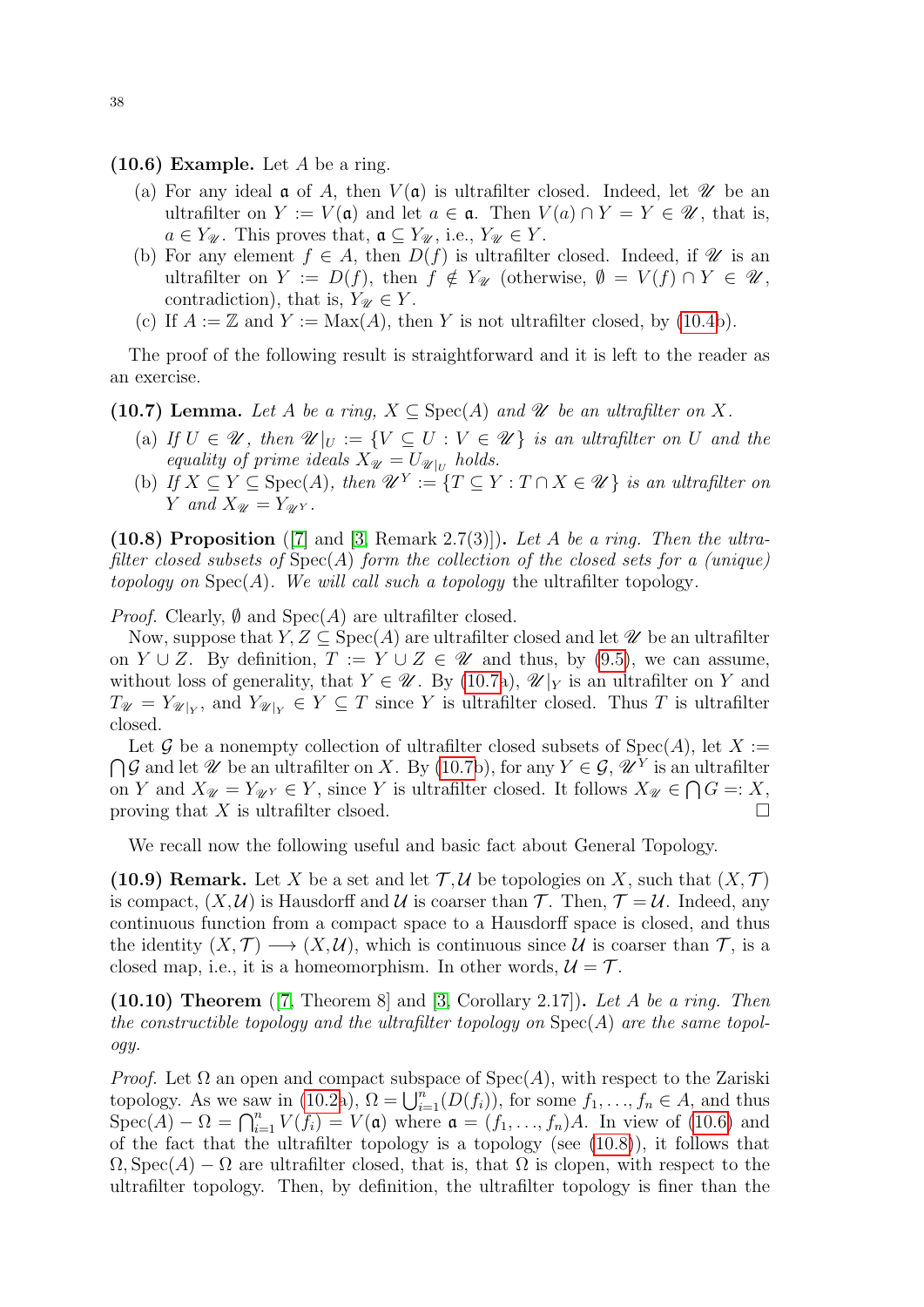constructible topology. By  $(10.2c)$  and  $(10.9)$ , the conclusion will follow from the following claim.

**Claim.** Spec $(A)$  is compact, with respect to the ultrafilter topology.

Let G be a nonempty collection of ultrafilter closed subsets of  $X := \text{Spec}(A)$  and assume that G has the finite intersection property. By [\(9.4\)](#page-30-1) we can extend G to an ultrafilter  $\mathscr U$  on X. We claim that the ultrafilter limit point  $X_{\mathscr U}$  belongs to  $\bigcap \mathcal G$ . To prove this, take any set  $Y \in \mathcal{G}$  and note that  $Y \in \mathcal{U}$ , since  $\mathcal{U}$  extends  $\mathcal{G}$ . Then, by [\(10.7\)](#page-37-0),  $\mathscr{U}|_Y$  is an ultrafilter on Y and  $X_{\mathscr{U}} = Y_{\mathscr{U}|_Y} \in Y$ , since Y is ultrafilter closed. The proof is now complete.

From the previous theorem and the claim in its proof the following corollary immediately follows.

<span id="page-38-0"></span>(10.11) Corollary. Let A be a ring. Then  $Spec(A)^{cons}$  is compact.

 $(10.12)$  Corollary. Let A be a ring. Then the constructible topology is equal to the Zariski topology on  $Spec(A)$  if and only if A is zero-dimensional.

*Proof.* Note that A is zero-dimensional if and only if the Zariski topology on  $Spec(A)$ is compact and Hausdorff, by [\(3.3\)](#page-15-0) and [\(3.9\)](#page-17-0). Apply [\(10.9\)](#page-37-3) and [\(10.11\)](#page-38-0) to get the  $\Box$ conclusion.

<span id="page-38-1"></span>(10.13) Proposition. Let  $f : A \longrightarrow B$  be a ring homomorphism. Then the canonical map  $f^*$ :  $Spec(B) \longrightarrow Spec(A)$  is continuous and closed, when  $Spec(A)$  and  $Spec(B)$  are endowed with the constructible topology.

*Proof.* Since, by [\(10.2c](#page-35-0)) and [\(10.11\)](#page-38-0),  $Spec(A)^{cons}$ ,  $Spec(B)^{cons}$  are compact and Hausdorff spaces, it suffices to show that  $f^*$ : Spec $(B)$ <sup>cons</sup>  $\longrightarrow$  Spec $(A)$ <sup>cons</sup> is continuous. Let  $\Omega$  be an open and compact subspace of  $Spec(A)$ , with the Zariski topology, say  $\Omega = \bigcup_{i=1}^n D(a_i)$ , for some  $a_1, \ldots, a_n \in A$ . In view of [\(3.5a](#page-15-1)), we have  $f^{\star^{-1}}(\Omega) = \begin{bmatrix} n \\ n \end{bmatrix}$  $i=1$  $D(f(a_i))$  is open and compact (with respect to the Zariski topology) and  $Spec(B) - f^{\star-1}(\Omega) = V(f(a_1),...,f(a_n)).$  By definition, we infer that both  $f^{\star-1}(\Omega)$  and  $Spec(B) - f^{\star-1}(\Omega)$  are open in  $Spec(B)^{cons}$ . Hence  $f^* : \text{Spec}(B)_{\text{cons}} \longrightarrow \text{Spec}(A)_{\text{cons}}$  is continuous, by [\(10.2b](#page-35-0)).

In the following  $\overline{Y}^c$  will denote the closure of a subset  $Y \subseteq \text{Spec}(A)$ , with respect to the constructible topology.

<span id="page-38-2"></span>(10.14) Proposition ([\[3,](#page-77-1) Proposition 2.13]). Let A be a ring and let  $Y \subseteq \text{Spec}(A)$ . Then,

 $\overline{Y}^c = \{ Y_{\mathscr{U}} : \mathscr{U} \text{ ultrafilter on } Y \}.$ 

*Proof.* By [\(10.3b](#page-36-1)) and [\(10.13\)](#page-38-1), the set  $Y' := \{Y_{\mathscr{U}} : \mathscr{U}$  ultrafilter on Y is closed in Spec(A)<sup>cons</sup>. Furthermore, by [\(10.4a](#page-36-0)),  $Y \subseteq Y'$ . Take now any closed subset  $C \subseteq \text{Spec}(A)^{\text{cons}}$  such that  $Y \subseteq C$  and take an ultrafilter limit point  $Y_{\mathscr{U}}$  of Y, for some ultrafilter  $\mathscr U$  on Y. By [\(10.7b](#page-37-0)),  $\mathscr U^C$  is an ultrafilter on C and  $Y_{\mathscr U} = C_{\mathscr U}c$ . By [\(10.10\)](#page-37-4), C is ultrafilter closed and thus  $Y_{\mathscr{U}} \in C$ . The conclusion is now clear.

(10.15) Corollary. Let A be a ring and let  $Y \subseteq \text{Spec}(A)$ . Then, the following conditions are equivalent.

(i) Y is closed in  $Spec(A)^{cons}$ .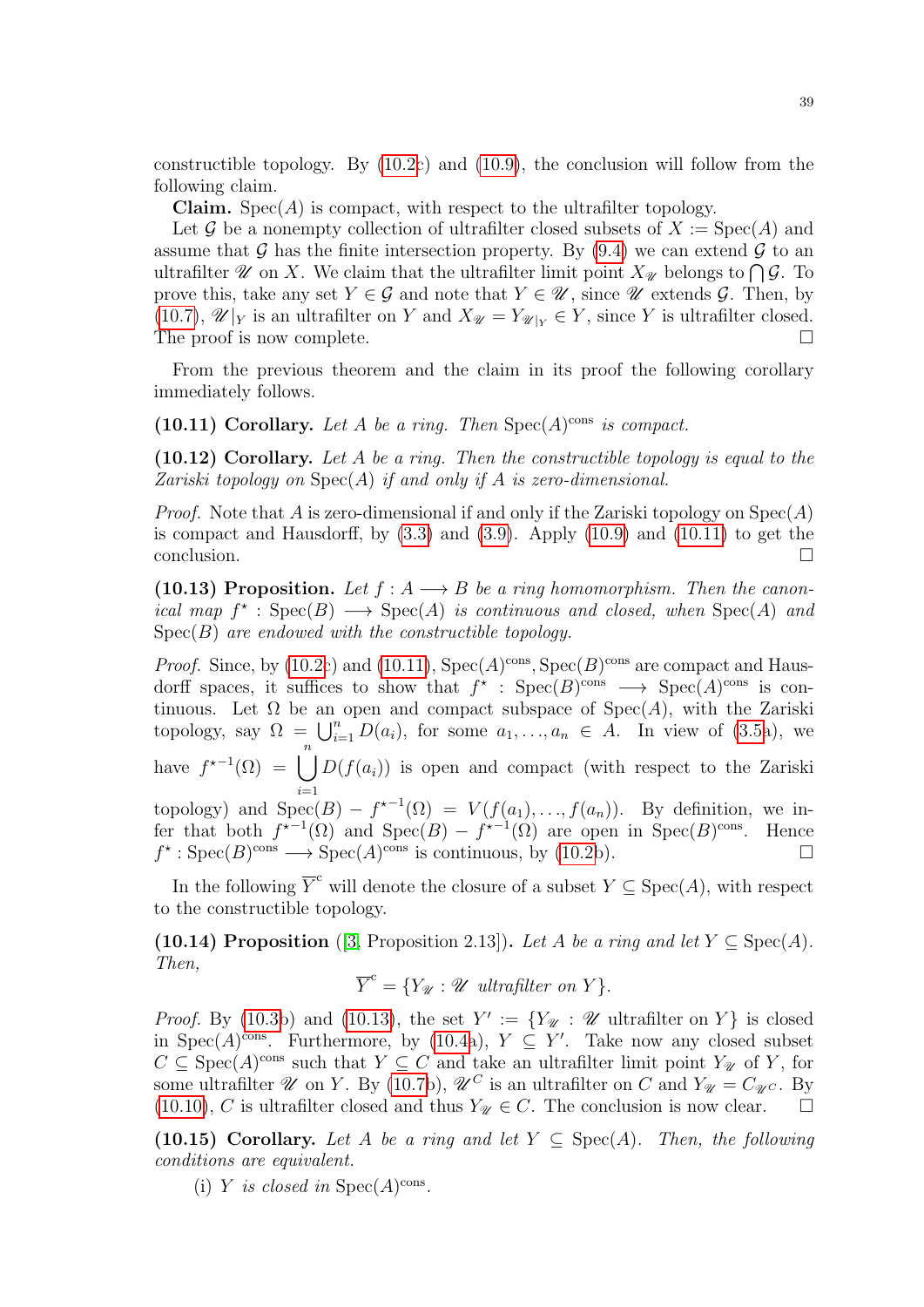(ii) There is a ring homomorphism  $f : A \longrightarrow B$ , for some ring B, such that  $Y = f^*(\text{Spec}(B)).$ 

*Proof.* (ii)  $\Longrightarrow$  (i) follows from the fact that  $f^*$ : Spec $(B)$ <sup>cons</sup>  $\Longrightarrow$  Spec $(A)$ <sup>cons</sup> is a closed map (see  $(10.13)$ ).

 $(i) \Longrightarrow$  (ii). Apply [\(10.14\)](#page-38-2) and [\(10.3b](#page-36-1)).

Recall that a subset of a topological space  $X$  is called to be locally closed if it is intersection of an open subset and a closed subset of  $X$ . Following Chevalley, we say that a subset of a topological space is *constructible* if it is a finite union of locally closed subsets. The following remark will justify the terminology choosen for the constructible topology.

 $(10.16)$  Remark. Let A be a ring. In  $(10.2b)$  we observed that a basis of clopen subsets for the constructible topology of  $Spec(A)$  is

 $\mathcal{B}_{\text{cons}} := \{ D(a) \cap V(i) : a \in A, i \text{ finitely generated ideal of } A \}.$ 

- (a) Any clopen subset of  $Spec(A)^{cons}$  is constructible, with respect to the Zariski topology. As a matter of fact, a clopen  $\Omega$  of  $Spec(A)^{cons}$  is a union of a suitable subfamily of  $\mathcal{B}_{\text{cons}}$ , being it open and it is compact, because it is closed in the compact space  $Spec(A)^{cons}$  (see [\(10.11\)](#page-38-0)). It follows that  $\Omega$  is a finite union of members of  $\mathcal{B}_{\text{cons}}$ . Thus the conclusion follows by noting that  $\mathcal{B}_{\text{cons}}$  consists of locally closed subspaces of  $\text{Spec}(A)$  (with the Zariski topology).
- (b) If  $Spec(A)$ , with the Zariski topology, is a Noetherian space, then the constructible subsets of  $Spec(A)$  are precisely the clopen subsets of  $Spec(A)^{cons}$ . Indeed, for any ideal  $\mathfrak a$  of A, the open subset  $\Omega := \operatorname{Spec}(A) - V(\mathfrak a)$  of  $\operatorname{Spec}(A)$  is compact, by noetherianity, and thus  $\Omega = \bigcup_{i=1}^{n} D(f_i)$ , for some  $f_1, \ldots, f_n \in A$ . It follows  $V(\mathfrak{a}) = V(f_1, \ldots, f_n)$ . Hence, a locally closed subset of  $Spec(A)$  is of the form  $\Gamma := V(\mathfrak{a}) \cap (\text{Spec}(A) - V(\mathfrak{b}))$ , for some finitely generated ideals  $\mathfrak{a}, \mathfrak{b}$  of A. In view of [\(10.2b](#page-35-0)),  $\Gamma$  is clopen, with respect to the constructible topology. Finally, it is enough to note that a finite union of clopen subsets of a topological space is clopen.

## 11. Spectral spaces.

(11.1) Definition ([\[12\]](#page-77-2)). A topological space is spectral if it is homeomorphic to the prime spectrum of a ring, endowed with the Zariski topology.

By [\(3.2f](#page-14-0)), the collection  $\mathcal{B} := \{D(f) : f \in A\}$  of all principal open subsets of the prime spectrum of a ring  $\tilde{A}$  is a basis for the Zariski topology, consisting of compact subspaces, by  $(3.6b)$ . Note that  $\beta$  is closed under finite intersections, since we have  $D(f) \cap D(g) = D(fg)$ , for any  $f, g \in A$ . Thus, any spectral space has a basis of open and compact subspaces which is closed under finite intersections. Moreover, in view of  $(3.3)$ , a spectral space is compact. Finally, given a ring A and an irreducible closed subset C of Spec $(A)$ , there is a unique prime ideal p of A such that  $C = V(\mathfrak{p}) = {\{\mathfrak{p}\}\}\$ , in view of  $(3.2d, e, g)$ . We infer that any irreducible closed subspace of a spectral space X is the closure of a unique point  $x \in X$  (the topological spaces satisfying this condition are called sober spaces). In particular, a spectral space is  $T_0$ .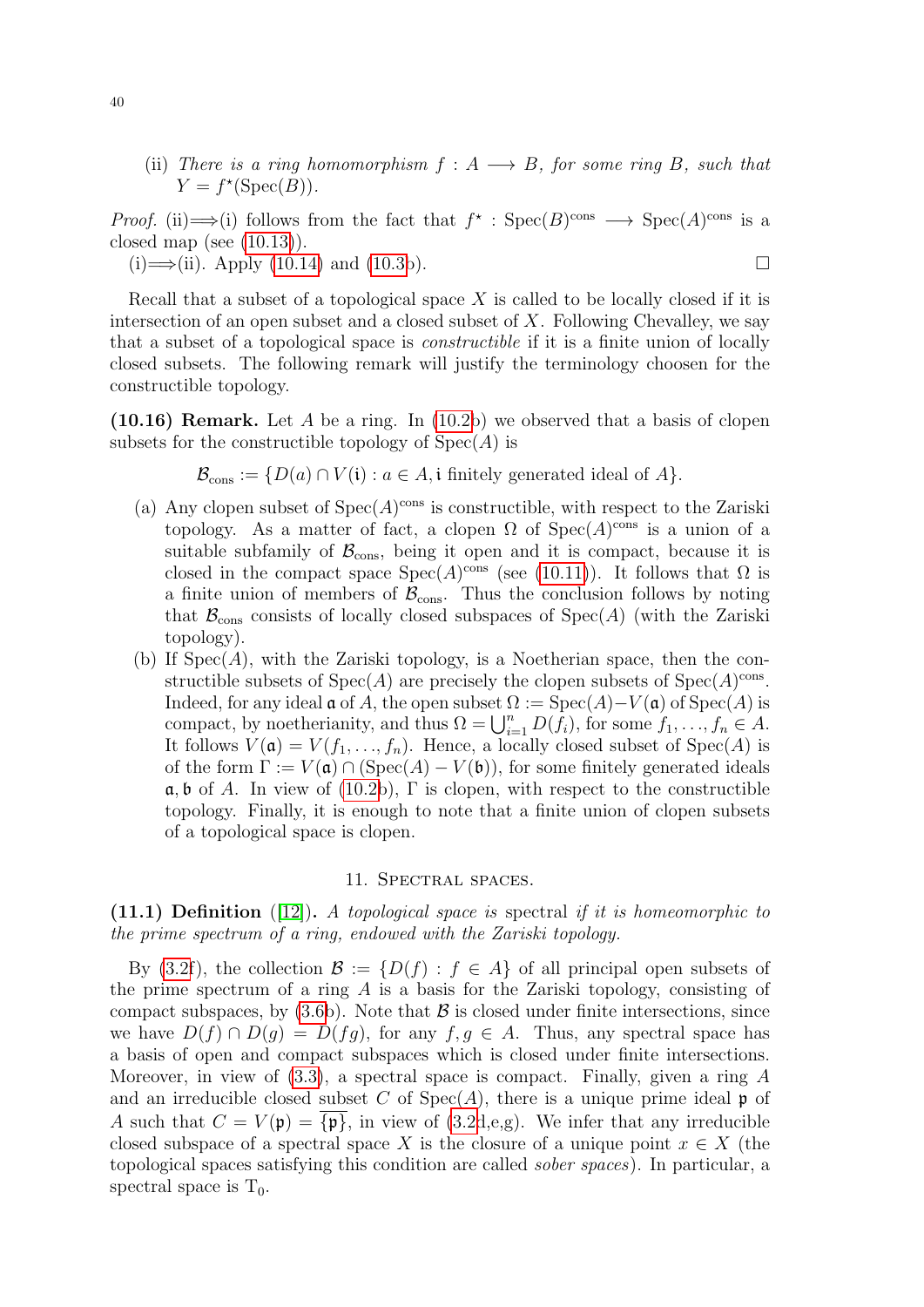Thus, any spectral space is compact, sober and has a basis of open and compact subspaces which is closed under finite intersections. In his thesis, M. Hochster showed much more.

<span id="page-40-0"></span>(11.2) Theorem ([\[12,](#page-77-2) Proposition 4]). For a topological space X the following conditions are equivalent.

- (i)  $X$  is a spectral space.
- (ii)  $X$  is compact, sober and has a basis of open and compact subspaces which is closed under finite intersections.

The proof of the nontrivial part of this theorem  $((ii) \implies (i))$  is hard and requires several difficult techniques which seem not so close to the goals of this course. For this reason we will not present the proof of  $(ii) \implies (i)$ .

We now classify Hausdorff spectral spaces.

<span id="page-40-2"></span> $(11.3)$  Corollary. Let X be a Hausdorff space. Then, the following conditions are equivalent.

- (i)  $X$  is a spectral space.
- (ii)  $X$  is compact and it admits a basis consisting of clopen subsets.

*Proof.* (i)  $\implies$  (ii). It is sufficient to note that an open and compact subspace of a Hausdorff space is clopen and apply the remarks above or the trivial part of [\(11.2\)](#page-40-0).

(ii)  $\Longrightarrow$  (i). Since X is compact, a clopen subspace of X is compact too. Thus X has a basis of open and compact subspaces closed under finite intersections, namely the collection of all clopen subspaces of  $X$  (note that the intersection of finitely many clopen sets is clopen). Moreover  $X$  is clearly sober since the irreducible subspaces of a Hausdorff space are the singletons. Then, it is sufficient to apply  $(11.2)$ .

<span id="page-40-1"></span>(11.4) Lemma. Let X be a compact and Hausdorff space, and let  $x \in X$ . Then

$$
\bigcap \{ C : C \text{ is clopen in } X \text{ and } x \in C \}
$$

is a connected subspace of X.

*Proof.* We argue by contradiction, and take nonempty disjoint closed subspaces  $\Gamma, \Delta$ of  $Q := \bigcap \{C : C$  is clopen in X and  $x \in C\}$ , with respect to the subspace topology, such that  $Q = \Gamma \cup \Delta$ . Note that  $\Gamma, \Delta$  are closed in X, since Q is closed in X. Since  $X$  is a  $T_4$  space, being it compact and Hausdorff, there are open and disjoint subsets U, V of X such that  $U \supseteq \Gamma$  and  $V \supseteq \Delta$ . Consider now the collection

 $\mathcal{G} := \{C : C \text{ is clopen in } X \text{ and } x \in C\} \cup \{X - (U \cup V)\}\$ 

of closed sets of X. Since  $X - (U \cup V) \subseteq X - Q$ , we have  $\bigcap \mathcal{G} = \emptyset$  and thus, by compactness,  $G$  has not the finite intersection property. Hence, there are finitely many clopen subspaces  $C_1, \ldots, C_n$  of X such that  $x \in \bigcap_{n=1}^{\infty}$  $i=1$  $C_i$  and satisfying

$$
\bigcap_{i=1}^{n} C_i \cap (X - (U \cup V)) = \emptyset,
$$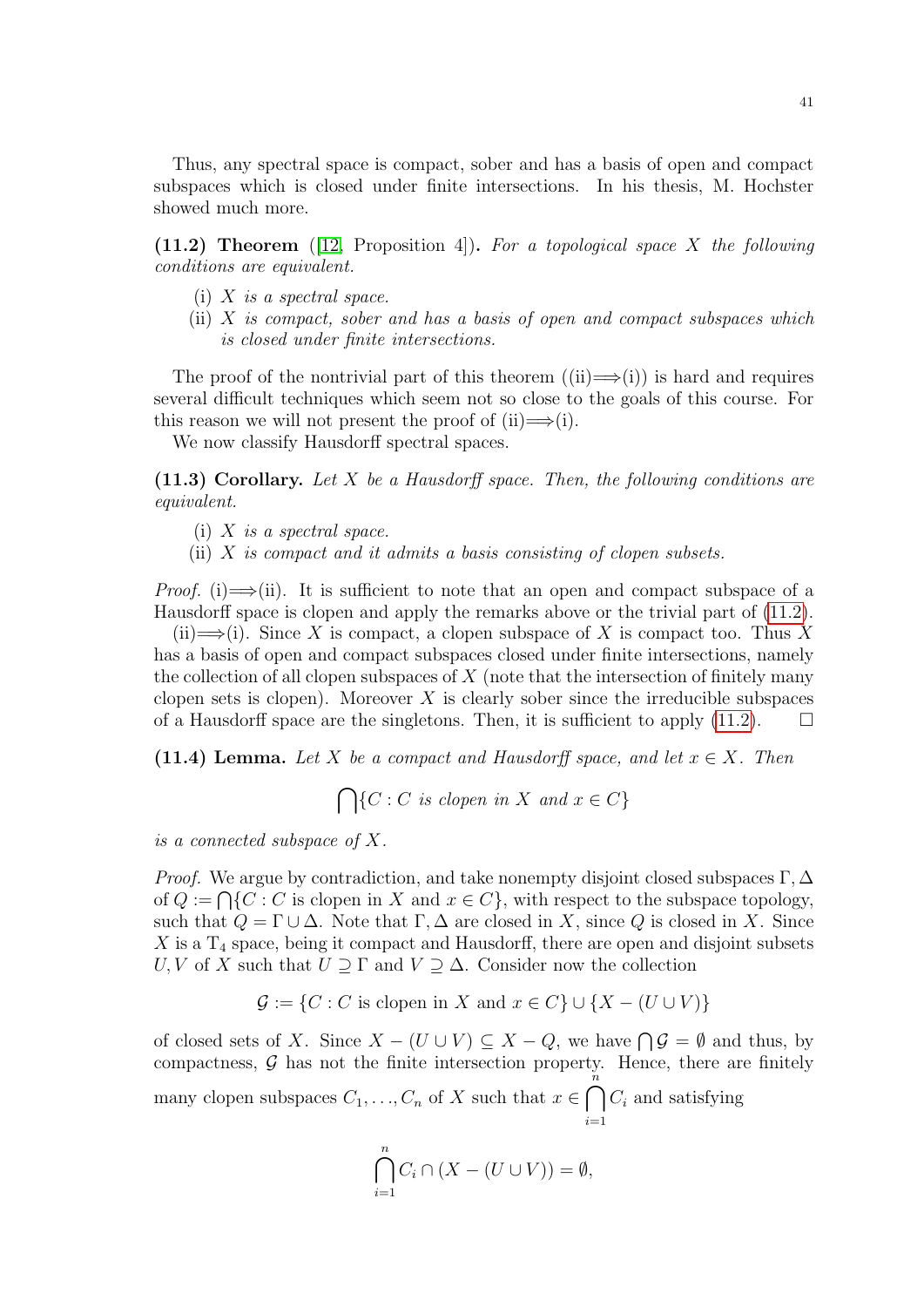that is,  $x \in Q \subseteq C := \bigcap_{i=1}^{n} C_i \subseteq U \cup V$ . Assume, without loss of generality, that  $x \in U$ . We have immediately

$$
\overline{U \cap C} \subseteq \overline{U} \cup C = \overline{U} \cap C \cap (U \cup V) = U \cap C.
$$

This proves that  $U \cap C$  is a clopen set of X and, since clearly  $x \in U \cap C$ , we have  $Q \subseteq U \cap C$ . Thus  $\Delta \subseteq V \cap Q \subseteq V \cap (U \cap C) \subseteq V \cap U$  and, since  $\Delta \neq \emptyset$ , we deduce  $V \cap U \neq \emptyset$ , a contradiction.

<span id="page-41-0"></span>(11.5) Proposition. Let X be a compact Hausdorff and totally disconnected space. Then  $X$  has a basis of clopen sets. In particular,  $X$  is a spectral space.

*Proof.* Let  $\Omega$  be an open subset of X and let  $x \in \Omega$ . Consider the collection

 $\mathcal{G} := \{C : C \text{ is clopen in } X \text{ and } x \in C\} \cup \{X - \Omega\}$ 

of closed subsets of X. Since X is totally disconnected and

 $\bigcap \{C : C \text{ is clopen in } X \text{ and } x \in C\}$ 

is connected, in view of [\(11.4\)](#page-40-1), we infer that

 ${x} = \bigcap {C : C \text{ is clopen in } X \text{ and } x \in C}.$ 

Thus  $\bigcap \mathcal{G} = \emptyset$  and, by compactness, there are finitely many clopen subsets  $C_1, \ldots, C_n$ of X such that  $x \in C := \bigcap_{i=1}^n C_i \subseteq \Omega$ . From the fact that C is clopen the conclusion immediately follows. The last statement is a consequence of  $(11.3)$ .

The next goal is to find explicitly a ring whose prime spectrum is homeomorphic to a given compact Hausdorff totally disconnected space.

(11.6) Theorem. Let X be a topological space and let  $A(X)$  be the ring of all continuous functions  $X \longrightarrow \mathbb{F}_2$ , where  $\mathbb{F}_2$  is equipped with the discrete topology. The following properties hold.

- (a)  $A(X)$  is zero-dimensional.
- (b) For any  $x \in X$ , consider the maximal ideal  $\mathfrak{m}_x := \{f \in A(X) : f(x) = 0\}$ of  $A(X)$  ( $\mathfrak{m}_x$  is the kernel of the canonical surjective ring homomorphism  $A(X) \longrightarrow \mathbb{F}_2$ ,  $f \mapsto f(x)$ . Then, the map  $\tau : X \longrightarrow \text{Spec}(A(X))$ ,  $x \mapsto \mathfrak{m}_x$  is continuous.
- (c) If X is compact, then  $\tau$  is surjective.
- (d) If X is compact, Hausdorff and totally disconnected, then  $\tau$  is a homeomorphism.

*Proof.* Since any element of  $A(X)$  is idempotent, statement (a) follows immediately from [\(9.13\)](#page-33-0).

(b). Take any function  $f \in A(X)$ . Then clearly  $\tau^{-1}(D(f)) = f^{-1}(\{1\})$  is open, since f is continuous. This proves that  $\tau$  is continuous.

(c). Take any prime ideal  $\mathfrak{p}$  of  $A(X)$  and let  $\mathcal{F} := \{f^{-1}(\{0\}) : f \in \mathfrak{p}\}\)$ . If  $\bigcap \mathcal{F} = \emptyset$ , then  $\{f^{-1}(\{1\}): f \in \mathfrak{p}\}\$ is an open cover of X. By compactness, there are finitely many  $f_1, \ldots, f_n \in \mathfrak{p}$  such that  $X = \bigcup_{i=1}^n f^{-1}$  $\overline{\Pi}$ any  $f_1, \ldots, f_n \in \mathfrak{p}$  such that  $X = \bigcup_{i=1}^n f^{-1}(\{1\})$ . It follows immediately that  $\sum_{i=1}^n (1 - f_i) = 0 \in \mathfrak{p}$  and, by primality,  $1 - f_i \in \mathfrak{p}$ , for some  $1 \le i \le n$ . Then  $1 \in \mathfrak{p}$ , a contradiction.

(d) Take distinct points  $x, y \in X$ . Since X is, in particular, a T<sub>1</sub> space, then  $X - \{y\}$  is an open neighborhood of x. Since X is compact, Hausdorff and totally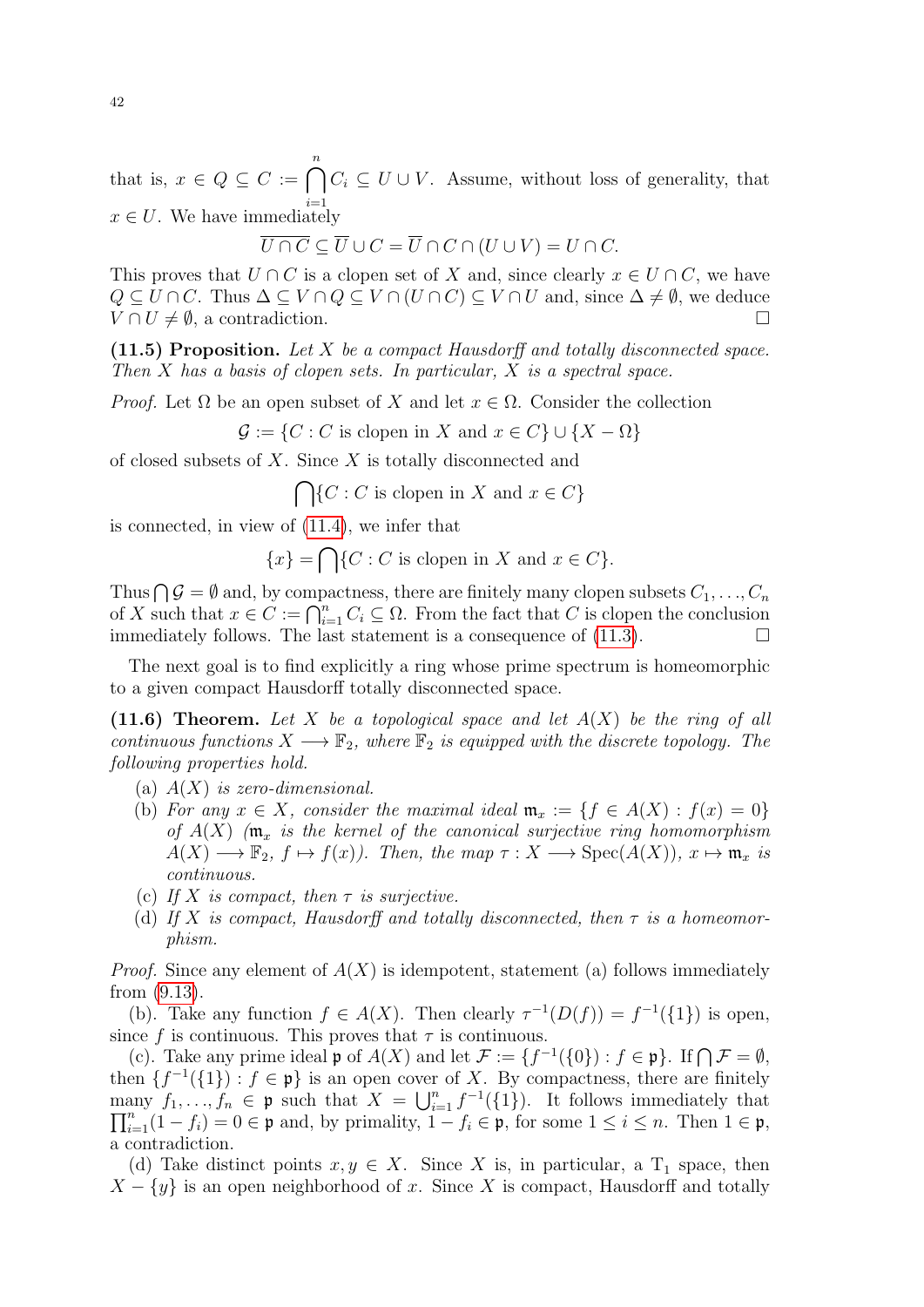disconnected, there is a clopen set C of X such that  $x \in C \subseteq X - \{y\}$ , by [\(11.5\)](#page-41-0). It follows that the function  $f: X \longrightarrow \mathbb{F}_2$  such that

$$
f(z) := \begin{cases} 0 & \text{if } z \in C \\ 1 & \text{if } z \in X - C \end{cases}
$$

is, by definition, continuous, that is,  $f \in A(X)$ . Moreover  $f \in \mathfrak{m}_x - \mathfrak{m}_y$ . This proves that  $\tau$  is bijective. The fact that  $\tau$  is a homeomorphism is an immediate consequence of the previous parts, of the fact that  $X$  is, in particular, compact, and that  $Spec(A(X))$  is Hausdorff, by part (a) and [\(3.9\)](#page-17-0).

In the following definition, we essentially extend the notion of the constructible topology to any topological space.

(11.7) Definition ([\[12\]](#page-77-2)). Let X be a topological space. The patch topology on X is the coarsest topology for which the open and compact subspaces of  $X$  are clopen sets. We shall denote by  $X^{\text{patch}}$  the set X equipped with the patch topology.

By definition, if  $X := \text{Spec}(A)$ , then the patch topology and the constructible topology are equal.

<span id="page-42-0"></span>(11.8) Remark. Let X be a  $T_0$  space with a basis of open and compact subspaces. Then,  $X^{\text{patch}}$  is a Hausdorff space and the patch topology is finer than the given topology on X. As a matter of fact, take  $x, y \in X$  and  $x \neq y$ . By assumption, there is an open and compact subspace U of X such that  $x \in U$  and  $y \notin U$ . By definition,  $U, X-U$  are clopen disjoint neighborhoods of x, y, respectively. The last statement follows by definition.

<span id="page-42-1"></span>(11.9) Lemma. Let X be a spectral space and let  $f : \text{Spec}(A) \longrightarrow X$  be a homeomorphism. Then,  $f : \text{Spec}(A)^{\text{cons}} \longrightarrow X^{\text{patch}}$  is a homeomorphism. In particular,  $X^{\text{patch}}$  is a compact space.

*Proof.* By definition, a subbasis of open sets for  $X^{\text{patch}}$  is

 $\mathcal{S}_{\text{patch}} := \{\Omega, X - \Omega : \Omega \text{ open and compact in } X\}.$ 

Since f is a homeomorphism,  $f^{-1}(\Omega)$  is open and compact in  $Spec(A)$ , for any open and compact subspace  $\Omega$  of X, and thus  $f^{-1}(\Omega)$  is clopen in Spec $(A)$ <sup>cons</sup>. This proves that  $f^{-1}(U)$  is open in  $Spec(A)^{cons}$ , for any  $U \in \mathcal{S}_{patch}$ , that is, the map  $f : \text{Spec}(A)^\text{cons} \longrightarrow X^\text{patch}$  is continuous. Moreover,  $f : \text{Spec}(A)^\text{cons} \longrightarrow X^\text{patch}$ is bijective and closed, since  $Spec(A)^{cons}$  is compact (see [\(10.11\)](#page-38-0)) and  $X^{patch}$  is Hausdorff, by [\(11.8\)](#page-42-0). Thus  $f : \text{Spec}(A)^{\text{cons}} \longrightarrow X^{\text{patch}}$  is a homeomorphism.

Surprisingly, compactness of certain topological spaces, equipped with the patch topology, is crucial to show if such spaces are spectral, as the following result proves.

<span id="page-42-2"></span>(11.10) Theorem ([\[12,](#page-77-2) Corollary to Proposition 7]). For a topological space  $X$ , the following conditions are equivalent.

- (i)  $X$  is a spectral space.
- (ii) X is  $T_0$ , has a basis of open and compact subspaces and  $X^{\text{patch}}$  is compact.

*Proof.* (i)  $\Longrightarrow$  (ii). Apply the trivial part of [\(11.2\)](#page-40-0) and [\(11.9\)](#page-42-1).

(ii)  $\Longrightarrow$  (i). Let B be the collection of all open and compact subspaces of X. By assumption,  $\beta$  is a basis of X. By definition,  $\beta$  is a collection of clopen sets in the compact space  $X^{\text{patch}}$ . Thus, in particular, an intersection of finitely many members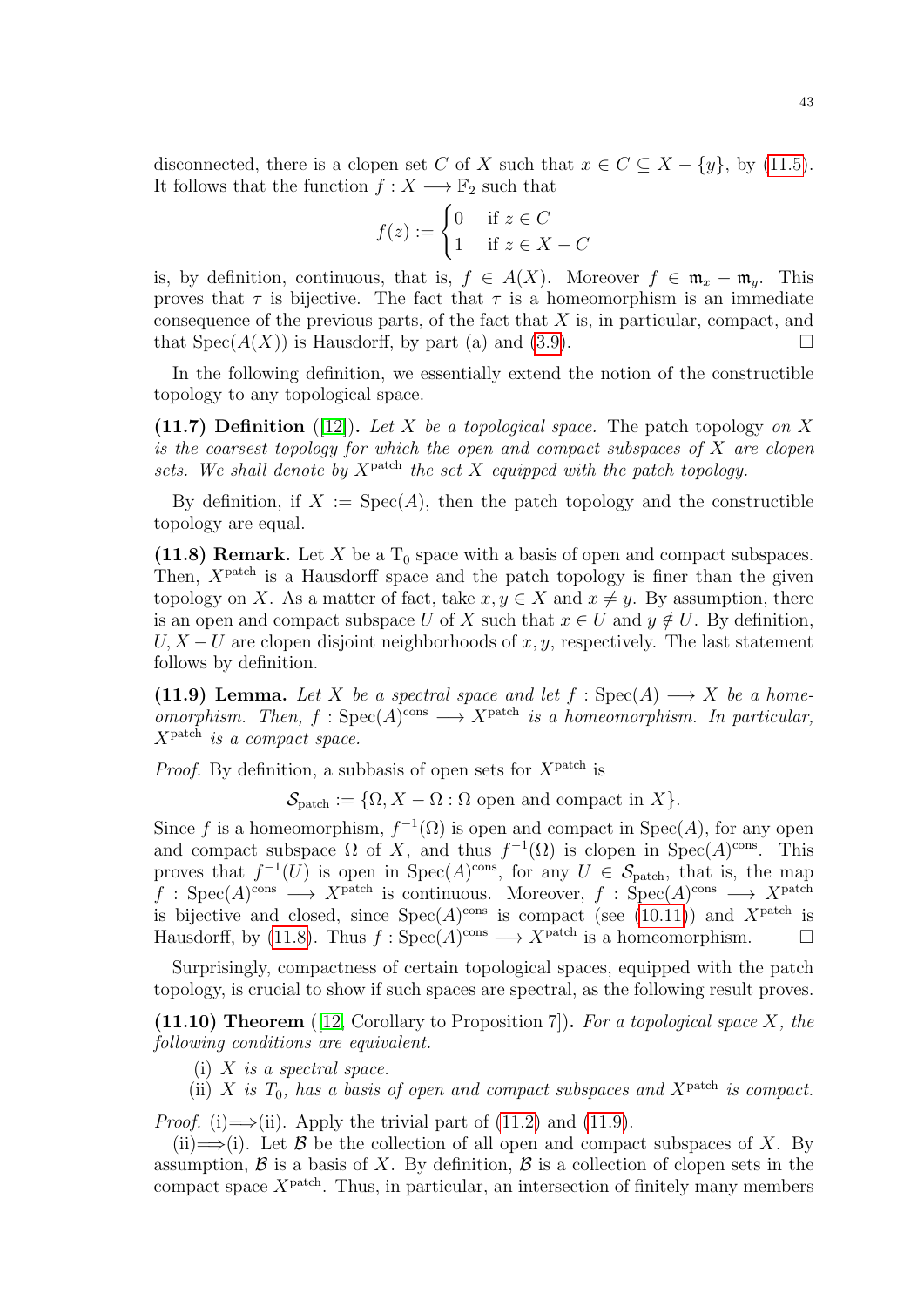of  $\beta$  is closed in X<sup>patch</sup> and thus it is compact both in the compact space X<sup>patch</sup> and in  $X$  since, by [\(11.8\)](#page-42-0), the topology of  $X$  is coarser than the patch topology. This proves that  $\mathcal B$  is closed under finite intersection. Moreover,  $X$  is compact, since  $X^{\text{patch}}$  is compact. Now let C be an irreducible closed subspace of X and let

$$
\mathcal{G} := \{ U \cap C : U \text{ open and compact in } X \text{ and } U \cap C \neq \emptyset \}
$$

Since the patch topology is finer than the given topology on  $X$ , then  $\mathcal G$  is a collection of closed subsets of  $X^{\text{patch}}$ . Moreover, since C is irreducible, then G has the finite intersection property. Since  $X^{\text{patch}}$  is compact, there is a point  $x_0 \in \bigcap \mathcal{G}$ , and clearly  $\overline{\{x_0\}} \subseteq C$ . Conversely, take a poin  $x \in C$  and let V be an open neighborhood of x. By assumption, there is an open and compact subspace U of X such that  $x \in U \subseteq V$ . Then  $U \cap C \neq \emptyset$ , that is,  $U \cap C \in \mathcal{G}$ , and thus  $x_0 \in U \cap C$ , in particular. This proves that  $C = \{x_0\}$ . The conclusion follows from [\(11.2\)](#page-40-0).

<span id="page-43-1"></span>(11.11) Corollary. Let X be a spectral space and let  $\Omega_1, \ldots, \Omega_n$  be open and compact subspaces of X. Then  $\bigcap_{i=1}^n \Omega_i$  is (open) and compact. Thus the basis of all open and compact subspaces of  $X$  is closed under finite intersections.

*Proof.* Each  $\Omega_i$  is clopen in  $X^{\text{patch}}$  and thus  $\Omega := \bigcap_{i=1}^n \Omega_i$  is closed in  $X^{\text{patch}}$ , in particular, and thus it is compact in the compact space  $X<sup>patch</sup>$  (in view of [11.10\)](#page-42-2). Since, by  $(11.8)$ , the patch topology on X is finer than the given spectral topology of X, it follows that  $\Omega$  is compact in X.

In the applications it may be not so easy to discuss compactness of  $X^{\text{patch}}$ , thus we will provide now a more direct and powerfur criterion for deciding when a topological space  $X$  is spectral, based on ultrafilters.

Take any set X and fix a nonempty collection S of subsets of X. For any ultrafilter  $\mathscr U$  on X and any subset Y of X, set

$$
Y(\mathscr{U}) := Y_{\mathcal{S}}(\mathscr{U}) := \{ x \in X : [\forall S \in \mathcal{S}, (x \in S \iff S \cap Y \in \mathscr{U})] \}.
$$

The set  $Y(\mathscr{U})$  is called the ultrafilter limit set of Y, with respect to  $\mathscr{U}$ . Since S will be always fixed, we will not mention it in the terminology.

(11.12) Example ([\[3,](#page-77-1) Example 2.1(2)]). Let A be a ring,  $X := \text{Spec}(A)$  and  $\mathcal{S} := \{D(f) : f \in A\}$  be the collection of principal open subsets of X. Take any subset Y of X and any ultrafilter  $\mathscr U$  on Y and consider the ultrafilter limit point

$$
Y_{\mathscr{U}} := \{ x \in A : V(x) \cap Y \in \mathscr{U} \}
$$

of Y, with respect to  $\mathscr U$  (see [\(10.3\)](#page-36-1)). Then, by definition  $Y_{\mathcal{S}}(\mathscr U) = \{Y_{\mathscr U}\}.$ 

<span id="page-43-0"></span> $(11.13)$  Theorem  $([3, Corollary 3.3])$  $([3, Corollary 3.3])$  $([3, Corollary 3.3])$ . Let X be a topological space. Then, the following conditions are equivalent.

- (i)  $X$  is a spectral space.
- (ii) X is a  $T_0$  space and has a subbasis S of open sets such that, for any ultrafilter  $\mathscr U$  on X, the ultrafilter limit set  $X_{\mathcal S}(\mathscr U)$  is nonempty.

*Proof.* (i)  $\Longrightarrow$  (ii). Since X is a spectral space, the collection S of all open and compact subspaces of  $X$  is a basis of  $X$  (in particular, a subbasis), by the trivial part of [\(11.2\)](#page-40-0). For any ultrafilter  $\mathscr U$  on X set

$$
\mathscr{U}^* := \{ X - S : S \in \mathcal{S} - \mathscr{U} \} \cup (\mathcal{S} \cap \mathscr{U}).
$$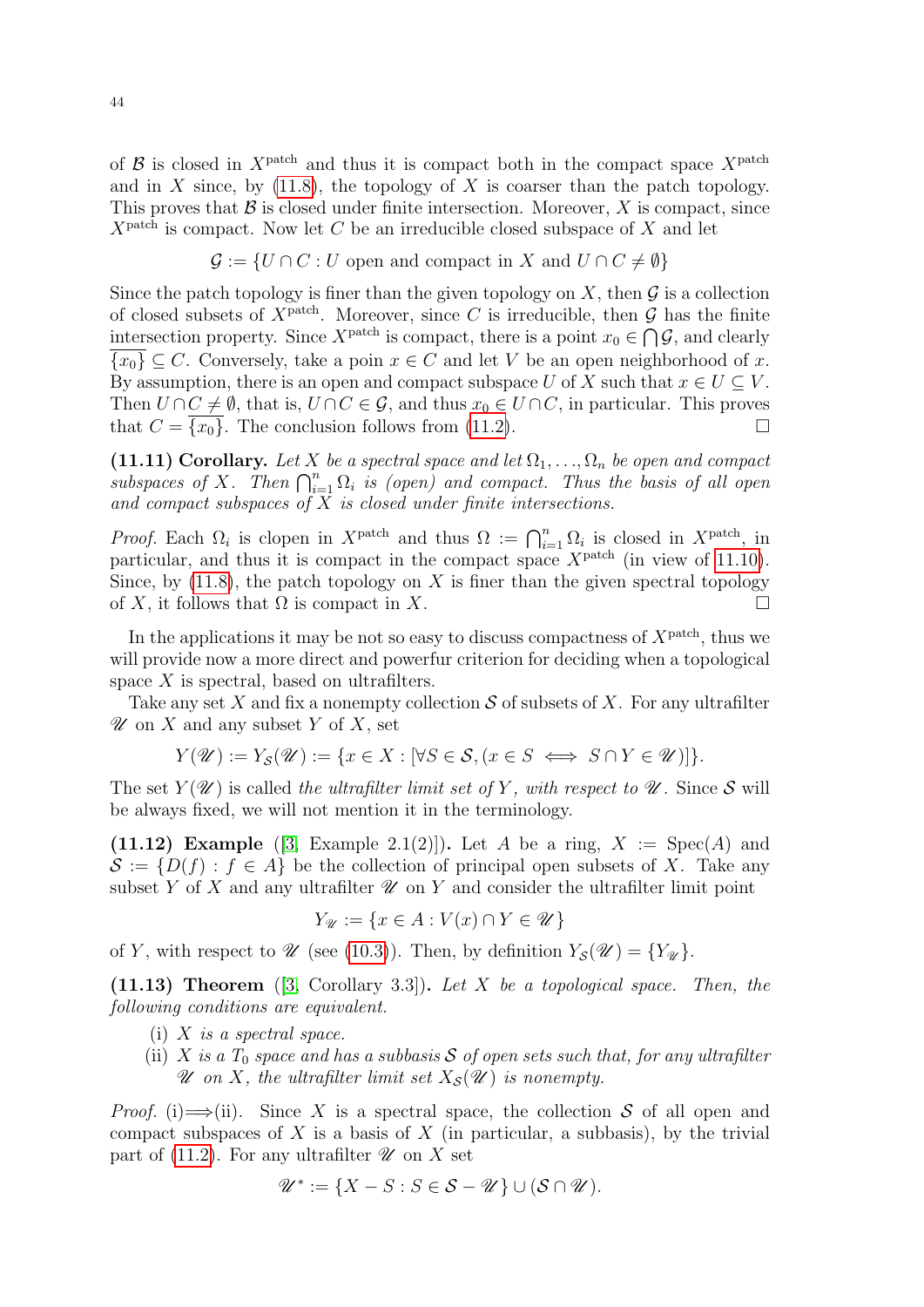By [\(9.5\)](#page-30-0),  $\mathscr{U}^* \subset \mathscr{U}$  and thus it has the finite intersection property. Moreover, by definition,  $\mathscr{U}^*$  consists of clopen sets of  $X^{\text{patch}}$ . Since, in view of [\(11.10\)](#page-42-2),  $X^{\text{patch}}$ is compact, there is a point  $x \in \bigcap \mathscr{U}^*$ . We claim that  $x \in X_{\mathcal{S}}(\mathscr{U})$ . To prove this, fix a set  $S \in \mathcal{S}$ . If  $x \in S$  and  $S - X \in \mathcal{U}$ , then  $X - S \in \mathcal{U}^*$  and thus  $x \in X - S$ , a contradiction. Thus  $x \in S$  implies  $S \in \mathscr{U}$ . The converse is trivial, since  $S \cap \mathscr{U} \subseteq \mathscr{U}^*$ .

(ii)  $\Longrightarrow$  (i). By definition, the collection of sets  $\mathcal{B} := \{ \bigcap \mathcal{U} : \mathcal{U} \subseteq \mathcal{S}, \mathcal{U} \text{ finite} \}$  is a basis of open sets for  $X$ .

**Claim 1.**  $\beta$  consists of compact subspaces of X.

As a matter of fact, the generic element of B is of the form  $B := \bigcap_{i=1}^n \Sigma_i$ , for some  $\Sigma_1, \ldots, \Sigma_n \in \mathcal{S}$ . By the Alexander subbasis Theorem it suffices to prove that any open cover of B consisting of sets of  $S$  admits a finite subcover. Take a subcollection V of S such that  $B \subseteq \bigcup V$  and assume that V has not finite subcovers. Then the collection of sets  $\{B-V: V \in V\}$  has the finite intersection property and, by [\(9.4\)](#page-30-1), it can be extended to an ultrafilter  $\mathscr U$  on X. By assumption, there is an element  $x_0 \in X_{\mathcal{S}}(\mathcal{U})$ . Choose any set  $V \in \mathcal{V}$  and note that from  $B-V \subseteq B$  and  $B-V \in \mathcal{U}$ it follows  $B \in \mathscr{U}$  and, a fortiori,  $\Sigma_1, \ldots, \Sigma_n \in \mathscr{U}$ . Since  $\Sigma_1, \ldots, \Sigma_n \in \mathcal{S}$ ,  $x_0 \in X_{\mathcal{S}}(\mathscr{U})$ implies  $x_0 \in \bigcap_{i=1}^n \Sigma_i =: B$ . Furthermore, since  $\mathcal{V} \subseteq \mathcal{S}$  and  $B - V \in \mathcal{U}$ , for any  $V \in \mathcal{V}$ ,  $x_0 \in X_{\mathcal{S}}(\mathcal{U})$  implies  $x_0 \notin V$ , for any  $V \in \mathcal{V}$ . This contradicts the inclusion  $B \subseteq \bigcup \mathcal{V}$ . The proof of Claim 1 is now complete.

Claim 2.  $X^{\text{patch}}$  is compact.

Recall that a subbasis of open sets for the patch topology on  $X$  is, by definition, the collection

$$
\mathcal{S}_{\text{patch}} := \{ \Omega, X - \Omega : \Omega \text{ open and compact in } X \}.
$$

Again by the Alexander subbasis theorem, it suffices to prove that if  $H$  is a subcollection of  $\mathcal{S}_{\text{patch}}$  and an (open) cover of X, then H has a finite subcover. Suppose this is not the case. As before, the collection  $\mathcal{G} := \{X - H : H \in \mathcal{H}\}\)$  has the finite intersection property and can be extended to an ultrafilter  $\mathscr U$  on X. By assumption, there are a point  $x_0 \in X_{\mathcal{S}}(\mathcal{U})$  and a set  $H_0 \in \mathcal{H}$  such that  $x_0 \in H_0$ . Since  $\mathcal{H} \subseteq \mathcal{S}_{\text{patch}}$ , there is an open and compact subspace  $\Omega$  of X such that either  $H_0 = \Omega$ or  $H_0 = X - \Omega$ . Since  $\Omega$  is open and compact and B is a basis of X, there are finitely many sets  $B_1, \ldots, B_n \in \mathcal{B}$  such that  $\Omega = \bigcup_{i=1}^n B_i$ . If  $H_0 = \Omega$ , take an index i such that  $x_0 \in B_i$  and, since  $B_i \in \mathcal{S}$ , take finitely many  $S_1, \ldots, S_m \in \mathcal{S}$  such that  $B_i = \bigcap_{j=1}^m S_j$ . The fact that  $x_0 \in S_j$ , for  $1 \leq j \leq m$ , and that  $x_0 \in X_{\mathcal{S}}(\mathcal{U})$  imply that  $S_j \in \mathscr{U}$ , for  $1 \leq j \leq m$ , and thus  $H_0 \in \mathscr{U}$ , since  $B_i = \bigcap_{j=1}^m S_j \in \mathscr{U}$  and  $B_i \subseteq H_0$ . On the other hand, from  $H_0 \in \mathcal{H}$  and  $\mathcal{G} \subseteq \mathcal{U}$  it follows  $X - H_0 \in \mathcal{U}$ , and thus  $\emptyset \in \mathscr{U}$ , a contradiction.

Suppose now that  $H_0 = X - \Omega = \bigcap_{i=1}^n (X - B_i)$ . Since  $x_0 \in H_0$  and each  $B_i$  is a finite intersection of members of S, for any  $i \in \{1, ..., n\}$  there is a set  $T_i \in S$ such that  $x_0 \in X - T_i \subseteq X - B_i$ . Since  $x_0 \in X_{\mathcal{S}}(\mathcal{U})$ , we have  $X - T_i \in \mathcal{U}$  and, a fortiori,  $X - B_i \in \mathscr{U}$ , for  $1 \leq i \leq n$ . Thus  $H_0 = \bigcap_{i=1}^{n} (X - B_i) \in \mathscr{U}$  and this leads to a contradiction, as before.

Now the conclusion is an immediate consequence of Claim 1, Claim 2 and [\(11.10\)](#page-42-2).  $\Box$ 

<span id="page-44-0"></span>(11.14) Example ([\[3,](#page-77-1) Proposition 3.5]). Let A, B rings such that A is a subring of B, and let  $\mathcal{R}(B|A)$  be the set of the subrings C of B such that A is a subring of C. Consider the natural topology on  $\mathcal{R}(B|A)$  whose subbasic open sets are the sets of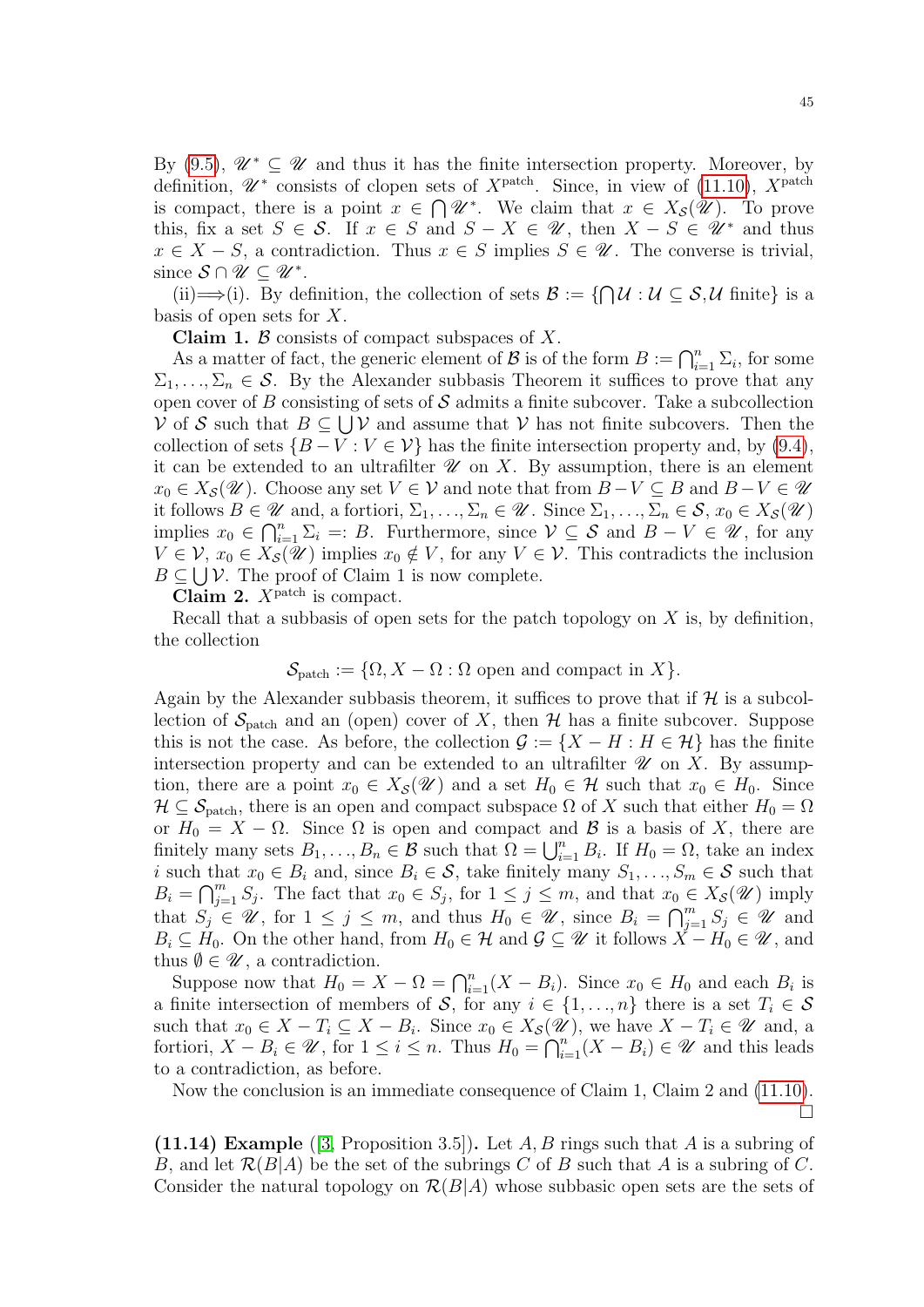the type  $U(x) := \{ C \in \mathcal{R}(B|A) : x \in C \}.$  Then  $\mathcal{R}(B|A)$  is spectral. As a matter of fact, we first observe that  $X := \mathcal{R}(B|A)$  is a  $T_0$  space. This is obvious, because if  $C, D \in X$  and  $x \in C - D$  then  $C \in U(x)$  and  $D \notin U(x)$ . Take now any ultrafilter  $\mathscr U$  on X and set

$$
A_{\mathscr{U}} := \{ x \in B : U(x) \in \mathscr{U} \}.
$$

We claim that  $A_{\mathscr{U}} \in X$ . Indeed,  $0 \in A_{\mathscr{U}}$ , since  $U(0) = X \in \mathscr{U}$  and, if  $x, y \in A_{\mathscr{U}}$ , then  $U(x) \cap U(y) \in \mathscr{U}$ , by definition. Since clearly  $U(x) \cap U(y) \subseteq U(x - y)$ ,  $U(x) \cap U(y) \subseteq U(xy)$ , we have, a fortiori,  $U(x - y)$ ,  $U(xy) \in \mathscr{U}$  and, in other words,  $x - y$ ,  $xy \in A_{\mathscr{U}}$ . Thus,  $A_{\mathscr{U}}$  is a subring of B. Finally,  $U(a) = X$ , for any  $a \in A$ , and thus  $A \subseteq A_{\mathscr{U}}$ . This proves that  $A_{\mathscr{U}} \in X$ . Moreover, by definition, if  $\mathcal{S} := \{U(x) : x \in B\}$ , then  $A_{\mathscr{U}} \in X_{\mathcal{S}}(\mathscr{U})$ . Thus the conclusion follows from [\(11.13\)](#page-43-0).

<span id="page-45-0"></span>(11.15) Example. Let K be a field, D be any subring of K and let  $\text{Zar}(K|D)$  be the set of all valuation rings V of K (i.e., K is the quotient field of V) such that D is a subring of V. In the particular case  $D := (0)$   $\text{Zar}(K|D)$  will be denoted by  $\text{Zar}(K)$  and it consists of all valuation domains of K. Clearly,  $\text{Zar}(K|D)$  is a subset of  $\mathcal{R}(K|D)$  and thus it can take the subspace topology induced by the topology on  $\mathcal{R}(K|D)$  defined in [\(11.14\)](#page-44-0). Such a topology on  $\text{Zar}(K|D)$  is called the Zariski topology and clearly a subbasis of open sets of  $\text{Zar}(K|D)$  consists of the sets of the form  $B^{K}(x) := B(x) := \text{Zar}(K|D[x])$ , for  $x \in K$ . The set  $\text{Zar}(K|D)$ , equipped with the Zariski topology, is usually called the Riemann-Zariski space of K over D. Being it a subspace of the  $T_0$  space  $\mathcal{R}(K|D)$ , the space  $Z := \text{Zar}(K|D)$  is  $T_0$ . Take any ultrafilter  $\mathscr U$  on Z and define  $A_{\mathscr U} := \{x \in K : B(x) \in \mathscr U\}$ . The same argument given in [\(11.14\)](#page-44-0) proves that  $A_{\mathscr{U}} \in \mathcal{R}(K|D)$ . Furthermore, we claim that  $A_{\mathscr{U}}$  is a valuation domain of K. To do this, take any nonzero element  $x \in K$  and assume that  $x \notin A_{\mathcal{U}}$ . By definition,  $B(x) \notin \mathcal{U}$  and thus  $Z - B(x) \in \mathcal{U}$ . Since the elements of Z are, in particular, valuation domains we have  $Z - B(x) \subseteq B(x^{-1})$  and thus  $B(x^{-1}) \in \mathscr{U}$ , meaning that  $x^{-1} \in A_{\mathscr{U}}$ . This shows that  $A_{\mathscr{U}} \in Z$  and, by definition, for any  $x \in K$ ,  $A_{\mathcal{U}} \in B(x)$  if and only if  $B(x) \in \mathcal{U}$ . This proves that  $A_{\mathcal{U}} \in Z_{\mathcal{S}}(\mathcal{U})$ , where  $S := \{B(x) : x \in K\}$ . By [\(11.13\)](#page-43-0),  $\text{Zar}(K|D)$  is a spectral space.

#### 12. A RING WHOSE PRIME SPECTRUM IS HOMEOMORPHIC TO  $\text{Zar}(K|D)$ .

This section is motivated by the last example of the previous one: in [\(11.15\)](#page-45-0) we showed that, for any field K and any subring D of K, the Riemann-Zariski space  $\text{Zar}(K|D)$ , endowed with the Zariski topology, is a spectral space. The proof we gave is based on the ultrafilter criterion [\(11.13\)](#page-43-0) and thus it is not constructive. Our aim is to give now a constructive proof of  $(11.15)$ : we will find a ring B, namely a Bézout domain, such that  $Spec(B)$  is homeomorphic to  $Zar(K|D)$ . First, we will need some tool on valuation theory.

## <span id="page-45-2"></span>(12.1) Definition. For any local ring A, let  $\mathfrak{m}_A$  denote the maximal ideal of A.

If A, B are local rings, we say that B dominates A, and we write  $A \leq_d B$ , if A is a subring of B and  $\mathfrak{m}_A = A \cap \mathfrak{m}_B$  (i.e.,  $\mathfrak{m}_A \subseteq \mathfrak{m}_B$ ).

<span id="page-45-1"></span> $(12.2)$  Proposition. Let L be a field and let

 $\mathcal{L}_L := \mathcal{L} := \{ D : D \text{ is a local subring of } L \}.$ 

The following properties hold.

(a)  $\leq_d$  is a partial order on  $\mathcal{L}$ .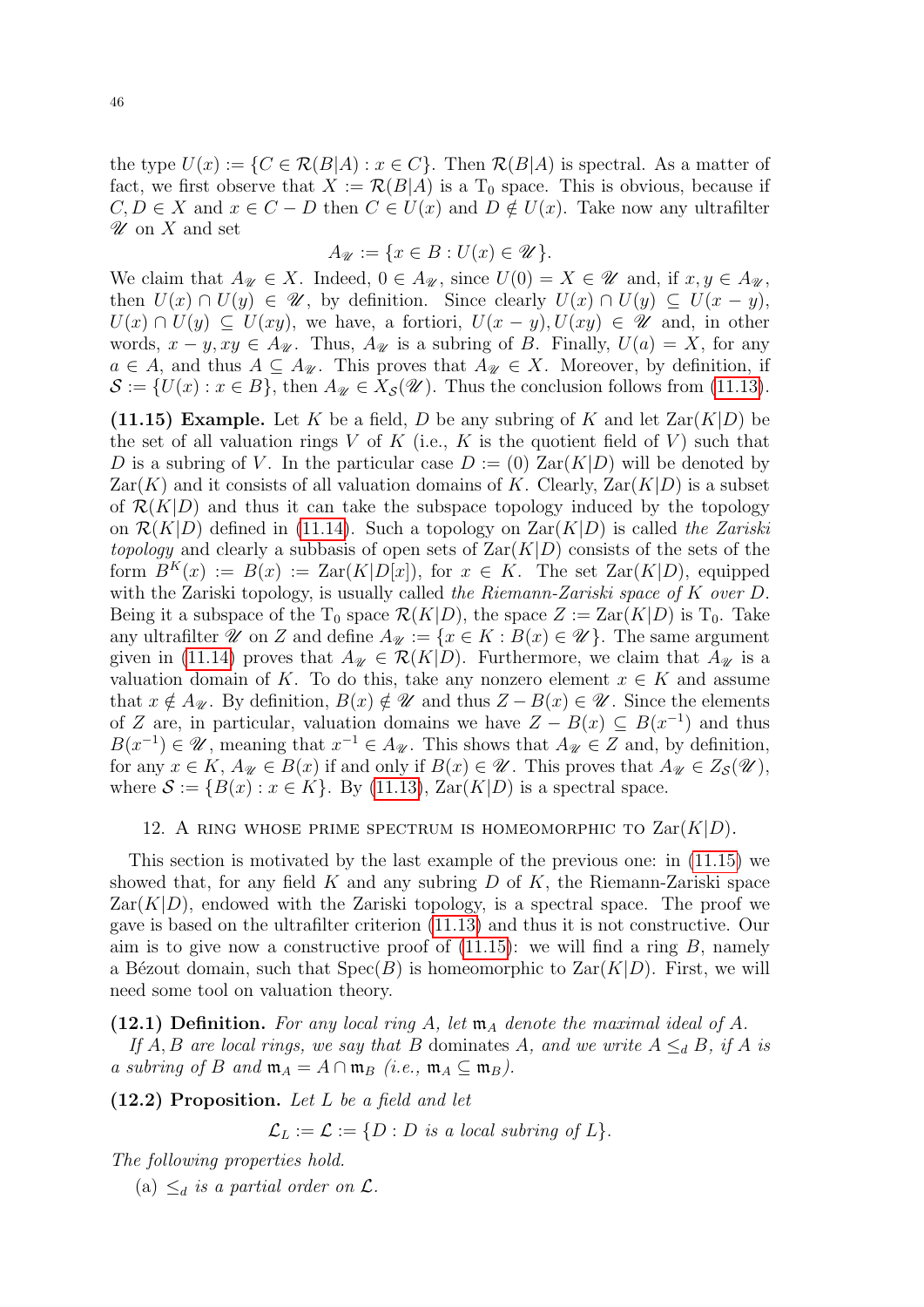- (b) Suppose that V is a maximal element of  $(\mathcal{L}, \leq_d)$ . If A is a subring of K such that  $V \subseteq A$  and there exixts a prime ideal of A lying over the maximal ideal of V, then  $A = V$ .
- (c) For any  $A \in \mathcal{L}$  there is a maximal element  $B \in \mathcal{L}$ , under  $\leq_d$ , such that  $A \leq_d B$ .
- (d) Valuation domains of L are precisely the maximal elements of  $(\mathcal{L}, \leq_d)$ .

Proof. Part (a) is straightforward.

(b) Let  $\mathfrak m$  be the maximal ideal of V and let  $\mathfrak p$  be a prime ideal of A such that  $\mathfrak{p} \cap V = \mathfrak{m}$ . Then  $A_{\mathfrak{p}} \in \mathcal{L}$ , since  $A_{\mathfrak{p}}$  is local and contains V, and moreover

$$
\mathfrak{p}A_{\mathfrak{p}} \cap V = \mathfrak{p}A_{\mathfrak{p}} \cap A \cap V = \mathfrak{p} \cap V = \mathfrak{m}.
$$

It follows  $V \leq_D A_p$  and, by maximality of  $V, V = A = A_p$ .

(c) Restrict the partial order  $\leq_d$  to the nonempty set  $\mathcal{L}_A := \{B \in \mathcal{L} : A \leq_d B\},\$ And consider a chain  $\mathcal{C} := \{B_i : i \in I\} \subseteq \mathcal{L}_A$ , with respect to  $\leq_d$ . For any  $i \in I$ , let  $\mathfrak{m}_i$  be the maximal ideal of  $B_i$ , and set  $B := \bigcup_{i \in I} B_i$ ,  $\mathfrak{m} := \bigcup_{i \in I} \mathfrak{m}_i$ . Thus B is a ring, since it is the union of a chain of subrings of  $\overline{L}$  and  $\mathfrak{m}$  is an additive subgroup of L, being it the union of a chain of additive subgroups of L. Take elements  $m \in \mathfrak{m}$ ,  $b \in B$ , take indexes  $i, j \in I$  such that  $m \in \mathfrak{m}_i$  and  $b \in B_j$ . If  $B_i \leq_d B_j$ , then  $m \in \mathfrak{m}_i \subseteq \mathfrak{m}_j$ . It follows  $bm \in \mathfrak{m}_j \subseteq \mathfrak{m}$ . If  $B_j \le_d B_i$ , then  $b \in B_j \subseteq B_i$ , and thus  $bm \in \mathfrak{m}_i \subseteq \mathfrak{m}$ . This proves that  $\mathfrak{m}$  is an ideal of B, and clearly  $\mathfrak{m} \neq B$ . Take a non invertible element  $x \in B$  and an index  $i \in I$  such that  $x \in B_i$ . A fortiori, x is not invertible in  $B_i$ , and thus  $x \in \mathfrak{m}_i \subseteq \mathfrak{m}$ , since  $B_i$  is local. This proves that  $\mathfrak{m}$  is the set of all non invertible elements of B, that is, that B is a local ring and  $B \in \mathcal{L}$ . By definition  $B_i \leq_d B$ , for each  $i \in I$ , that is, B is an upper bound for the chain C. Then the conclusion follows by Zorn's Lemma.

(d). Suppose that V is a maximal element of  $(\mathcal{L}, \leq_d)$ , and take an element  $x \in$  $L - V$ . Then  $V[x]$  is a subring of L and properly contains V. If m is the maximal ideal of V and the ideal  $\mathfrak{m}[x]$  of  $V[x]$  is proper, then there is a maximal ideal  $\mathfrak{n}$  of  $V[x]$ such that  $\mathfrak{m}[x] \subseteq \mathfrak{n}$ , and this implies  $\mathfrak{m} \subseteq \mathfrak{m}[x] \cap V \subseteq \mathfrak{n} \cap V \subsetneq V$ , that is,  $\mathfrak{n}$  lies over m. By part (b) it follows  $V = V[x]$ , a contradiction. This proves that  $m[x] = V[x]$ and then  $1 = m_0 + m_1x + \ldots + m_hx^h$ , for some  $m_0, \ldots, m_h \in \mathfrak{m}$ . The element  $1 - m_0$  is clearly invertible in V. If  $\lambda := (1 - m_0)^{-1}$ , then  $1 = \lambda m_1 x + \ldots + \lambda m_h x^h$ . By dividing both sides of the previous equality for  $x^h$  we get  $(x^{-1})^h = \lambda m_1(x^{-1})^{h-1} + \ldots + \lambda m_h$ . This proves that  $x^{-1}$  is integral over V, that is,  $V \subseteq V[x^{-1}]$  is an integral extension. By the lying over Theorem, there is a prime ideal of  $V[x^{-1}]$  lying over  $\mathfrak{m}$ . Then, by part (b),  $V = V[x^{-1}]$ , that is,  $x^{-1} \in V$ . This proves that V is a valuation domain of L.

Conversely, assume that V is a valuation domain of L. Thus, in particular,  $V \in \mathcal{L}$ . Take a local ring  $A \in \mathcal{L}$  such that  $V \leq_d A$  and assume, by contradiction, that  $A \neq V$ , that is,  $V \subsetneq A$ . Take an element  $x \in A - V$  and note that, since V is a valuation domain,  $x^{-1} \in \mathfrak{m}_V$ . Moreover we have  $\mathfrak{m}_V \subseteq \mathfrak{m}_A$ , since  $V \leq_d A$ , and thus  $x^{-1} \in \mathfrak{m}_A$ . Since  $x \in A$ , it follows  $1 \in \mathfrak{m}_A$ , a contradiction. The proof is now complete.  $\Box$ 

<span id="page-46-0"></span>(12.3) Corollary. Let A be a subring of a field L and let  $\mathfrak{p} \in \text{Spec}(A)$ . Then  $A_{\mathfrak{p}}$  is dominated by some valuation domain of L.

*Proof.* It is enough to apply parts (c) and (d) of  $(12.2)$ .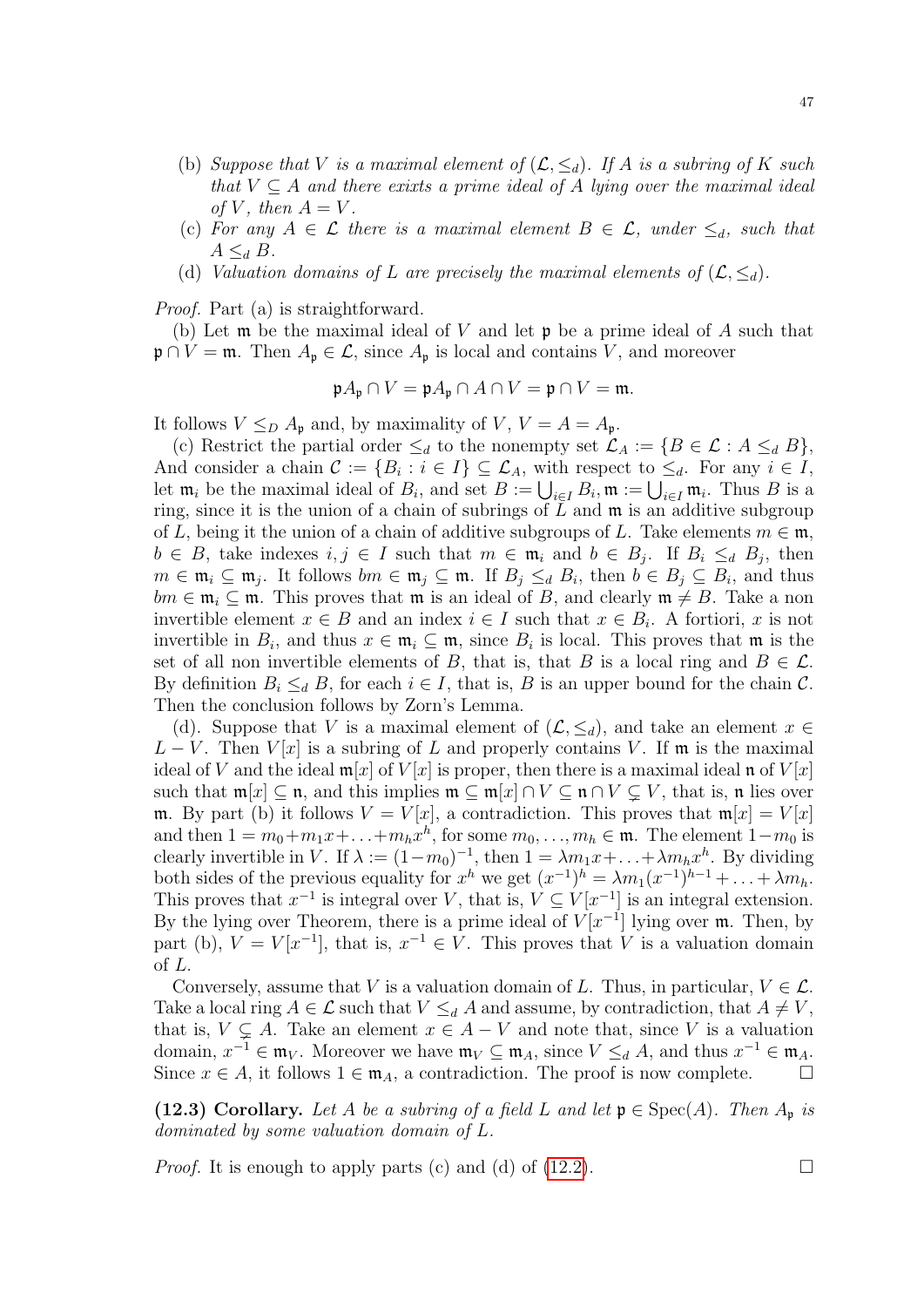<span id="page-47-0"></span>(12.4) Remark. Let  $K \subseteq L$  be a field extension and let W be a valuation domain of L. Then it is easily seen that  $W \cap K$  is a valuation domain of K. Furthermore, W dominates  $W \cap K$ .

<span id="page-47-1"></span>(12.5) Corollary. Let  $K \subseteq L$  be a field extension and let V be a valuation domain of K. Then there is a valuation domain W of L such that  $W \cap K = V$ . Such a valuation domain  $W$  is called an extension of  $V$  to  $L$ .

*Proof.* By  $(12.2c,d)$ , V is dominated by some valuation domain W of L. Keeping in mind that  $\mathfrak{m}_V \subseteq \mathfrak{m}_W$ , it easily follows that the valuation domain  $W \cap K$  of K dominates V. Since both V and  $W \cap K$  are valuation domains of K, then [\(12.2d](#page-45-1)) implies  $V = W \cap K$ .

Let  $A$  be an integral domain with quotient field  $L$ . Then the canonical map  $\delta$ : Zar(L|A)  $\longrightarrow$  Spec(A) defined by  $\delta(V) := \mathfrak{m}_V \cap A$ , where  $\mathfrak{m}_V$  is the maximal ideal of  $V$ , is called the domination map of  $A$ .

<span id="page-47-2"></span>(12.6) Proposition ([\[1,](#page-77-3) Lemma 2.1 and Proposition 2.2]). Let A be an integral domain with quotient field L. The following properties hold.

- (a) The domination map  $\delta : \text{Zar}(L|A) \longrightarrow \text{Spec}(A)$  is continuous and surjective.
- (b) If A is a Prüfer domain, then  $\delta$  is a homeomorphism.

*Proof.* (a). Let **p** be a prime ideal of A. By [\(12.3\)](#page-46-0), the local overring  $A_{\mathfrak{p}}$  of A is dominated by some valuation domain V, i.e.,  $A_{\mathfrak{p}} \subseteq V$  and  $\mathfrak{m}_V \cap A_{\mathfrak{p}} = \mathfrak{p} A_{\mathfrak{p}}$ . It follows immediately  $\delta(V) := \mathfrak{m}_V \cap A = \mathfrak{p}$ . This proves that  $\delta$  is surjective. Now, consider a principal open set  $D(a)$  of  $Spec(A)$ , for a fixed element  $a \in A$ . If  $V \in Zar(L|A)$ , then clearly  $\delta(V) := \mathfrak{m}_V \cap A \in D(a)$  if and only if  $a^{-1} \in V$ . This proves that  $\delta^{-1}(D(a)) = B(a^{-1})$  and thus, by [\(3.2f](#page-14-0)),  $\delta$  is continuous.

(b). Assume that A is a Prüfer domain, and let  $V, W \in \text{Zar}(L|A)$  such that  $\delta(V) = \delta(W) =: \mathfrak{p}$ . It follows immediately that  $A_{\mathfrak{p}}$  is dominated by both V and W. Since A is a Prüfer domain,  $A_{\mathfrak{p}}$  is a valuation domain, and thus it is maximal under domination, by [\(12.2d](#page-45-1)). It follows  $A_{\mathfrak{p}} = V = W$ , proving that  $\delta$  is injective. Finally, we show that  $\delta$  is open. By definition, a basis of open sets for  $\text{Zar}(L|A)$  consists of finite intersections of sets of the type  $B(x)$ , where  $x \in L$ . Since we know that δ is injective, it suffices to prove that  $\delta(B(x))$  is open in Spec(A), for any  $x \in L$ . We claim that  $\delta(B(x)) = \text{Spec}(A) - V(a)$ , where  $a := \{a \in A : ax \in A\}$ . As a matter of fact, let  $\mathfrak{p} \in \text{Spec}(A)$ . If  $\mathfrak{p} \in \delta(B(x))$ , we have  $A_{\mathfrak{p}} \in B(x)$ , since  $A_{\mathfrak{p}}$ is the unique point of the space  $\text{Zar}(L|A)$  which is mapped to p by  $\delta$ , being A a Prüfer domain. It follows  $x =$ a s , for some  $a \in A$ ,  $s \in A - \mathfrak{p}$ , and thus  $s \in \mathfrak{a} - \mathfrak{p}$ . Thus  $\mathfrak{a} \nsubseteq \mathfrak{p}$ . The previous implications can be easily reversed, and thus the equality  $\delta(B(x)) = \text{Spec}(A) - V(a)$  is proved.

The following notion will be crucial to provide a representatio of a Riemann-Zariski space as a spectrum of a ring.

(12.7) Definition ([\[11\]](#page-77-4)). Let K be a field and let T be an indeterminate over K. A subring H of  $K(T)$  is called to be an K-Halter-Koch ring if the following properties are satisfied:

- (a)  $T, T^{-1} \in H$ ;
- (b) for any nonzero polynomial  $f \in K[T]$ , then  $\frac{f(0)}{f}$ f  $\in H$  (i.e.,  $f(0) \in fH$ ).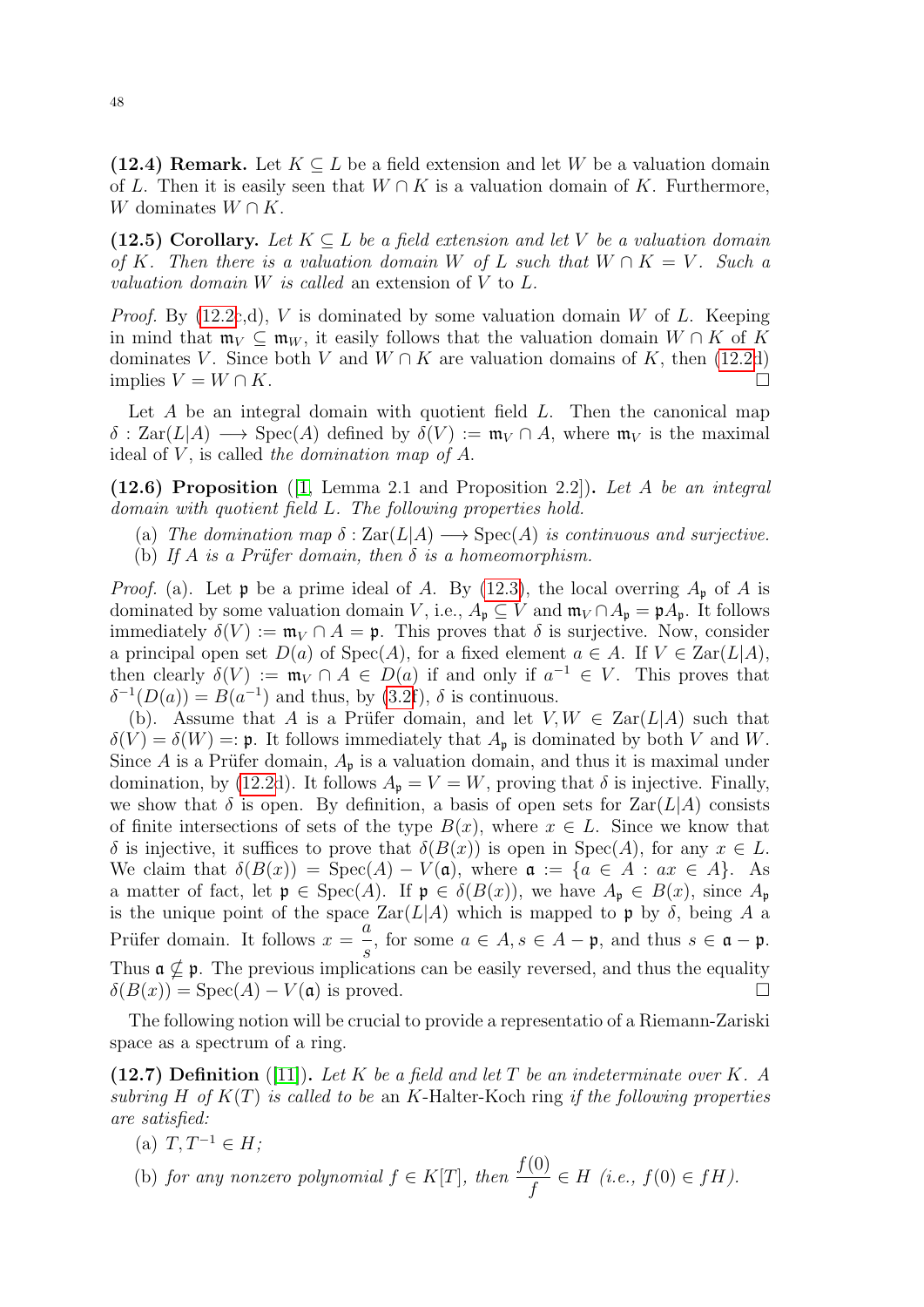<span id="page-48-0"></span>(12.8) Remark. Let K be a field and let T be an indeterminate over K. The following properties immediately follow from the definition.

- (a) If H is a K-Halter-Koch ring and H' is a subring of  $K(T)$  such that  $H \subseteq H'$ , then  $H'$  is a K-Halter-Koch ring.
- (b) If H is a nonempty collection of K-Halter-Koch rings, then  $\bigcap \mathcal{H}$  is a K-Halter-Koch ring.

We now investigate about some fundamental properties of K-Halter-Koch rings.

<span id="page-48-2"></span>(12.9) Theorem ([\[11,](#page-77-4) Theorem 2.2]). Let K be a field, let T be an indeterminate over K and let  $H \subseteq K(T)$  be a K-Halter-Koch ring. The following properties hold.

- (a) The quotient field of H is  $K(T)$ .
- (b) If  $f := f_0 + f_1T + \ldots + f_nT^n \in K[T]$ , then the equality  $fH = f_0H + \ldots + f_nH$ of H-submodules of  $K(T)$  holds.
- (c)  $H$  is a Bézout domain.

*Proof.* (a). It is sufficient to show that  $K[T]$  is contained in the quotient field of H. In order to prove this, take a polynomial  $f \in K[T]$  and set  $F_f := 1 + Tf \in K[T]$ . By condition (b) of the definition, we have  $h :=$ 1  $\frac{1}{1+Tf}$  =  $F_f(0)$  $F_f$  $\in$  H. It follows that  $f =$  $1-h$  $\frac{n}{Th}$  is an element of the quotient field of H, keeping in mind that  $T \in H$ , by

definition.

(b). The fact that  $T \in H$  easily implies  $fH \subseteq f_0H + \ldots + f_nH$ . Conversely, it is sufficient to show, by induction, that  $f_i \in fH$ , for any  $0 \leq i \leq n$ . By part (b) of definition we have  $f_0 =$  $f(0)$  $\frac{f^{(0)}}{f} \in H$ , that is,  $f_0 \in fH$ . Assume now that  $0 < h \leq n$ and that  $f_j \in fH$ , for any  $0 \leq j < h$ , and set  $g := f_h + f_{h+1}T + \ldots + f_nT^{n-h} \in K[T]$ . Clearly we have

$$
g = T^{-h}(f - \sum_{j=0}^{h-1} f_j T^j) \in fH
$$

since  $T^{-h} \in H$ , by definition, and  $f_j \in fH$ , for  $0 \leq j \leq h-1$ . Thus we have  $gH \subseteq fH$ . Again by part (b) of the definition,  $f_h = g(0) \in gH \subseteq fH$ . Now the statement follows by induction.

(c). Take two rational functions  $\alpha, \beta \in H$ . It suffices to show that  $(\alpha, \beta)H$  is principal. Take polynomials  $f, g, h \in K[T]$ , where  $h \neq 0$ , such that  $\alpha := \frac{f}{h}$ h  $, \beta :=$ g h . If n is a natural number greater than the degree of  $f$ , then part (b) easily implies  $(f, g)H = (f + T^n g)H$ , and thus  $(\alpha, \beta)H = (\alpha + T^n \beta)H$ . The proof is now  $\Box$ complete.  $\Box$ 

<span id="page-48-1"></span>(12.10) Example. Let K be a field, T be an indeterminate over K, and let V be a valuation domain of K. Let  $v$  denote any valuation on  $K$  determining the ring V. For any nonzero polynomial  $f := f_0 + f_1T + \ldots + f_nT^n \in K[T]$  define  $v'(f) := \inf\{v(f_0), v(f_1), \ldots, v(f_n)\}\.$  It is easily seen that  $v'$  extends to a valuation  $v_g$  of  $K(T)$  defined by setting  $v_g$ f h  $(0) := v'(f) - v'(h)$ , for any  $f, h \in K[T]$  with  $h \neq 0$ . The valuation domain of  $v<sub>g</sub>$  is called the Gaussian extension of V to  $K(T)$  and it is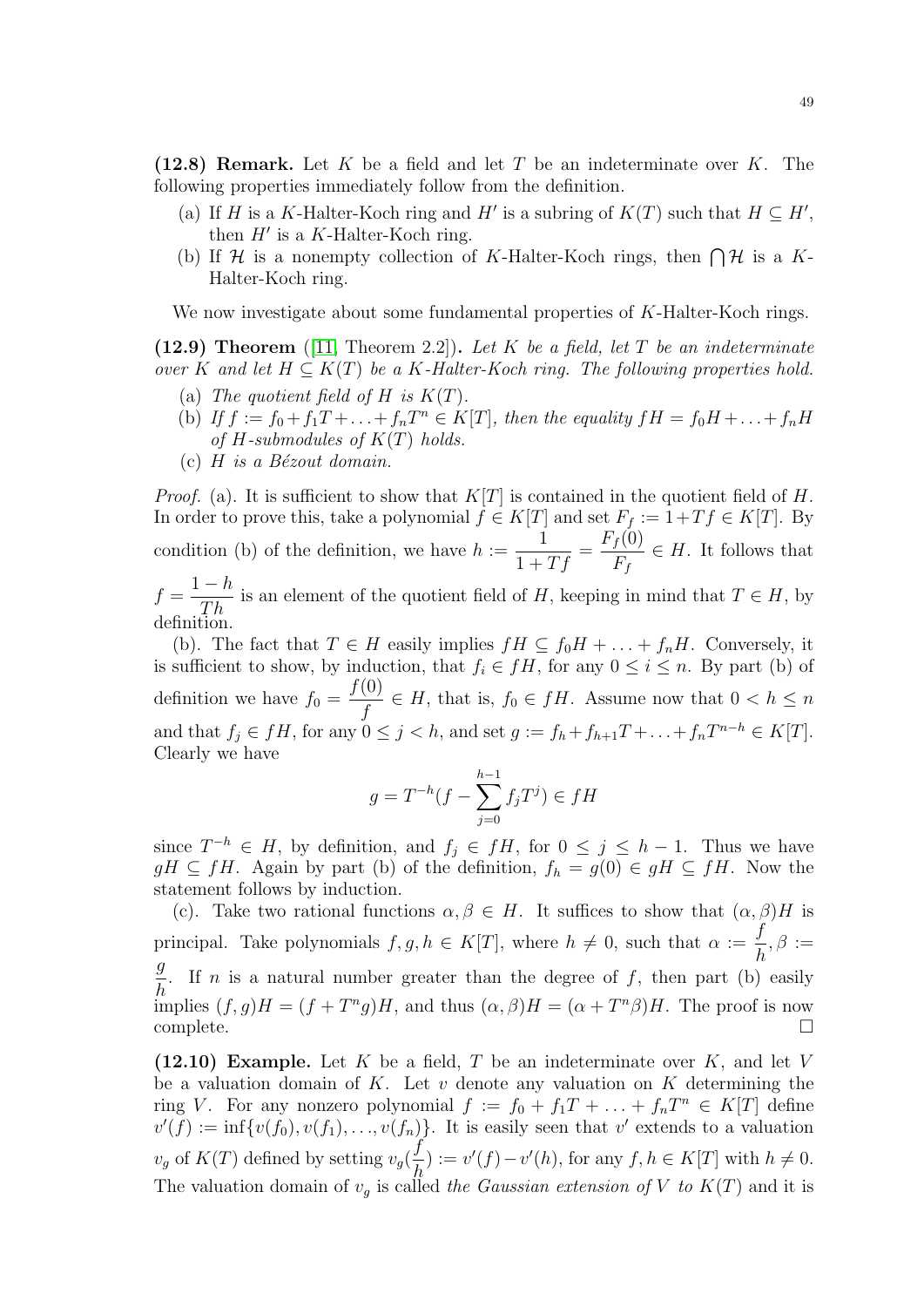usually denoted by  $V(T)$ . It clear that  $V(T) \cap K = V$ , i.e,  $V(T)$  is an extension of V to  $K(T)$ .

(a) Let **m** be the maximal ideal of V. Then  $V(T) = V[T]_{\mathfrak{m}[T]}$ . As a matter of fact, for any polinomial  $f := f_0 + \ldots + f_nT^n \in V[T] - \mathfrak{m}[T]$  we have  $v(f_i) \geq 0$ , for  $0 \leq i \leq n$ , since  $f \in V[T]$ , and moreover  $v(f_j) = 0$  for some j, since  $f \notin \mathfrak{m}[T]$ . It follows  $v_q(f) = 0$ , that is, f is invertible in  $V(T)$ , and thus  $V[T]_{\mathfrak{m}[T]} \subseteq V(T)$ . Take now a rational function

$$
\alpha := \frac{f_0 + f_1 T + \ldots + f_n T^n}{h_0 + h_1 T + \ldots + h_m T^m} \in V(T),
$$

where  $f := f_0 + f_1 T + \ldots + f_n T^n$ ,  $h := h_0 + h_1 T + \ldots + h_m T^m \in K[T]$ , and thus, by definition,  $\inf \{v(f_i) : 0 \le i \le n\} \ge \inf \{v(h_i) : 0 \le j \le m\} =: v(h_l)$ . It immeditaly follows that  $\frac{f_i}{I}$  $h_l$  $h_j$  $h_l$  $\in V$ , for  $0 \leq i \leq n$  and  $0 \leq j \leq m$ , and thus  $\frac{f}{i}$  $h_l$  $\in V[T], \frac{h}{l}$  $h_l$  $\in V[T] - \mathfrak{m}[T]$ , and this proves that  $\alpha \in V[T]_{\mathfrak{m}[T]}$ .

(b) We prove now that  $V(T)$  is a K-Halter-Koch ring. Clearly we have  $v_g(T)$  =  $v_g(T^{-1}) = v(1) = 0$ , and thus  $T, T^{-1} \in V(T)$ . Moreover, for any nonzero polynomial  $f := f_0 + f_1 T + \ldots + f_n T^n \in K[T]$ , we have

$$
v_g(\frac{f(0)}{f}) := v(f_0) - \inf\{v(f_0), v(f_1), \dots, v(f_n)\} \ge 0,
$$
  

$$
\frac{f(0)}{f} \in V(T)
$$
 The conclusion is now clear

that is, f  $\in V(T)$ . The conclusion is now clear.

<span id="page-49-1"></span>(12.11) Example. Let  $K$  be a field,  $T$  be an indeterminate over  $K$  and let  $Y$  be a nonempty subset of  $\text{Zar}(K)$ . In view of [\(12.8b](#page-48-0)) and [\(12.10b](#page-48-1)),  $H_Y := \bigcap_{V \in Y} V(T)$  is a K-Halter-Koch ring.

<span id="page-49-0"></span>(12.12) Remark. Let  $K \subseteq L$  be a field extension. In view of [\(12.4\)](#page-47-0) and [\(12.5\)](#page-47-1), we can define a natural surjection  $\pi$ :  $\text{Zar}(L) \longrightarrow \text{Zar}(K)$  by setting  $\pi(W) := W \cap K$ , for any  $W \in \text{Zar}(L)$ . Then  $\pi$  is continuous, since clearly  $\pi^{-1}(B^{K}(x)) = B^{L}(x)$ , for any  $x \in K$ .

<span id="page-49-2"></span>(12.13) Proposition ([\[4,](#page-77-5) Proposition 3.1]). Let K be a field, T be an indeterminate over K and  $\pi$ :  $\text{Zar}(K(T)) \longrightarrow \text{Zar}(K)$  be the continuous surjection defined in [\(12.12\)](#page-49-0). Then the restriction of  $\pi$  to  $Z_0 := \{V(T) : V \in \text{Zar}(K)\}\$ is a homeomorphism of  $Z_0$  with  $\text{Zar}(K)$ .

*Proof.* The restriction  $\varphi : Z_0 \longrightarrow \text{Zar}(K)$  is clearly a continuous bijection since, for any  $V \in \text{Zar}(K)$ ,  $\varphi(V(T)) = V$ . We have to show that  $\varphi$  is open. In order to prove this, keeping in mind that  $\varphi$  is bijective, it is sufficient to verify that, for any  $0 \neq \alpha \in K(T)$ ,  $\varphi(Z_0 \cap B(\alpha))$  is open in  $\text{Zar}(K)$ . Set

$$
\alpha := \frac{a_0 + a_1 T + \ldots + a_r T^r}{b_0 + b_1 T + \ldots + b_s T^s},
$$

where  $a_i, b_j \in K$  for  $0 \le i \le r, 0 \le j \le s$ . Fix a valuation ring  $V(T) \in Z_0$ , for some  $V \in \text{Zar}(K)$ , let v be a valuation defining v and  $v<sub>g</sub>$  the corresponding valuation defining  $V(T)$ . Then  $V(T) \in B(\alpha)$  if and only if  $v_g(\alpha) \geq 0$ , that is, if and only if

(\*) 
$$
\inf \{v(a_i) : 0 \le i \le r\} \ge \inf \{v(b_j) : 0 \le j \le s\}.
$$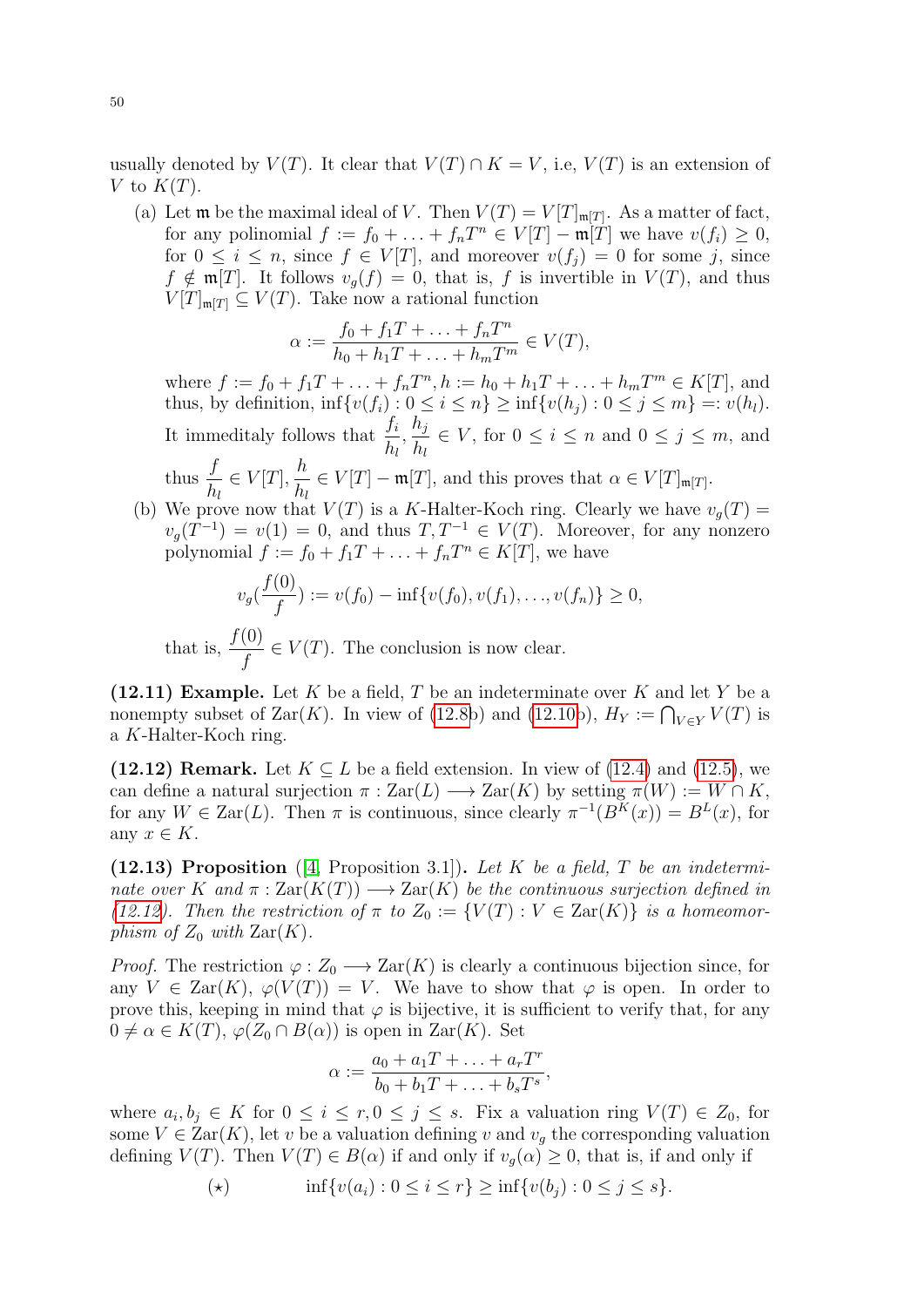Now let  $M := \{(i, j) : 0 \le i \le r, 0 \le j \le s, a_j, b_j \ne 0\}$  and, for any  $(i, j) \in M$ , set

$$
F_{ij} := \{\frac{a_i}{b_j}, \frac{a_\lambda}{a_i}, \frac{b_\mu}{b_j} : 0 \le \lambda \le r, 0 \le \mu \le s\}.
$$

Then ( $\star$ ) easily implies that  $\varphi(Z_0 \cap B(\alpha)) = \bigcup_{(i,j)\in M} (\bigcap_{x \in F_{ij}} B(x))$ . The proof is now complete.  $\square$ 

<span id="page-50-0"></span>(12.14) Proposition  $([4, Proposition 3.3])$  $([4, Proposition 3.3])$  $([4, Proposition 3.3])$ . Let K be a field, T be an indeterminate over K, and let H be a K-Halter-Koch ring. Then  $\text{Zar}(K(T)|H)$  consists of Gaussian extensions of valuation domains of K. Precisely, if  $W \in \text{Zar}(K(T)|H)$ and  $V := W \cap K$ , then  $W = V(T)$ .

*Proof.* Let w be a valuation on  $K(T)$  defining W. By definition,  $v := w|_K$  is a valuation on K defining V. Fix a nonzero polynomial  $f := f_0 + f_1T + \ldots + f_rT^r \in$ K[T]. Since  $H \subseteq W$ , then W is a K-Halter-Koch ring, by [\(12.8a](#page-48-0)). Since  $T, T^{-1} \in W$ we have  $w(T) = 0$ . Thus

$$
w(f) \ge \inf \{ w(f_i) : 0 \le i \le r \} = \inf \{ v(f_i) : 0 \le i \le r \} =: v_g(f)
$$

On the other hand, by [\(12.9b](#page-48-2)),  $fH = f_0H + \ldots + f_rH$ , and thus  $f_i \in fH$ , for  $0 \le$  $i \leq r$ . Take elements  $h_i \in H$  such that  $f_i = fh_i$ , for  $0 \leq i \leq r$ . Thus  $w(h_i) \geq 0$ , for any  $0 \leq i \leq r$ , since  $H \subseteq W$ . It follows that  $v(f_i) = w(f_i) = w(f) + w(h_i) \geq w(f)$ , for  $0 \leq i \leq r$ , and thus  $v_g(f) \geq w(f)$ . This proves that  $w|_{K[T]} = v_g|_{K[T]}$ , that is,  $w = v_q$ . The conclusion is now clear.

(12.15) Corollary. Let K be a field, T be an indeterminate over K and let H be a subring of  $K(T)$ . Then, the following conditions are equivalent.

- (i)  $H$  is a  $K$ -Halter-Koch ring.
- (ii) H is integrally closed and  $\text{Zar}(K(T)|H)$  consists of Gaussian extensions of valuation domains of K.

*Proof.* (i)  $\Longrightarrow$  (ii). Apply [\(12.9c](#page-48-2)) and [\(12.14\)](#page-50-0), keeping in mind that any Bézout domain is integrally closed, being it a Prüfer domain, in particular.

(ii)  $\Longrightarrow$  (i). By assumption, H is the intersection of a collection of Gaussian extensions of valuation domains of K. Then, it suffices to apply  $(12.11)$ .

<span id="page-50-1"></span>(12.16) Theorem ([\[4,](#page-77-5) Corollary 3.6]). Let K be a field, D be a subring of K and T be an indeterminate over K. If  $H :=$  $V \in \text{Zar}(K|D)$  $\bigcap$   $V(T)$ , then the following properties

hold.

- (a) The canonical map  $\eta : \text{Zar}(K(T)|H) \longrightarrow \text{Zar}(K|D)$ ,  $W \mapsto W \cap K$ , is a homeomorphism.
- (b) The canonical map  $\sigma : \text{Zar}(K|D) \longrightarrow \text{Spec}(H), V \mapsto \mathfrak{m}_{V(T)} \cap H$ , is a homeomorphism.

*Proof.* (a). As in [\(12.13\)](#page-49-2), let  $Z_0 := \{V(T) : V \in \text{Zar}(K)\}\$ . In view of [\(12.14\)](#page-50-0), we have  $\text{Zar}(K(T)|H) = \{V(T): V \in \text{Zar}(K|D)\} \subseteq Z_0$ . Thus  $\eta$  is the restriction to  $\text{Zar}(K(T)|H)$  of the homeomorphism  $\varphi: Z_0 \longrightarrow \text{Zar}(K)$  presented in [\(12.13\)](#page-49-2). The conclusion immediately follows by noting that  $\varphi(Zar(K(T)|H)) = Zar(K|D)$ .

(b). Let  $\delta : \text{Zar}(K(T)|H) \longrightarrow \text{Spec}(H)$  be the domination map. Clearly we have  $\sigma = \delta \circ \eta^{-1}$ . Being H a K-Halter-Koch ring [\(12.11\)](#page-49-1), H is a Bézout domain (see [\(12.9c](#page-48-2))) and, a fortiori, a Prüfer domain. Thus  $\delta$  is a homeomorphism, by [\(12.6b](#page-47-2)). Then it suffices to apply part (a).  $\Box$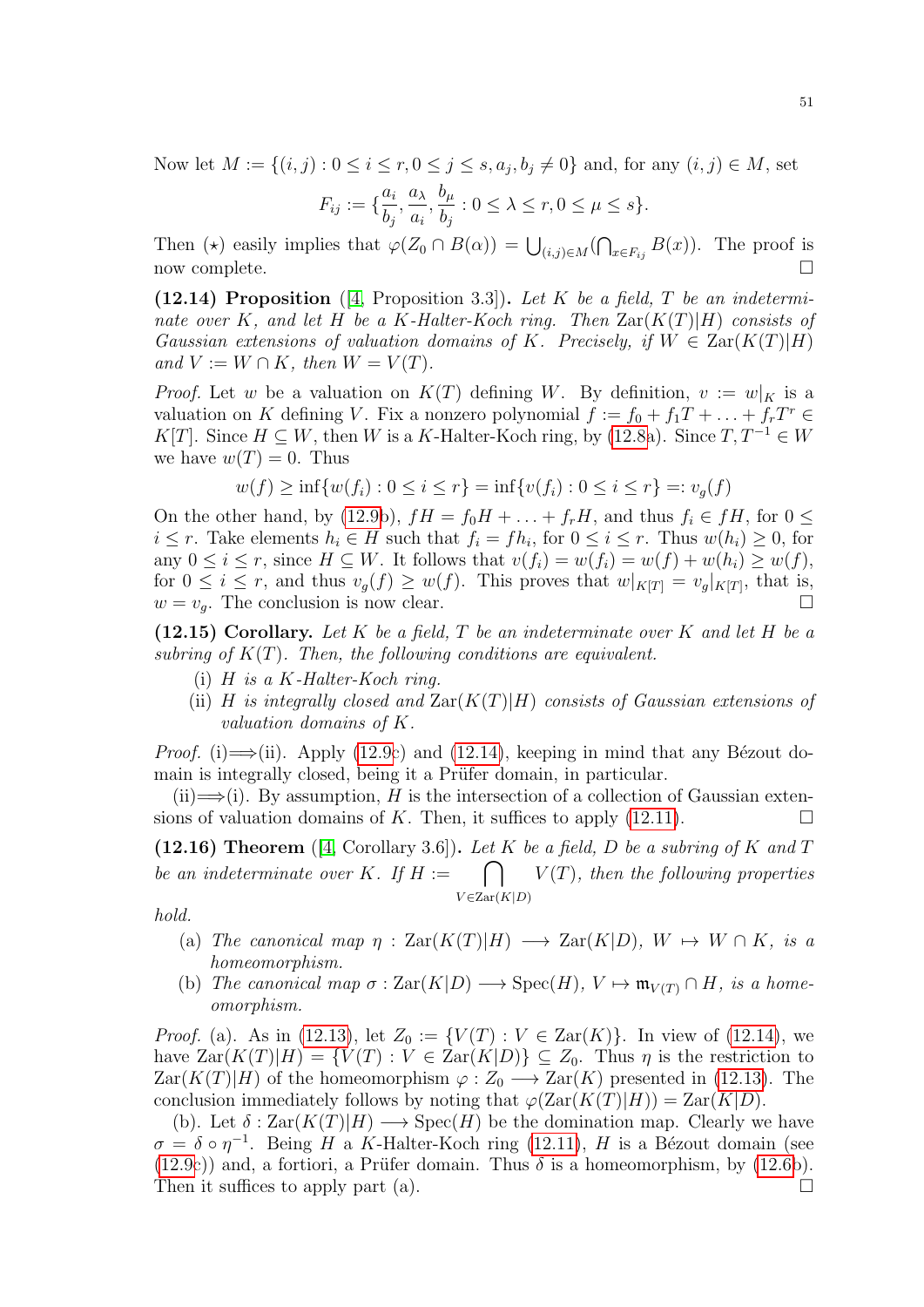(13.1) Definition. Let  $(X, \mathcal{T})$  be a topological space. Then the preorder  $\leq_{\mathcal{T}}$  (which will be denoted by  $\leq$  when there is no danger of confusion) on X defined by setting

$$
x \le y : \iff y \in \overline{\{x\}}
$$

is called the preorder induced by the topology of X. Note that  $\leq$  is a partial order on X if and only if X is a  $T_0$  space.

<span id="page-51-1"></span>(13.2) Example. Let  $X$  be a topological space.

- (a) If X is a  $T_1$  space, then the partial order  $\leq$  is trivial, by definition.
- (b) If A is a ring and  $\mathfrak{p}, \mathfrak{q} \in X := \text{Spec}(A)$ , endowed with the Zariski topology, then  $\mathfrak{p} \leq \mathfrak{q}$  if and only if  $\mathfrak{p} \subseteq \mathfrak{q}$ , by [\(3.2d](#page-14-0)).
- (c) If A is a subring of B and  $C, D \in X := \mathcal{R}(B|A)$ , with the topology defined in [\(11.14\)](#page-44-0), then  $C \leq D$  if and only if  $D \subseteq C$ . Indeed, if  $D \in \overline{\{C\}}$  and  $d \in D$ , then  $U(d)$  is an open neighborhood of D and thus  $C \in U(d)$ , i.e.,  $d \in C$ . Conversely, assume that  $D \subseteq C$  and take an open neighborhood of D. By definition, there are finitely many elements  $x_1, \ldots, x_n \in B$  such that  $D \in$  $\bigcap_{i=1}^n U(x_i) \subseteq U$ . It follows,  $x_1, \ldots, x_n \in D \subseteq C$ , i.e.,  $C \in \bigcap_{i=1}^n U(x_i) \subseteq U$ . This proves that  $D \in \overline{\{C\}}$ .

(13.3) Definition. Let  $(X, \preceq)$  be a partially ordered set. We say that a topology  $\mathcal T$ on X is order-compatible with  $\preceq$ , or that  $\preceq$  and T are order compatible, provided that the preorder  $\leq_T$  induced by T is an order (i.e., X is  $T_0$ ) and it coincides with  $\preceq$ .

We will provide a classification of all partial orders on a set  $X$  which are ordercompatible with some spectral topology on  $X$ . First, we will characterize all topologies which are order-compactible with a fixed partial order.

If  $(X, \preceq)$  is a partially ordered set and  $x \in X$ , the set  $x^+ := \{y \in X : x \preceq y\}$  is called specialization of x.

<span id="page-51-0"></span>(13.4) Proposition. Let  $(X, \preceq)$  be a partially ordered set and let  $\mathcal T$  be a topology on X. Then, the following conditions are equivalent.

- (i)  $\mathcal{T}$  is order-compatible with  $\prec$ .
- (ii) The following properties are satisfied:
	- (a) For any  $x \in X$ , the set  $x^+$  is closed in  $(X, \mathcal{T})$ .
	- (b) If C is a closed subset of  $(X, \mathcal{T})$  and  $x \in C$ , then  $x^+ \subseteq C$ .

*Proof.* Let  $\leq$  denote the order induced by  $\mathcal{T}$ .

(i)  $\implies$  (ii). Fix a point  $x \in X$  and and element  $y \in X - x^+$ . By assumption,  $\leq$  and  $\preceq$  are the same order, and thus  $y \notin \overline{\{x\}}$ . Take any open set  $\Omega_y$  of  $(X, \mathcal{T})$  such that  $y \in \Omega_y$  and  $x \notin \Omega_y$ . Then clearly  $y \in \Omega_y \subseteq X - x^+$ . It follows  $\overline{X} - x^+ = \bigcup_{y \in X - x^+} \Omega_y$ , that is,  $X - x^+$  is open. This proves statement (a). Take now a closed subset C of  $(X, \mathcal{T})$  and elements  $x \in C, y \in x^+$ . Since  $\preceq$  is the order induced by the topology T, we infer  $y \in \overline{\{x\}} \subseteq C$ , and thus  $y \in C$ . Thus statement (b) is proved.

(ii)  $\Longrightarrow$  (i). Assume (ii) and that  $x \preceq y$ , that is  $y \in x^+$ . For any closed subset C of  $(X, \mathcal{T})$  such that  $x \in C$  we have, by statement (b),  $x^+ \subseteq C$  and, a fortiori,  $y \in C$ . This shows that  $y \in \{x\}$ , that is  $x \leq y$ . Conversely, assume that  $y \in \{x\}$ . Since, by statement (a),  $x^+$  is a closed subset of  $(X, \mathcal{T})$  and  $x \in x^+$ , it follows  $\overline{\{x\}} \subseteq x^+$  and, a fortiori,  $y \in x^+$ , that is,  $x \preceq y$ . The proof is now complete.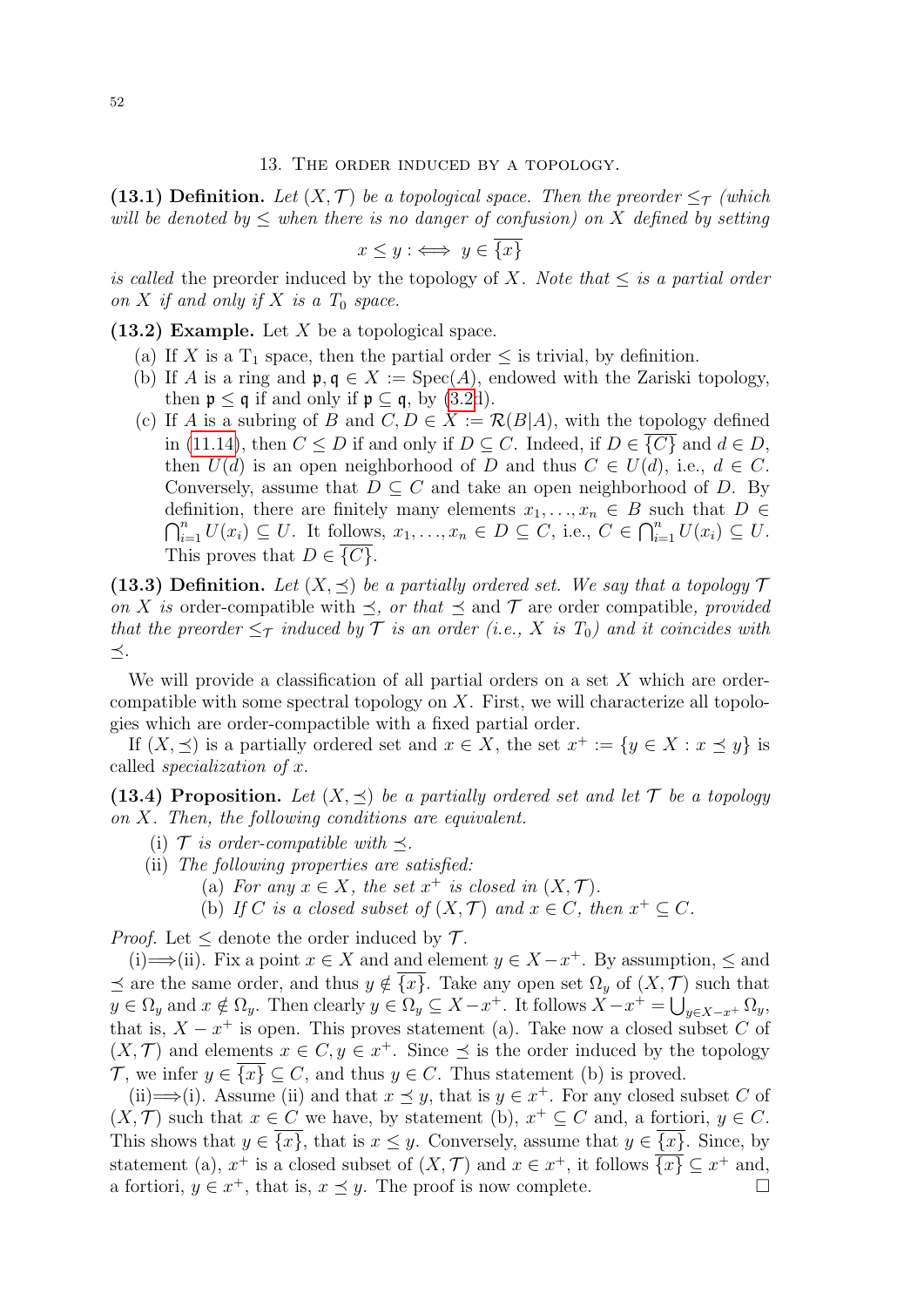<span id="page-52-0"></span>(13.5) Example. Let  $(X, \prec)$  be a partially ordered set.

- (a) Consider the topology  $\mathcal{T}_l$  on X for which the collection  $\{x^+ : x \in X\}$  is a subbasis for the closed sets. Then,  $\mathcal{T}_l$  is the coarsest topology on X which is order-compatible with  $\preceq$ . As a matter of fact, take a closed subset C of  $(X, \mathcal{T}_l)$ . By definition,  $C = \bigcap_{i \in I} D_i$  where  $D_i = \bigcup_{j=1}^{n_i} y_{ij}^+$ , for suitable elements  $y_{ij} \in X$ . Thus, if  $x \in C$ , for any  $i \in I$  there is an index  $j(i) \in \{1, \ldots, n_j\}$  such that  $x \in y_{ii}^+$  $i_{ij(i)}^+$ , i.e.,  $y_{ij(i)} \preceq x$ . It immediately follows that  $x^+ \subseteq C$ . By [\(13.4\)](#page-51-0),  $\mathcal{T}_l$  is order-compatible with  $\preceq$ . By statement (a) of [\(13.4\)](#page-51-0), any topology on X which is order compatible with  $\preceq$  is finer that  $\mathcal{T}_l$ .
- (b) It is easy to verify that the collection of subsets

$$
\{C \subseteq X : \text{for any } x \in C, x^+ \subseteq C\}
$$

of  $X$  is the family of closed sets for a topology on  $X$ , and we will denote such a topology by  $\mathcal{T}_L$ . Clearly, for any  $x \in X$  and any  $y \in x^+$ , we have  $y^+ \subseteq x^+$ , that is,  $x^+$  is closed in  $(X, \mathcal{T}_L)$ . Thus, by [\(13.4\)](#page-51-0),  $\mathcal{T}_L$  is order compatible with  $\prec$  and clearly any topology on X which is order-compatible with  $\prec$  is coarser than  $\mathcal{T}_L$ .

(c) Let  $\mathcal T$  be any topology on X which is order compatible with  $\preceq$ . Then, for any  $x, y \in X$ ,

$$
y \in \overline{\{x\}} \iff x \leq_{\mathcal{T}} y \iff x \preceq y \iff y \in x^+,
$$

that is  $\overline{\{x\}} = x^+$ .

(d) If X is finite and and  $C := \{x_1, \ldots, x_n\} \subseteq X$  is closed, with respect to  $\mathcal{T}_L$ , we have  $x_i^+ \subseteq C$ , for any  $1 \leq i \leq n$ . It follows  $C = \bigcup_{i=1}^n x_i^+$ , that is, C is closed, with respect to  $T_l$ . It follows that  $\mathcal{T}_l = \mathcal{T}_L$ , that is, there is a unique topology on X which is order-compatible with  $\preceq$ .

# <span id="page-52-1"></span>(13.6) Proposition. Let X be a finite  $T_0$  space. Then X is spectral.

*Proof.* Clearly any subset of X is compact. Moreover  $X^{\text{patch}}$  is compact, being it finite. Thus the conclusion follows from  $(11.10)$ .

<span id="page-52-3"></span>(13.7) Corollary. Let  $(X, \preceq)$  be a finite partially ordered set. Then there is a unique spectral topology on X which is order-compatible with  $\preceq$ .

*Proof.* By [\(13.5d](#page-52-0))  $\mathcal{T}_L$  is the unique topology on X which is order compatible with  $\preceq$  and, by definition,  $(X, \mathcal{T}_L)$  is  $T_0$ . Then it suffices to apply [\(13.6\)](#page-52-1).

<span id="page-52-2"></span>(13.8) Proposition ([\[12,](#page-77-2) Proposition 14]). Let  $(X, \preceq)$  be a partially ordered set. Then, there is at most one Noetherian spectral topology on X which is order compatible with  $\preceq$ .

*Proof.* Let  $\mathcal{T}, \mathcal{T}'$  be Noetherian spectral topologies on X which are order-compatible with  $\preceq$ , and let C be a closed subset of  $(X, \mathcal{T})$ . Since  $(X, \mathcal{T})$  is Noetherian, C is union of only finitely many irreducible components, say  $C_1, \ldots, C_n$ , in view of  $(2.17)$ , and they are clearly closed in  $(X, \mathcal{T})$ . Since the topology  $\mathcal T$  is spectral, for each  $1 \leq i \leq n$  there is a point  $x_i \in C_i$  such that  $C_i = \{x_i\}$  (any spectral space is sober). Thus, since  $\mathcal{T}, \mathcal{T}'$  are order-compatible with  $\preceq$  and applying [\(13.5c](#page-52-0)),  $C_i = x_i^+$  is the closure of  $\{x_i\}$  also with respect to the topology  $\mathcal{T}'$ . Thus C is closed in  $(X, \mathcal{T}')$ , being it finite union of closed sets. The converse part is done by exchanging the role of  $\mathcal T$  and  $\mathcal T'$ .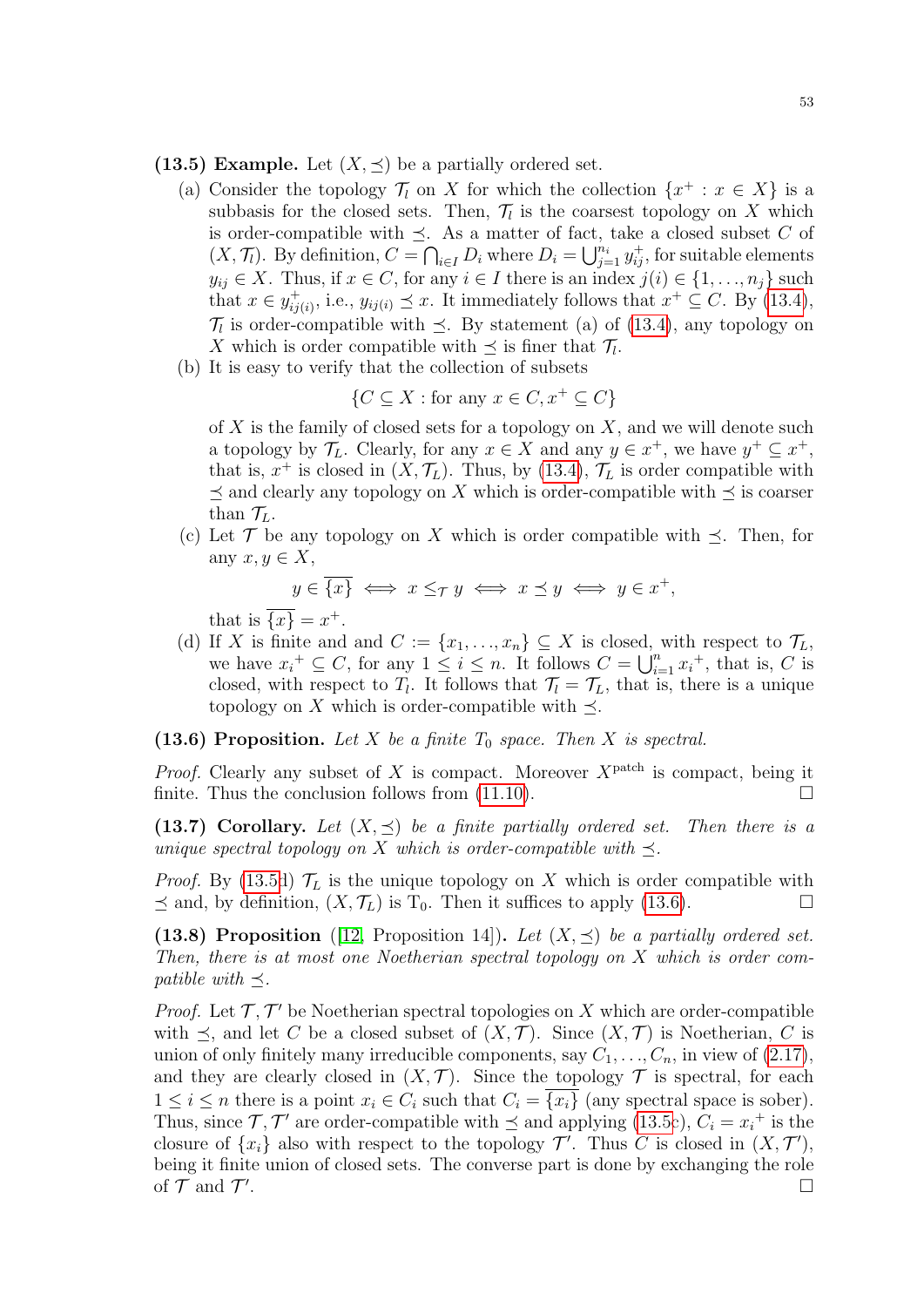<span id="page-53-0"></span>(13.9) Proposition. Let  $X, Y$  be Noetherian spectral spaces. Let  $X, Y$  be endowed by their natural structures of partially ordered sets induced by the topologies. If  $f: X \longrightarrow Y$  is an order-isomorphism (i.e., f is bijective and both f, f<sup>-1</sup> are order preserving), then f is a homeomorphism.

*Proof.* Let C be a closed subset of Y. Keeping in mind the proof of  $(13.8)$ , there are elements  $c_1, \ldots, c_n \in C$  such that  $C = \bigcup_{i=1}^n c_i^+$ . Keeping in mind that f is an order-isomorphism and [\(13.5c](#page-52-0)), it follows that  $f^{-1}(C) = \bigcup_{i=1}^{n} f^{-1}(c_i)^+ = \bigcup_{i=1}^{n} \overline{f^{-1}(c_i)}$ , and thus f is continuous. Apply the same argument to  $f^{-1}$  to show that  $f^{-1}$  is  $\Box$ continuous.

The problem of finding explicitly a ring whose prime spectrum is order isomorphic (and then homeomorphic, by [13.9\)](#page-53-0) to a given finite partially ordered set was solved by Lewis in 1973. In the following we will present an easy example which will put in evidence the crucial role of fiber products for producing such constructions. We start from an easy remark.

<span id="page-53-1"></span> $(13.10)$  Remark. Let K be any field, let T be an indeterminate over K and, for any  $\lambda \in K$  let  $\mathfrak{p}_{\lambda} := (T - \lambda)K[T]$ . Given pairwise distinct elements  $\alpha_1, \ldots, \alpha_n \in K$ , consider the multiplicative subset  $S := K[T] - \bigcup_{i=1}^{n} \mathfrak{p}_{\alpha_i}$  and let  $A := K[T]_S$ . Keeping in mind the Prime avoidance Lemma and applying properties of localization, we infer that Spec(A) is homeomorphic and order isomorphic to  $\{(0), \mathfrak{p}_{\alpha_i} : 1 \leq i \leq n\}$ . Thus A has precisely n maximal ideals, namely  $\mathfrak{m}_i := \mathfrak{p}_{\alpha_i} A$ , for  $1 \leq i \leq n$ . Furthermore, we easily infer that  $A/\mathfrak{m}_i \cong K$ , for  $1 \leq i \leq n$  (an isomorphim is induced by the extension to A of the canonical ring homomorphism  $K[T] \longrightarrow K, f \mapsto f(\alpha_i)$ .

(13.11) Example. Consider the finite  $X := \{a, b, c, d, e, f\}$ , partially orderd by an order  $\preceq$  whose Hasse diagram diagram is



By [\(13.5d](#page-52-0)) and [\(13.7\)](#page-52-3), the unique topology  $\mathcal{T}_L$  which is order compatible with the given partial order is spectral. We will find a ring  $D$  such that  $Spec(D)$  is order isomorphic  $(X, \preceq)$  (and, a fortiori,  $Spec(D)$ ) is homeomorphic to X, endowed with the unique topology inducing  $\preceq$ , by [\(13.9\)](#page-53-0). Take a field K, an indeterminate T over K, distinct elements  $\alpha, \beta \in K$  and consider the multiplicative subset

$$
S := K[T] - ((T - \alpha)K[T] \cup (T - \beta)K[T])
$$

of K[T]. By [\(13.10\)](#page-53-1), the prime spectrum of the ring  $B := K[T]_S$  is order isomorphic to the subset  $\{d, e, f\}$  of X, and the residue fields of the two maximal ideals  $\mathfrak{m}_{\alpha}, \mathfrak{m}_{\beta}$ of B are isomorphic to K. Now choose  $K := L(U)$ , where L is any field and U is an indeterminate over L. Consider pairwise distinct elements  $\lambda_1, \lambda_2, \lambda_3 \in L$  and set  $A := L[U]_{\Sigma}$ , where

$$
\Sigma := L[U] - \bigcup_{i=1}^{3} ((U - \lambda_i)L[U]),
$$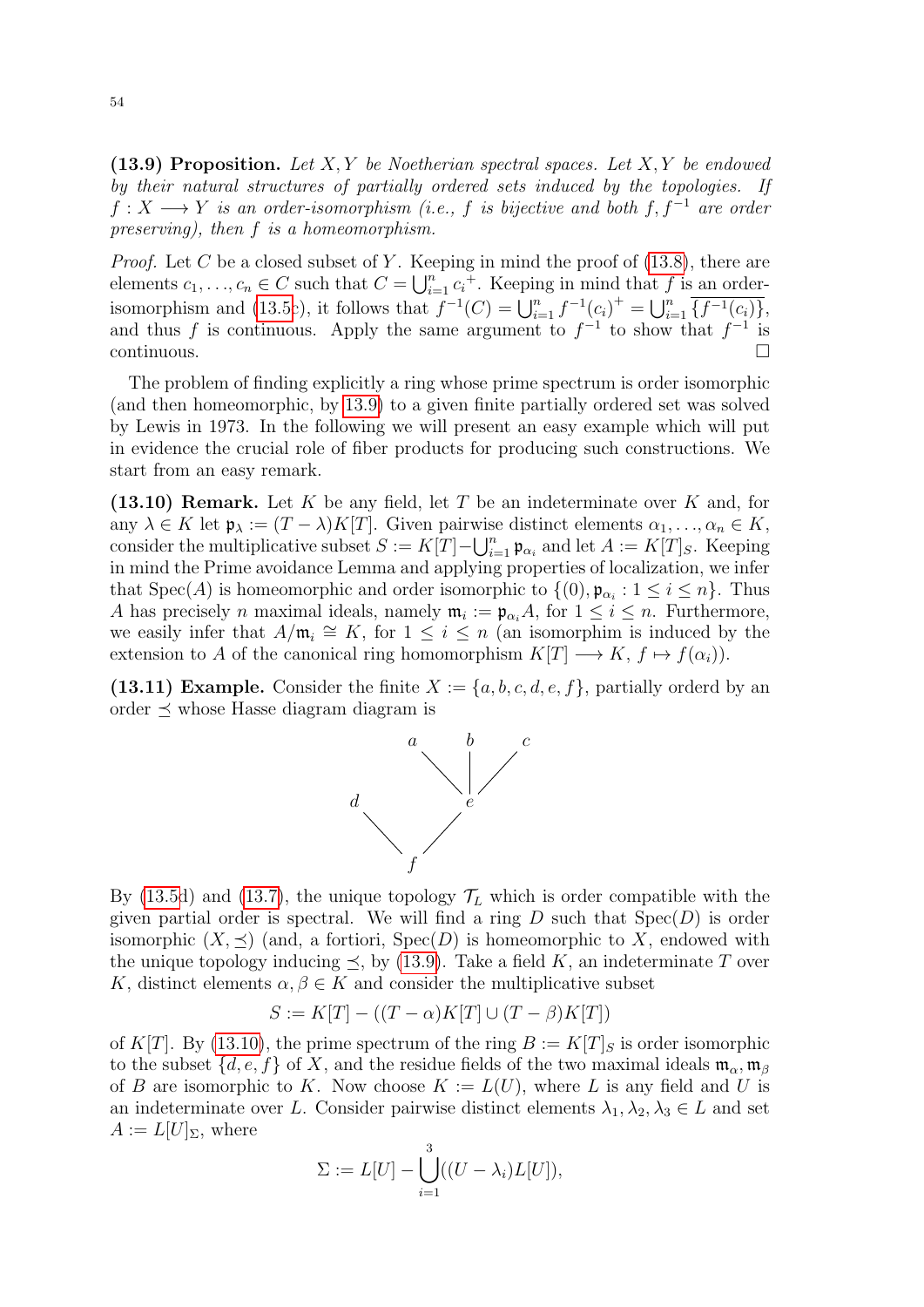and note that  $A \subseteq K$ . Again by [\(13.10\)](#page-53-1), Spec(A) is order isomorphic to the subset  ${a, b, c, e}$  of X. By the Chinese Remainder Theorem, the canonical ring homomorphism  $\pi : B \longrightarrow (B/\mathfrak{m}_{\alpha}) \times (B/\mathfrak{m}_{\beta}) = K \times K$  is surjective. Since  $K \times A$  is a subring of  $K \times K$ , we can consider the ring  $D := \pi^{-1}(K \times A)$ . By applying [\(4.2\)](#page-19-0) and [\(4.11\)](#page-21-0) it follows that  $Spec(D)$  is order isomorphic to X.

 $(13.12)$  Proposition. Let X be a spectral space and let

 $\mathcal{O} := \{X - \Omega : \Omega \text{ open and compact in } X\} \cup \{X\}.$ 

Then there is a (unique) topology on X for which  $\mathcal O$  is a basis of open sets. This topology is called the inverse topology (with respect to the given spectral topology) on X. We will denote by  $X^{inv}$  the set X, endowed with the inverse topology. Moreover, if  $Y \subseteq X$ , we will denote by  $\overline{Y}^{\dagger}$  the closure of Y, with respect to the inverse topology.

*Proof.* It suffices to note that  $\mathcal O$  is closed under finite intersection. As a matter of fact, if  $\Omega, \Omega'$  are open and compact in X, then  $\Omega \cup \Omega'$  is open and compact too, and thus  $(X - \Omega) \cap (X - \Omega') = X - (\Omega \cup \Omega') \in \mathcal{O}$ .

The following result justifies the choice of the terminology.

# <span id="page-54-1"></span> $(13.13)$  Proposition. Let X be a spectral space. The following properties hold.

- (a)  $X^{\text{inv}}$  is a  $T_0$  space.
- (b) If  $x, y \in X$ ,  $\leq$  is the order induced by the topology of X and  $\leq_i$  is the order induced by the inverse topology, then

$$
x \le y \iff y \le x.
$$

*Proof.* (a). Take distinct points  $x, y \in X$ . Since X is spectral, it is T<sub>0</sub>, and thus there is an open set U of X such that  $x \in U$ ,  $y \notin U$ . Moreover, since X has a basis of open and compact subspaces (being it spectral), there is an open and compact subspace of X such that  $x \in \Omega \subseteq U$ . Since  $y \notin U$ , then  $y \notin \Omega$ , a fortiori. Thus  $V := X - \Omega$  is, by definition, an open neighborhood of y, with respect to the inverse topology, and  $x \notin V$ . It follows that  $X^{\text{inv}}$  is a  $T_0$  space.

(b). Assume  $x \leq y$  and let U be an open neighborhood of x, with respect to the inverse topology. By definition, there is an open and compact subspace  $\Omega$  of X such that  $x \in X - \Omega \subseteq U$ . Since  $x \leq y$  and  $X - \Omega$  is closed in X, it follows  $y \in \overline{\{x\}} \subseteq X - \Omega \subseteq U$ . It follows  $x \in \overline{\{y\}}^1$ . Conversely, assume that  $y \leq_i x$  and let  $V$  be an open neighborhood of  $y$ , with respect to the given spectral topology of X. Since X is spectral, there is an open and compact subspace  $\Omega$  of X such that  $y \in \Omega \subseteq V$ . By definition, the set  $\Omega$  is closed in X<sup>inv</sup> and, keeping in mind that  $y \leq_i x$ , we have  $x \in \overline{\{y\}}^i \subseteq \Omega \subseteq V$ , that is,  $y \in \overline{\{x\}}$ .

<span id="page-54-0"></span>(13.14) Theorem (Hochster duality [\[12,](#page-77-2) Proposition 8]). Let X be a spectral space. Then, the following properties hold.

(a) The collection

 $\mathcal{O} := \{X - \Omega : \Omega \text{ open and compact in } X\} \cup \{X\}$ 

is a basis of open and compact subspaces of  $X^{inv}$ .

(b)  $X^{\text{inv}}$  is a spectral space and the patch topology of  $X^{\text{inv}}$  is equal to the patch topology of X.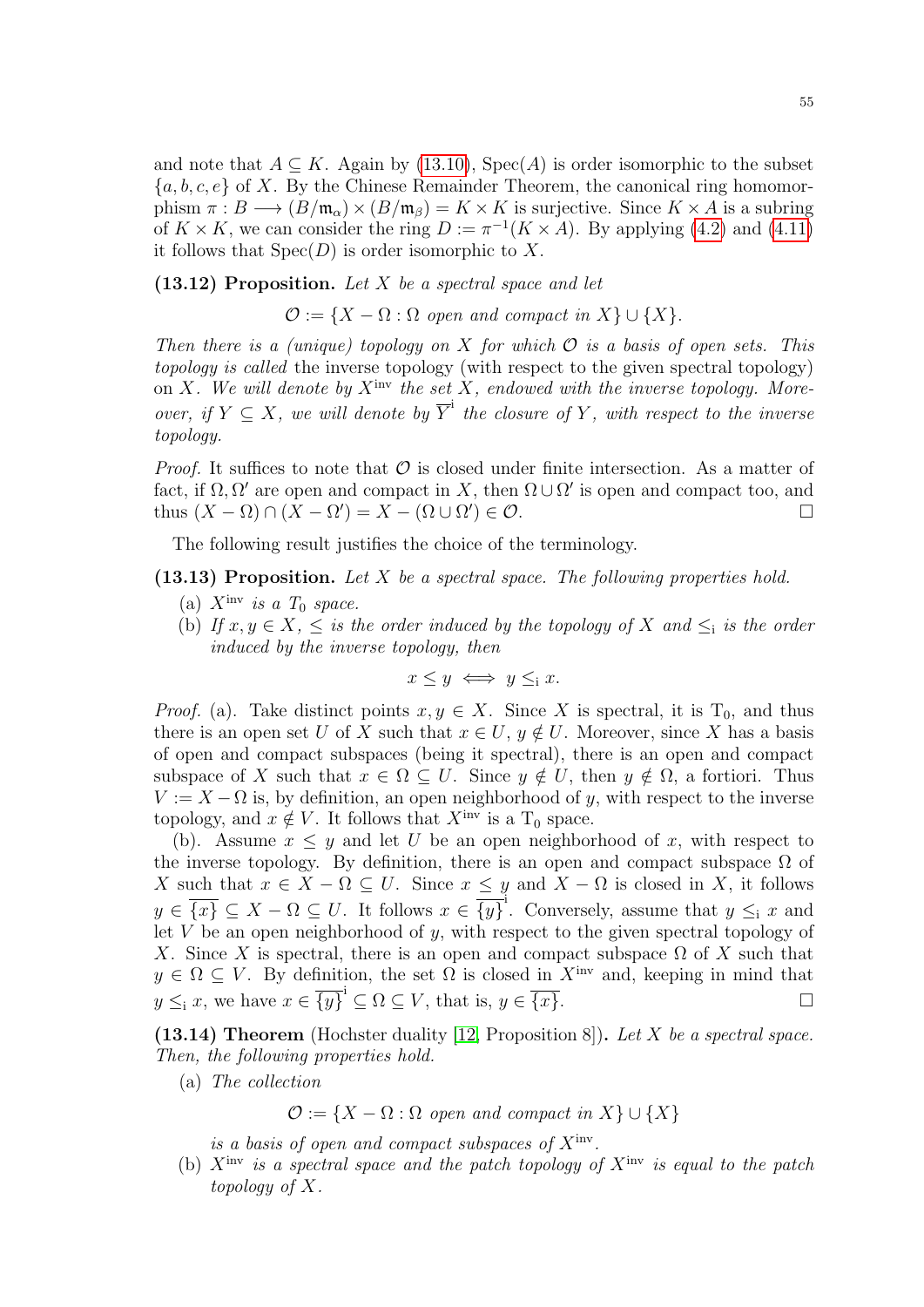(c)  $(X<sup>inv</sup>)<sup>inv</sup>$  is X.

*Proof.* (a). The inverse topology on X is coarser than the patch topology of X, since, by definition, the members of  $\mathcal O$  are clopen in  $X^{\text{patch}}$ . Since X is spectral, then  $X^{\text{patch}}$  is compact, by [\(11.10\)](#page-42-2) and thus the members of  $\mathcal{O}$  are compact in  $X^{\text{patch}}$ , being them, in particular, closed in  $X<sup>patch</sup>$ . A fortiori, they are compact as subspaces of  $X$ .

(b) Let V be an open and compact subspace of  $X<sup>inv</sup>$ . Being it open, V is a union of a subcollection of  $O$ . By compactness, we can assume that such a subcollection is finite. Thus  $V = \bigcup_{i=1}^{n} (X - \Omega_i)$ , for some open and compact subspaces  $\Omega_1, \ldots, \Omega_n$ of X. Since X is spectral,  $\bigcap_{i=1}^{n} \Omega_i$  is compact in X, in view of [\(11.11\)](#page-43-1), and thus  $V = \bigcup_{i=1}^n (X - \Omega_i) = X - \bigcap_{i=1}^{n^*-1} \Omega_i \in \mathcal{O}$ . It follows that  $\mathcal O$  is precisely the set of all open and compact subspaces of  $X<sup>inv</sup>$ .

Now, let B be the basis of open and compact subspaces of X, and let  $\mathcal T$  be a topology on X. Since  $\mathcal{B} := \{X - U : U \in \mathcal{O}\}\$ ,  $\mathcal{B}$  is a collection of clopen sets for  $\mathcal{T}$  if and only if  $\mathcal O$  is a collection of clopen sets for  $\mathcal T$ . It follows that the patch topology of X and the patch topology on  $\hat{X}^{\text{inv}}$  are the same topology. Keeping in mind part (a) and [\(11.10\)](#page-42-2), it follows that  $X<sup>inv</sup>$  is spectral.

(c). By the proof of part (b),  $\mathcal O$  consists precisely of the open and compact subspaces of  $X<sup>inv</sup>$ . By definition, a basis of open sets for the inverse topology of  $X<sup>inv</sup>$  is given by the complements of the members of  $\mathcal{O}$ , that is, such a basis is precisely  $\beta$ . The proof is now complete.

#### 14. Topology and irredundant intersections.

<span id="page-55-0"></span>(14.1) Definition ([\[14\]](#page-77-6)). Let D be a set and let A, C be subsets of D such that  $A \subseteq C$ . If X is a fixed collection of subsets of D and  $F \subseteq D$ , set

$$
\mathcal{V}(F) := \{ B \in X : F \subseteq B \} \qquad \mathcal{U}(F) := X - \mathcal{V}(F)
$$

and, with a small abuse of notation, set  $V(d) := V({d})$ ,  $\mathcal{U}(d) := \mathcal{U}({d})$ , for any  $d \in D$ .

We say that X is C-representation of A if  $A = \bigcap_{B \in X} B \cap C$ . Moreover, we will say that a C-representation  $X$  is spectral if  $X$  is a spectral space and the collection of sets  $\{\mathcal{U}(d): d \in D\}$  is a subbasis of open and compact subspaces of X. When X is a C-representation of A and  $C := D$ , we will simply say that X is a representation of A.

<span id="page-55-1"></span>(14.2) Remark. Preserve the notation of  $(14.1)$  and let X be a topological space, whose points are subsets of D, such that  $\{\mathcal{U}(d) : d \in D\}$  is a subbasis of open sets for X. Then, the order induced by the topology is the inclusion  $\subseteq$ .

As a matter of fact, let  $G, H \in X$  and assume that  $G \leq H$ , i.e.,  $H \in \{G\}$ . Then  $g \in G$  is equivalent to  $G \in V(g)$  and, since  $V(g)$  is, by definition, closed in X, it follows  $H \in \{G\} \subset \mathcal{V}(q)$  and, in particular,  $q \in H$ . This proves that  $G \subset H$ .

Conversely, assume that  $G \subseteq H$  and let  $\Omega$  be an open neighborhood of H. By definition, there is a finite subset F of D such that  $H \in \bigcap_{f \in F} \mathcal{U}(f) \subseteq \Omega$ . Since  $G \subseteq H$ , we infer that  $G \in \bigcap_{f \in F} \mathcal{U}(f)$ . It follows  $G \in \Omega$ , and thus  $H \in \{G\}$ .

<span id="page-55-2"></span>(14.3) Proposition ([\[14,](#page-77-6) Lemma 3.2]). We preserve the notation of  $(14.1)$  and assume that X is a spectral C-representation of A. Then X contains a minimal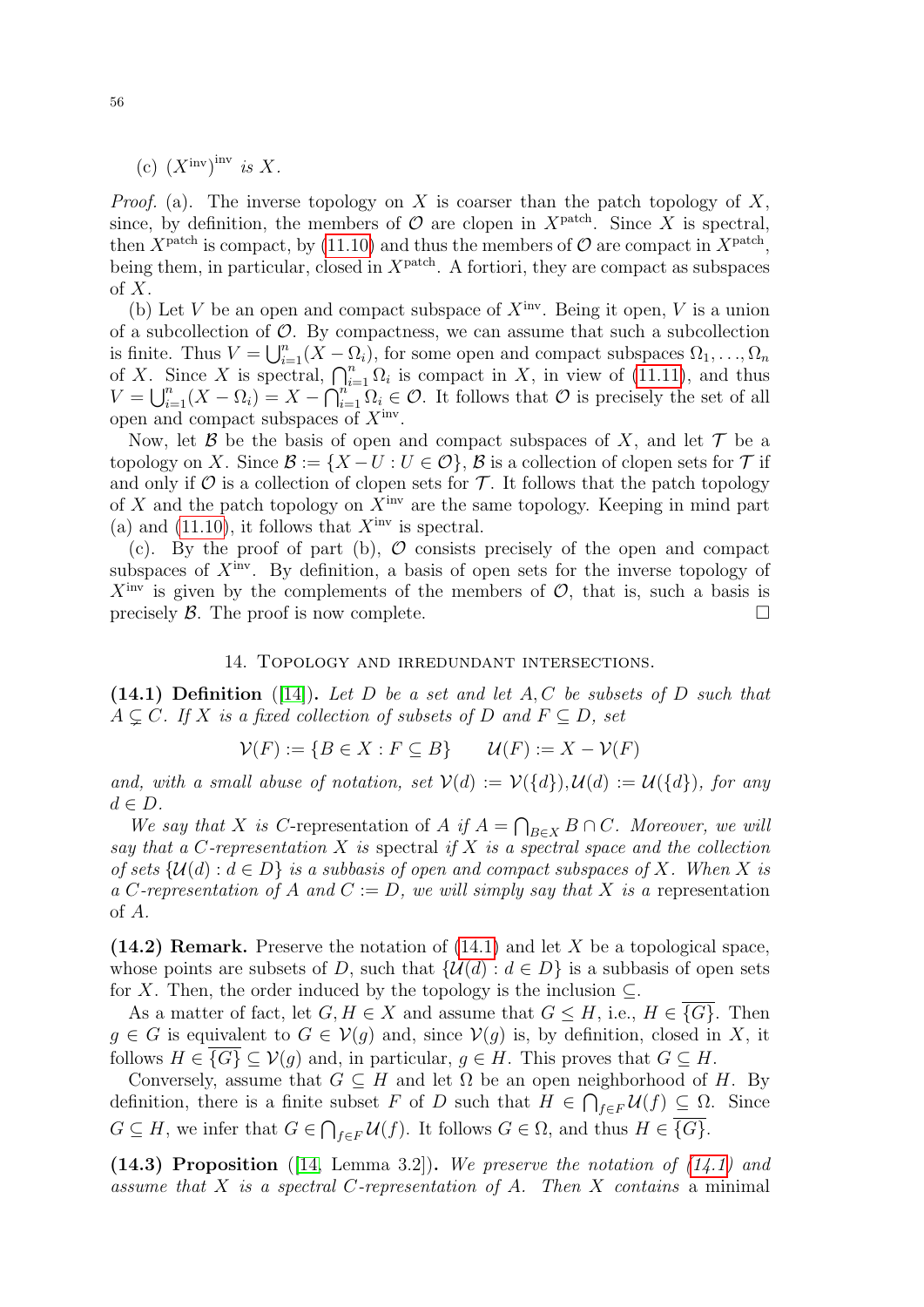closed C-representation of A (i.e., a closed subset of X that is minimal, under inclusion, among closed C-representations of  $A$ ).

*Proof.* Let  $\Sigma$  be the collection of all closed (in X) C-representations of A, partially ordered by inclusion  $\supset$ . The set  $\Sigma$  is clearly nonempty, since  $X \in \Sigma$ . Let  $\mathcal{C} \subset \Sigma$  be a chain and let  $Y := \bigcap \mathcal{C}$ . Then Y is clearly closed in X (being it intersection of closed subsets of  $X$ ). We want to show that Y is a C-representation of A. The inclusion  $A \subseteq \bigcap_{B \in Y} B \cap C$  is obvious. Conversely, take an element  $d \in \bigcap_{B \in Y} B \cap C$ . It follows  $Y \subseteq V(d)$  and, in other words,  $\mathcal{U}(d) \subseteq \bigcup_{T \in \mathcal{C}} (X - T)$ . Since, by assumption,  $\mathcal{U}(d)$  is compact, the open cover  $\{X-T : T \in \mathcal{C}\}\$  of  $\mathcal{U}(d)$  has a finite subcover and, keeping in mind that  $\mathcal C$  is a chain, it follows that there exists a set  $T^* \in \mathcal C$  such that  $\mathcal{U}(d) \subseteq X - T^*$ . In other words,  $T^* \subseteq \mathcal{V}(d)$  and, since  $T^*$  is a C-representation of A, being  $T^* \in \Sigma$ , we have  $d \in \bigcap_{B \in T^*} B \cap C = A$ . This argument proves that  $A = \bigcap_{B \in Y} B \cap C$ , that is,  $Y \in \Sigma$ . The conclusion follows immediately by applying Zorn's Lemma.

(14.4) Definition. We preserve the notation of  $(14.1)$  and let Z be a C-representation of A. We say that a set  $B \in \mathbb{Z}$  is irredundant in  $\mathbb{Z}$  if  $A \subsetneq \cap$  $H \in \mathbb{Z}, H \neq B$  $H \cap C$ .

<span id="page-56-0"></span>(14.5) Remark. We preserve the notation of [\(14.1\)](#page-55-0) and assume that  $Z \subseteq Z'$  are C-representations of A. If  $B \in \mathbb{Z}$  is irredundant in  $\mathbb{Z}'$ , then B is irredundant in Z too. Indeed we have

$$
A=\bigcap_{H\in Z}H\cap C=\bigcap_{H\in Z'}H\cap C\subsetneq\bigcap_{H\in Z',H\neq B}H\cap C\subseteq\bigcap_{H\in Z,H\neq B}H\cap C
$$

If X is a spectral space and  $Y \subseteq X$ , we will denote the closure of Y in the patch topology by  $\overline{Y}^p$ .

<span id="page-56-2"></span>(14.6) Proposition ([\[14,](#page-77-6) Lemma 3.3]). We preserve the notation of  $(14.1)$  and assume that X is a spectral C-representation of A. If  $Z \subseteq X$  is a C-representation of A and  $B \in \mathbb{Z}$ , then B is irredundant in Z if and only if B is irredundant in  $\overline{Z}^p$ .

*Proof.* First, assume that  $B$  is irredundant in  $Z$ . By definition, there exists an element  $d \in D - B$  such that  $d \in H$ , for any  $H \in Z - \{B\}$ . It follows that  $Z \subseteq V(d) \cup \{B\}$ . By [\(11.8\)](#page-42-0), the patch topology of X is finer than the given spectral topology of X and Hausdorff. It follows immediately that  $V(d) \cup \{B\}$  is closed in the patch topology of X, and thus  $Z \subseteq V(d) \cup \{B\}$  implies  $\overline{Z}^{p'} \subseteq V(d) \cup \{B\}$ . We infer that  $\overline{Z}^{\overline{p}} - {\overline{B}} \subseteq V(d)$ , and thus, since  $d \notin B$ ,

$$
\bigcap_{H \in \overline{Z}^{\mathcal{P}}, H \neq B} H \cap C \supsetneq \bigcap_{H \in \overline{Z}^{\mathcal{P}}} H \cap C,
$$

meaning that B is irredundant in  $\overline{Z}^{\text{p}}$ .

The converse part is obvious, keeping in mind that  $Z \subseteq \overline{Z}^p$  and [\(14.5\)](#page-56-0).

<span id="page-56-1"></span>(14.7) Proposition ([\[14,](#page-77-6) Lemma 3.3]). We preserve the notation of  $(14.1)$  and assume that X is a spectral C-representation of A. If  $Z \subseteq X$  is a C-representation of A and  $B \in \mathbb{Z}$  is irredundant in Z, then B is an isolated point of Z, equipped with both the spectral and the patch subspace topology.

*Proof.* Take an element  $d \in \bigcap_{H \in \mathbb{Z}, H \neq B} H \cap C$  and  $d \notin B$ . Then we easily obtain  $Z - \{B\} = Z \cap V(d)$ . Keeping in mind that  $V(d)$  is closed both in the spectral topology and in the patch topology of X, in view of [\(11.8\)](#page-42-0), the conclusion follows.  $\Box$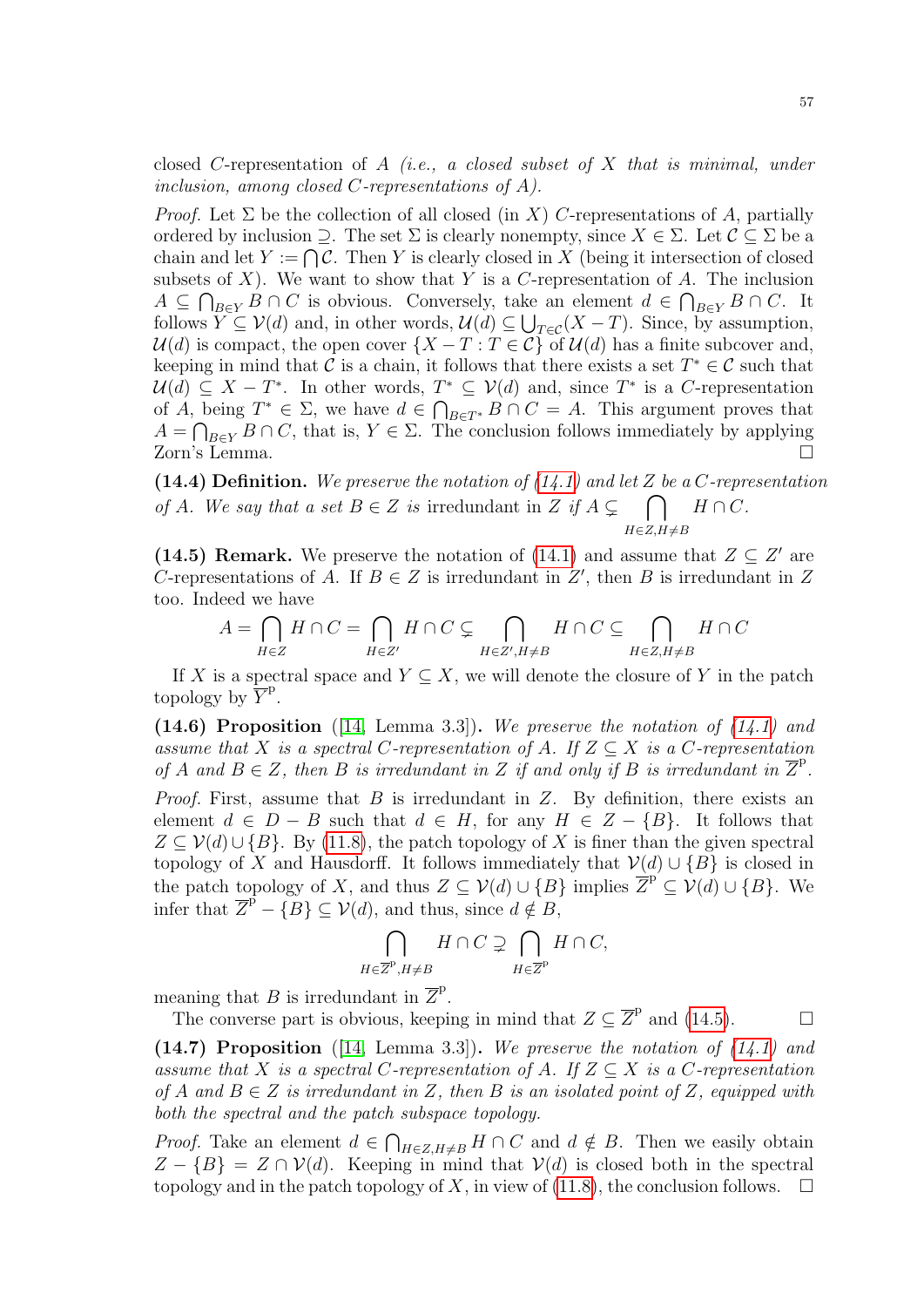Let X be a topological space,  $Y \subseteq X$  and  $\leq$  be the preorder induced by the topology. Then the set

$$
Y^{\text{sp}} := \bigcup_{y \in Y} y^+ = \{ x \in X : x \ge y, \text{ for some } y \in Y \}
$$

is called the specialization of  $Y$ .

<span id="page-57-0"></span>(14.8) Remark. Let X be a topological space and let  $Y \subseteq X$ . Then clearly  $Y \subseteq Y^{sp}$  and the equality holds whenever Y is closed. Indeed, if Y is closed and  $x \in Y^{\text{sp}}$ , take an element  $y \in Y$  such that  $x \geq y$ . It follows  $x \in \overline{\{y\}} \subseteq \overline{Y} = Y$ .

<span id="page-57-4"></span>(14.9) Proposition ([\[6,](#page-77-7) Lemma 1.1]). Let X be a spectral space and let Y be a subset of X. Then the following equality  $\overline{Y} = (\overline{Y}^{\mathrm{p}})^{\mathrm{sp}}$  holds.

*Proof.* By [\(11.8\)](#page-42-0), the patch topology of X is finer than the given spectral topology, and thus we have  $\overline{Y}^{\tilde{p}} \subseteq \overline{Y}$ . By [\(14.8\)](#page-57-0) we immediately infer that  $(\overline{Y}^p)^{sp} \subseteq \overline{Y}$ . Conversely, take a point  $x \in Y$  and let

 $\mathcal{F} := \{ \Omega \cap \overline{Y}^{\mathsf{p}} : \Omega \text{ open and compact in } X, x \in \Omega \}$ 

Since  $x \in \overline{Y}$ , F consists of nonempty sets and, in view of [\(11.11\)](#page-43-1), it is closed under finite intersections. It follows that  $\mathcal F$  is a collection of closed subsets of  $X^{\text{patch}}$  with the finite intersection property. Since X is spectral,  $X^{\text{patch}}$  is compact, by [\(11.10\)](#page-42-2), and thus there is a point  $x_0 \in \bigcap \mathcal{F}$ . Since open and compact subspaces of X form a basis for the topology of X, it immediately follows that  $x \in \overline{\{x_0\}}$ , that is,  $x \ge x_0$ . The conclusion is now clear.

If  $(X, \leq)$  is a partially ordered set, let  $Min(X)$  (resp.,  $Max(X)$ ) denote the set of all minimal (resp., maximal) elements of  $X$ .

<span id="page-57-1"></span>(14.10) Proposition. Let X be a spectral space and let  $x \in X$ . Then, there are elements  $y \in \text{Min}(X), z \in \text{Max}(X)$  such that  $y \leq x \leq z$  (where  $\leq$  is the order induced by the topology of  $X$ ).

*Proof.* By assumption, there are some ring A, a homeomorphism  $f : \text{Spec}(A) \longrightarrow X$ and consider the prime ideal  $\mathfrak{p} := f^{-1}(x)$  of A. By Zorn's Lemma, there are a maximal ideal **m** of A and a minimal prime ideal **n** of A such that  $\mathbf{n} \subseteq \mathbf{p} \subseteq \mathbf{m}$ . It is easily verified that  $f$  is an isomorphism of partially ordered sets, being it a homeomorphism, and thus it is sufficient to take  $y := f(\mathfrak{n}), z := f(\mathfrak{m})$  to get the conclusion, keeping in mind that the order of  $Spec(A)$  is the inclusion (see  $(13.2b)$  $(13.2b)$ ).

<span id="page-57-2"></span>(14.11) Proposition. Preserve the notation of  $(14.1)$ , let X be a spectral Crepresentation of A. Then,  $Min(X) \neq \emptyset$  and it is a C-representation of A.

*Proof.* By [\(14.10\)](#page-57-1),  $Min(X)$  is nonempty. Clearly,  $A \subseteq C \cap \bigcap_{B \in Min(X)} B$ . Conversely, take an element  $d \in C \cap \bigcap_{B \in \text{Min}(X)} B$  and fix a set  $H \in X$ . Keeping in mind [\(14.2\)](#page-55-1) and [\(14.10\)](#page-57-1), we can pick a set  $B \in \text{Min}(X)$  such that  $B \subseteq H$ . Since  $d \in$  $\bigcap_{B \in \text{Min}(X)} B$  we have  $d \in H$ . Since X is a C-representation of A, we infer that  $A = C \cap \bigcap_{H \in X} H \supseteq C \cap \bigcap_{B \in \text{Min}(X)} B$ . The conclusion is now clear.

<span id="page-57-3"></span>(14.12) Corollary. Preserve the notation of  $(14.1)$ , let X be a spectral C-representation of A, and let  $Y \subseteq X$  be a nonempty closed set. Then Y is a C-representation of A if and only if  $\text{Min}(Y)$  is a C-representation of A.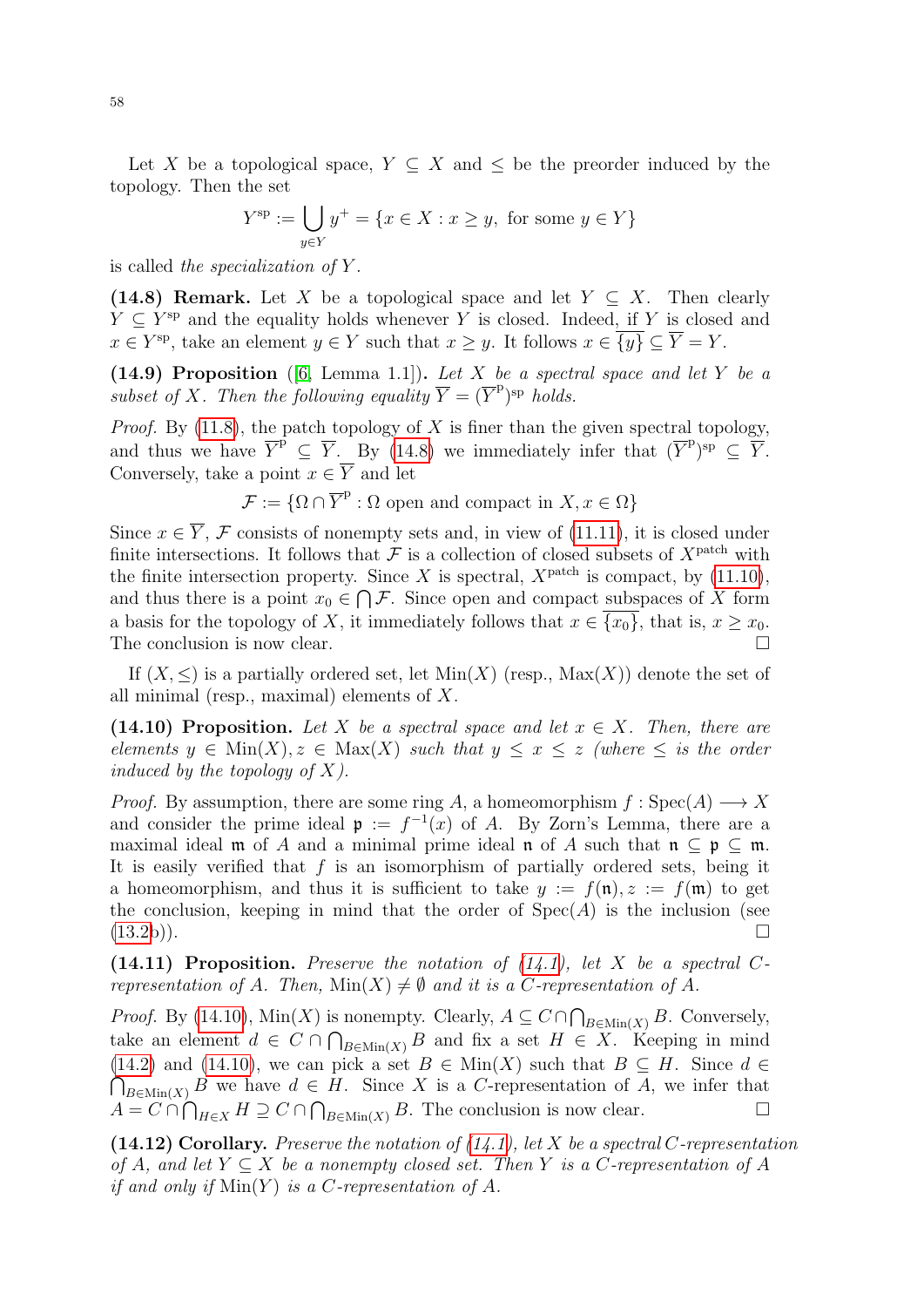*Proof.* Keeping in mind  $(3.6a)$ , Y is a spectral subspace of X. Then, it is sufficient to apply  $(14.11)$ .

<span id="page-58-1"></span>(14.13) Definition. We preserve the notation of  $(14.1)$  and let X be a spectral Crepresentation of A. A subspace of X of the form  $Min(Y)$ , for some minimal closed C-representation Y of A, is a C-representation of A, by  $(14.12)$ , and it is called a minimal C-representation of A.

In view of  $(14.11)$ , any spectral C-representation of A contains a minimal Crepresentation of A.

<span id="page-58-2"></span>(14.14) Proposition ([\[14,](#page-77-6) Lemma 3.5]). Preserve the notation of  $(14.1)$ , let X be a spectral C-representation of A and let  $Z \subseteq X$  be a minimal C-representation of A. Then, the following statements hold.

- (a)  $\overline{Z}$  is a minimal closed C-representation of A.
- (b)  $\overline{Z}^{\text{p}}$  is a minimal C-representation of A, among the the closed C-representations of A, with respect to the patch topology of  $X$ .
- (c) We have  $Z = \text{Min}(\overline{Z}) = \text{Min}(\overline{Z}^{\text{p}})$  and  $\overline{Z} = Z^{\text{sp}}$ .

*Proof.* By definition, there exists a minimal closed C-representation  $\Gamma$  of A such that  $Z = \text{Min}(\Gamma)$ . Keeping in mind that  $\Gamma$  is closed, we have  $\overline{Z} \subseteq \Gamma$ . Since  $\overline{Z}$  is a closed C-representation of A, the minimality of  $\Gamma$  implies  $\overline{Z} = \Gamma$ , proving that  $\overline{Z}$ is a minimal closed  $C$ -representation of  $A$ . Furthermore, the last equality implies  $Z = \text{Min}(Z)$ .

Since  $Z \subseteq \overline{Z}^p$ , it follows that  $\overline{Z}^p$  is a C-representation of A. Now, let Y be a C-representation of A such that  $Y \subseteq \overline{Z}^p$  and Y is closed, with respect to the patch topology of X. We want to show that  $Y = \overline{Z}^p$ . By [\(14.9\)](#page-57-4),  $Y^{sp}$  is closed in X and it is a C-representation of A, since  $Y \subseteq Y^{\text{sp}}$ . Moreover, again by [\(14.9\)](#page-57-4), we have  $Y^{\text{sp}} \subseteq (\overline{Z}^{\text{p}})^{\text{sp}} = \overline{Z}$ . Since, by part (a) (which we proved before),  $\overline{Z}$  is a minimal closed C-representation of A, we infer that  $Y^{sp} = \overline{Z}$ . By applying [\(14.10\)](#page-57-1) to the spectral subspace  $\overline{Z}$  of X, it is easily shown that  $(\text{Min}(\overline{Z}))^{\text{sp}} = \overline{Z} = Y^{\text{sp}}$  and, since we have already proved that  $Z = \text{Min}(\overline{Z})$ , we deduce that

$$
Y^{\rm sp} = (\text{Min}(\overline{Z}))^{\rm sp} = Z^{\rm sp}.
$$

Moreover, since, by definition, the elements of  $Z$  are pairwise not comparable, we have  $Z = \text{Min}(Z^{\text{sp}})$ . It follows that

$$
Min(Y) = Min(Ysp) = Min(Zsp) = Z \qquad (*)
$$

and, in particular,  $Z \subseteq Y$ . Since, by assupmption,  $Y \subseteq \overline{Z}^{\mathbb{P}}$  and Y is closed in the patch topology of X, it finally follows  $Y = \overline{Z}^{p}$  and, by  $\overline{(\star)}, Z = \text{Min}(\overline{Z}^{p})$ . It remains to show that  $\overline{Z} = Z^{\rm sp}$ . Since  $Z = \text{Min}(\overline{Z})$ , then  $Z^{\rm sp} = (\text{Min}(\overline{Z}))^{\rm sp} = \overline{Z}$ . The proof is now complete.

If X is a topological space and  $Y \subseteq X$ , we will denote by  $\overset{\circ}{Y}$  the interior of Y.

<span id="page-58-0"></span>(14.15) Proposition ([\[15,](#page-77-8) Lemma 2.5]). Let X be a spectral space and let  $x \in X$ . Then, the following conditions are equivalent.

- (i) x is a minimal point of X (with respect to the order induced by the topology).
- (ii) If Y is an open neighborhood of x in X<sup>patch</sup>, then  $x \in \stackrel{\circ}{Y}$ .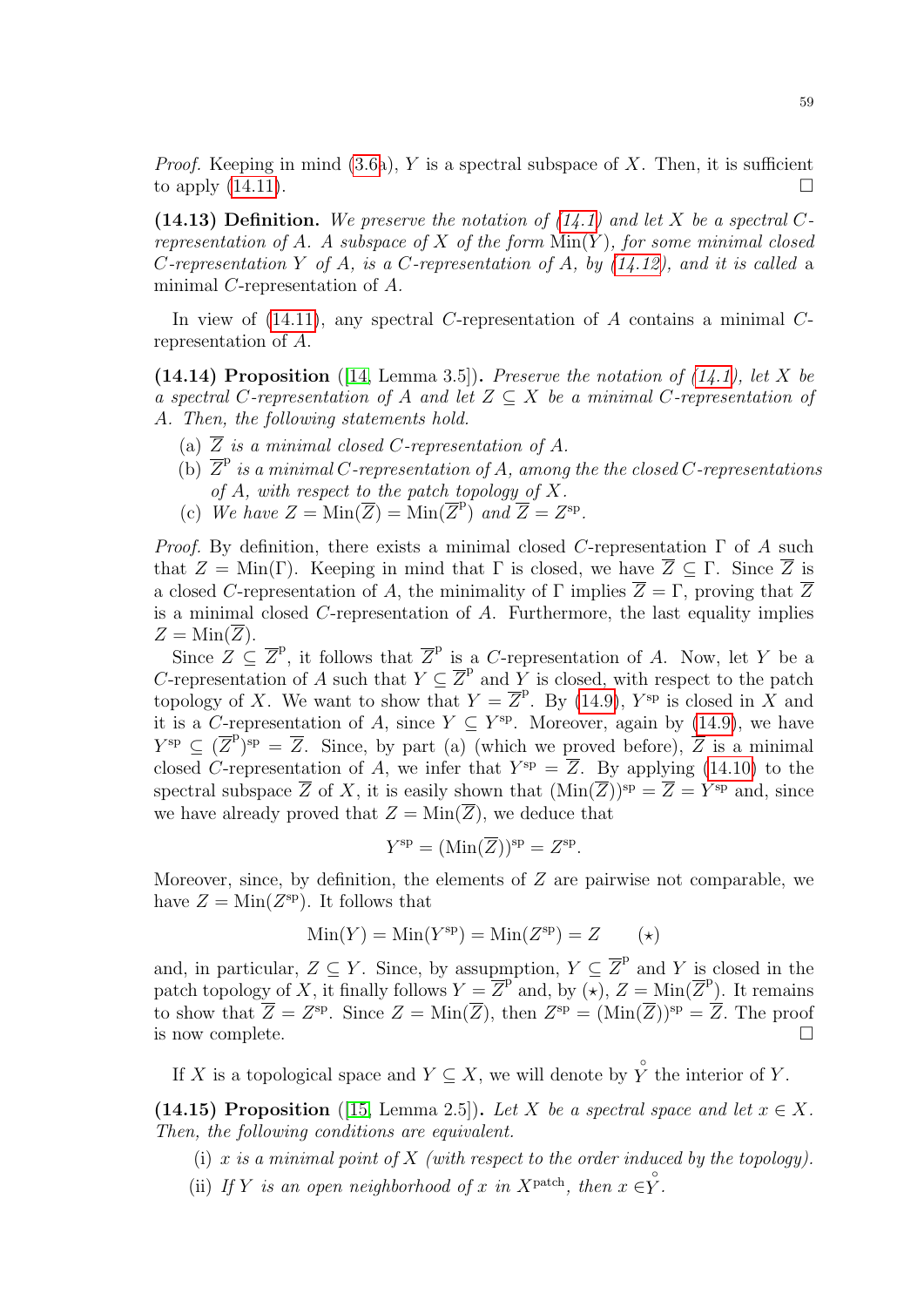*Proof.* (i)  $\Longrightarrow$  (ii). Let Y be an open neighborhood of x in X<sup>patch</sup> and assume, by contradiction, that  $x \notin \hat{Y}$ . By definition, for any open and compact subset  $\Omega$  of X such that  $x \in \Omega$  we have  $\Omega \nsubseteq Y$ . Keeping in mind [\(11.11\)](#page-43-1), it follows that

 $\mathcal{F} := \{ \Omega \cap (X - Y) : \Omega \subseteq X \text{ open and compact}, x \in \Omega \}$ 

has the finite intersection property and, by definition, it consists of closed subsets of  $X^{\text{patch}}$ . Then [\(11.10\)](#page-42-2) implies that there is a point  $x_0 \in \bigcap \mathcal{F}$ . Since open and compact subspaces of X form a basis for the topology, it easily follows that  $x_0 \leq x$ and, since x is minimal,  $x_0 = x$ , a contradiction, since  $x_0 \in \bigcap \mathcal{F} \subseteq X - Y$ , but  $x \in Y$ .

(i)  $\implies$  (i). By contradiction, assume that there exists a point  $y \in X$  such that  $y < x$ . Thus,  $x \in \overline{\{y\}}$  and there exists an open and compact subspace U of X such that  $y \in U$  and  $x \notin U$ . By definition,  $Y := X - U$  is an open neighborhood of x in  $X^{\text{patch}}$ , and thus, by assumption  $x \in Y$ . Then, there is an open neighborhoof V of x  $(in X)$  such that  $V \subseteq Y$ . Since  $x \in \{y\}$ , it follows  $y \in V$  and, a fortiori,  $y \in X - U$ ,  $\alpha$  contradiction.

<span id="page-59-0"></span> $(14.16)$  Proposition. Let X be a spectral space. Then, the subspace topologies induced on  $\text{Min}(X)$  by the given spectral topology and by the patch topology are the same.

*Proof.* Let U be an open set of  $Min(X)$ , equipped with the subspace topology induced by the patch topology of X. Then, there is an open subset Y of  $X<sup>patch</sup>$  such that  $U = \text{Min}(X) \cap Y$ . By [\(14.15\)](#page-58-0), we have  $U = \hat{Y} \cap \text{Min}(X)$  and thus U is open in  $Min(X)$ , with respect to the subspace topology induced by the given spectral topology of X.

<span id="page-59-1"></span>(14.17) Proposition. Let X be a spectral space and let Y be a closed subset of X, with respect to the patch topology. Then the following properties hold.

- (a)  $Y$  is a spectral space, endowed with the subspace topology induced by the given spectral topology of X.
- (b) The patch topology of Y is equal to the subspace topology induced by the patch topology of X.
- (c) The inverse topology of Y is equal to the subspace topology induced by the inverse topology of X.

*Proof.* Let  $\mathcal{T}_1$  (resp.,  $\mathcal{T}_2$ ) denote the patch topology of Y (resp., the subspace topology induced on Y by the given spectral topology of X). Let  $A$  be the collection of all open and compact subspaces of  $(Y, \mathcal{T}_2)$ . We want to show the following claim.

Claim.  $\mathcal{A} = \{ \Omega \cap Y : \Omega \subseteq X \}$  open and compact.

The inclusion  $\supset$  is easy: indeed, any set of the form  $\Omega \cap Y$  ( $\Omega$  open and compact in X) is closed, with respect to the patch topology of X. Since  $X^{\text{patch}}$  is compact, in view of [\(11.10\)](#page-42-2), the set  $Y \cap \Omega$  is compact in  $X^{\text{patch}}$  and, a fortiori, it is compact in X, by [\(11.8\)](#page-42-0). Conversely, let U be an open and compact subspace of  $(Y, \mathcal{T}_2)$ , and let V be an open set of X such that  $U = V \cap Y$ . Since open and compact subspaces form a basis of X, for any  $u \in U$  there is an open and compact subspace  $\Omega_u$  of X such that  $u \in \Omega_u \subseteq V$ . Since U is compact and  $U \subseteq \bigcup {\Omega_u : u \in U}$ , there is a finite set F of U such that  $U \subseteq \Omega^* := \bigcup_{u \in F} \Omega_u \subseteq V$ . Then  $\Omega^*$  is clearly open and compact and  $U = Y \cap \Omega^*$ , proving the claim.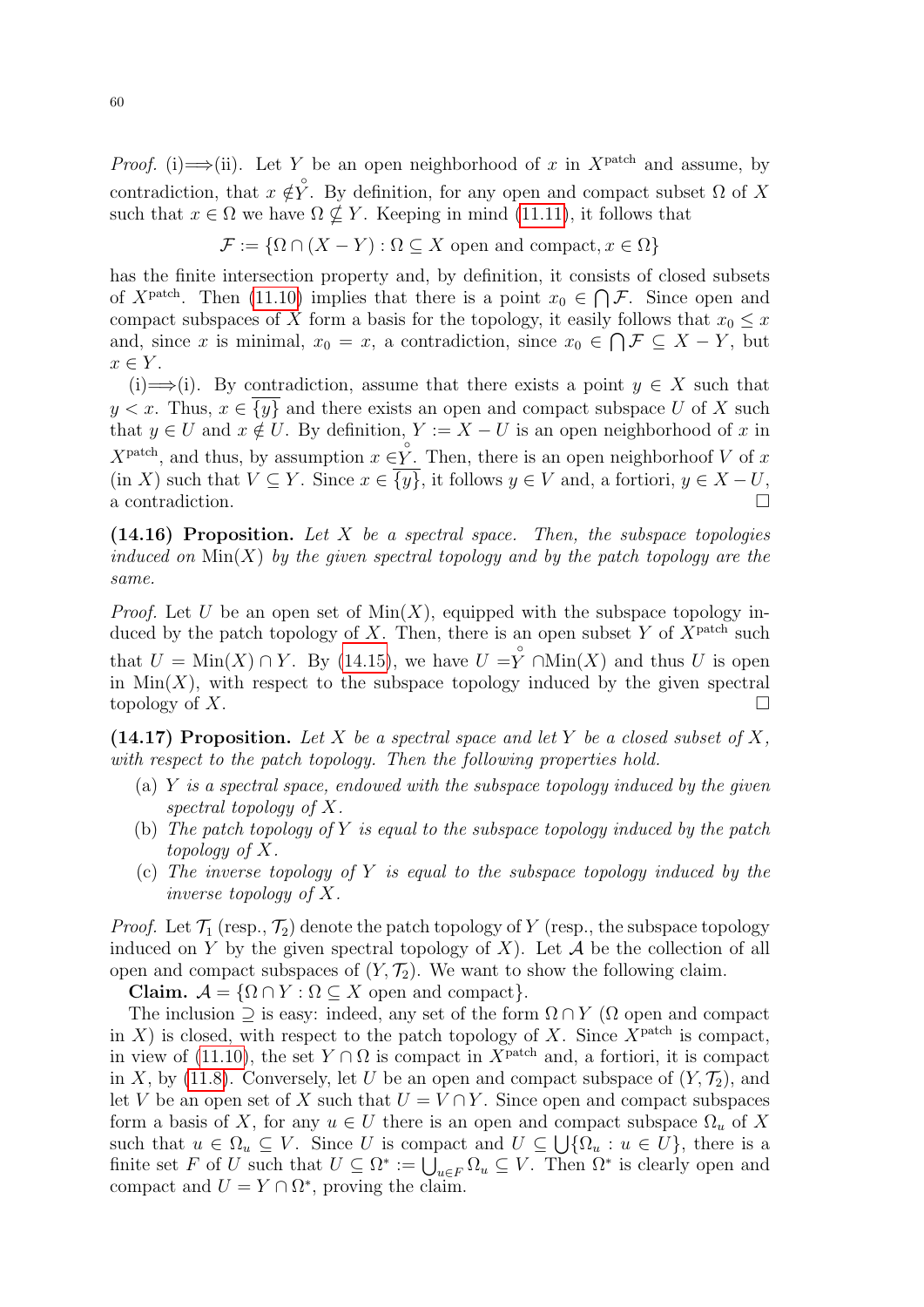Now, let  $\mathcal{T}_3$  denote the subspace topology induced on Y by the patch topology of X. By the claim, A is a collection of clopen sets of  $(Y, \mathcal{T}_3)$  and thus, by definition,  $\mathcal{T}_1$  is coarser that  $\mathcal{T}_3$ . Since Y is closed in the compact space  $X^{\text{patch}}$ , then  $(Y, \mathcal{T}_3)$  is compact and, a fortiori,  $(Y, \mathcal{T}_1)$  is compact. Moreover, since A is clearly a basis for  $(Y, \mathcal{T}_2)$ , [\(11.10\)](#page-42-2) implies that  $(Y, \mathcal{T}_2)$  is a spectral space, proving (a). Keeping in mind that both  $(Y, \mathcal{T}_1), (Y, \mathcal{T}_3)$  are compact and Hausdorff spaces and that  $\mathcal{T}_1$  is coarser than  $\mathcal{T}_3$ , it follows  $\mathcal{T}_1 = \mathcal{T}_3$ , in view of [\(10.9\)](#page-37-3). Part (c) is an immediate consequence of the Claim. The proof is now complete.

<span id="page-60-2"></span>(14.18) Proposition. Preserve the notation of [\(14.1\)](#page-55-0), let  $Z \subseteq X$  be C-representations of A, and assume that X is spectral and Z is minimal (see  $(14.13)$ ). Then, the spectral and the patch topologies of X induce the same topology on Z.

*Proof.* By definition, there is a minimal closed C-representation Y of A such that  $Z = \text{Min}(Y)$ . By [\(11.8\)](#page-42-0), Y is closed in X<sup>patch</sup>. Thus the conclusion follows immediately from  $(14.16)$  and  $(14.17)$ .

(14.19) Definition. Preserve the notation of [\(14.1\)](#page-55-0), let  $Z \subseteq X$  be C-representations of A, and assume that X is spectral. We say that a set  $B \in \mathbb{Z}$  is strongly irredundant in Z if the unique closed subset Y of  $\mathcal{V}(B)$  such that  $Y \cup (Z - \{B\})$  is a C-representation of A is  $Y = V(B)$ .

<span id="page-60-0"></span>(14.20) Remark. Preserve the notation of [\(14.1\)](#page-55-0), let  $Z \subseteq X$  be C-representations of A, and assume that X is spectral. If  $B \in \mathbb{Z}$  is strongly irredundant in Z, then B is irredundant in Z. Indeed,  $Y := \emptyset$  is a proper closed subset of  $V(B)$  and thus, by definition,  $Y \cup (Z - \{B\}) = Z - \{B\}$  is not a C-representation of A.

Clearly, the notion of irredundance and strong irredundance are not equivalent. In the next result a topological criterion for irredundance in minimal representations is given. For such representations, irredundance and strong irredundance will turn out to be equivalent.

<span id="page-60-1"></span> $(14.21)$  Theorem ([\[14,](#page-77-6) Theorem 3.6]). We preserve the notation of  $(14.1)$ . Let  $Z \subseteq X$  be C-representations of A, and assume that X is spectral and Z is minimal (see [\(14.13\)](#page-58-1)). If  $B \in \mathbb{Z}$ , then the following conditions are equivalent.

- (i) B is irredundant in Z.
- (ii)  $B$  is strongly irredundant in  $Z$ .
- (iii)  $B$  is isolated in  $Z$ , endowed with the subspace topology induced by the spectral topology of X.

*Proof.* (ii)  $\implies$  (i) and (i)  $\implies$  (iii) follow from [\(14.20\)](#page-60-0) and [\(14.7\)](#page-56-1), respectively (and without any extra assumption on  $Z$ ).

(iii)  $\implies$  (ii). First, note that  $V(B) = \{B\}$ , in view of [\(14.2\)](#page-55-1), and thus  $B \in \mathbb{Z}$ implies  $V(B) \subseteq Z$ . Let Y be a closed subset of  $V(B)$  such that  $Y \cup (Z - \{B\})$  is a C-representation of A. A fortiori,  $Y \cup \overline{Z - \{B\}}$  is a closed C-representation of A and  $Y \cup Z - \{B\} \subseteq \overline{Z}$ . Since Z is a minimal C-representation of A, then  $\overline{Z}$  is a minimal closed C-representation of A, in view of [\(14.14\)](#page-58-2). Then we have  $Y \cup \overline{Z - \{B\}} = \overline{Z}$ . Moreover, since B is isolated in Z, by assumption, we have  $B \notin Z - \{B\}$ . Since  $B \in \overline{Z}$ , it follows  $B \in Y$  and thus  $V(B) = \overline{\{B\}} \subseteq Y$ , because Y is closed. It follows  $V(B) = Y$ . The conclusion is now clear.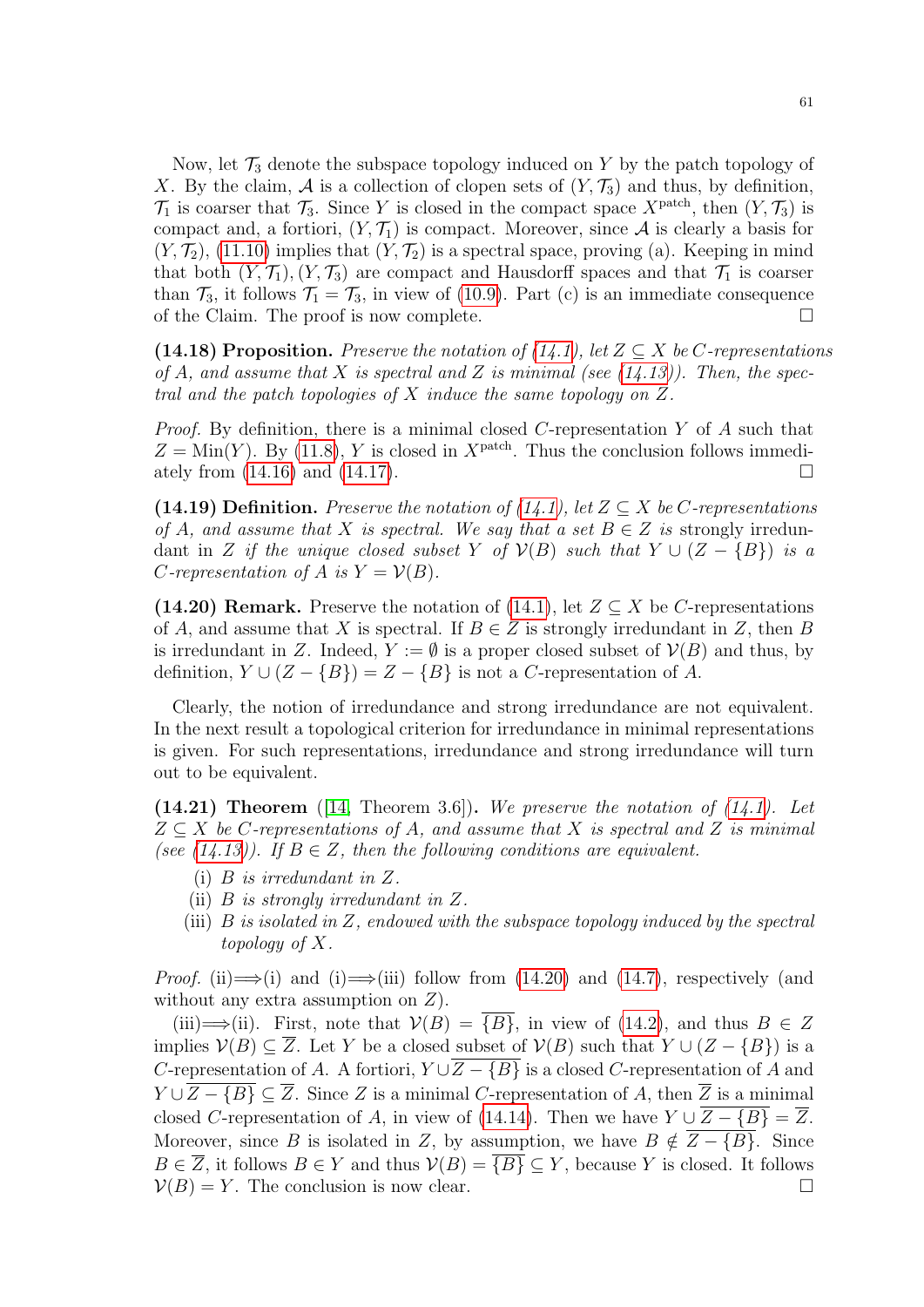(14.22) Definition. We preserve the notation of  $(14.1)$ . Let X be a spectral Crepresentation of A. We say that a C-representation  $Z \subseteq X$  is irredundant (resp., strongly irredundant) if any set  $B \in \mathbb{Z}$  is irredundant (resp., strongly irredundant) in Z.

<span id="page-61-0"></span>(14.23) Proposition. We preserve the notation of [\(14.1\)](#page-55-0). Let  $Z \subseteq X$  be Crepresentations of A, and assume that X is spectral and Z is minimal (see  $(14.13)$ ). Then  $\overline{Z}^{\text{p}}$  contains at most one irredundant C-representation of A. More precisely, if  $\Gamma \subseteq \overline{Z}^{\text{p}}$  is an irredundant C-representation of A, then  $\Gamma$  is the set of isolated points of  $Z$  (endowed with the subspace topology induced by the spectral topology of  $Z$ ).

*Proof.*  $\overline{\Gamma}^{\text{p}}$  is a C-representation of A, being  $\Gamma \subseteq \overline{\Gamma}^{\text{p}}$ , and thus, by [\(14.14b](#page-58-2)), we have  $\overline{\Gamma}^{\mathsf{p}} = \overline{Z}^{\mathsf{p}}$ . Take a set  $B \in \Gamma$ . Since B is irredundant in  $\Gamma$ , [\(14.6\)](#page-56-2) implies that B is irredundant in  $\overline{Z}^{\text{p}}$  and hence B is isolated in  $\overline{Z}^{\text{p}}$ , with respect to the patch topology. Thus, since  $\{B\}$  is open in  $\overline{Z}^{\mathsf{p}}$  and Z is dense in  $\overline{Z}^{\mathsf{p}}$ , we have  $B \in \mathsf{Z}$ . This shows that  $\Gamma \subseteq Z$ . Keeping in mind [\(14.21\)](#page-60-1) and [\(14.6\)](#page-56-2), a set  $B \in Z$  is isolated in Z if and only if  $\overline{B}$  is irredundant in  $\overline{Z}^p$ . Thus, if  $B$  is isolated in  $Z$ , then it is isolated in  $\overline{Z}^p$ (with respect to the patch topology) and, since  $\Gamma$  is dense in  $\overline{Z}^{\text{P}}$ , we infer  $B \in \Gamma$ . Conversely, if  $B \in \Gamma$ , then it is irredundant in  $\Gamma$ , by assumption, and thus B is irredundant in  $\overline{\Gamma}^{\text{p}} = \overline{Z}^{\text{p}}$ , and this is equivalent to state that B is isolated in Z.  $\Box$ 

We now provide a topological criterion for the existence of an irredundant representation in a minimal representation.

<span id="page-61-2"></span> $(14.24)$  Theorem ([\[14,](#page-77-6) Corollary 3.7]). We preserve the notation of  $(14.1)$ . Let  $Z \subseteq X$  be C-representations of A, and assume that X is spectral and Z is minimal (see  $(14.13)$ ). Then, the following conditions are equivalent.

- (i) Z contains an irredundant C-representation of A (or, equivalently, a strongly irredundant C-representation of A, in view of  $(14.21)$ ).
- (ii) The set of isolated points of Z is dense in Z, with respect to the topology induced by the spectral topology of  $X$ .

*Proof.* (i)  $\Longrightarrow$  (ii). Let  $\Gamma \subseteq Z$  be an irredundant C-representation of A. Then,  $\overline{\Gamma}^p$ is a C-representation of A such that  $\overline{\Gamma}^p \subseteq \overline{Z}^p$  and, in view of [\(14.14b](#page-58-2)),  $\overline{\Gamma}^p = \overline{Z}^p$ . Keeping in mind [\(14.18\)](#page-60-2), it follows that  $\Gamma$  is dense in Z, with respect to the subspace topology induced by the spectral topology of  $X$ . Then condition (ii) follows from [\(14.23\)](#page-61-0).

 $(i) \implies (i)$ . Let Y be the set of isolated points of Z and assume, by contradiction, that  $A = C \cap \bigcap_{B \in \mathbb{Z}} B \subsetneq C \cap \bigcap_{B \in \mathbb{Y}} B$ . Take an element  $d \in C \cap \bigcap_{B \in \mathbb{Y}} B$  such that  $d \notin A$ . Then, there is a set  $B' \in \mathbb{Z}$  such that  $d \notin B'$ . Since, by assumption, Y is dense in Z, the nonempty open set  $\mathcal{U}(d) \cap Z$  of Z must intersect Y. On the other hand,  $d \in C \cap \bigcap_{B \in Y} B$  implies  $Y \subseteq V(d)$ , a contradiction. It follows that Y is a C-representation of A and, by [\(14.21\)](#page-60-1), it is irredundant.  $\square$ 

(14.25) Definition. Let X be a topological space. We say that X is scattered if any nonempty subset Y of X contains a point that is isolated in Y.

We start with some simple property that characterize scattered spaces.

<span id="page-61-1"></span> $(14.26)$  Proposition. Let X be a topological space. Then, the following conditions are equivalent.

 $(i)$  X is scattered.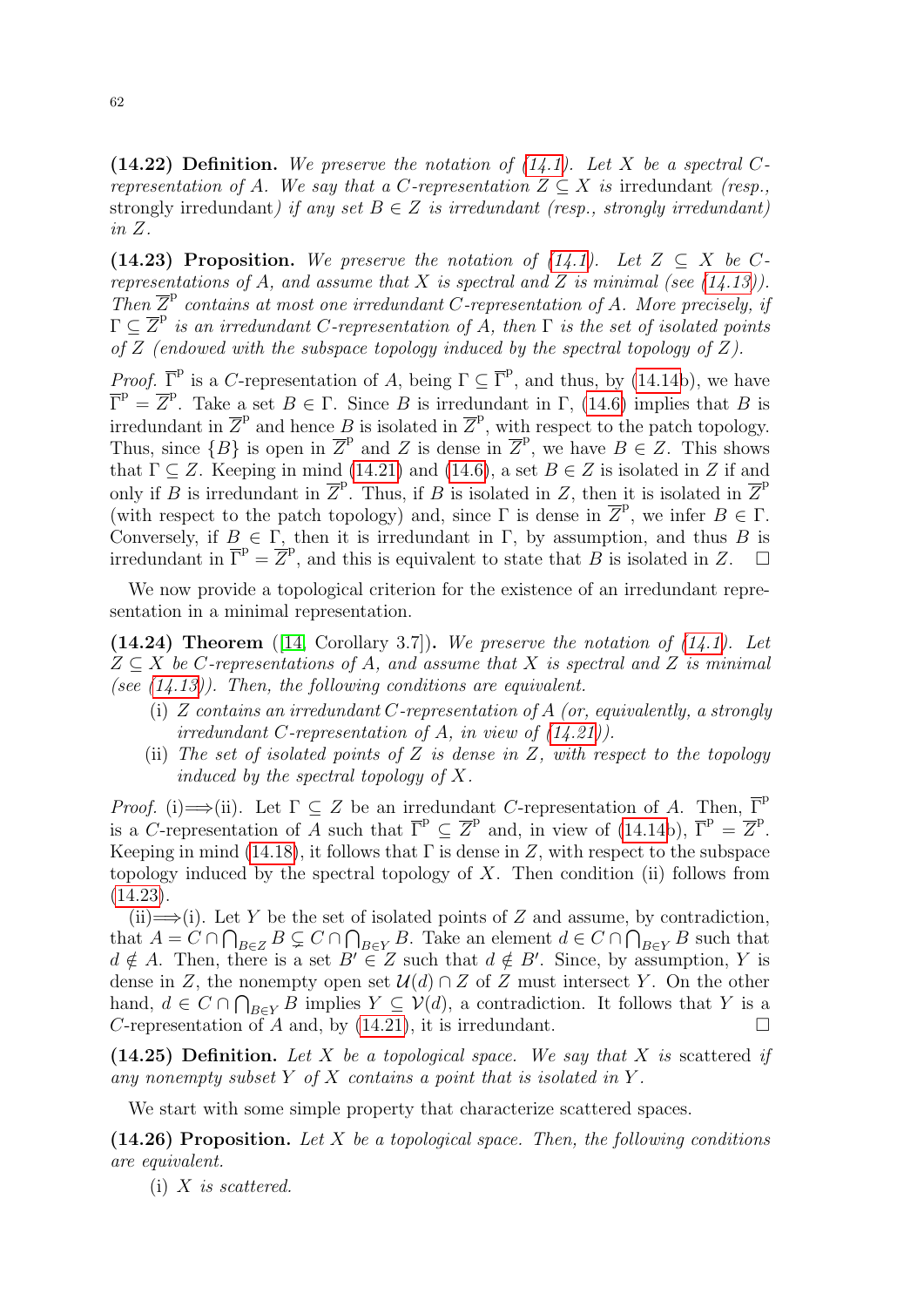- (ii) Any nonempty closed subset  $C$  of  $X$  contains a point that is isolated in  $C$ .
- (iii) For any nonempty subset Y of X, the set  $\{y \in Y : y \text{ is isolated in } Y\}$  is dense in Y.

*Proof.* Clearly, it suffices to show that (i)  $\Longrightarrow$  (i) and that (i)  $\Longrightarrow$  (iii).

(ii)  $\Longrightarrow$  (i). Take any nonempty subset Y of X and, by assumption, pick a point  $x \in \overline{Y}$  that is isolated in  $\overline{Y}$ . Since  $\{y\}$  is open in  $\overline{Y}$  and Y is dense in  $\overline{Y}$ , we have  $y \in Y$ . It follows that y is isolated in Y.

(i)  $\Longrightarrow$  (iii). Take any nonempty subset Y of X, and let  $\Omega$  be an open subset of X such that  $\Omega \cap Y \neq \emptyset$ . By assumption, there is a point  $y \in \Omega \cap Y$  such that y is isolated in  $\Omega \cap Y$ . In other words, there is an open set  $\Omega'$  of X such that  $\{y\} = \Omega' \cap \Omega \cap Y$ . It follows that y is isolated in Y, proving condition (iii).  $\Box$ 

<span id="page-62-0"></span>(14.27) Theorem (Mazurkiewicz-Sierpinski, 1920). Any compact Hausdorff and countable space is scattered.

Proof. Let X be a compact, Hausdorff and countable space. Keeping in mind that any closed subspace of X is compact, Hausdorff and at most countable, it suffices to show that X has some isolated point, in view of condition (ii) of  $(14.26)$ . We argue by contradiction, and assume that  $X$  has no isolated points. We are going to show the following claim.

**Claim.** For any nonempty open set U of X and any  $x \in X$ , there exists a nonempty open set V of X such that  $V \subseteq U$  and  $x \notin \overline{V}$ .

As a matter of fact, we can choose a point  $y \in U$  such that  $x \neq y$  (this is obvious if  $x \notin U$ ; otherwise, since x is not isolated in X, we have  $\{x\} \subsetneq U$ ). Since X is Hausdorff, there are disjoint open sets  $\Omega_1, \Omega_2$  such that  $x \in \Omega_1, y \in \Omega_2$ . Then the set  $V := \Omega_2 \cap U \subseteq U$  is nonempty (it contains y) and open and  $x \notin \overline{V}$ , since  $W_1$  is an open neighborhood of  $x$  disjoint from  $V$ . This proves the claim.

By assumption,  $X = \{x_0, x_1, \ldots, x_n, \ldots\}$ . In view of the claim, it is easily proved, by induction, that there exists a sequence  $\{V_n : n \in \mathbb{N}\}\$  of nonempty open sets of X such that  $V_i \supseteq V_{i+1}$  and  $x_i \notin \overline{V_i}$ , for any  $i \in \mathbb{N}$ . By construction,  $\mathcal{F} := \{\overline{V_i} : i \in \mathbb{N}\}\$ is a collection of closed subsets of  $X$  with the finite intersection property. Since  $X$ is compact, there is a point  $x \in \bigcap \mathcal{F}$ , and we clearly have  $x \neq x_i$ , for any  $i \in \mathbb{N}$ , a contradiction.

<span id="page-62-1"></span> $(14.28)$  Theorem ([\[14,](#page-77-6) Corollary 3.8]). We preserve the notation of  $(14.1)$ . Let X be a spectral C-representation of A and assume that X is scattered with respect to either the spectral topology or the patch topology. Then, X contain a strongly irredundant C-representation of A.

Proof. By [\(11.8\)](#page-42-0), the patch topology is finer than the given spectral topology of X. Thus, if X is scattered in the spectral topology, it is scattered in the patch topology. Thus it is enough to prove the statement when  $X$  is endowed with the patch topology. By  $(14.3)$ , X contains a minimal C-representation Z of A. Since X is scattered in the patch topology, the set of isolated points of Z is dense in Z, with respect to the subspace patch topology, i.e., is dense in Z with respect to the subspace spectral topology, by  $(14.18)$ . Thus, in view of  $(14.24)$ , Z contains a strongly irredundant representation of  $A$ .

<span id="page-62-2"></span>(14.29) Corollary. We preserve the notation of  $(14.1)$ . If X is a spectral and countable C-representation of the set A, then X contains a strongly irredundant C-representation of A.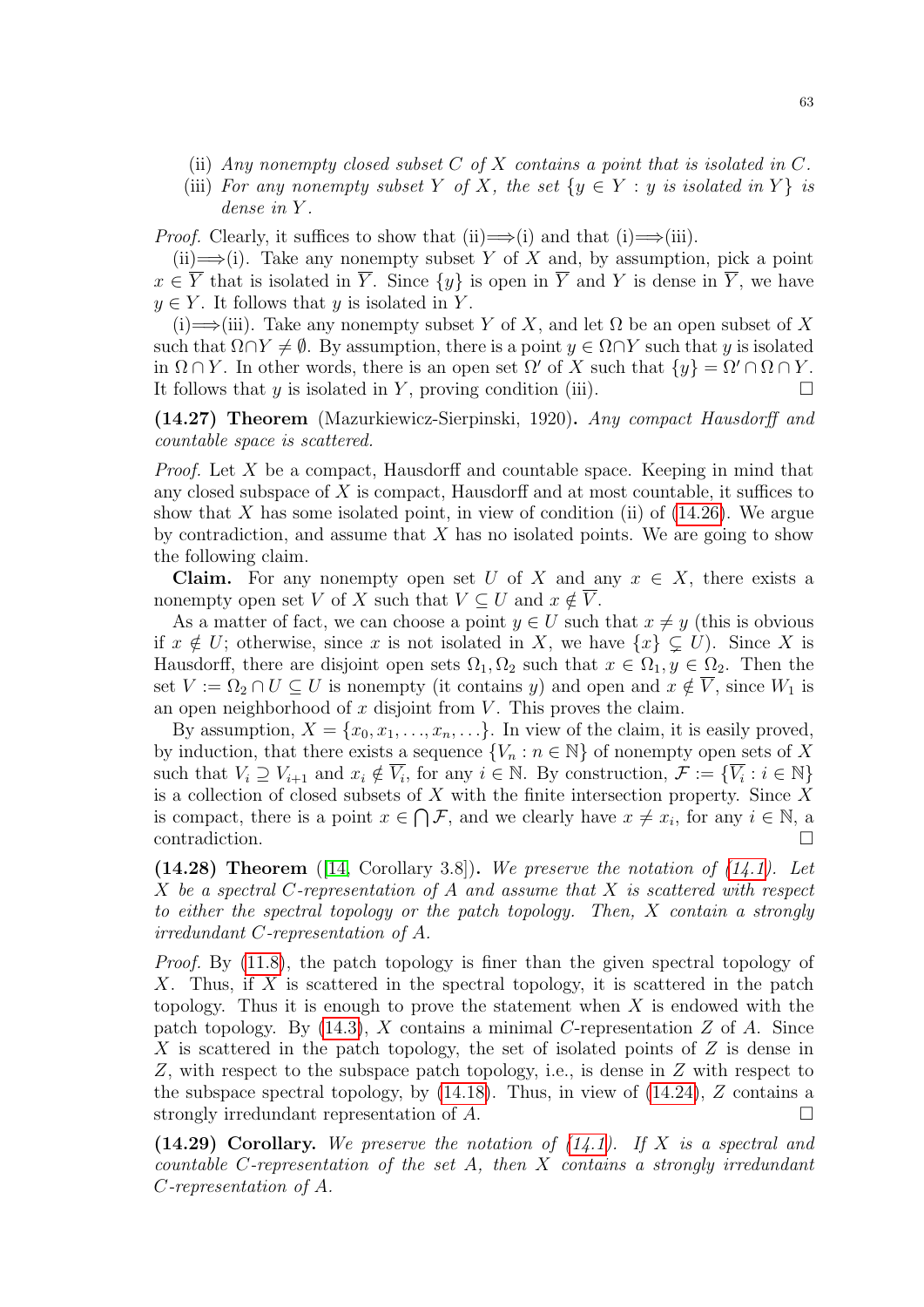*Proof.*  $X^{\text{patch}}$  is compact, Hausdorff and countable and thus it is scattered, in view of [\(14.27\)](#page-62-0). Thus, the conclusion follows from [\(14.28\)](#page-62-1).  $\Box$ 

<span id="page-63-1"></span>(14.30) Definition. We preserve the notation of  $(14.1)$ . Let X be a spectral Crepresentation of A, and let Y be the intersection of all closed  $C$ -representations of A in X. We say that a set  $B \in X$  is critical in X if  $B \in Y$ . In the following we will set  $\mathscr{C}(X) := \text{Min}(Y)$ .

<span id="page-63-0"></span>(14.31) Proposition ([\[14,](#page-77-6) Proposition 3.11]). We preserve the notation of  $(14.1)$ . If X is a spectral C-representation of A and  $B \in X$ , then the following conditions are equivalent.

- (i)  $B$  is critical in  $X$ .
- (ii) Whenever  $A = A_1 \cap ... \cap A_n \cap C$ , where each  $A_i$  is an intersection of members of X, then  $A_i \subseteq B$ , for some  $i \in \{1, ..., n\}$ .

*Proof.* (i)  $\implies$  (ii). Assume that  $A = A_1 \cap \ldots \cap A_n \cap C$ , where each  $A_i$  is an intersection of members of X. It immediately follows that each closed subset  $\mathcal{V}(A_i)$  of X is such that  $A_i = \bigcap_{H \in \mathcal{V}(A_i)} H$ . This proves that  $Z := \bigcup_{i=1}^n \mathcal{V}(A_i)$  is a closed Crepresentation of A. Since, by assumption, B is critical in X, we have  $B \in \mathbb{Z}$ , and thus  $B \in \mathcal{V}(A_i)$ , for some  $1 \leq i \leq n$ , that is,  $B \supseteq A_i$ .

(ii)  $\Longrightarrow$  (i). Assume condition (ii) and let Z be any closed C-representation of A. Since  $\{\mathcal{U}(d): d \in D\}$  is a subbasis of open and compact subspace of X, being X spectral, it follows that Z is intersection of sets of the form  $\mathcal{V}(d_1) \cup \ldots \cup \mathcal{V}(d_n)$ , where  $d_1, \ldots, d_n \in D$ . Then, in order to prove that  $B \in \mathbb{Z}$ , it suffices to show that, if  $Z \subseteq \mathcal{V}(d_1) \cup \ldots \cup \mathcal{V}(d_n)$ , then  $B \in \mathcal{V}(d_1) \cup \ldots \cup \mathcal{V}(d_n)$ . For any  $1 \leq i \leq n$ , set  $A_i := \bigcap_{H \in \mathcal{V}(d_i)} H$  and note that  $d_i \in A_i$ . Moreover,  $Z' := \mathcal{V}(d_1) \cup \ldots \cup \mathcal{V}(d_n)$  is a C-representation of A, being  $Z \subseteq Z'$ , and thus

$$
A = C \cap \bigcap_{H \in Z'} H = C \cap A_1 \cap \ldots \cap A_n.
$$

By assumption, there is some  $1 \leq i \leq n$  such that  $A_i \subseteq B$ . Then  $d_i \in B$ , i.e.,  $B \in \mathcal{V}(d_i) \subseteq Z'$ . The conclusion is now clear.

We note now that for a critical set of a spectral representation, the notions of irredundance and strongly irredundance in some representation turn out to be equivalent.

<span id="page-63-2"></span>(14.32) Proposition ([\[14,](#page-77-6) Corollary 3.12]). We preserve the notation of  $(14.1)$ . If  $Z \subseteq X$  are C-representations of A, X is spectral, and  $B \in Z$  is critical in X, then B is irredundant in Z if and only if B is strongly irredundant in Z.

*Proof.* Assume that  $B \in \mathbb{Z}$  is irredundant in  $\mathbb{Z}$ , and let Y be a closed subset of  $V(B)$  such that  $(Z - {B}) \cup Y$  is a C-representation of A. We have to show that  $Y = V(B)$  and, since  $V(B) = {B}$  and Y is closed, what we need to prove is that  $B \in Y$ . Since X is spectral, Y is intersection of sets of the form  $V(d_1) \cup \ldots \cup V(d_n)$ , for some  $d_1, \ldots, d_n \in D$ . Thus, take arbitrary elements  $d_1, \ldots, d_n \in D$  such that  $Y \subseteq Z' := \mathcal{V}(d_1) \cup \ldots \cup \mathcal{V}(d_n)$ . Since  $Y \cup (Z - \{B\}) \subseteq Z' \cup (Z - \{B\})$ , it follows that  $Z' \cup (Z - \{B\})$  is a spectral C-representation of A. Then, if  $A_i := \bigcap_{H \in \mathcal{V}(d_i)} H$ , for  $1 \leq i \leq n$ , and  $A^* := \bigcap_{H \in \mathbb{Z}, H \neq B} H$ , we have  $A = C \cap A_1 \cap \ldots \cap A_n \cap A^*$ . Since B is irredundant in Z, we have  $A^* \nsubseteq B$  and thus, keeping in mind [\(14.31\)](#page-63-0) and the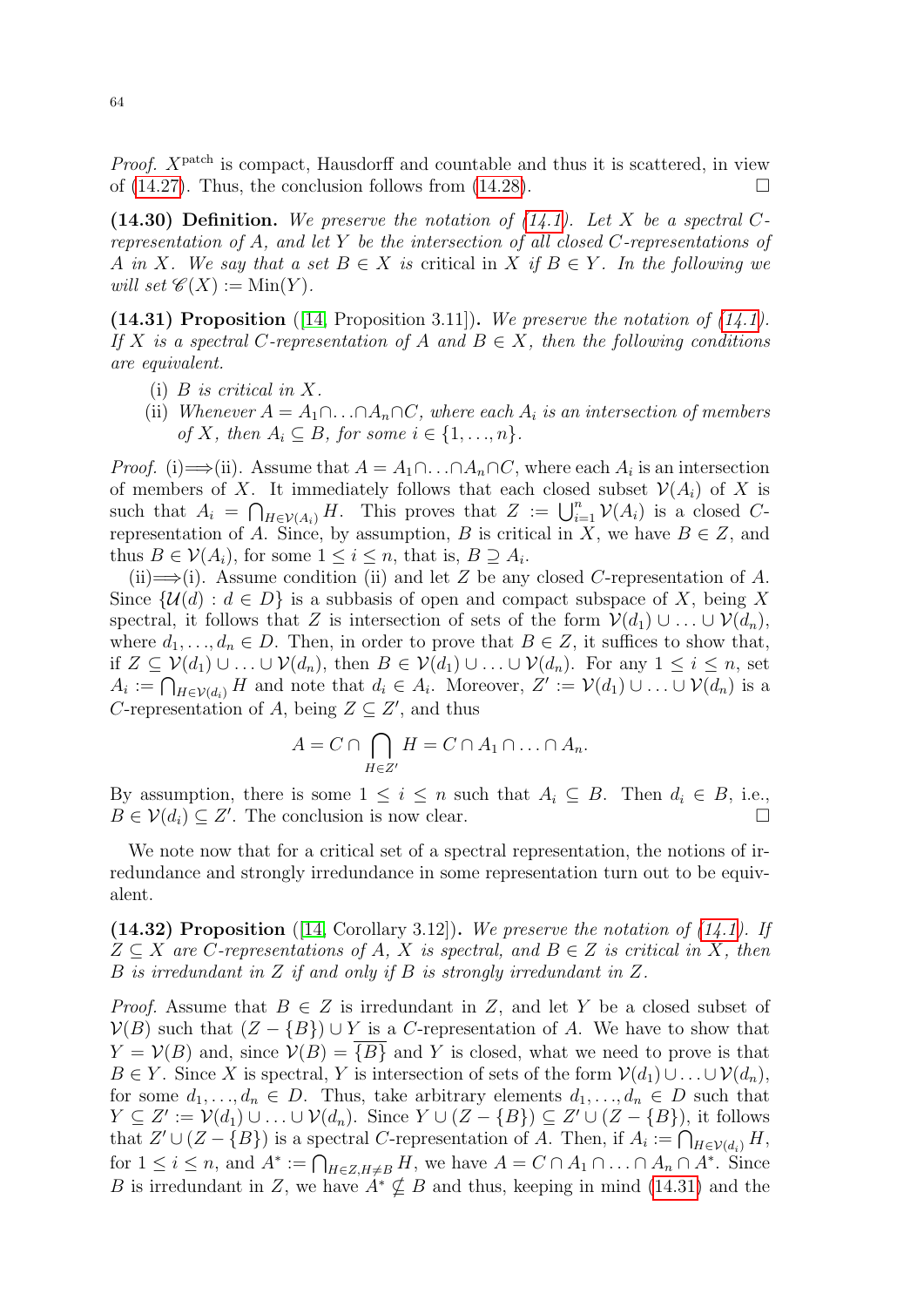fact that B is critical in X, it follows  $d_i \in A_i \subseteq B$ , for some  $1 \leq i \leq n$ . This proves that  $B \in \mathcal{V}(d_i) \subseteq Z'$ . The proof is now complete.

<span id="page-64-0"></span>(14.33) Theorem ([\[14,](#page-77-6) Theorem 3.13]). Let  $A \subseteq C \subseteq D$  be sets, let X be a spectral C-representation of A and let  $\mathscr{C}(X)$  be as in [\(14.30\)](#page-63-1). Then  $\mathscr{C}(X)$  is a Crepresentation of A if and only if X contains a unique minimal C-representation of A, if and only if  $X$  contains a unique minimal closed  $C$ -representation. In this case, if

 $S := \{B \in X : B \text{ is strongly irredundant in some } C \text{-representation of } A \text{ in } X\},\$ 

then the following properties hold.

- (a)  $S \subset \mathscr{C}(X)$ .
- (b) Any  $B \in S$  is strongly irredundant in  $\mathscr{C}(X)$ .
- (c) If Z is a strongly irredundant C-representation of X, then  $Z = S$ . In particular, X contains at most one strongly irredundant C-representation of A.

*Proof.* By definition,  $\mathscr{C}(X) := \text{Min}(Y)$ , where Y is the intersection of all closed C-representations of A. Since Y is closed in the spectral space  $X$ , [\(14.12\)](#page-57-3) implies that  $\mathscr{C}(X)$  is a C-representation of A if and only if Y is a (closed) C-representation of  $A$ , i.e., there exists a unique minimal closed C-representation of  $A$ . Since, in view of [\(14.10\)](#page-57-1), for any closed subset of  $\Gamma$  of X,  $(\text{Min}(\Gamma))^{\text{sp}} = \Gamma$ , it follows that  $\text{Min}(\Gamma)$ determines Γ. Thus, X contains a unique minimal closed C-representation of A if and only if X contains a unique minimal C-representation of A.

(a). Take a set B in S. By definition, there exists a C-representation Z of A such that  $B \in \mathbb{Z}$  and B is strongly irredundant in Z. Set  $Z' := Z - \{B\}$  and note that  $A = C \cap B \cap \bigcap_{H \in \mathbb{Z}'} H$ . Consider the closed subset  $\Gamma := Y \cap V(B)$  of  $V(B)$ , take an element  $d \in \bigcap_{H \in \mathbb{Z}'} H \cap \bigcap_{E \in \Gamma} E \cap C$  and fix a set  $E^* \in \mathscr{C}(X)$ . If  $E^* \supseteq B$ , then  $E^* \in \Gamma$  and thus  $d \in E^*$ . If  $E^* \nsubseteq B$ , then the equality  $A = C \cap B \cap \bigcap_{H \in Z'} H$ , the fact that  $E^*$  is critical and [\(14.31\)](#page-63-0) imply  $E^* \supseteq \bigcap_{H \in \mathbb{Z}'} H$ , and thus  $d \in E^*$ . Then  $d \in \bigcap_{E \in \mathscr{C}(X)} E \cap C = A$ , since, by assumption,  $\mathscr{C}(X)$  is a C-representation of A. This proves that  $\Gamma \cup Z'$  is a C-representation of A and, since  $B \in Z$  is strongly irredundant in Z, we must have  $\Gamma = \mathcal{V}(B)$  and, in particular,  $B \in Y$ , proving that  $S \subseteq Y$ . We show now that B is minimal in Y (that is,  $B \in \mathscr{C}(X)$ ). Fix a set  $E \in Y$ such that  $E \subseteq B$ . If  $\bigcap_{H \in Z'} H \subseteq E$ , it would follow  $\bigcap_{H \in Z'} H \subseteq B$ , against the fact that  $B$  is irredundant in  $Z$ , being it strongly irredundant. Then, the equality  $A = C \cap B \cap \bigcap_{H \in \mathbb{Z}'} H$  and [\(14.31\)](#page-63-0) imply  $B \subseteq E$ , that is  $B = E$ .

(b). Let  $B \in S$  and let Z be a C-representation of A such that  $B \in Z$  and B is strongly irredundant in Z. Since, by part (a),  $B \in \mathscr{C}(X)$ , any  $E \in \mathscr{C}(X)$ such that  $E \neq B$  is not comparable with B. Thus, keeping in mind the equality  $A = C \cap B \cap \bigcap_{H \in \mathbb{Z}, H \neq B} H$ , [\(14.31\)](#page-63-0) implies that for any  $E \in \mathscr{C}(X) - \{B\}$  is such that  $E \supseteq \bigcap_{H \in \mathbb{Z}, H \neq B} H$ . Then, since B is irredundant in Z, being it strongly irredundant, we have

 $C \cap \bigcap$  $E\in\mathscr{C}(X),E\neq B$  $E \supseteq C \cap \bigcap$  $H \in \mathbb{Z}, H \neq B$  $H \supsetneq A$ .

This proves that B is irredundant in the C-representation  $\mathscr{C}(X)$  of A and, since B is critical in X, by part (a), [\(14.32\)](#page-63-2) implies that B is strongly irredundant in  $\mathscr{C}(X)$ .

(c). Let  $Z$  be a strongly irredundant C-representation of  $A$ . By definition and part (a) we have  $Z \subseteq S \subseteq \mathscr{C}(X)$ . Assume, by contradiction, that there is a set  $B \in S-Z$ . Since  $\mathscr{C}(X)$  is a C-representation of A, we have  $A = C \cap B \cap \bigcap_{E \in \mathscr{C}(X), E \neq B} E$ . Since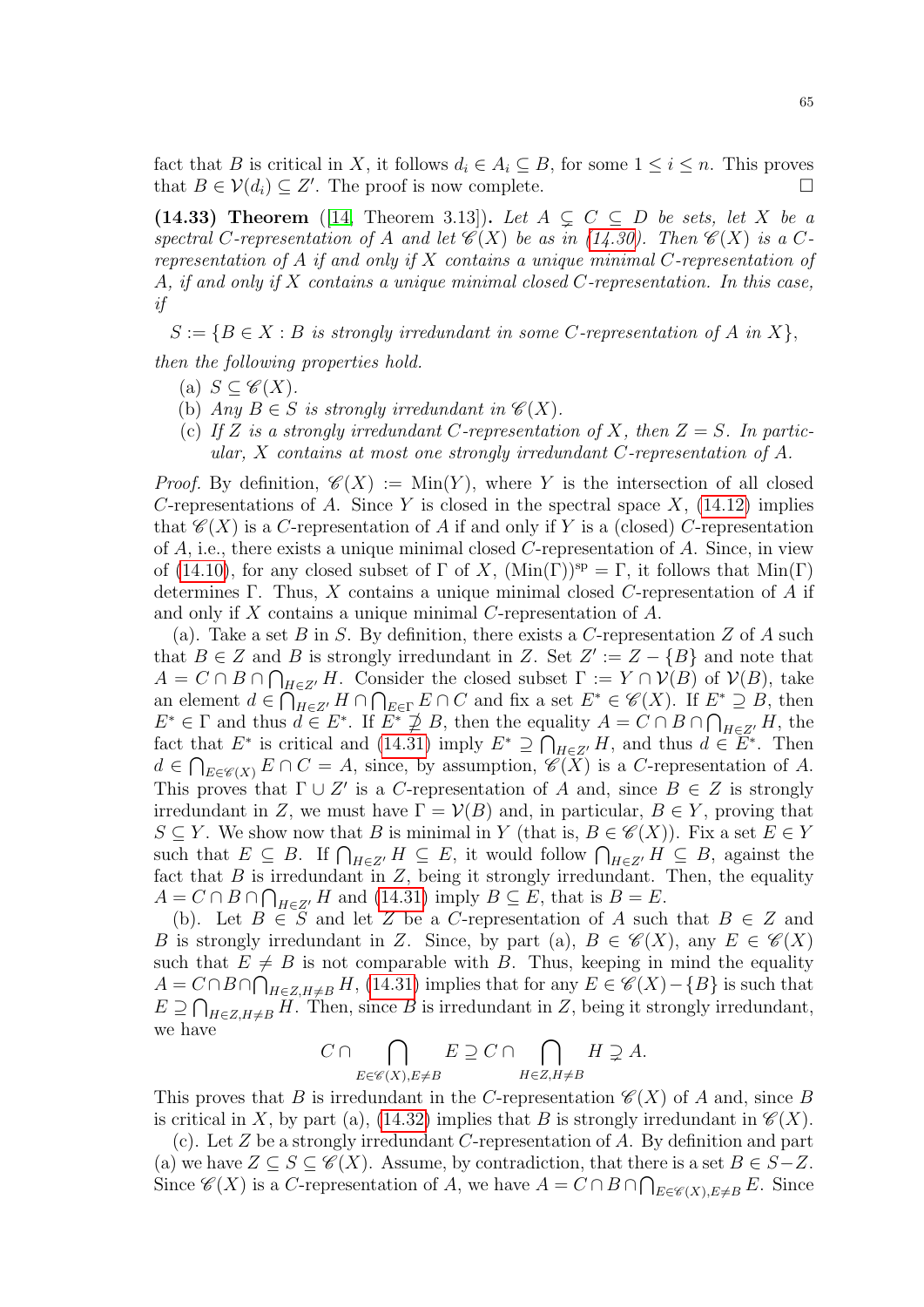$\mathscr{C}(X)$  is the collection of minimal elements of Y, any set  $H \in Z$  is not comparable with B, since  $B \notin \mathbb{Z}$ . Then, the equality  $A = C \cap B \cap \bigcap_{E \in \mathscr{C}(X), E \neq B} E$  and [\(14.31\)](#page-63-0) imply that  $H \supseteq \bigcap_{E \in \mathscr{C}(X), E \neq B} E$ , for any  $H \in Z$ . Thus, keeping in mind that B is irredundant in  $\mathscr{C}(X)$ , by part (b), we have

$$
C\cap\bigcap_{H\in Z}H\supseteq C\cap\bigcap_{E\in\mathscr{C}(X),E\neq B}E\supsetneq A,
$$

against the fact that Z is a C-representation of A. It follows  $Z = S$ .

## 15. More on Riemann-Zariski spaces.

Let K be a field and let D be any subring of K. As we proved in  $(11.15)$  and, in a constructive way, in [\(12.16\)](#page-50-1),  $\text{Zar}(K|D)$  is a spectral space. In this section we are going to provide further applications of Riemann-Zariski spaces of valuation rings in Multiplicative Ideal Theory. We start with some easy remarks.

- (15.1) Remark. (a) In view of  $(12.6b)$ , if D is a Prüfer domain with quotient field L, then  $\text{Zar}(L|D) = \{D_{\mathfrak{p}} : \mathfrak{p} \in \text{Spec}(D)\}.$ 
	- (b) In particular, keeping in mind that the polynomial ring  $K[T]$  in the indeterminate  $T$  over a field  $K$  is a Dedekind domain, we have

$$
Zar(K(T)|K[T]) = \{K[T]_{(f)} : f \in K[T] \text{ irreducible over } K\} \cup \{K(T)\},
$$
  
where, as usual,  $(f) := fK[T]$ .

(c) If K is a field and T is an indeterminate over  $K$ , then

 $\text{Zar}(K(T)|K) = \text{Zar}(K(T)|K[T]) \cup \{K[T^{-1}]_{(T^{-1})}\}$ 

The inclusion  $\supseteq$  is trivial, by (b) and the fact that  $K[T^{-1}]_{(T^{-1})}$  is a valuation overring of the Dedekind domain  $K[T^{-1}]$ . Conversely, take a valuation domain  $V \in \text{Zar}(K(T)|K)$ . If  $T \in V$ , then  $V \in \text{Zar}(K(T)|K[T])$ . If  $T \notin V$ , then  $T^{-1} \in \mathfrak{m}_V$  (as in [\(12.1\)](#page-45-2),  $\mathfrak{m}_V$  is the maximal ideal of V). It follows that  $K[T^{-1}] \subseteq V$  and that the center of V in  $K[T^{-1}]$  is  $(T^{-1})$ . In view of [\(12.6b](#page-47-2)), we have  $V = K[T^{-1}]_{(T^{-1})}$ .

<span id="page-65-0"></span>(15.2) Lemma. Let X be a spectral space and let S be a subbasis of open and compact subspaces of X. Then  $S^i := \{X - S : S \in S\}$  is a subbasis of open and compact subspaces of  $X^{inv}$  (recall that  $X^{inv}$  denotes the set  $X$ , endowed with the inverse topology).

*Proof.* In view of [\(13.14a](#page-54-0)),  $S^i$  is a collection of open and compact subspaces of  $X^{\text{inv}}$ . Take now an open proper subset U of  $X^{\text{inv}}$  and take a point  $x \in U$ . Again by [\(13.14a](#page-54-0)), there is an open and compact subspace  $\Omega$  of X such that  $x \in X$  –  $\Omega \subseteq U$ . Since S is a subbasis of open sets of X and  $\Omega$  is compact, we have  $\Omega =$  $\bigcup_{i=1}^n$  $\sum_{i=1}^n\bigcap_{j=1}^{n_i}S_{ij}$ , for suitable sets  $S_{ij}\in\mathcal{S}$ . It follows that for any  $1\leq i\leq n$  there is some  $j_i \in \{1, ..., n_i\}$  such that  $x \in \bigcap_{i=1}^n (X - S_{ij_i}) \subseteq X - \Omega \subseteq U$ . The proof is now complete.  $\square$ 

<span id="page-65-1"></span>(15.3) Corollary. Let K be a field, let D be a subring of K, and let  $\text{Zar}(K|D)$  be endowed with the Zariski topology. As in [\(11.15\)](#page-45-0), set

$$
B^K(x) := B(x) := \text{Zar}(K[D[x]),
$$

for any  $x \in K$ . Then  $\{ \text{Zar}(K|D) - B(x) : x \in K \}$  is a subbasis of open and compact subspaces of  $\text{Zar}(K|D)^{\text{inv}}$ .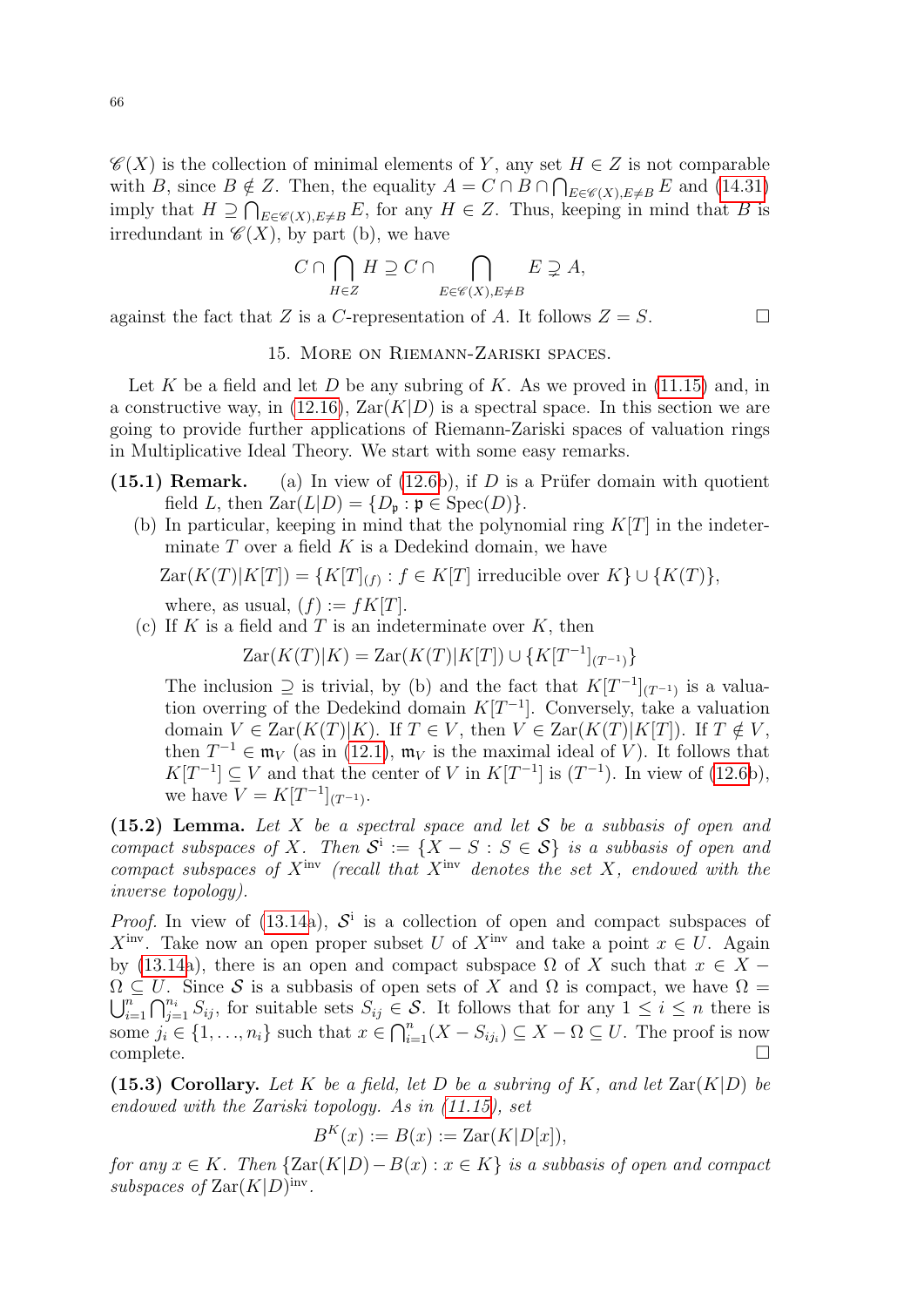*Proof.* By definition, any  $B(x)$  is a subbasic open set of  $\text{Zar}(K|D)$ , with respect to the Zariski topology. Moreover,  $B(x)$  is compact, being it spectral (it is a Riemann-Zariski space). Then the conclusion follows from  $(15.2)$ .

(15.4) Remark. Let D be an integral domain which is integrally closed domain in some field K. Then, according to [\(14.1\)](#page-55-0) and [\(15.3\)](#page-65-1),  $\text{Zar}(K|D)^{\text{inv}}$  is a spectral representation of D. This suggests that the topology that we have to use in order to apply the results of the previous section to spaces of valuation domains is the inverse topology.

Let X be a topological space and  $\leq$  be the canonical preorder induced by the topology. For any subset  $Y$  of  $X$ , the set

$$
Y^{\text{gen}} := \{ x \in X : x \le y, \text{ for some } y \in Y \}
$$

is called the *closure under generization of*  $Y$  (or the *generic closure of*  $Y$ ). It is immediately seen that  $Y \subseteq Y^{\text{gen}}$  and that, if Y is open, then  $Y = Y^{\text{gen}}$ . Whenever the previous equality is true, we say that  $Y$  is *closed under generizations*.

<span id="page-66-1"></span>(15.5) Example. Let K be a field and D be a subring of K. Keeping in mind [\(13.2c](#page-51-1)), it easily follows that if  $Y \subseteq \text{Zar}(K|D)$ , then

$$
Y^{\text{gen}} = \{ V \in \text{Zar}(K|D) : V \supseteq W, \text{ for some } W \in Y \}.
$$

<span id="page-66-0"></span>(15.6) Proposition ([\[4,](#page-77-5) Remark 2.2]). Let X be a spectral space and let Y be a subset of X. Then  $\overline{Y}^i = (\overline{Y}^p)^{\text{gen}}$ , i.e., the closure of Y in the inverse topology is the generic closure (in the given spectral topology) of the closure of  $Y$  in the patch topology. In particular, if Y is closed in the patch topology of X, then  $\overline{Y}^i = Y^{\text{gen}}$ .

*Proof.* In view of the Hochster duality [\(13.14\)](#page-54-0),  $X<sup>inv</sup>$  is a spectral space and the patch topology of X and that of  $X<sup>inv</sup>$  are the same. Thus, by [\(14.9\)](#page-57-4),  $\overline{Y}^{inv}$  is the specialization, in the inverse topology, of  $\overline{Y}^{\text{p}}$ . Finally, in view of [\(13.13\)](#page-54-1), the spacialization of any subset, in the inverse topology, is equal to the generization in the given spectral topology.

<span id="page-66-2"></span>(15.7) Proposition. Let X be a spectral space and let  $Y \subseteq X$ . Then, the following conditions are equivalent.

- (i)  $Y$  is closed, with respect to the inverse topology.
- (ii)  $Y$  is compact, in the given spectral topology, and closed under generizations.

*Proof.* (i)  $\Longrightarrow$  (ii). Suppose that Y is closed in the inverse topology. By [\(15.6\)](#page-66-0) a closed set in the inverse topology is closed under generization. Moreover, the given spectral topology and the inverse topology have the same patch topology. Since the patch topology is compact and finer than both the spectral topology and the inverse topology, it follows that  $Y$  is closed, and hence compact, in the patch topology. Finally, Y is compact in given spectral topology.

 $(ii) \rightarrow (i)$ . Suppose that Y is compact and closed under generization. We argue by contradiction, and take a point  $x \in \overline{Y}^{\mathbf{i}} - Y$ . Since  $Y = Y^{\text{gen}}$  it happens, for any  $y \in Y$ , that  $x \nleq y$ , that is,  $y \notin \overline{\{x\}}$ . Since open and compact subsets form a basis for the given spectral topology of X, for any  $y \in Y$  there is an open and compact neighborhood  $\Omega_y$  of y such that  $x \notin \Omega_y$ . It follows that  $Y \subseteq \bigcup_{y \in Y} \Omega_y$ and, since Y is compact, there are finitely many elements  $y_1, \ldots, y_n \in Y$  such that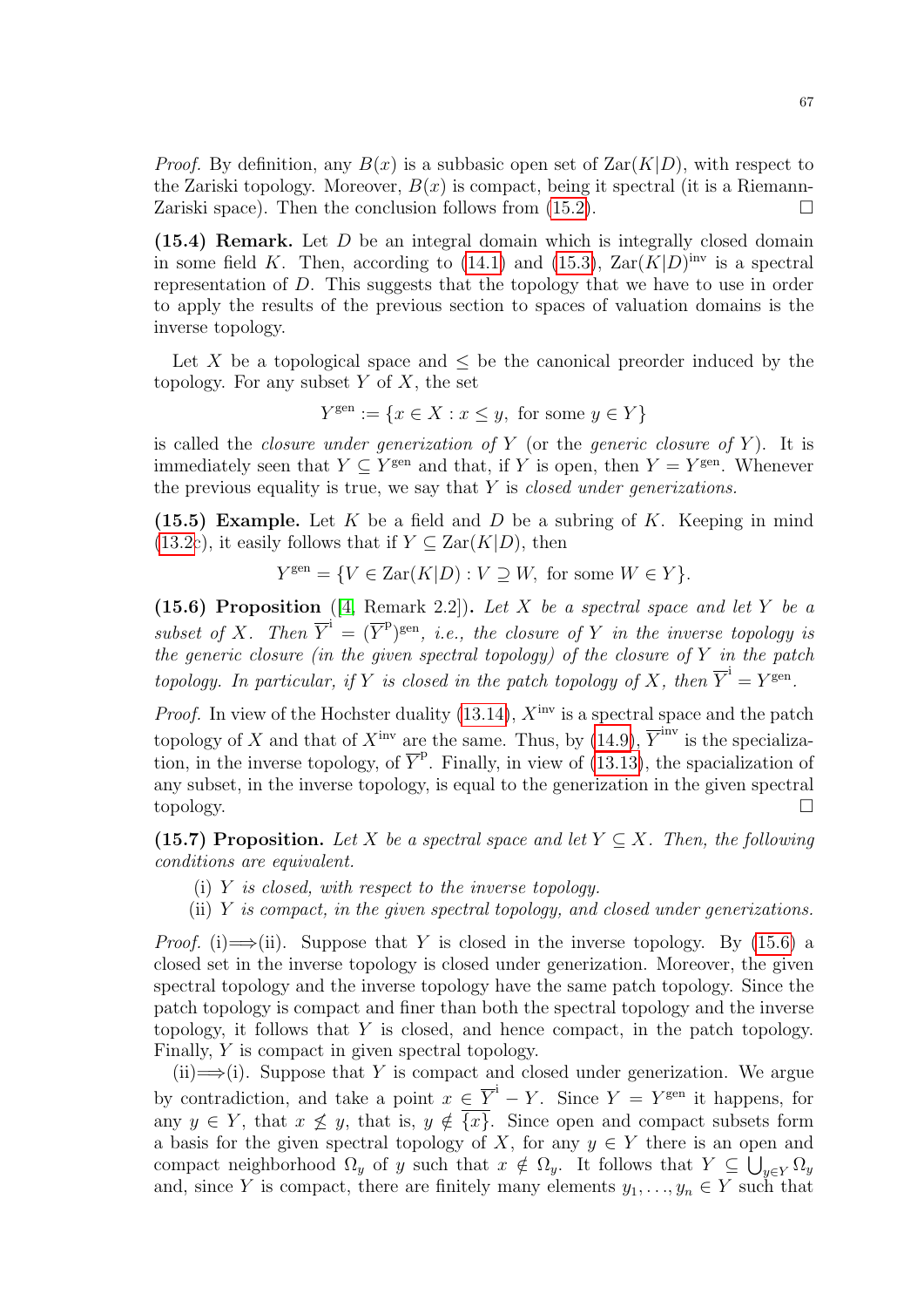$Y \subseteq \bigcup_{i=1}^n \Omega_{y_i} =: \Omega$ . The set  $\Omega$  is open and compact, being it a finite union of open and compact sets, and thus, by definition, it is closed in the inverse topology. It follows  $x \in \overline{Y}^{\mathsf{i}} \subseteq \Omega$ , a contradiction.

<span id="page-67-0"></span>(15.8) Proposition. Let K be a fiend and let  $D \subseteq E$  be subrings of K. Then  $\text{Zar}(K|E)$  is closed in  $\text{Zar}(K|D)$ , with respect to the inverse topology.

*Proof.*  $\text{Zar}(K|E)$  is compact, being it spectral, and, by [\(15.5\)](#page-66-1), it is closed under generizations. Then, the conclusion follows from  $(15.7)$ .

(15.9) Proposition. Let K be a field, D be a subring of K and C be a subset of K such that  $D \subsetneq C$ . If  $Z \subseteq \text{Zar}(K|D)^{\text{inv}}$  is a closed C-representation of D, then  $Z$ contains a minimal closed C-representation of D.

*Proof.* Apply [\(14.3\)](#page-55-2).

(15.10) Proposition ([\[14,](#page-77-6) page 292]). Let K be a field, D be a subring of K and C be a subset of K such that  $D \subseteq C$ . If  $Z \subseteq X \subseteq \text{Zar}(K|D)$  are C-representations of D, X is spectral and  $V \in Z$ , then the following properties holds.

- (a) V is irredundant in Z if and only if V is irredundant in the closure of Z in the patch topology of  $X$ .
- (b) If V is one-dimensional, then V is irredundant in Z if and only if V is irredundant in the closure  $\overline{Z}^i$  of Z in X.

*Proof.* (a) is a consequence of  $(14.6)$ .

(b). Assume that V is irredundant in Z and take an element  $k \in K$  such that  $k \in C \cap \bigcap_{W \in Z, W \neq V} W$  and  $k \notin W$ . Since V is one-dimensional, the unique nontrivial valuation overring of V is K and thus  $(X \cap B(k)) \cup \overline{\{V\}}^i = (X \cap B(k)) \cup \{V\} \supseteq Z$ . Since X is a spectral C-representation of D,  $X \cap B(k)$  is closed in X (equipped with the inverse subspace topology induced by the inverse topology of  $\text{Zar}(K|D)$ , and thus  $\overline{Z}^i \subseteq (X \cap B(k)) \cup \{V\}$ . This proves that  $k \in \bigcap_{W \in \overline{Z}^i, W \neq V} W$ . Since  $k \notin V$ , it

follows that V is irredundant in  $\overline{Z}^i$ . The converse part is obvious.

(15.11) Proposition ([\[14,](#page-77-6) (4.5)]). Let  $D$  be an integral domain which is integrally closed in some field  $K \supseteq D$ , let C be a set such that  $D \subseteq C \subseteq K$  and let  $X \subseteq$  $\text{Zar}(K|D)$ <sup>inv</sup> be a minimal C-representation of D.

- (a) If  $V \in X$ , then following conditions are equivalent.
	- (i) V is irredundant in X.
	- (ii) V is strongly irredundant in  $X$ .
	- (iii)  $V$  is isolated in  $X$  (with respect to the subspace inverse topology or, equivalenty, to the subspace patch topology).
- (b) X contains a strongly irredundant C-representation of  $D$  if and only if the set of isolated points in  $X$  is dense in  $X$ , with respect to the subspace inverse topology.

*Proof.* Apply [\(14.21\)](#page-60-1) and [\(14.24\)](#page-61-2).

(15.12) Proposition ([\[14,](#page-77-6) (4.8)]). Let K be a field, D be a subring of K and C be a set such that  $D \subseteq C \subseteq K$ . If  $X \subseteq \text{Zar}(K|D)$  is a countable closed subspace, with respect to the patch topology, and  $D = C \cap \bigcap_{V \in X} V$ , then X contains a strongly irredundant C-representation of D.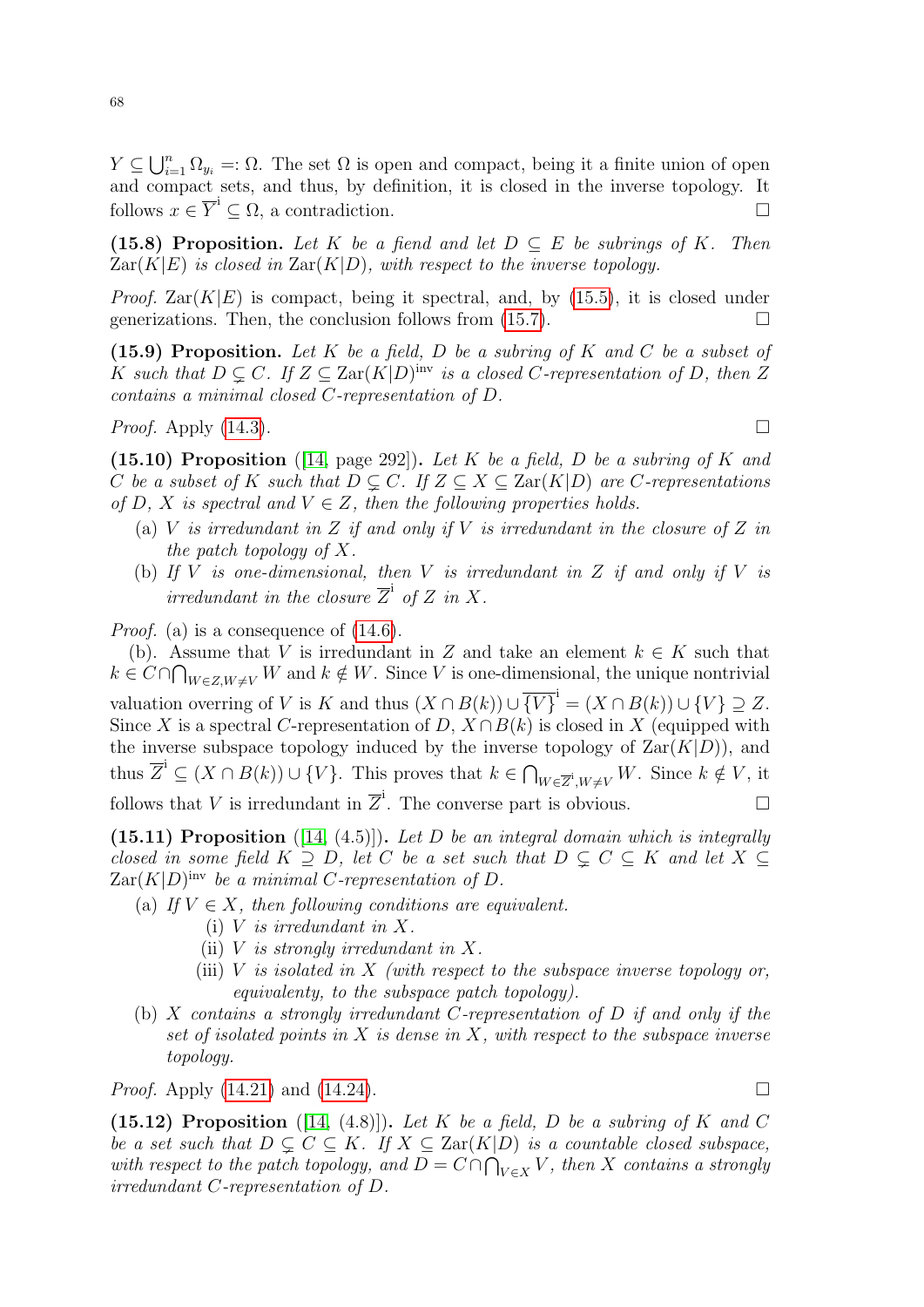*Proof.* Apply  $(14.29)$ .

If  $D$  is an integral domain with quotient field  $K$  and  $\mathfrak a$  is a subset of  $D$ , we set

$$
\mathfrak{a}^{-1} := (D : \mathfrak{a}) := \{ x \in K : x \mathfrak{a} \subseteq D \}.
$$

The subset  $\mathfrak{a}_v := (\mathfrak{a}^{-1})^{-1}$  of K is called the *divisorial closure of*  $\mathfrak{a}$ . Note that, if  $\mathfrak{a}$  is an ideal of D, then so is  $\mathfrak{a}_v$ . We say that an ideal  $\mathfrak{a}$  of D is *divisorial* if  $\mathfrak{a} = \mathfrak{a}_v$ . If i is a nonzero ideal of D, set

$$
\mathfrak{i}_t := \sum \{ \mathfrak{a}_v : 0 \neq \mathfrak{a} \subseteq \mathfrak{i}, \mathfrak{a} \text{ finitely generated ideal of } D \}.
$$

The ideal i is called a t-ideal of D if either  $i = 0$  or  $i_t = i$ .

<span id="page-68-0"></span>(15.13) Remark (See, for instance, [\[9\]](#page-77-9)). Let D be an integral domain with quotient field  $K$ .

- (a) A map  $F \mapsto F_*$  from the set of nonzero fractional ideals of D it itself is called to be a star operation on D if
	- $D_* = D$  and  $kF_* = (kF)_*,$
	- $F \subset F_*$  and  $F \subset G$  implies  $F_* \subset G_*$ .
	- $(F_*)_* = F_*$
	- for any  $k \in K \{0\}$  and nonzero fractional ideals  $F, G$  of D.
- (b) It is straightforward that the maps  $F \mapsto F_v$ ,  $F \mapsto F_t$  are both star operations on D.
- (c) A star operation  $*$  is called to be *of finite type* if

 $F_* = \bigcup \{G_* : G \subseteq F, G \text{ finitely generated nonzero fractional ideal of } D\}$ 

for any nonzero fractional ideal  $F$  of  $D$ . Thus, by definition, the  $t$  operation is of finite type.

- (d) Given a star operation  $*$  on D, an ideal  $\mathfrak a$  of D is called to be  $a *-ideal$  if either  $\mathfrak{a} = 0$  or  $\mathfrak{a} = \mathfrak{a}_*$ . It is straightforward that, if F is a collection of nonzero fractional ideals of D with nonzero intersection, then  $\bigcap_{F \in \mathcal{F}} F_* = (\bigcap_{F \in \mathcal{F}} F_*)_*$ . In particular, a finite intersection of ∗-ideals is a ∗-ideal.
- (e) By the first axion of a star operation,  $kD = (kD)_*,$  for any  $k \in K$  and any star operation  $*$  on D. In particular, any principal ideal is a  $*$ -ideal.

(15.14) Definition. Let ∗ be a star operation on an integral domain D. A prime ideal of D is ∗-prime if it is a ∗-ideal. A maximal element, under inclusion, of the set of proper  $\ast$ -ideals of D is called a  $\ast$ -maximal ideal. We shall denote by  $Spec^*(D)$  $(resp., Max^*(D))$  the collection of all \*-prime (resp., \*-maximal) ideals of D.

(15.15) Proposition. Let D be an integral domain and let  $*$  be a star operation on D. The following properties hold.

- (a)  $\text{Max}^*(D) \subseteq \text{Spec}^*(D)$ .
- (b) If  $*$  is of finite type, then any proper  $*-ideal$  is contained in a  $*-maximal$ *ideal.* In particular,  $Max^*(D) \neq \emptyset$ .
- (c) If \* is of finite type, then  $D = \bigcap_{\mathfrak{m} \in \text{Max}^*(D)} D_{\mathfrak{m}}$ .

*Proof.* (a). Let  $\mathfrak{m}$  be a  $*$ -maximal ideal of D, and let  $x, y \in D$  be such that  $xy \in \mathfrak{m}$ and  $x \notin \mathfrak{m}$ . Since  $\mathfrak{m} \subsetneq xD + \mathfrak{m} \subseteq (xD + \mathfrak{m})_*$  we have  $(xD + \mathfrak{m})_* = D$ , since  $\mathfrak{m} \in \text{Max}^*(D)$ . It follows

$$
y \in y(xD + \mathfrak{m})_* = [y(xD + \mathfrak{m})]_* \subseteq (xyD + \mathfrak{m})_* = \mathfrak{m}_* = \mathfrak{m},
$$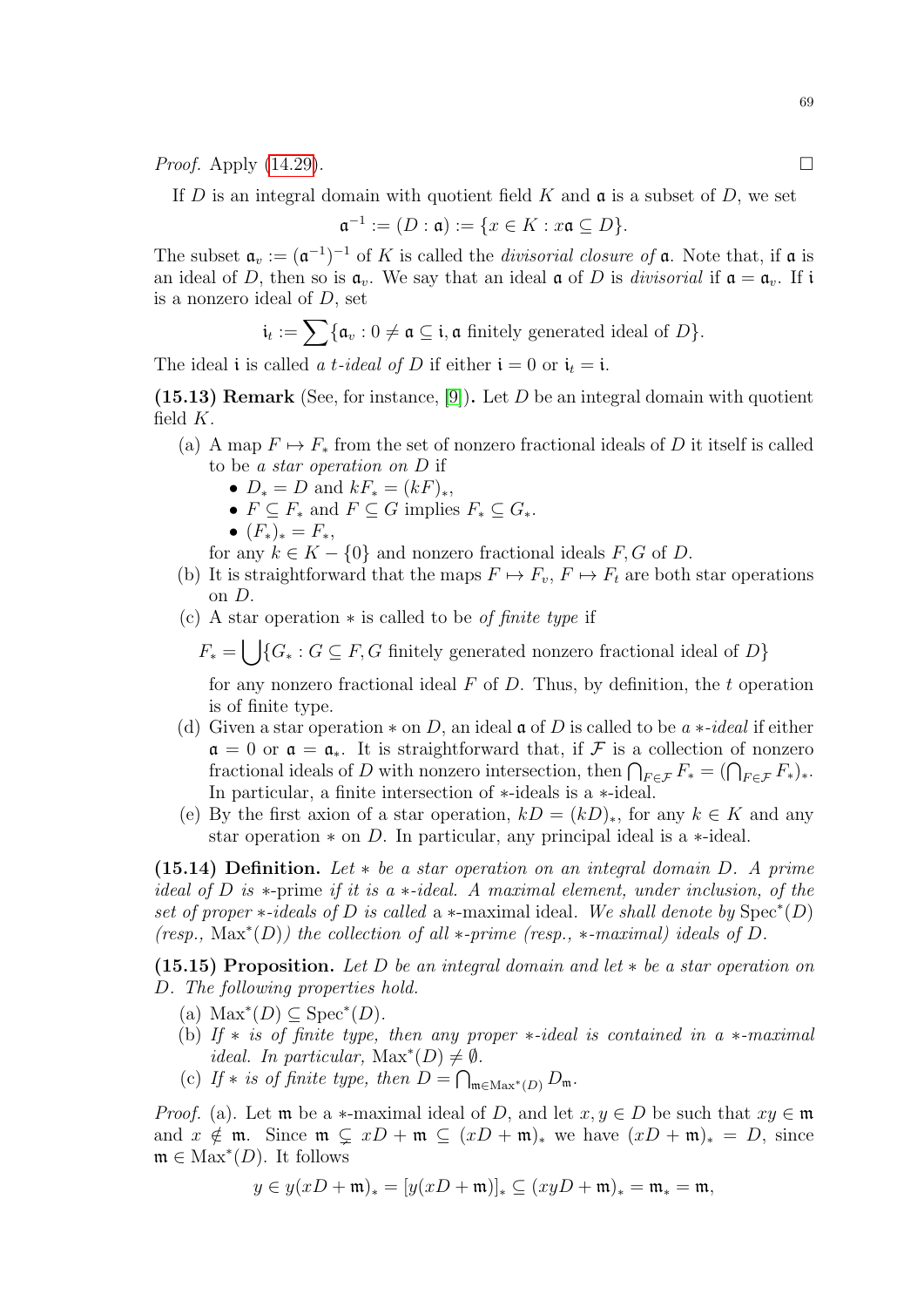proving that m is a prime ideal (and thus a ∗-prime ideal).

(b). Let **a** ba proper  $\ast$ -ideal of D, let C be a chain of proper  $\ast$ -ideals of D containing **a**, and let **b** be the union of C. Take an element  $x \in \mathfrak{b}_*$ . Since  $*$  is of finite type, there is a finitely generated ideal  $\mathfrak{b}_0$  of D such that  $\mathfrak{b}_0 \subseteq \mathfrak{b}$  and  $x \in \mathfrak{b}_{0*}$ . Since  $\mathfrak{b}_0$  is finitely generated and C is a chain, there is an ideal  $\mathfrak{c} \in \mathcal{C}$  such that  $\mathfrak{b}_0 \subseteq \mathfrak{c}$ . Keeping in mind that C consists of \*-ideals, it follows  $x \in \mathfrak{b}_{0*} \subseteq \mathfrak{c}_* = \mathfrak{c} \subseteq \mathfrak{b}$ , proving that  $\mathfrak{b}$ is a ∗-ideal. Then the conclusion follows from Zorn's Lemma.

(c) Take an element  $x \in \bigcap_{\mathfrak{m} \in \text{Max}^*(D)} D_{\mathfrak{m}}$ . For a fixed  $\mathfrak{m} \in \text{Max}^*(D)$ , take elements  $a, s \in D$ ,  $s \notin \mathfrak{m}$  such that  $x = \frac{a}{2}$ , and note that  $D \cap x^{-1}D \nsubseteq \mathfrak{m}$  (since  $s \in x^{-1}D$ ). s Moreover, by  $(15.13d,e)$ ,  $D \cap x^{-1}D$  is a \*-ideal. Thus, in view of part (b), we infer  $D = D \cap x^{-1}D$ , that is,  $x \in D$ .

<span id="page-69-0"></span>(15.16) Proposition. Any invertible ideal of an integral domain is divisorial.

*Proof.* Let **a** be an invertible ideal of an integral domain D, i.e.,  $a a^{-1} = D$ . It follows that the inverse  $(\mathfrak{a}^{-1})^{-1} =: \mathfrak{a}^v$  of  $\mathfrak{a}^{-1}$  is  $\mathfrak{a}$ . The conclusion follows.

<span id="page-69-1"></span> $(15.17)$  Corollary. Any ideal of a Prüfer domain is a t-ideal.

*Proof.* Since any nonzero finitely generated ideal of a Prüfer domain is invertible, and a fortiori divisorial, by [\(15.16\)](#page-69-0), we have

$$
\mathfrak{i}^t = \sum \{ \mathfrak{a} : 0 \neq \mathfrak{a} \subseteq \mathfrak{i}, \mathfrak{a} \text{ finitely generated ideal of } D \} = \mathfrak{i}.
$$

 $\Box$ 

 $(15.18)$  Definition. Let D be an integral domain.

(a) Let V be a valuation overring of D. We say that V is essential for D if  $V = D_n$ , for some  $\mathfrak{p} \in \text{Spec}(D)$ . Such a prime ideal  $\mathfrak{p}$  is called an essential prime ideal of D. Set

 $\mathcal{E}(D) := \{ essential\ prime\ ideals\ of\ D\}.$ 

 $V(D) := \{ essential \; valuation \; overrings \; of \; D\}.$ 

(b) We say that  $D$  is an essential domain if  $D$  is intersection of a nonempty collection V of essential valuation overrings of D. Such a family V is called an essential representation of D.

(15.19) Example. Any Prüfer domain  $D$  is an essential domain; indeed, the family  ${D_m : \mathfrak{m} \in \text{Max}(D)}$  is an essential representation of D.

<span id="page-69-2"></span> $(15.20)$  Theorem (See [\[4,](#page-77-5) Proposition 4.5]). Let D be an essential domain with quotient field K and let  $Y \subseteq \text{Zar}(K|D)$  be an essential representation of D. Then

$$
\text{Max}^t(D) \subseteq \overline{\{\mathfrak{m}_V \cap D : V \in Y\}}^i.
$$

In particular, if D is Prüfer, then  $\text{Max}(D) \subseteq \overline{\{\mathfrak{m}_V \cap D : V \in Y\}}^1$ .

*Proof.* The last statement follows from the first one, in view of [\(15.17\)](#page-69-1). According to  $(10.14)$  and  $(15.6)$ , it suffices to show that any t-maximal ideal of D is contained in an ultrafilter limit point of  $Y_0 := \{ \mathfrak{m}_V \cap D : V \in Y \}$ . Fix a t-maximal ideal  $\mathfrak{m}$  of D and consider the collection of subsets  $\mathcal{F} := \{V(x) \cap Y_0 : x \in \mathfrak{m}\}\$  of  $Y_0$ . Assume that there are elements  $x_1, \ldots, x_n \in \mathfrak{m}$  such that  $V(x_1, \ldots, x_n) \cap Y_0 = \emptyset$ , let  $\mathfrak{a} := (x_1, \ldots, x_n)D$ and take an element  $x \in \mathfrak{a}^{-1}$ . For any  $V \in Y$ , there is an element  $d_V \in \mathfrak{a} - \mathfrak{m}_V$ , since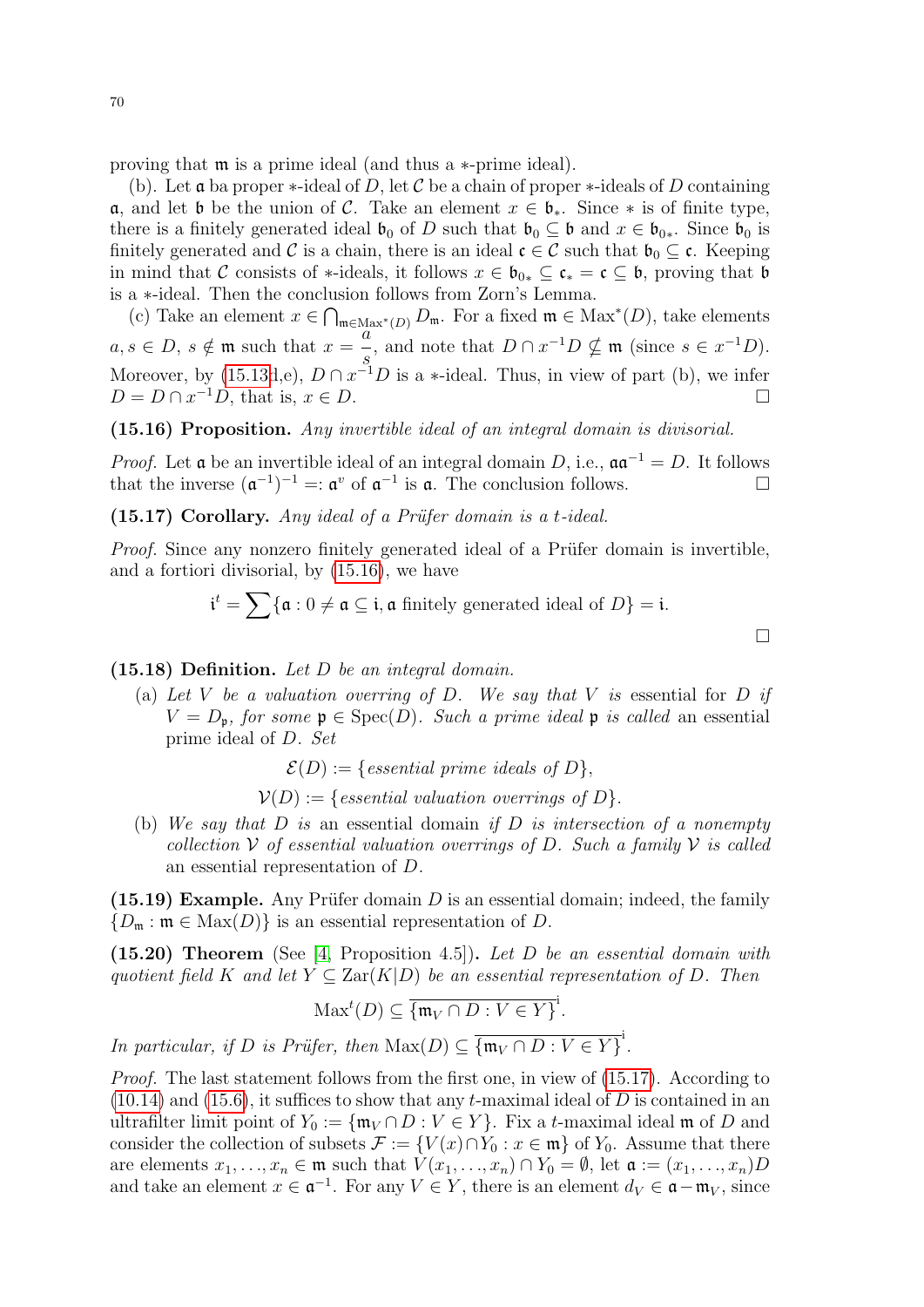$V(\mathfrak{a}) \cap Y_0 = \emptyset$ . It follows  $xd_V \in D$ , that is,  $x \in \frac{1}{d}$  $\frac{1}{d_V}D \subseteq D_{\mathfrak{m}_V \cap D} = V$  (note that the last equality is a consequence of the fact that  $V$  is essential for  $D$ ). Keeping in mind that Y is a representation of D, we have  $\mathfrak{a}^{-1} \subseteq \bigcap_{V \in Y} V = D$  and, since the inclusion  $D \subseteq \mathfrak{a}^{-1}$  is always true, it follows  $\mathfrak{a}^{-1} = D$ , and a fortiori  $\mathfrak{a}^v = D^{-1} = D \subseteq \mathfrak{m}^t = \mathfrak{m}$ , a contradiction. This argument shows that  $\mathcal F$  has the finite intersection property, and thus there exists an ultrafilter  $\mathscr U$  on  $Y_0$  extending  $\mathcal F$ , by [\(9.4\)](#page-30-1). It immediately follows  $\mathfrak{m} \subseteq (Y_0)_{\mathscr{U}} := \{d \in D : V(d) \cap Y_0 \in \mathscr{U}\}.$ 

<span id="page-70-0"></span>(15.21) Lemma. Let  $f: X \longrightarrow Y$  be a homeomorphism of spectral spaces. Then  $f: X^{\text{patch}} \longrightarrow Y^{\text{patch}}$  and  $f: X^{\text{inv}} \longrightarrow Y^{\text{inv}}$  are homeomorphisms.

*Proof.* It is sufficient to note that a subset  $\Omega$  of X is open and compact if and only if  $f(\Omega)$  is open and compact, since  $f: X \longrightarrow Y$  is a homeomorphism. Then the conclusion follows from the definition of the patch topology and of the inverse topology.

<span id="page-70-1"></span>(15.22) Lemma. Let A be a ring. Then  $Max(A)$  is dense in  $Spec(A)$ , with respect to the inverse topology.

*Proof.* Take an open and compact subspace  $\Omega$  of  $Spec(A)$ . Then  $\Omega = D(\mathfrak{a})$ , for some finitely generated ideal  $\mathfrak a$  of A. Then  $\text{Max}(A) \subseteq \Omega$  if and only if  $\mathfrak a = A$ , if and only if  $\Omega = \text{Spec}(A)$ .

<span id="page-70-4"></span>(15.23) Corollary. Let D be a Prüfer domain with quotient field K and let Y  $\subset$  $\text{Zar}(K|D)$  be a representation of D. Then Y is dense in  $\text{Zar}(K|D)$ , with respect to the inverse topology. In particular, the unique representation of D which is closed in the inverse topology is  $\text{Zar}(K|D)$ .

*Proof.* Since D is Prüfer, the domination map  $\delta$  :  $\text{Zar}(K|D) \longrightarrow \text{Spec}(D)$  is a homeomorphism, with respect to the Zariski topology. In view of  $(15.21)$ ,  $\delta$ :  $\text{Zar}(K|D)$ <sup>inv</sup> → Spec $(D)$ <sup>inv</sup> is a homeomorphism. By [\(15.20\)](#page-69-2) and [\(15.22\)](#page-70-1),  $\{\mathfrak{m}_V \cap D :$  $V \in Y$  is dense in  $Spec(D)^{inv}$ . Since the domination map is a homeomorphism, Y is dense in  $\text{Zar}(K|D)^{\text{inv}}$ . The contract of the contract of the contract of  $\Box$ 

<span id="page-70-2"></span>(15.24) Definition. Let K be a field, let D be a subring of K, let C be a subset of K such that  $D \subseteq C$  and let T be an indeterminate over K. For any nonempty subset X of  $\text{Zar}(K|D)$ , consider the K-Halter-Koch ring  $\text{Kr}(X) := \bigcap_{V \in X} V(T)$  (see [\(12.11\)](#page-49-1)). If X is a C-representation (resp., a representation) of D we say that  $Kr(X)$  is a C-Kronecker function ring of D (resp., a Kronecker function ring of D).

In the setting of  $(15.24)$ , endow  $\text{Zar}(K|D)$  with the inverse topology and set

 $\mathcal{K}_C(D) := \{C\text{-Kronecker function rings of } D\}$ 

 $\mathcal{R}_C(D) := \{ \text{closed } C \text{-representations of } D \}.$ 

The set  $\mathcal{K}_C(D)$  will be called the C-Kronecker space of A. By definition,  $\mathcal{K}_C(D) \neq \emptyset$ if and only if  $\mathcal{R}_C(D) \neq \emptyset$ . Indeed, if  $\mathcal{K}_C(D) \neq \emptyset$ , there is some C-representation  $X \subseteq \text{Zar}(K|D)$  of D. A fortiori,  $\text{Zar}(K|D)$  is a closed C-representation of D.

<span id="page-70-3"></span>(15.25) Corollary. Let K be a field, D be a subring of K and T be an indeterminate over K. If  $H := \text{Kr}(\text{Zar}(K|D))$ , then the natural map

 $\eta: \mathrm{Zar}(K(T)|H)$ <sup>inv</sup>  $\longrightarrow \mathrm{Zar}(K|D)$ <sup>inv</sup>  $W \mapsto W \cap K$ 

is a homeomorphism.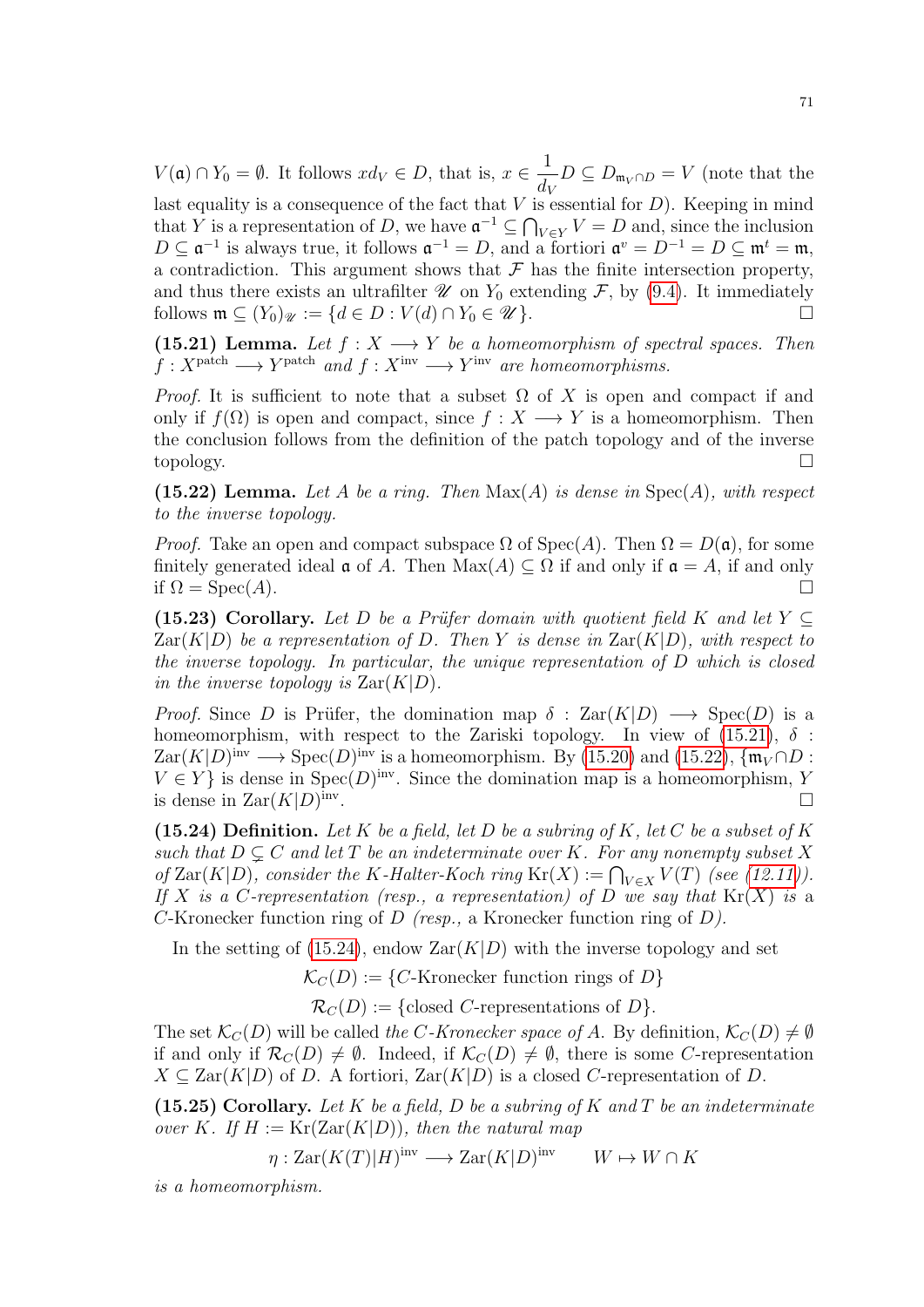<span id="page-71-0"></span>(15.26) Theorem  $([14, (4.15)])$  $([14, (4.15)])$  $([14, (4.15)])$ . We preserve the setting of  $(15.24)$  and assume that  $\text{Zar}(K|D)$  is a C-representation of D. Consider the map  $\beta : \mathcal{R}_C(D) \longrightarrow \mathcal{K}_C(D)$ defined by setting  $\beta(X) := \text{Kr}(X)$ , for any  $X \in \mathcal{R}_C(A)$ . The following properties hold.

- (a)  $\beta$  is an inclusion reversing bijection.
- (b) Minimal closed C-representations of D bijectively corresponds, via  $\beta$ , to maximal C-Kronecker function rings of D.

*Proof.* (a) The fact that  $\beta$  is inclusion reversing is trivial. Assume now that  $X, Y \subseteq$  $\text{Zar}(K|D)$  are closed C-representations of D and that  $\beta(X) = \beta(Y)$ , that is, R :=  $Kr(X) = Kr(Y)$ . By [\(15.25\)](#page-70-3),  $\eta^{-1}(X) = \{V(T) : V \in X\}, \eta^{-1}(Y) = \{V(T) :$  $V \in Y$  are closed subspaces of  $\text{Zar}(K(T)|H)$ <sup>inv</sup> and, a fortiori, of  $\text{Zar}(K(T)|R)$ <sup>inv</sup>, by [\(14.17c](#page-59-1)) and [\(15.8\)](#page-67-0). Since  $\eta^{-1}(X), \eta^{-1}(Y)$  are, by definition, representations of the Bézout domain R (see [\(12.9c](#page-48-2))), then [\(15.23\)](#page-70-4) implies  $\eta^{-1}(X) = \eta^{-1}(Y)$ , that is,  $X = Y$ . For surjectivity, take any C-Kronecker function ring R of D. Thus  $R = \text{Kr}(X)$ , for some C-representation  $X \subseteq \text{Zar}(K|D)$  of D. By [\(15.25\)](#page-70-3) and [\(15.8\)](#page-67-0),  $X' := \eta(\text{Zar}(K(T)|R))$  is closed in  $\text{Zar}(K|D)^{inv}$  and, since R is integrally closed, being it Bézout, we have, by definition,

$$
Kr(X') := \bigcap_{V \in X'} V(T) = \bigcap_{W \in Zar(K(T)|R)} W = R.
$$

(b) is an immediate consequence of part (a).  $\Box$ 

(15.27) Corollary. We preserve the setting of [\(15.24\)](#page-70-2) and assume that  $\text{Zar}(K|D)$ is a C-representation of D. If  $\mathcal{K}_C(D)$  has a unique maximal point (i.e., there is a unique maximal C-Kronecker function ring), then D has at most one strongly irredundant C-representation in  $\text{Zar}(K|D)$ .

*Proof.* Apply [\(15.26b](#page-71-0)) and [\(14.33c](#page-64-0)).

(15.28) Lemma. Let V be a valuation domain with quotient field  $K$ , and let  $M, N$ be V-submodules of K containing V. Then,  $M, N$  are comparable.

*Proof.* Suppose  $C \nsubseteq D$  and take an element  $c \in C - D$ . Then, for any  $d \in D$ , we have  $\frac{d}{ }$ c  $\in V$  (otherwise,  $\frac{c}{1}$ d  $\in V$  and thus  $c \in dV \subseteq D$ , a contradiction). It follows  $d \in c\breve{V} \subseteq C.$ 

(15.29) Definition. Let K be a field, D be a subring of K and C be a subset of K such that  $D \subsetneq C$ . Adapting the terminology of the previous section, we say that a valuation domain  $V \in \text{Zar}(K|D)$  is C-critical for D if  $V \in \Gamma$ , for any C-representation  $\Gamma$  of D which is closed in the inverse topology of  $\text{Zar}(K|D)$ . A K-critical valuation domain will be simply called critical.

Keeping in mind [\(14.31\)](#page-63-0), the following result is clear.

(15.30) Proposition. Let K be a field, D be a subring of K and C be a subset of K such that  $D \subsetneq C$ . If  $V \in \text{Zar}(K|D)$ , then the following conditions are equivalent.

- (i)  $V$  is  $C$ -critical for  $D$ .
- (ii) Whenever  $A_1, \ldots, A_n$  are subrings of K that are integrally closed in K and  $D = A_1 \cap \ldots \cap A_n \cap C$ , then  $A_i \subseteq V$ , for some  $i \in \{1, \ldots, n\}$ .

$$
\qquad \qquad \Box
$$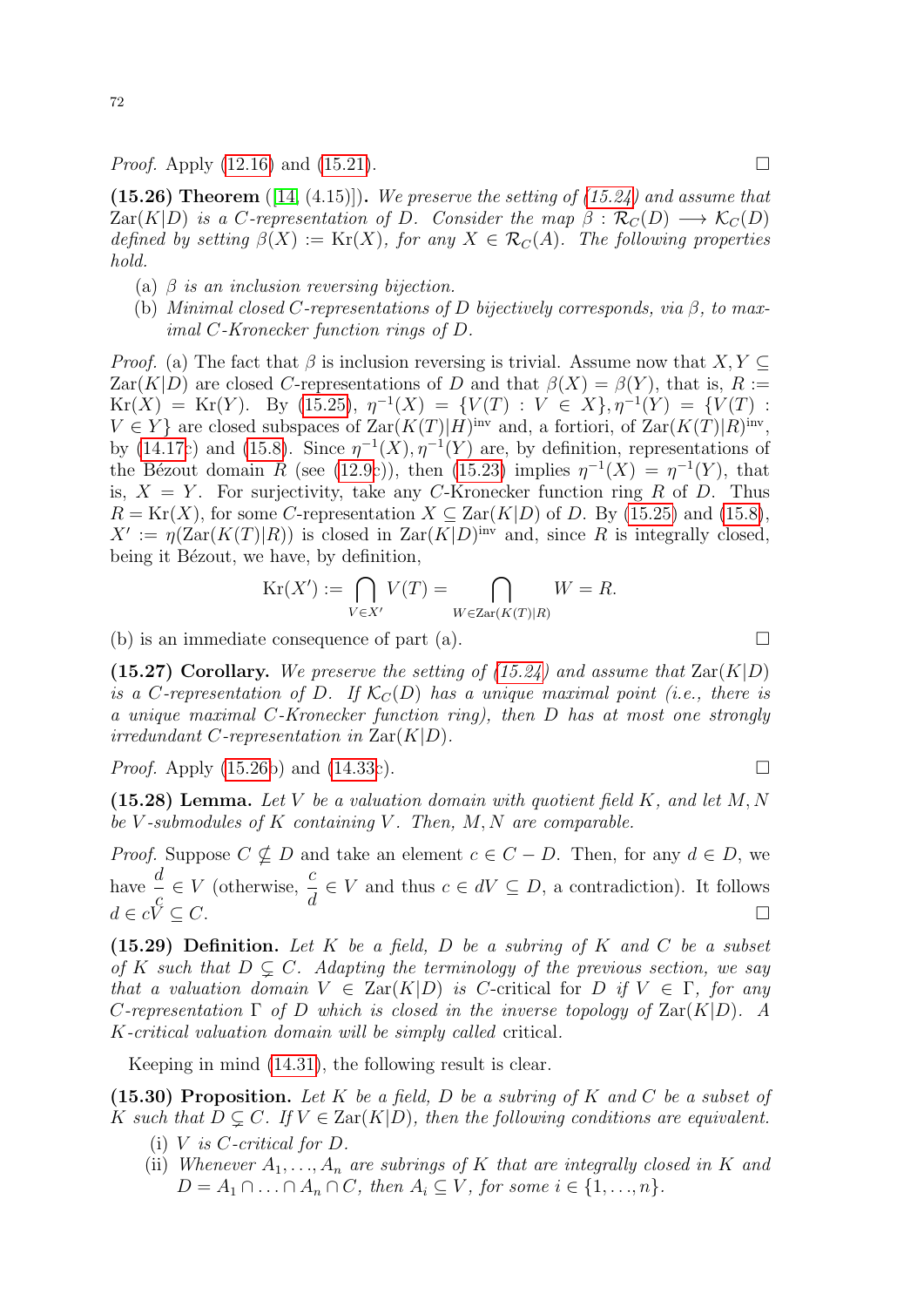<span id="page-72-0"></span> $(15.31)$  Proposition ([\[14,](#page-77-0) Proposition 4.11]). Let D be an integral domain with quotient field K, and let C be a D-submodule of K such that  $D \subseteq C$ . If V is an essential valuation overring of D such that  $C \nsubseteq V$ , then V is C-critical for D.

*Proof.* By definition, there is some prime ideal  $\mathfrak p$  of D such that  $V = D_{\mathfrak p}$ . Take integrally closed overrings  $A_1, \ldots, A_n$  of D such that  $D = A_1 \cap \ldots \cap A_n \cap C$ . Keeping in mind that localization commutes with finite intersections, we infer that  $V = D_{\mathfrak{p}} =$  $(A_1)_{\mathfrak{p}} \cap \ldots \cap (A_n)_{\mathfrak{p}} \cap C_{\mathfrak{p}}$ . By [\(15.28\)](#page-71-0), the collection  $\mathcal{M} := \{C_{\mathfrak{p}}, (A_i)_{\mathfrak{p}} : 1 \leq i \leq n\}$  of V-submodules of K (containing V) is totally ordered by inclusion and, since  $C \nsubseteq V$ , the minimum of M cannot be  $C_{\mathfrak{p}}$  (otherwise  $V = C_{\mathfrak{p}} \supseteq C$ ). Thus the minimum of M is some  $(A_i)_{\mathfrak{p}}$ , that is,  $V = (A_i)_{\mathfrak{p}} \supseteq A_i$ . The conclusion follows from [\(15.30\)](#page-71-1).  $\Box$ 

<span id="page-72-3"></span>(15.32) Corollary. Any essential domain admits at most one strongly irredundant representation (in the space of its valuation overrings).

*Proof.* Let D be an essential domain. In view of  $(15.31)$ , D is intersection of critical valuation overrings. The conclusion follows immediately from  $(14.33)$ .

(15.33) Definition ([\[2\]](#page-77-1)). An integral domain is called to be vacant if it admits a unique Kronecker function ring.

Note that, by definition, any vacant domain is integrally closed. The following result gives a topological criterion to decide if an integral domain is vacant.

<span id="page-72-1"></span> $(15.34)$  Theorem. Let D be an integral domain with quotient field K. Then the following conditions are equivalent.

- (i) D is vacant.
- (ii) D is integrally closed and any representation of D is dense in  $\text{Zar}(K|D)$ , with respect to the inverse topology.
- (iii) D is integrally closed and any valuation overring of D is critical for D.
- (iv) D is integrally closed and, whenever  $A_1, \ldots, A_n$  are integrally closed overrings of D such that  $D = A_1 \cap ... \cap A_n$ , then  $\text{Zar}(K|D) = \bigcup_{i=1}^n \text{Zar}(K|A_i)$ .

*Proof.* It is enough to apply  $(15.26)$ ,  $(14.33)$  and  $(15.30)$ .

 $(15.35)$  Remark. The equivalence of (i) and (ii) of  $(15.34)$  is [\[4,](#page-77-2) Corollary 4.16]. The equivalence of (i) and (iii) is [\[14,](#page-77-0) Example 4.12]. The equivalence of (i) and (iv) was proved in [\[2,](#page-77-1) Theorem 3.1].

 $(15.36)$  Corollary. Any Prüfer domain is vacant.

*Proof.* Apply  $(15.23)$  and  $(15.34)$ .

(15.37) Proposition. Any vacant domain (in particular, any Prüfer domain) admits at most one strongly irredundant representation (in the space of its valuation overrings).

*Proof.* It follows by definition, keeping in mind  $(15.27)$ .

The following remark is straightforward and its proof is left to the reader.

<span id="page-72-2"></span>(15.38) Remark. Let D be an integral domain with quotient field  $K$ , and let X be a D-submodule of K.

- (a) Then  $(X : X) := \{k \in K : kX \subseteq X\}$  is an overring of D.
- (b) If X is an overring of D, then  $(X: X) = X$ .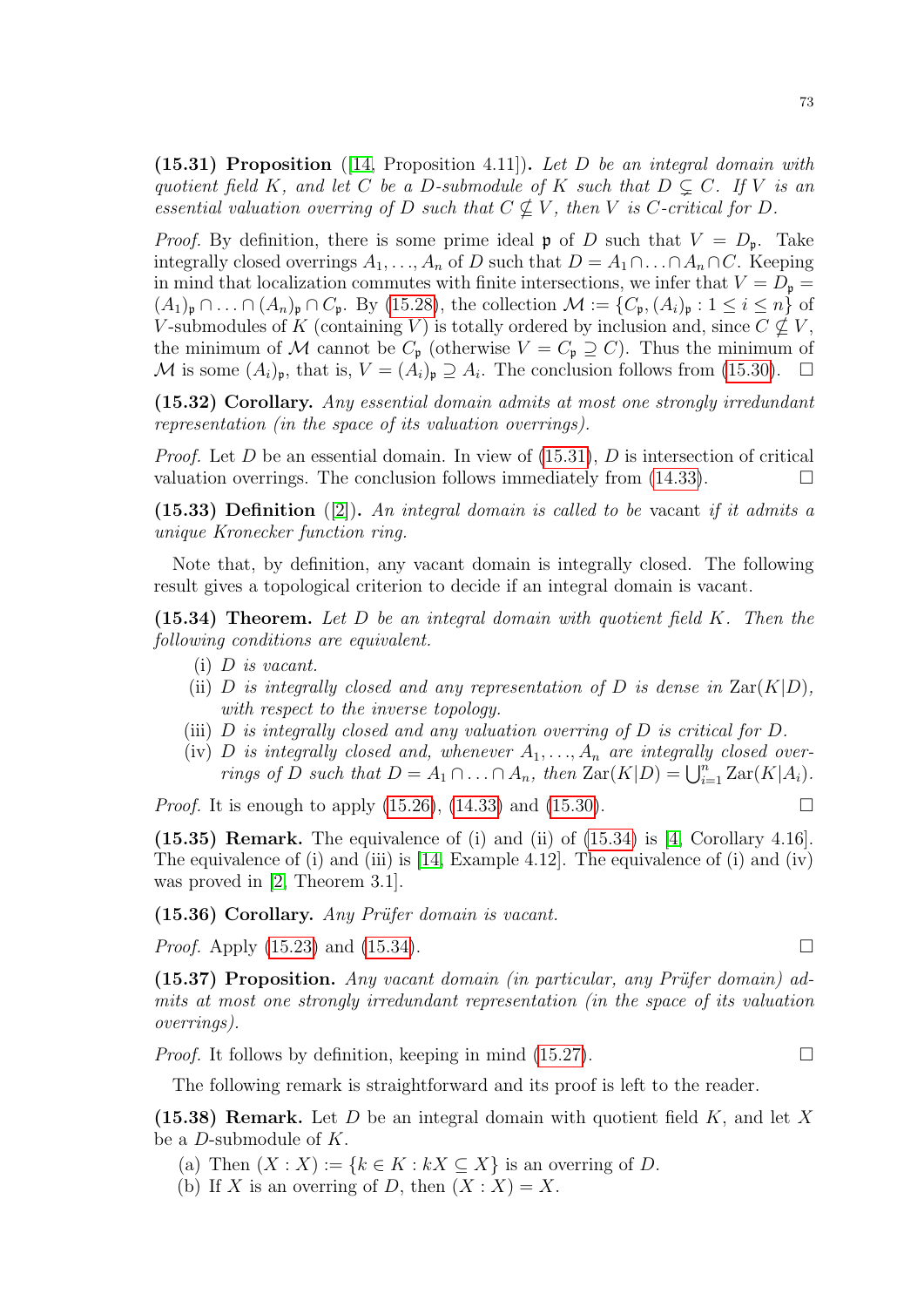- (c) If X is an ideal of D, then X is an ideal of  $(X : X)$ .
- (d) If D is a valuation domain and X is its maximal ideal, then  $(X: X) = D$ .

<span id="page-73-1"></span>(15.39) Lemma ([\[2,](#page-77-1) Lemma 4.3]). Let D be an integral domain and let  $\mathfrak p$  be a prime ideal of D such that  $V := (\mathfrak{p} : \mathfrak{p})$  is a valuation overring of D with maximal ideal  $\mathfrak{p}$ . Then, any valuation overring of  $D$  is comparable with  $V$ .

*Proof.* Let W be a valuation overring of D. First, assume that  $\mathfrak{p}W = W$ . If  $x \in V$ , then  $x\mathfrak{p} \subseteq \mathfrak{p}$  and, a fortiori  $x\mathfrak{p}W \subseteq \mathfrak{p}W$ , that is,  $x \in (\mathfrak{p}W : \mathfrak{p}W) = (W : W) = W$ , in view of [\(15.38b](#page-72-2)). This proves that, if  $\mathfrak{p}W = W$ , then  $V \subseteq W$ .

Assume now that  $\mathfrak{p}W$  is a proper ideal of W and that  $W \not\subseteq V$ , and take an element  $w \in W - V$ . Since V is a valuation domain and p is its maximal ideal, it follows  $w^{-1} \in \mathfrak{p}$ . Then,  $1 = w^{-1}w \in \mathfrak{p}W$ , against the fact that  $\mathfrak{p}W \neq W$ . This proves that, if  $\mathfrak{p}W \neq W$ , then  $W \subseteq V$ . The conclusion is now clear.

<span id="page-73-0"></span>(15.40) Proposition. Let  $K$  be a field and let  $T$  be an indeterminate over  $K$ . Then,  $\text{Zar}(K(T)|K) - \{K(T)\}\$ is an irredundant representation of K.

*Proof.* By [\(15.1c](#page-0-0)), we have

$$
Zar(K(T)|K) = Zar(K(T)|K[T]) \cup \{K[T^{-1}]_{(T^{-1})}\}.
$$

It immediately follows that  $K[T^{-1}]_{(T^{-1})}$  is irredundant in  $\text{Zar}(K(T)|K)$ . Now, take any irreducible polynomial  $f := a_0 + \ldots + a_nT^n \in K[T]$  (where  $a_n \neq 0$ ), and consider the valuation domain  $V := K[T]_{(f)}$ . Clearly,  $\frac{1}{f}$  $\frac{1}{f} \in K[T]_{(g)},$  for any irreducible polynomial  $g \in K[T]$  such that  $(g) \neq (f)$ . Furthermore

$$
\frac{1}{f} = \frac{T^{-n}}{a_0 T^{-n} + \ldots + a_n} \in K[T^{-1}]_{(T^{-1})},
$$

proving that  $\frac{1}{6}$ f  $\in \bigcap \{W : W \in \text{Zar}(K(T)|K), W \neq V\} - K$ . The conclusion is now clear.

We now provide an example of a vacant domain that is not Prüfer.

(15.41) Example. Let  $K$  be a field, let  $T, U$  be indeterminates over  $K$ , consider the valuation domain  $V := K(T)[U]_{(U)}$  and let  $\pi : V \longrightarrow K(T)$  be the canonical projection (of V onto its residue field). In view of  $(4.2)$  and that  $(4.8)$ , the ring  $D := \pi^{-1}(K) = K + UK(T)[U]_{(U)}$  is a local domain and, since  $\mathfrak{m} := UK(T)[U]_{(U)}$  is a common prime ideal of V and D, V is a valuation overring of D, by  $(8.1)$ . In view of  $(8.3)$ , D is not a valuation domain, and thus it is not a Prüfer domain. Now, note that D is integrally closed. Indeed, by [\(15.40\)](#page-73-0) and [\(8.2\)](#page-28-2),  $\{\pi^{-1}(V'): V \in \text{Zar}(K(T)|K)\}\$ is a representation of D. Moreover, note that  $(\mathfrak{m} : \mathfrak{m}) = V$ , by [\(15.38d](#page-72-2)), and thus, keeping in mind [\(15.39\)](#page-73-1), any valuation overring of  $D$  is comparable with  $V$ . It follows that, if  $\Gamma \subseteq \text{Zar}(K(T, U)|D)$  is any representation of D that is closed in the inverse topology, then  $\Gamma' := \{W \in \Gamma : W \subseteq V\}$  is nonempty, contains V (being  $Γ$  closed under generizations) and it is a representation of D. In view of  $(8.3)$ ,  $\Gamma'' := {\pi(W) : W \in \Gamma'} \subseteq \text{Zar}(K(T)|K)$  is a representation of K. Furthermore,  $\Gamma'' = \text{Zar}(K(T)|K)$ , again by [\(15.40\)](#page-73-0). By applying [\(8.3\)](#page-28-1), we easily infer that  $\Gamma' =$  $\{W \in \text{Zar}(K(T, U)|D): W \subseteq V\}$ . Since V is a DVR and any valuation overring of D is comparable with V, it immediately follows that  $\Gamma = \text{Zar}(K(T, U)|D)$ . Thus, by  $(15.34)$ , D is vacant.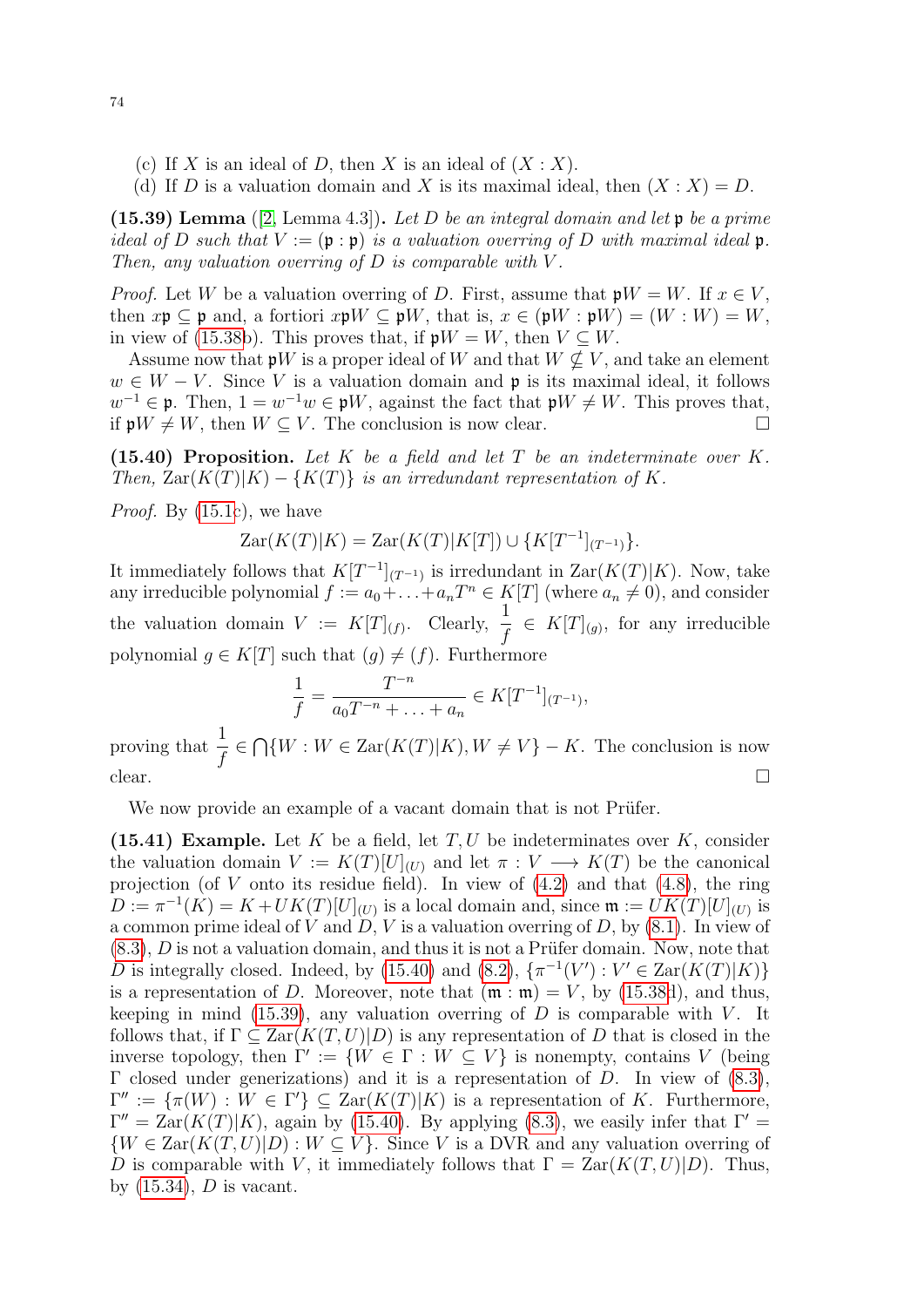- (15.42) Remark. (a) Let  $D$  be an integral domain such that any valuation overring of D is essential. Then D is a Prüfer domain. As a matter of fact, let  $\mathfrak m$  be a maximal ideal of  $D$  and let  $V$  be a valuation overring of  $D$  such that V dominates  $D_m$  (see [\(12.3\)](#page-46-0)). By assumption,  $V = D_p$  for some prime ideal **p** of D. It immediately follows  $\mathfrak{m} = \mathfrak{p}$ , and thus  $D_{\mathfrak{m}}$  is a valuation domain.
	- (b) By part (a) and  $(15.34)$ , any vacant domain that is not a Prüfer domain admits a critical valuation overring that is not essential. Thus, in general, for an integral domain  $D$ , the inclusion
- $V(D) :=$  {essential valuation overrings of  $D \subset$  {critical valuation overrings of  $D$ }

proved in [\(15.31\)](#page-72-0) can be proper. In the following, we will study a class of integrally closed domains for which the converse of [\(15.31\)](#page-72-0) holds.

(15.43) Definition. Let D be an integral domain. We say that D is a PvMD if  $D_{\mathfrak{m}}$  is a valuation domain, for any t-maximal ideal  $\mathfrak{m}$  of  $D$ .

- (15.44) Remark. (1) Any PvMD is always essential, in view of  $(15.15c)$ . In particular, any PvMD has at most one strongly irredundant representation consisting of valuation overrings (see [\(15.32\)](#page-72-3)).
	- (2) Any Prüfer domain is a PvMD, by [\(15.17\)](#page-69-0). We will give examples of PvMDs that are not Prüfer.

<span id="page-74-0"></span>(15.45) Proposition ([\[13,](#page-77-3) Proposition 2.9]). Let  $D$  be an integral domain and let  $\star$  be a star operation of finite type on D. Then Spec<sup>\*</sup>(D) is closed in Spec(D), with respect to the constructible topology.

*Proof.* Let  $\mathscr U$  be an ultrafilter on  $X := \mathrm{Spec}^*(D)$  and let

$$
\mathfrak{p} := X_{\mathscr{U}} := \{ d \in D : V(d) \cap X \in \mathscr{U} \}.
$$

By [\(10.10\)](#page-37-0), it is enough to show that **p** is a \*-prime ideal. Take an element  $x \in \mathfrak{p}_*$ . Since  $*$  is of finite type, there exists a finitely generated ideal  $\mathfrak{a} \subseteq \mathfrak{p}$  of D such that  $x \in \mathfrak{a}_*$ . Since  $\mathfrak{a}$  is finitely generated, we have  $V(\mathfrak{a}) \cap X \in \mathcal{U}$  and, since X consists of \*-ideals,  $V(\mathfrak{a}) \cap X = V(\mathfrak{a}_*) \cap X \subseteq V(x) \cap X$ . Hence,  $V(x) \cap X \in \mathcal{U}$ , that is,  $x \in \mathfrak{p}$ .

<span id="page-74-2"></span> $(15.46)$  Remark. Let D be an integral domain.

- (a)  $\mathcal{E}(D)$  is closed under generizations. Indeed, if  $\mathfrak{p} \in \mathcal{E}(D)$  and  $\mathfrak{q} \subseteq \mathfrak{p}$ , then  $D_{\mathfrak{q}} \supseteq D_{\mathfrak{p}}$  and thus  $D_{\mathfrak{q}}$  is a valuation domain, since  $D_{\mathfrak{p}}$  is.
- (b) If  $\delta$  is the domination map of D and  $V(D)$  is the collection of the essential valuation overrings of D, then  $V(D) = \delta^{-1}(\mathcal{E}(D))$ . The inclusion  $\subseteq$  is trivial. Conversely, let  $V \in \delta^{-1}(\mathcal{E}(D))$  and let  $\mathfrak{p} := \mathfrak{m}_V \cap D$ . It follows that V dominates  $D_{\mathfrak{p}}$  and then, by [\(12.2\)](#page-45-0),  $V = D_{\mathfrak{p}}$ , since  $\mathfrak{p}$  is essential.

<span id="page-74-1"></span>(15.47) Theorem  $(5,$  Theorem 2.4.). Let D be an integral domain. Then, the following conditions are equivalent.

- (i)  $D$  is a  $PvMD$ .
- (ii)  $D$  is an essential domain and admits an essential representation  $\mathcal V$  such that

$$
\overline{\{\mathfrak{m}_V\cap D:V\in\mathcal{V}\}}^c\subseteq\mathcal{E}(D)
$$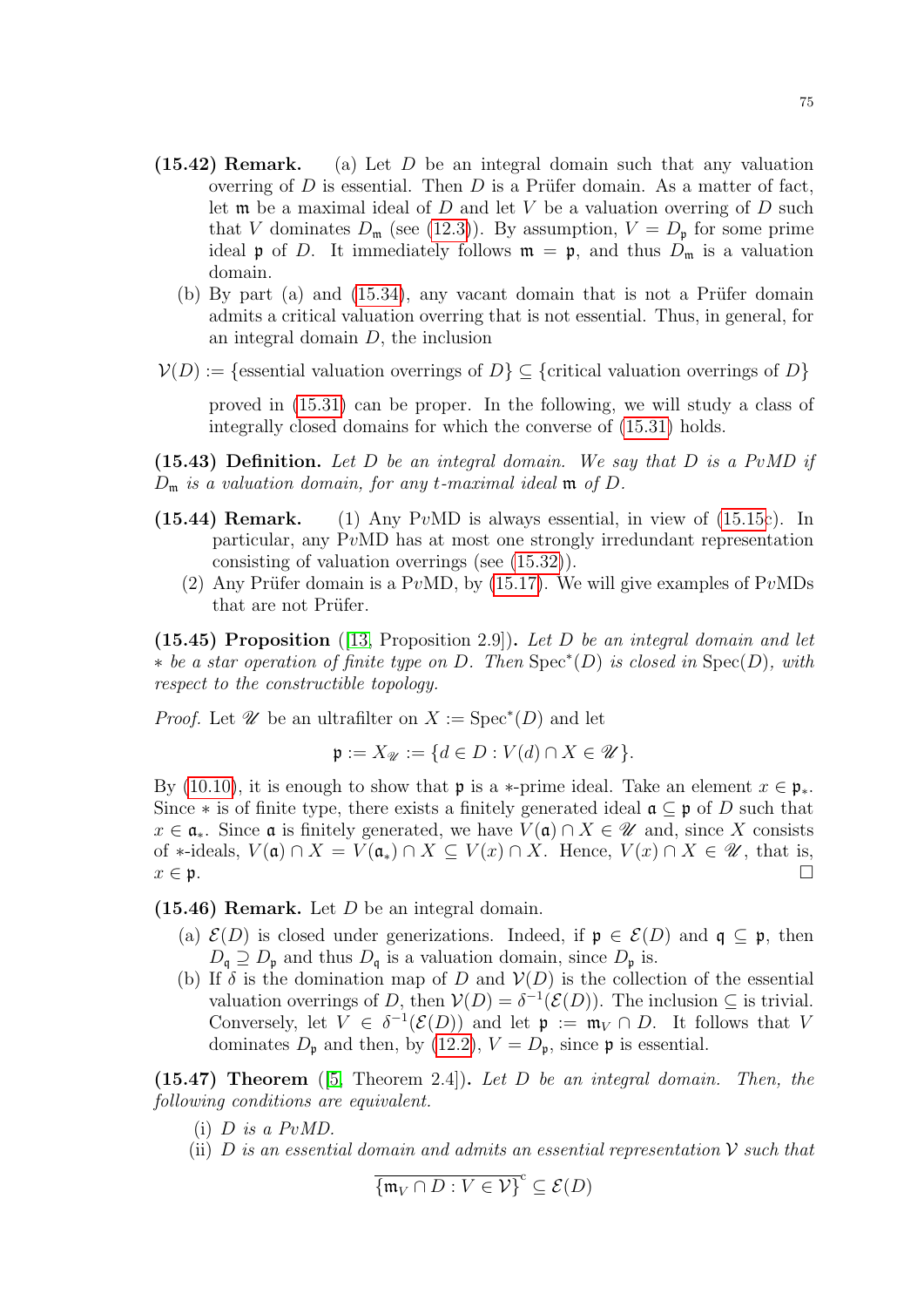*Proof.* (i)  $\Longrightarrow$  (ii). We know, by definition, that  $\{D_{\mathfrak{m}} : \mathfrak{m} \in \text{Max}^t(D)\}\$  is an essential representation of D. If  $\mathfrak p$  is any t-prime ideal of D, let  $\mathfrak m$  be a t-maximal ideal of D such that  $\mathfrak{p} \subseteq \mathfrak{m}$ . Then,  $D_{\mathfrak{p}}$  is a valuation domain, being it an overring of the valuation domain  $D_{\mathfrak{m}}$ . We infer that  $\mathcal{V} := \{D_{\mathfrak{p}} : \mathfrak{p} \in \text{Spec}^t(D)\}\$ is an essential representation of  $D$  and, by  $(15.45)$ ,

$$
\overline{\{\mathfrak{m}_V \cap D : V \in \mathcal{V}\}}^c = \overline{\text{Spec}^t(D)}^c = \text{Spec}^t(D) \subseteq \mathcal{E}(D).
$$

(ii)  $\Longrightarrow$  (i). Assume that V is an essential representation of D and that

$$
\overline{\{\mathfrak{m}_V \cap D : V \in \mathcal{V}\}}^c \subseteq \mathcal{E}(D).
$$

If **m** is any t-maximal ideal of D, there exists a prime ideal  $\mathfrak{p} \in {\mathfrak{m}}_V \cap D : V \in V$ such that  $\mathfrak{m} \subseteq \mathfrak{p}$ , by [\(15.6\)](#page-66-0) and [\(15.20\)](#page-69-1). Since  $\mathfrak{p} \in \mathcal{E}(D)$ , by assumption,  $D_{\mathfrak{p}}$  is a valuation domain and thus  $D_m$  is a valuation domain too, being  $D_p \subseteq D_m$ . The conclusion follows.

<span id="page-75-0"></span>(15.48) Proposition. Any essential prime ideal of an integral domain is a t-prime ideal.

*Proof.* Let  $\mathfrak p$  be an essential prime ideal of an integral domain D, that is,  $D_{\mathfrak p}$  is a valuation domain, and take an element  $x \in \mathfrak{p}_t$ . Take a finitely generated ideal  $\mathfrak{a} \subseteq \mathfrak{p}$  of D such that  $x \in \mathfrak{a}_t$ . Since  $D_{\mathfrak{p}}$  is valuation domain, the ideal  $\mathfrak{a}D_{\mathfrak{p}}$  of  $D_{\mathfrak{p}}$  is principal, say  $\mathfrak{a}D_{\mathfrak{p}} = \alpha D_{\mathfrak{p}}$ , for some  $\alpha \in \mathfrak{a}$ . Then, since  $\mathfrak{a}$  is finitely generated, there is an element  $s \in D - \mathfrak{p}$  such that  $s\mathfrak{a} \subseteq \alpha D$ . It follows  $s\mathfrak{a}_t \subseteq \alpha D \subseteq \mathfrak{a} \subseteq \mathfrak{p}$ , and thus  $sx \in s\mathfrak{a}_t \subseteq \mathfrak{p}$ . Finally  $x \in \mathfrak{p}$ , since  $s \in D - \mathfrak{p}$ .

<span id="page-75-2"></span> $(15.49)$  Corollary  $(5, Corollary 2.6)$ . Let D be an integral domain. The following conditions are equivalent.

- $(i)$  D is a PvMD.
- (ii) D is essential and  $\mathcal{E}(D)$  is closed in  $Spec(D)$ , with respect to the inverse topology.
- (iii) D is essential and  $\mathcal{E}(D)$  is closed in  $Spec(D)$ , with respect to the constructible topology.

*Proof.* (i)  $\implies$  (ii). By assumption, D is essential. By the proof of  $(15.47, (i) \implies$  (ii)),

$$
\mathcal{V}:=\{D_{\mathfrak{p}}: \mathfrak{p}\in \mathrm{Spec}^t(D)\}
$$

is an essential representation of D. Thus, keeping in mind [\(15.48\)](#page-75-0),  $\mathcal{E}(D) = \text{Spec}^t(D)$ . The conclusion follows by [\(15.45\)](#page-74-0) and [\(15.6\)](#page-66-0).

 $(iii) \implies (iii)$  is trivial, since the inverse topology is coarser than the constructible topology, by  $(13.14)$ .

(iii)  $\Longrightarrow$  (i). We know that  $\mathcal{V} := \{D_{\mathfrak{p}} : \mathfrak{p} \in \mathcal{E}(D)\}\$ is an essential representation of D. Since  $\mathcal{E}(D)$  is closed in the constructible topology, it suffices to apply condition (ii) of  $(15.47)$ .

<span id="page-75-1"></span> $(15.50)$  Proposition. Let D be an integral domain with quotient field K. Then, the domination map  $\delta$  :  $\text{Zar}(K|D)^{\text{inv}} \longrightarrow \text{Spec}(D)^{\text{inv}}$ , is continuous. Moreover,  $\delta: \text{Zar}(K|D)^\text{patch} \longrightarrow \text{Spec}(D)^\text{const}$  is continuous and closed.

*Proof.* Keeping in mind the proof of [\(12.6\)](#page-47-0), we have  $\delta^{-1}(D(d)) = B(d^{-1})$ , for each element  $d \in D - \{0\}$ . It follows that the inverse image of an open and compact subspace of  $Spec(D)$  is open and compact in  $Zar(K|A)$ . The conclusion follows, by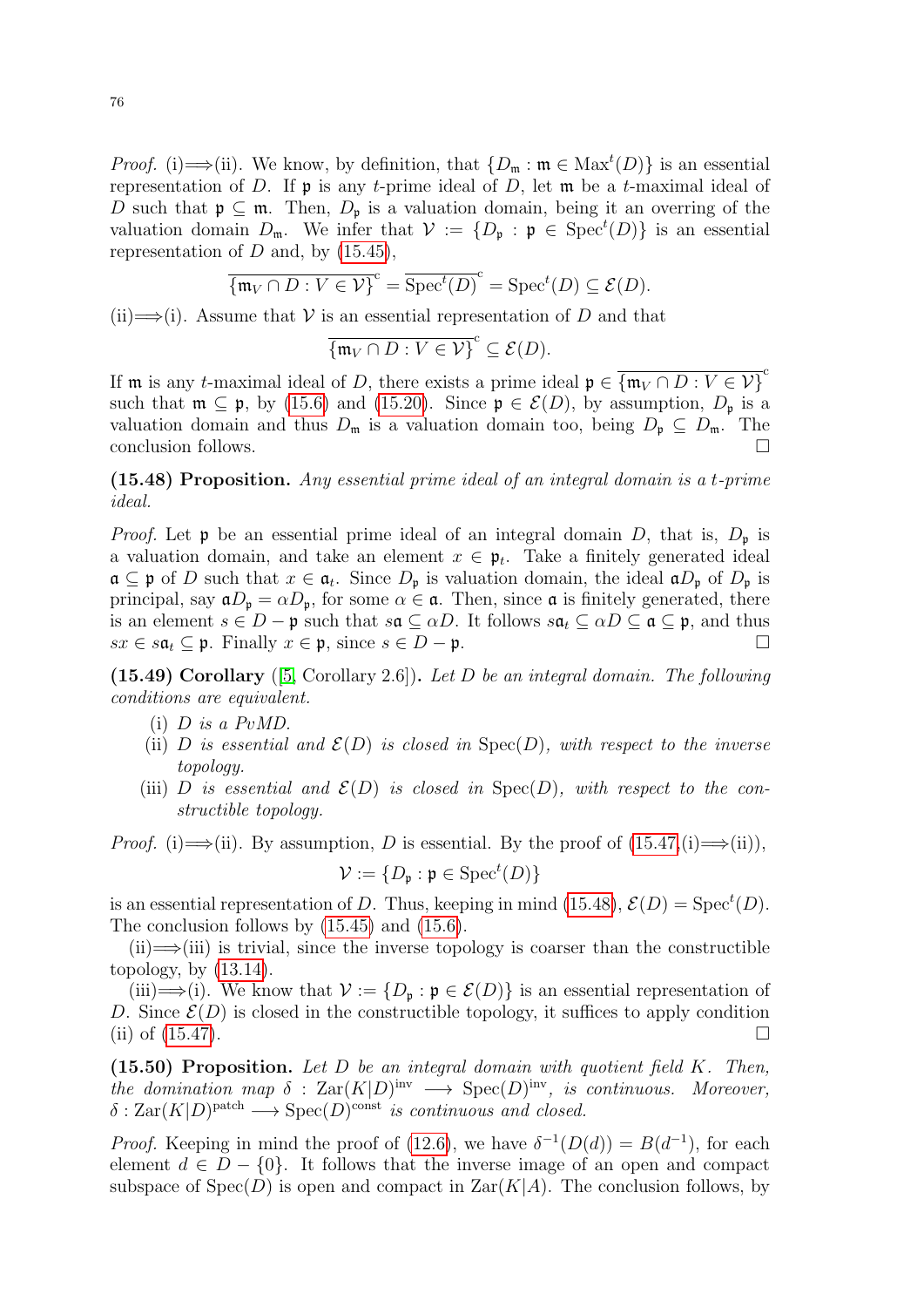definition. For the last part, keep in mind that a continuous map from a compact space to a Hausdorff space is closed.

<span id="page-76-1"></span>(15.51) Remark. Let  $D$  be a PvMD with quotient field  $K$ . Keeping in mind [\(15.46\)](#page-74-2) and [\(15.48\)](#page-75-0), the set  $V(D)$  of essential valuation overrings of D is

$$
\mathcal{V}(D) = \{D_{\mathfrak{p}} : \mathfrak{p} \in \text{Spec}^t(D)\}.
$$

By [\(15.50\)](#page-75-1), the domination map  $\delta: \text{Zar}(K|D)^{\text{patch}} \longrightarrow \text{Spec}(D)^{\text{cons}}$  restricts to a continuous bijection  $\delta_{\mathcal{V}} := \delta|_{\mathcal{V}(D)} : \mathcal{V}(D) \longrightarrow \text{Spec}^t(D)$  (with respect to the subspace topologies induced by the patch topologies). Since  $\delta$  is closed, it is not hard to infer that  $\delta_{\mathcal{V}}$  is a homeomorphism. In particular, the space  $\text{Min}(\mathcal{V}(D))$  of minimal elements of  $V(D)$  is homeomorphic to  $\text{Max}^t(D)$ . Keeping in mind [\(14.16\)](#page-59-0) and the fact that  $\text{Max}^t(D)$  is the minimal space of  $\text{Spec}^t(D)$ , with respect to the inverse topology, it follows that  $Min(V(D))$  and  $Max<sup>t</sup>(D)$  are homeomorphic, via  $\delta$ , with respect to the subspace inverse topology.

<span id="page-76-0"></span> $(15.52)$  Corollary ([\[14,](#page-77-0) Lemma 6.3]). Let D be an integral domain. Then, the following conditions are equivalent.

- (i)  $D$  is a  $PvMD$ .
- (ii)  $D$  is essential and every critical valuation overring of  $D$  is essential.

*Proof.* (i)  $\Longrightarrow$  (ii). D is essential, being it a PvMD. Thus, by [\(15.46b](#page-74-2)), [\(15.49\)](#page-75-2) and  $(15.50)$ , it follows that the collection  $V(D)$  forms a closed representation of D in the space of valuation overrings of  $D$ , endowed with the inverse topology. Then, by definition, any critical valuation overring of D is essential.

(ii)  $\Longrightarrow$  (i). By assumption,  $V(D)$  is a representation of D. Moreover, in view of  $(15.31)$ ,  $\mathcal{V}(D)$  is precisely the set of all critical valuation overrings of D; thus it is closed in the inverse topology and, a fortiori, in the patch topology. Since the domination map  $\delta$  is closed, with respect to the patch topology (see [\(15.50\)](#page-75-1)), then [\(15.46b](#page-74-2)) implies that  $\mathcal{E}(D)$  is closed in Spec(D)<sup>cons</sup>. The conclusion follows from  $(15.49).$  $(15.49).$ 

(15.53) Theorem ([\[14,](#page-77-0) Theorem 6.4]). Let D be a PvMD, let V be a valuation overring of D and let  $\mathfrak p$  be the center of V in D. Then, the following conditions are equivalent.

- (i) V is strongly irredundant in some representation of  $D$  (consisting of valuation overrings of D).
- (ii)  $V = D_p$ ,  $p \in Max<sup>t</sup>(D)$  and  $p$  is isolated in  $Max<sup>t</sup>(D)$ , endowed with the subspace topology induced by the inverse (or the patch) topology.

*Proof.* First, note that, since any PvMD is essential, then  $D$  is intersection of all critical valuation overrings, by [\(15.31\)](#page-72-0). Thus, in view of [\(14.33\)](#page-64-0),  $\text{Zar}(K|D)$  contains a unique minimal closed representation of D, in the inverse topology. Let  $\mathscr{C} :=$  $\mathscr{C}(Zar(K|D))$  denote the space consisting of minimal critical valuation overrings of D. By [\(15.31\)](#page-72-0) and [\(15.52\)](#page-76-0),  $\mathscr{C} = \text{Min}(\mathcal{V}(D)).$ 

(i)  $\Longrightarrow$  (ii). If V is strongly irredundant in some representation of D, then  $V \in \mathscr{C}$ , by [\(14.33a](#page-64-0)), and  $\mathfrak{p} \in \text{Max}^{t}(D)$ , by [\(15.51\)](#page-76-1). Moreover V is strongly irredundant in  $\mathscr{C}$  [\(14.33b](#page-64-0)), and thus isolated in  $\mathscr{C}$ , by [\(14.21\)](#page-60-0), since  $\mathscr{C}$  is the uniquel minimal representation of D. Since  $\mathscr C$  is homeomorphic to  $\text{Max}^t(D)$ , by [\(15.51\)](#page-76-1), it follows that  $\mathfrak p$  is isolated in  $\text{Max}^t(D)$ .